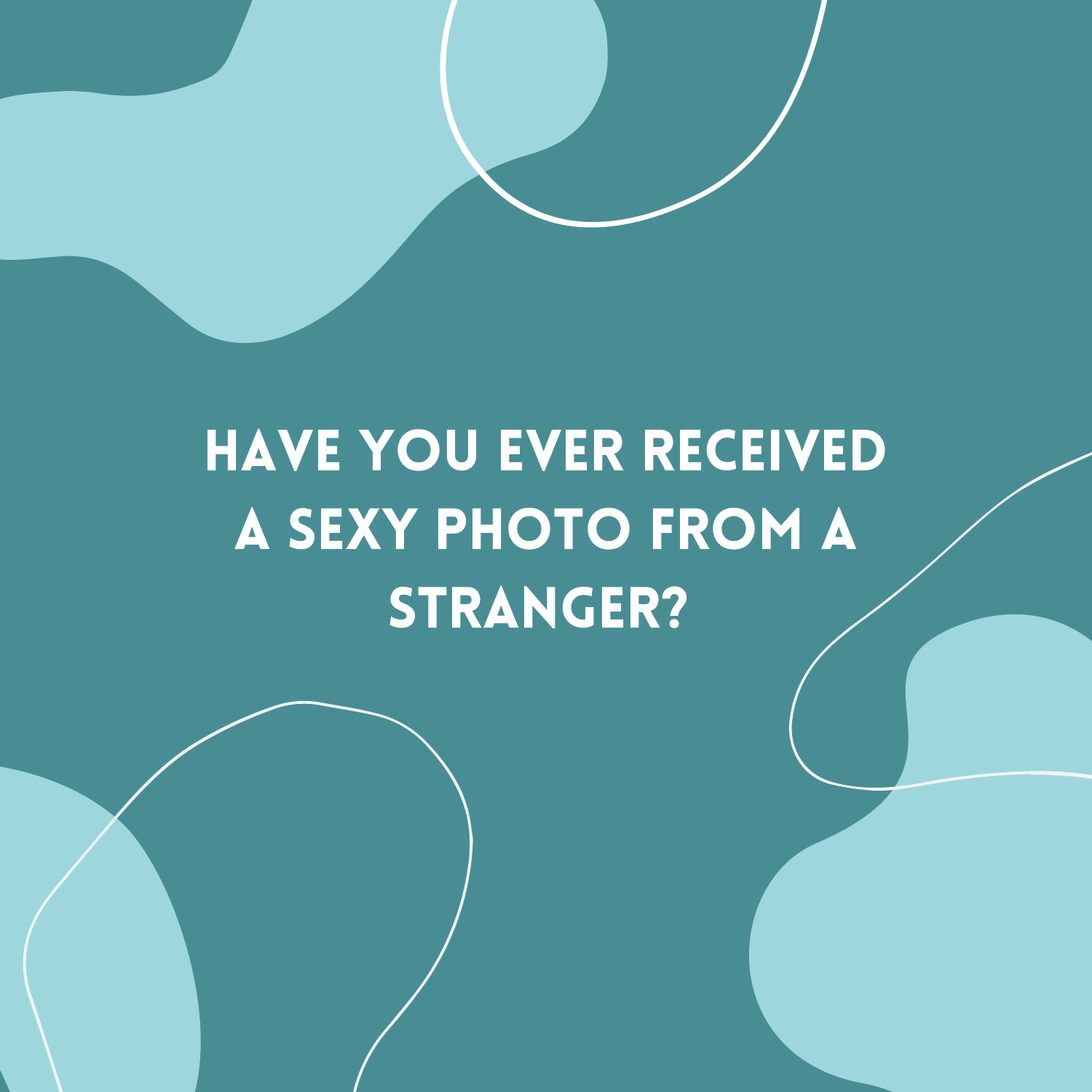## HAVE YOU EVER SENT A SEXY PHOTO TO A FRIEND?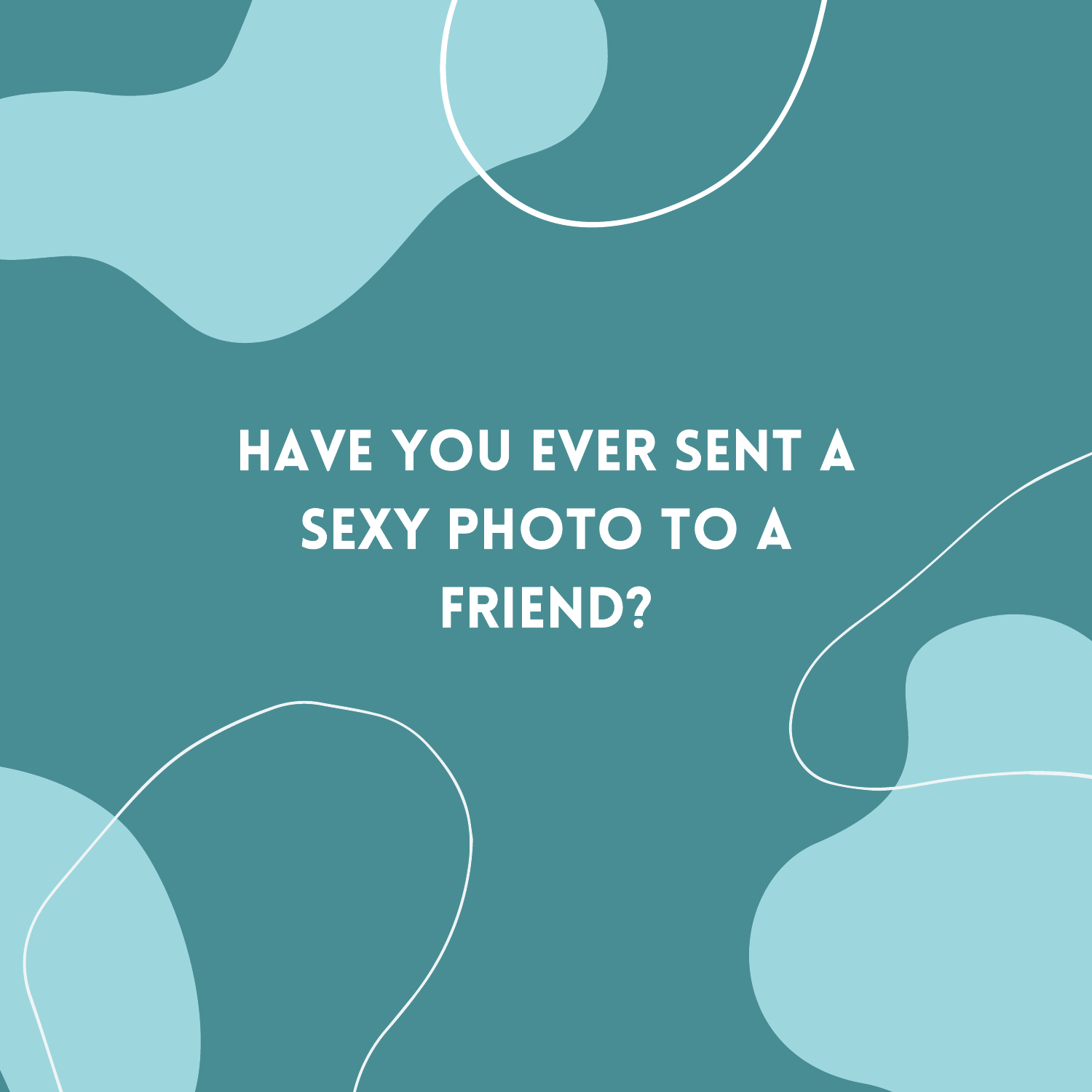# HAVE YOU EVER SENT A SEXY PHOTO TO A STRANGER?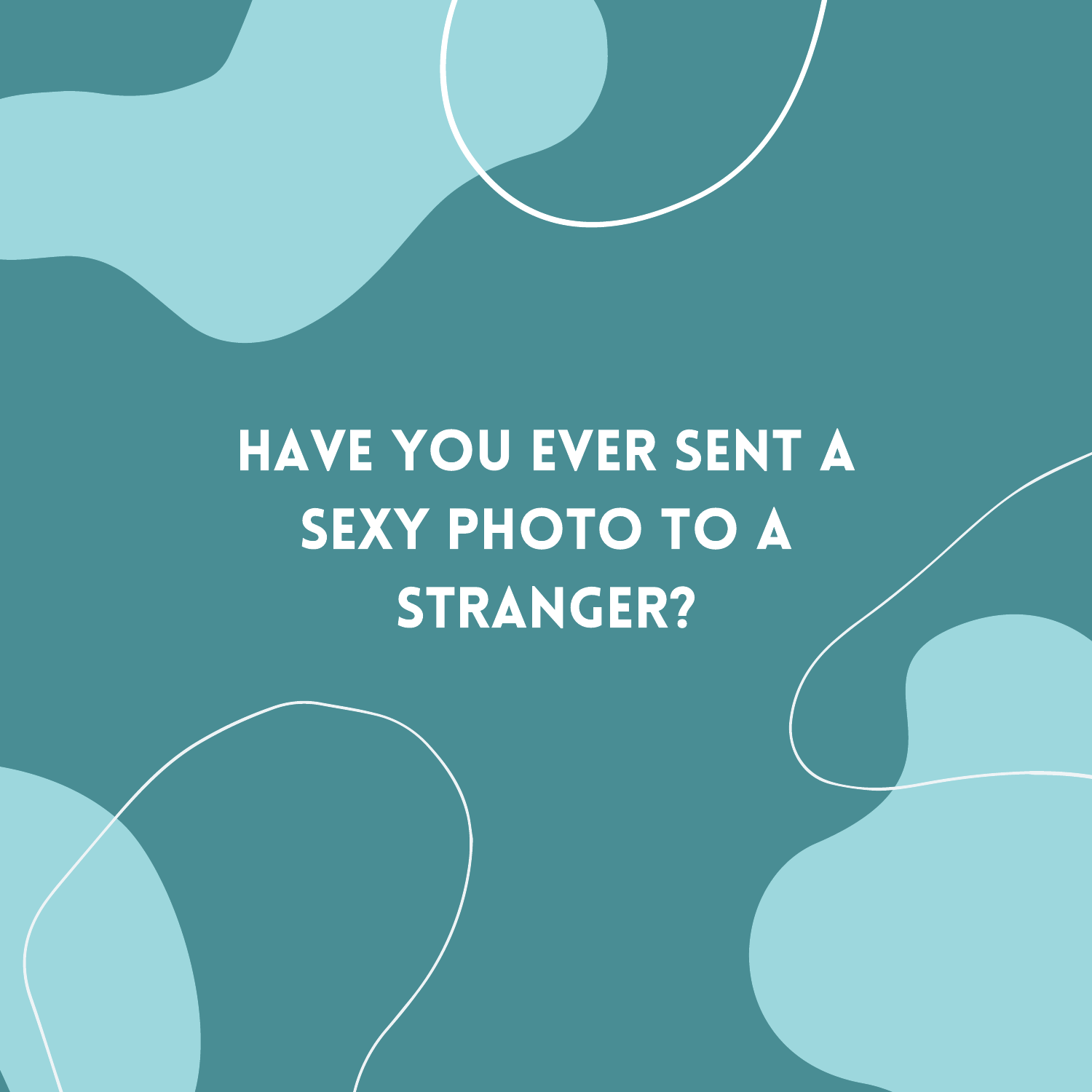### HAS ANYONE EVER ASKED YOU TO SEND THEM A **SEXY PHOTO?**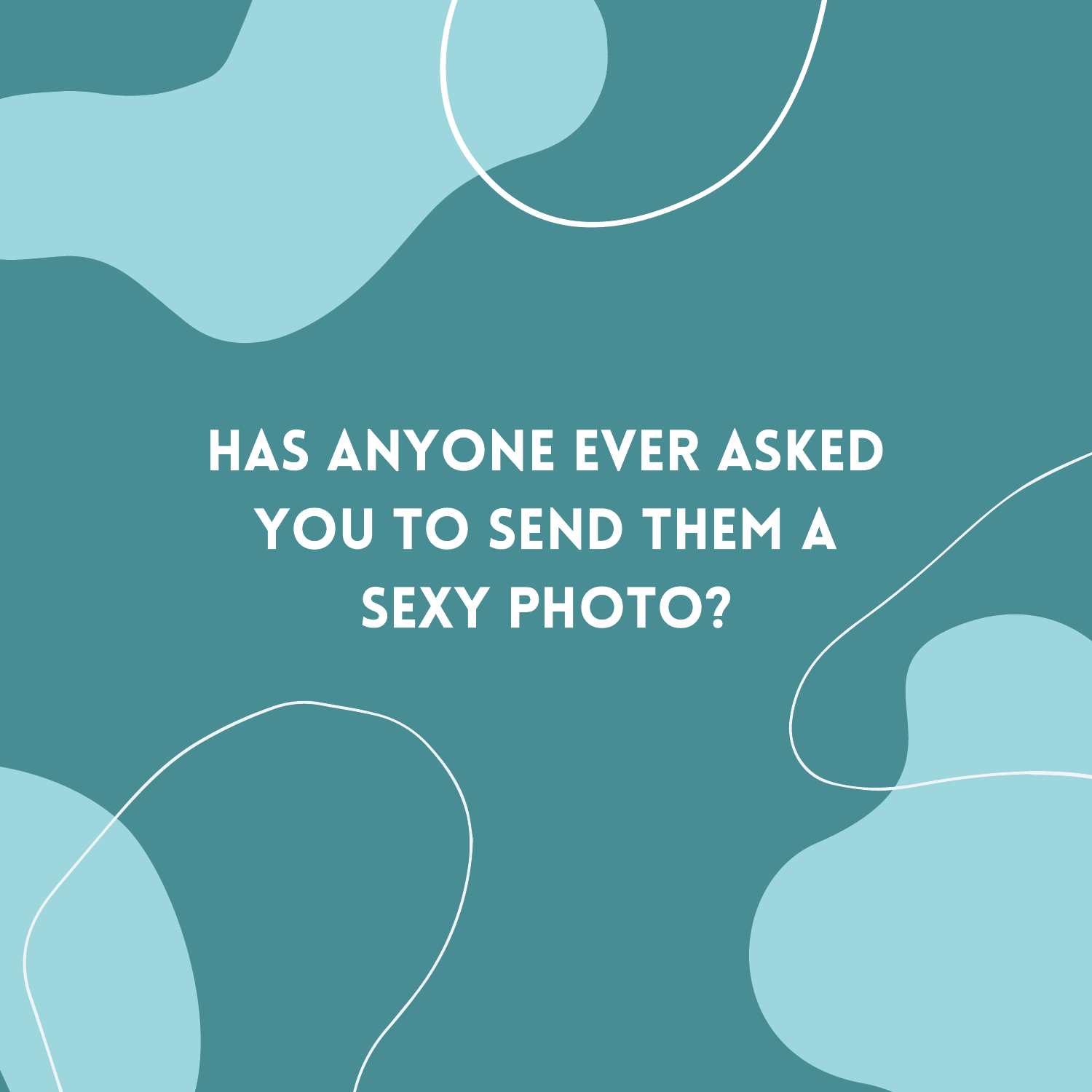### IS IT EVER A GOOD IDEA TO SEND A SEXY PHOTO?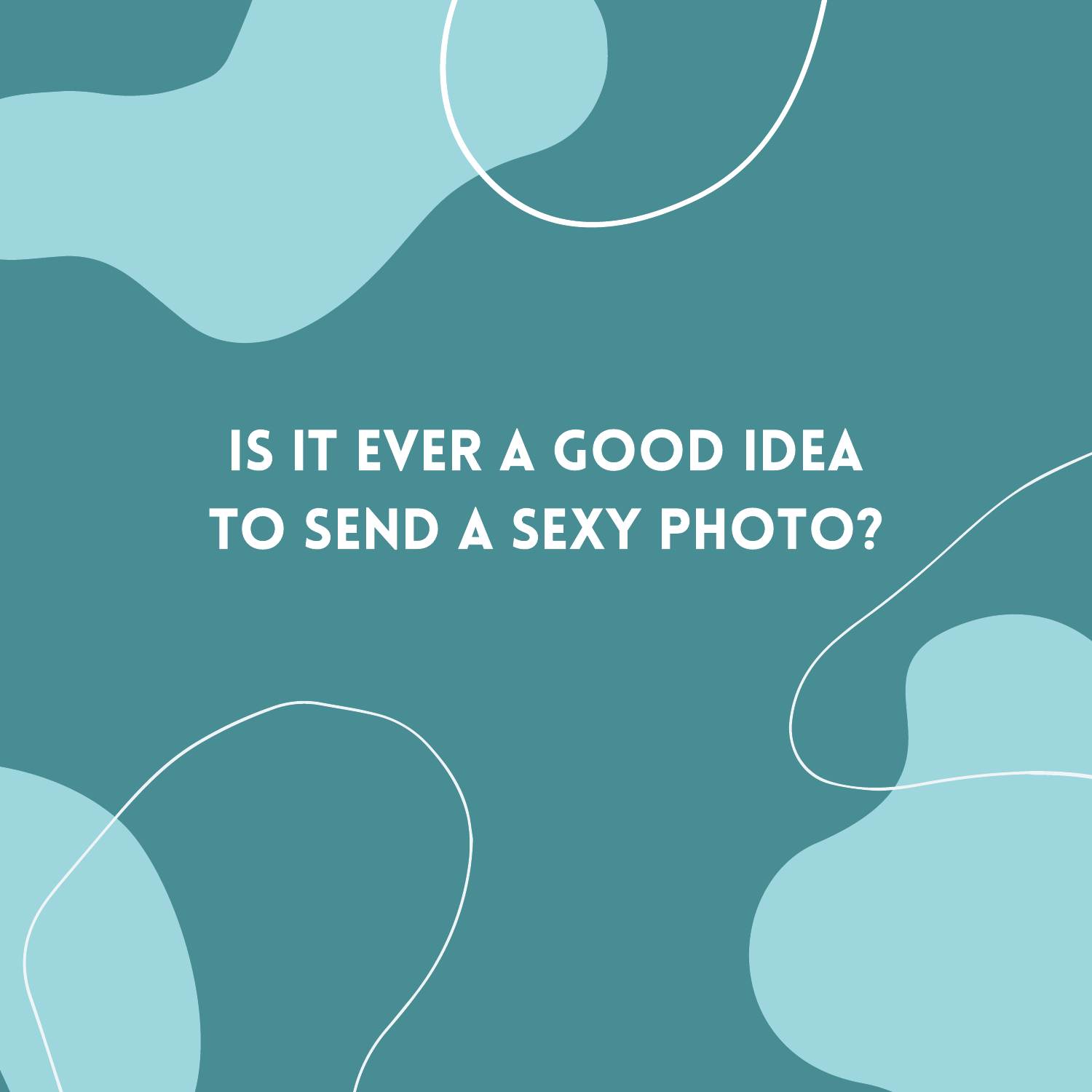### IS IT EVER A GOOD IDEA TO SEND A SEXY VIDEO?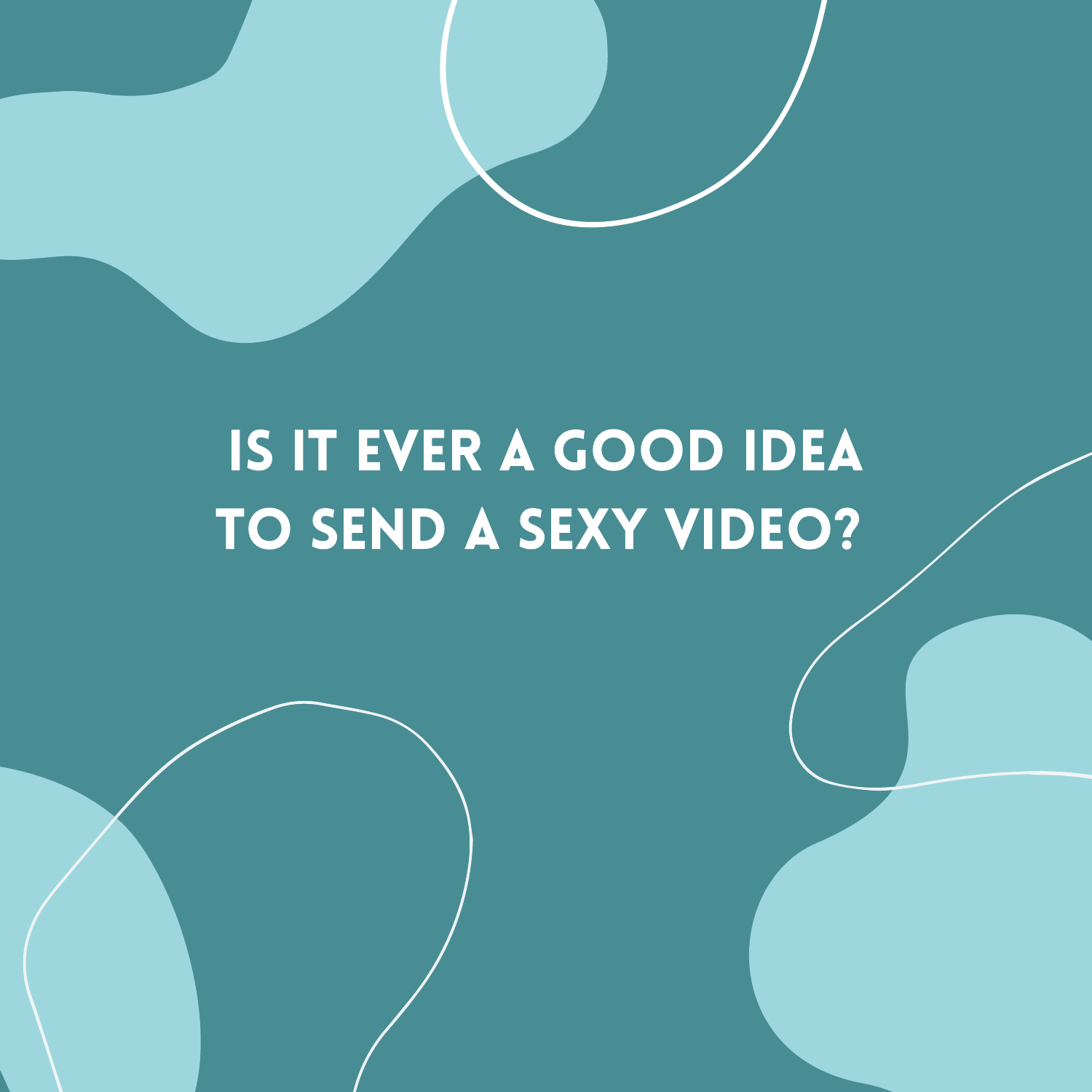### DO YOU FIND IT DIFFICULT TO SAY "NO"?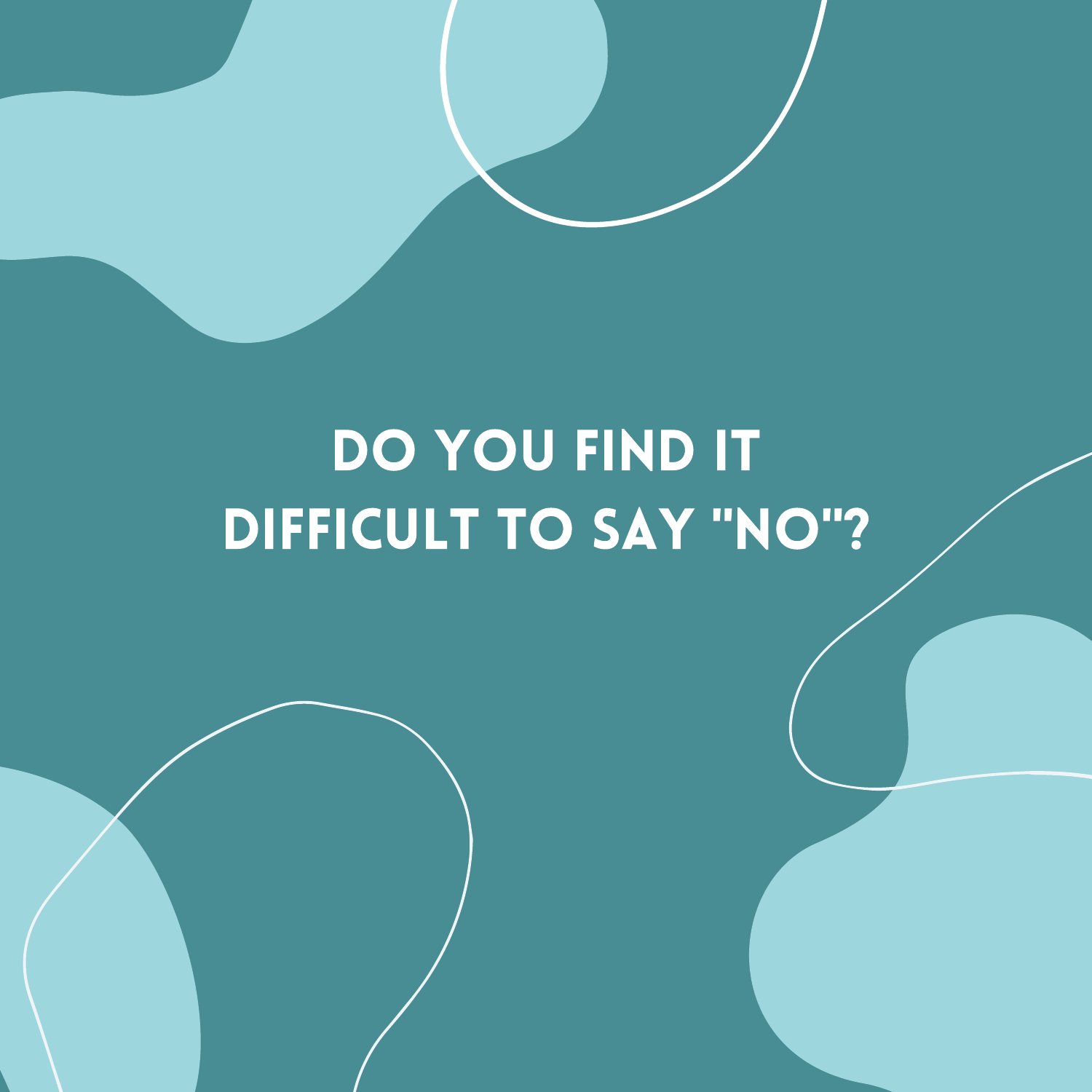### DO YOU HAVE A YOUTUBE CHANNEL?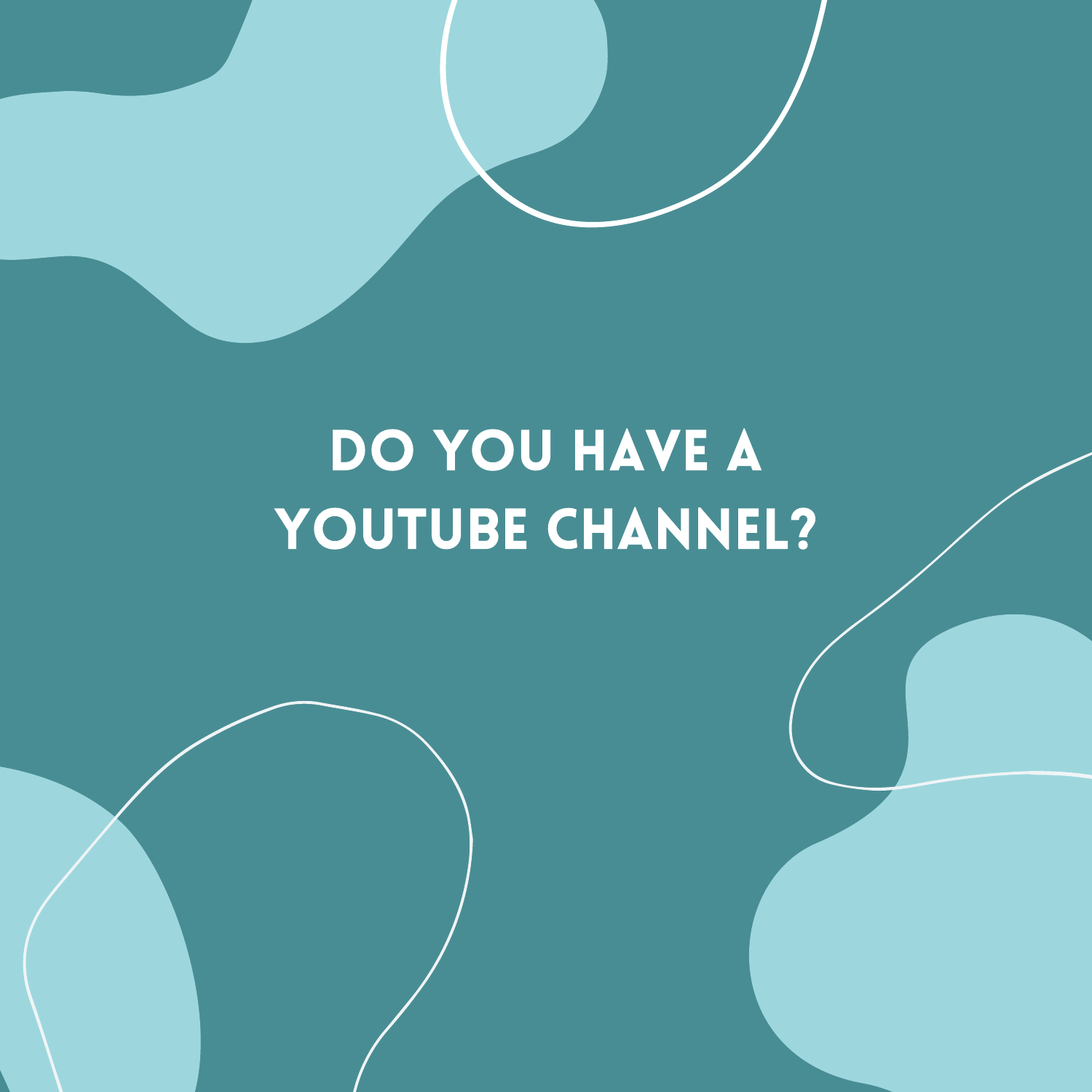## ARE YOU CAREFUL ABOUT WHAT YOU SAY ON YOUR YOUTUBE CHANNEL?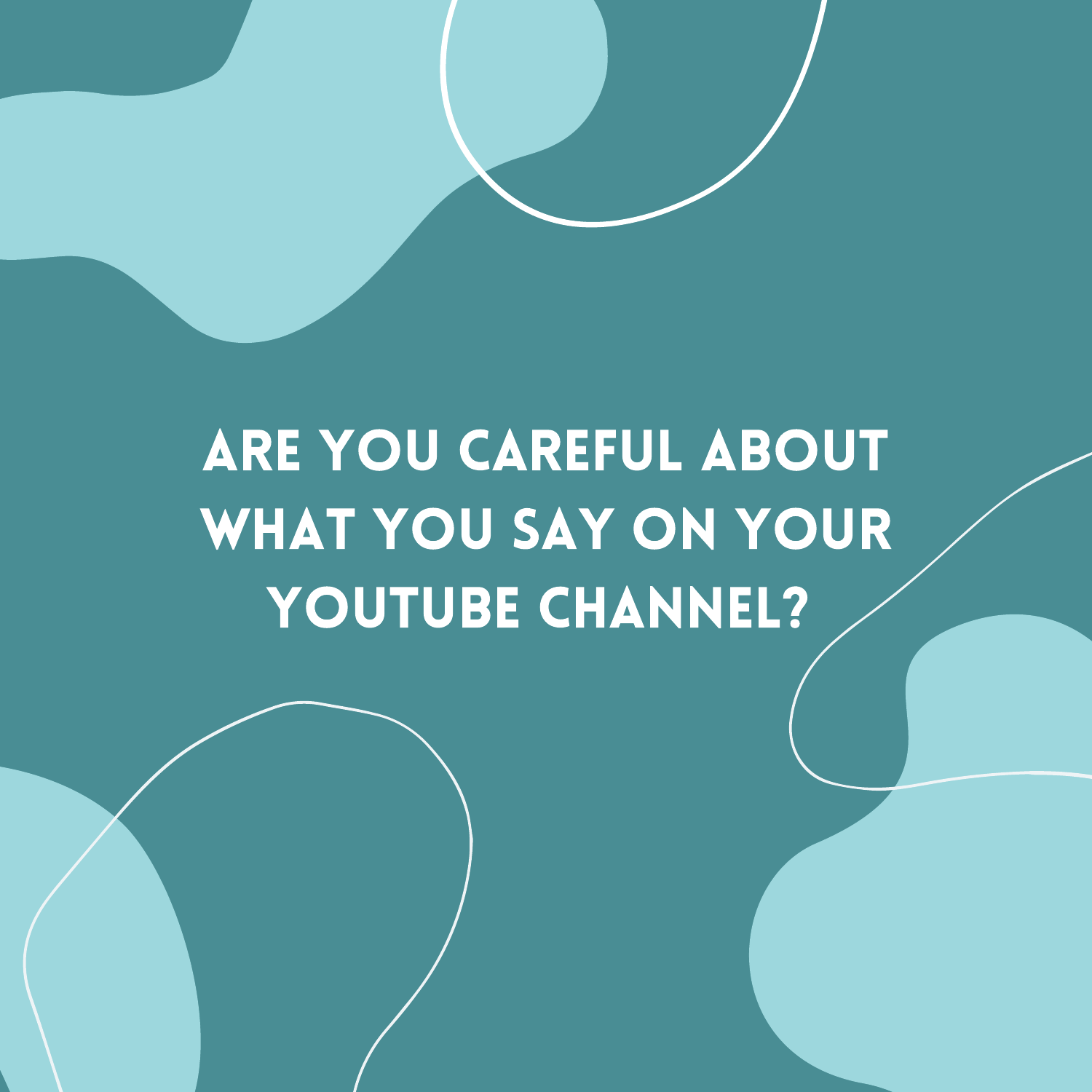# DO YOU THINK YOU HAVE TO ACT A CERTAIN WAY TO BE POPULAR?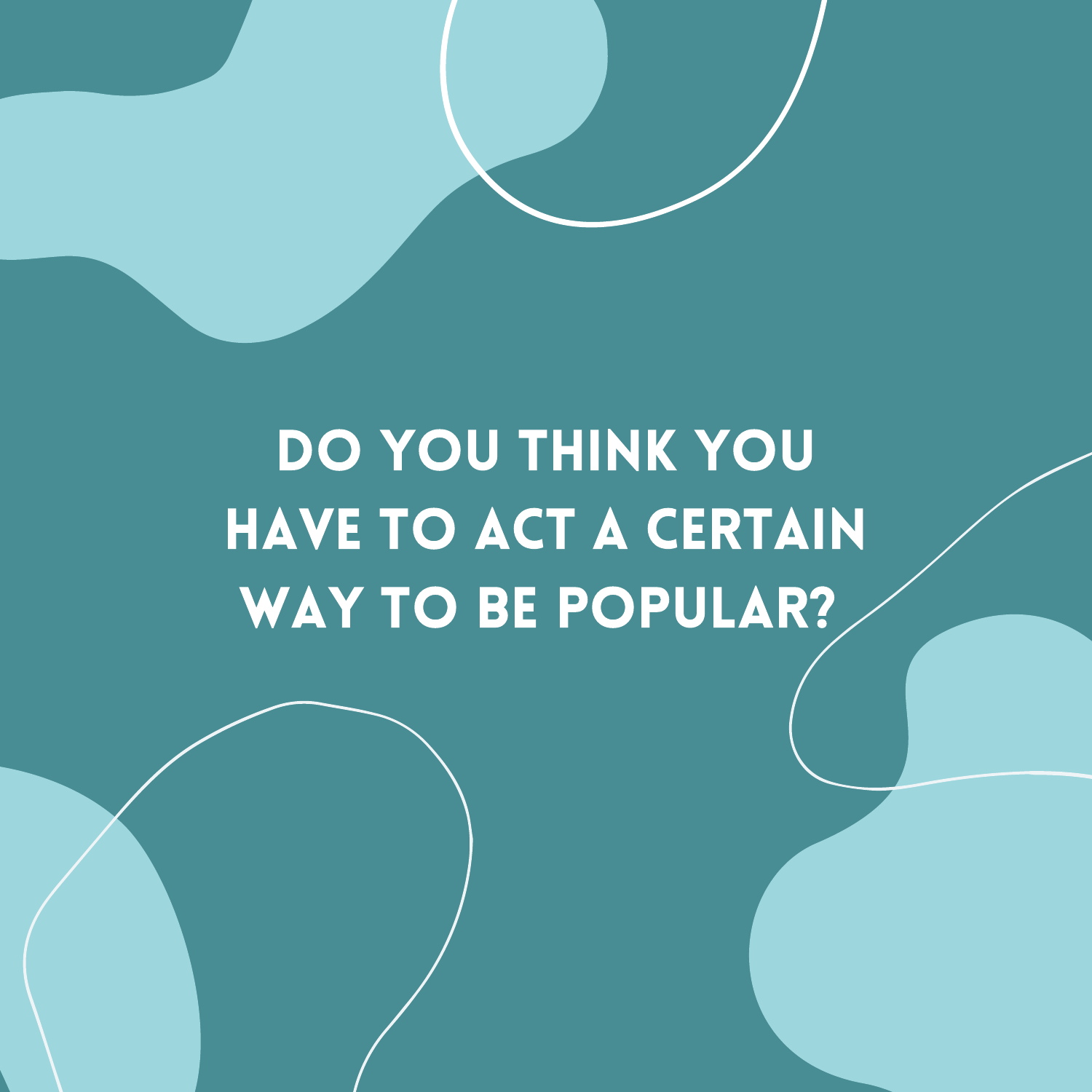# DO YOU THINK YOU HAVE TO ACT A CERTAIN WAY TO BE RESPECTED?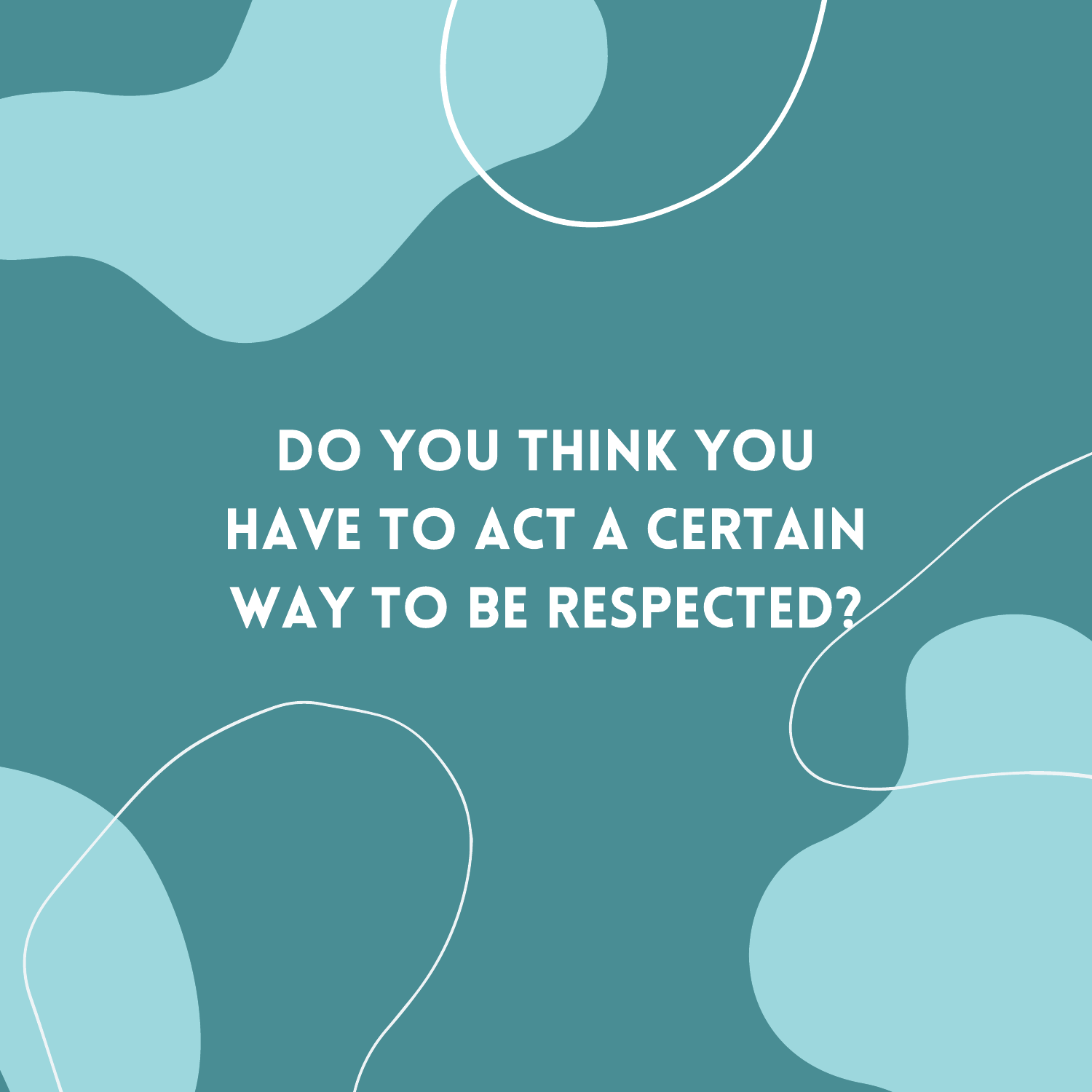# DO YOU THINK YOU HAVE TO ACT A CERTAIN WAY TO BE LIKED?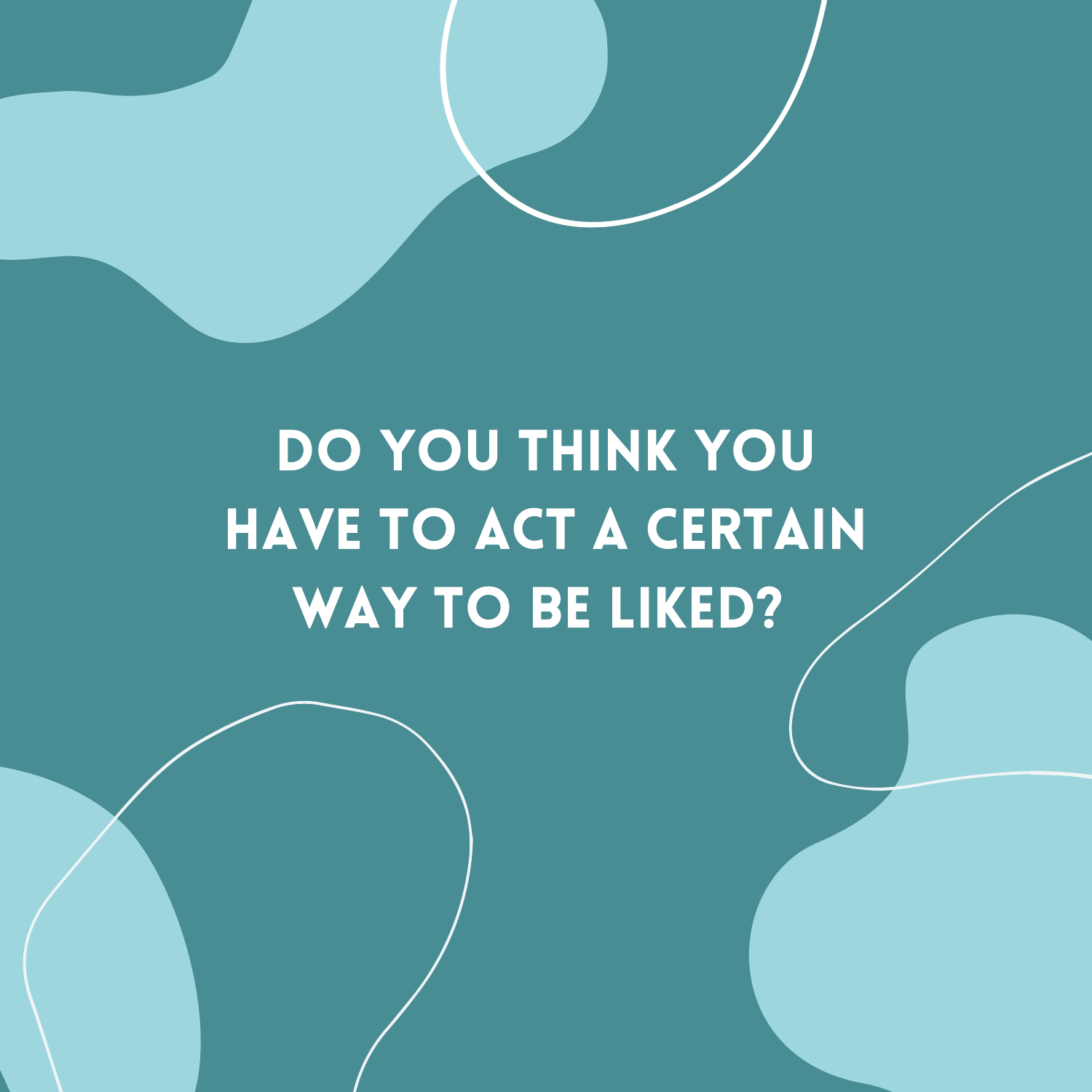#### WHAT DOES THE WORD "SEXY" MEAN TO YOU?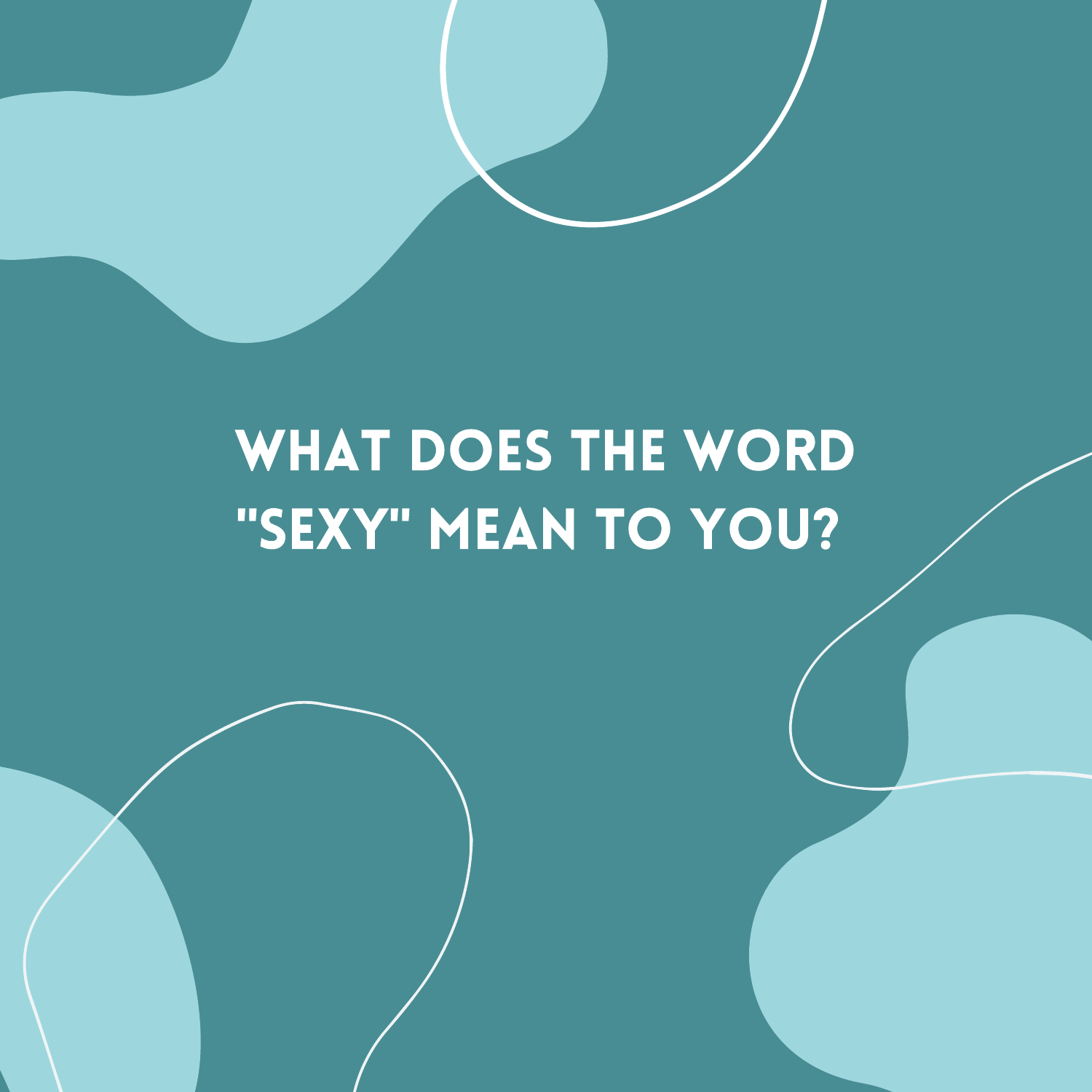# DO YOU THINK A PICTURE OF A GIRL IN HER BATHING SUIT IS A "SEXY" PHOTO?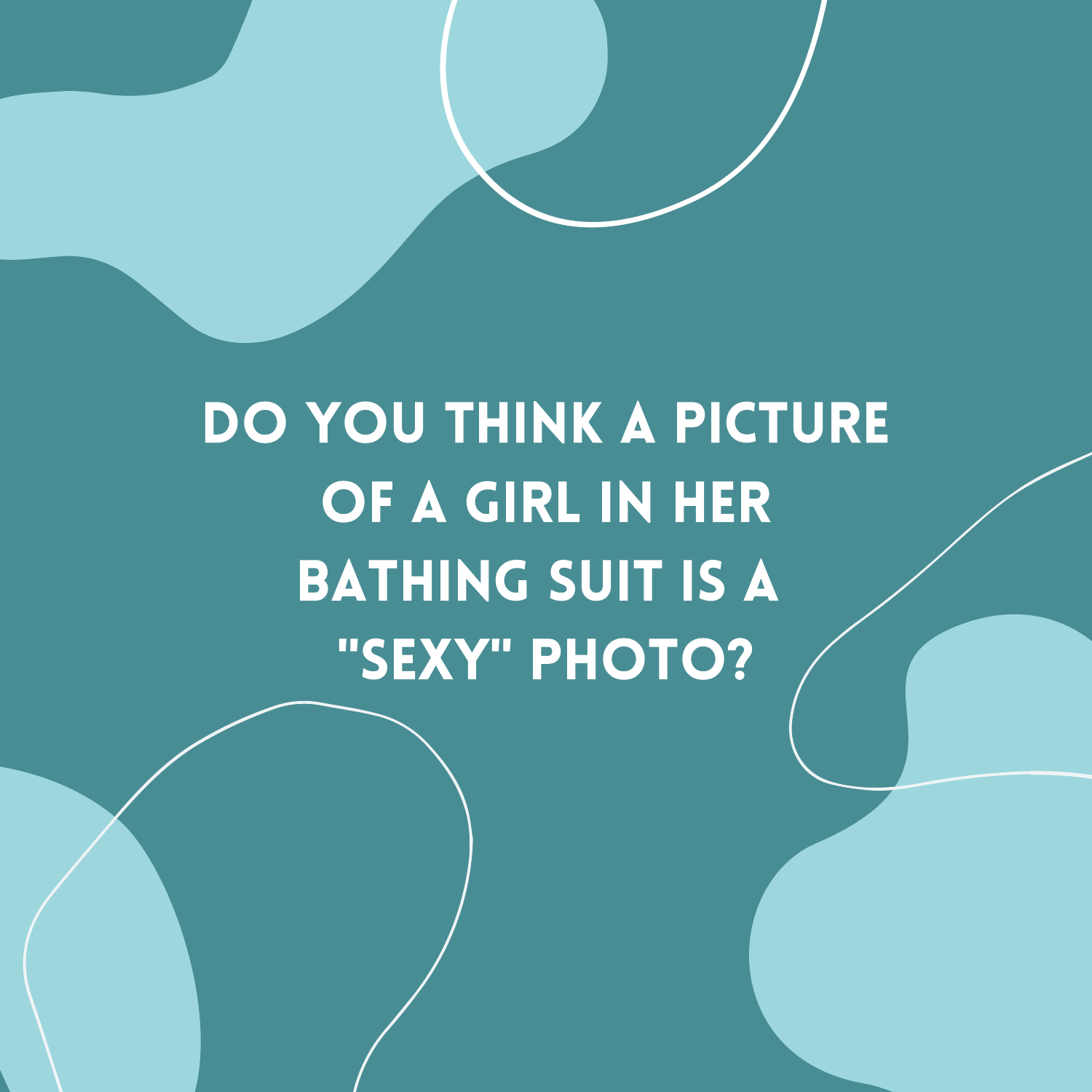### DO YOU THINK A PICTURE OF A BOY IN HIS BATHING SUIT IS A "SEXY" PHOTO?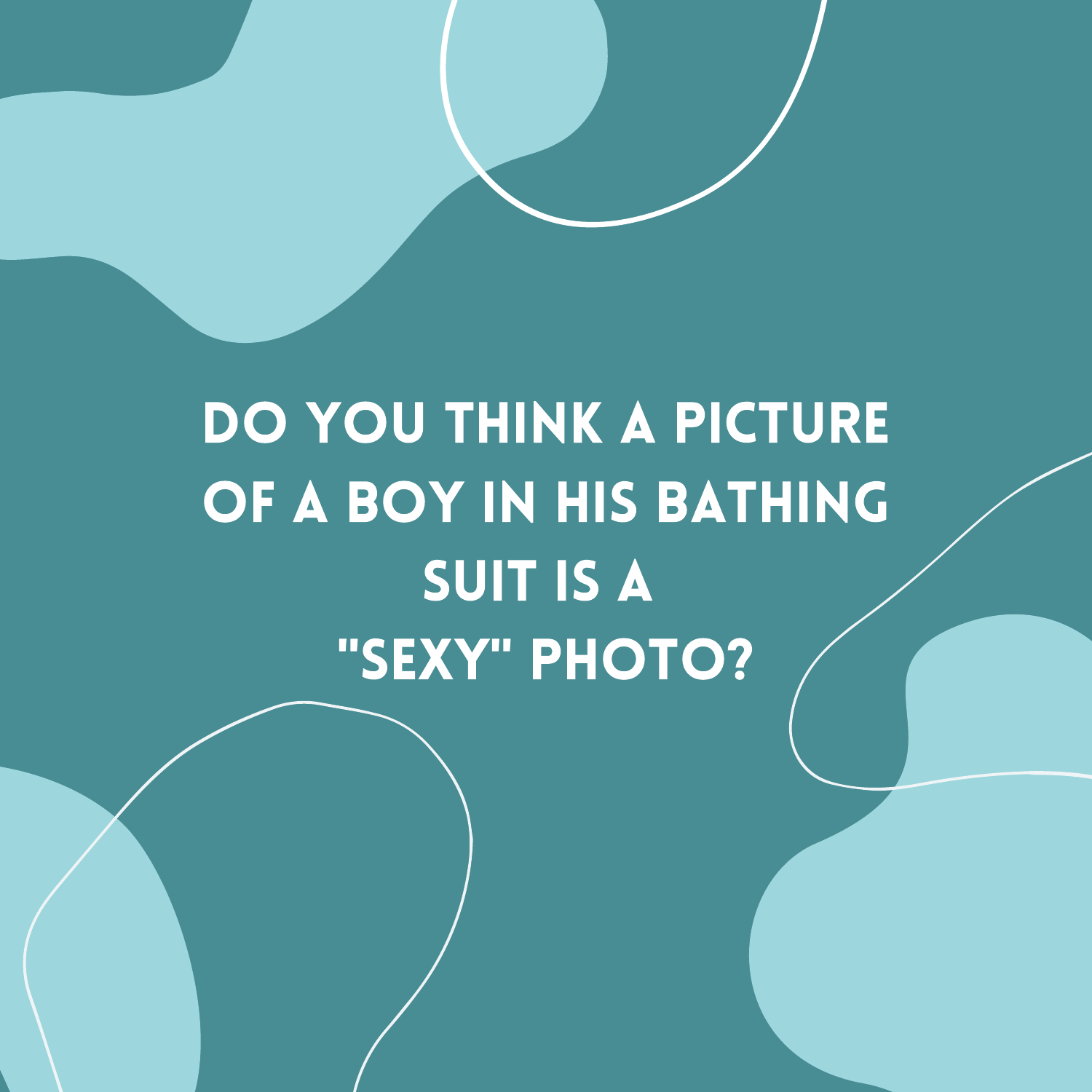### DO YOU THINK A PICTURE OF A TOPLESS GIRL IS A "SEXY" PHOTO?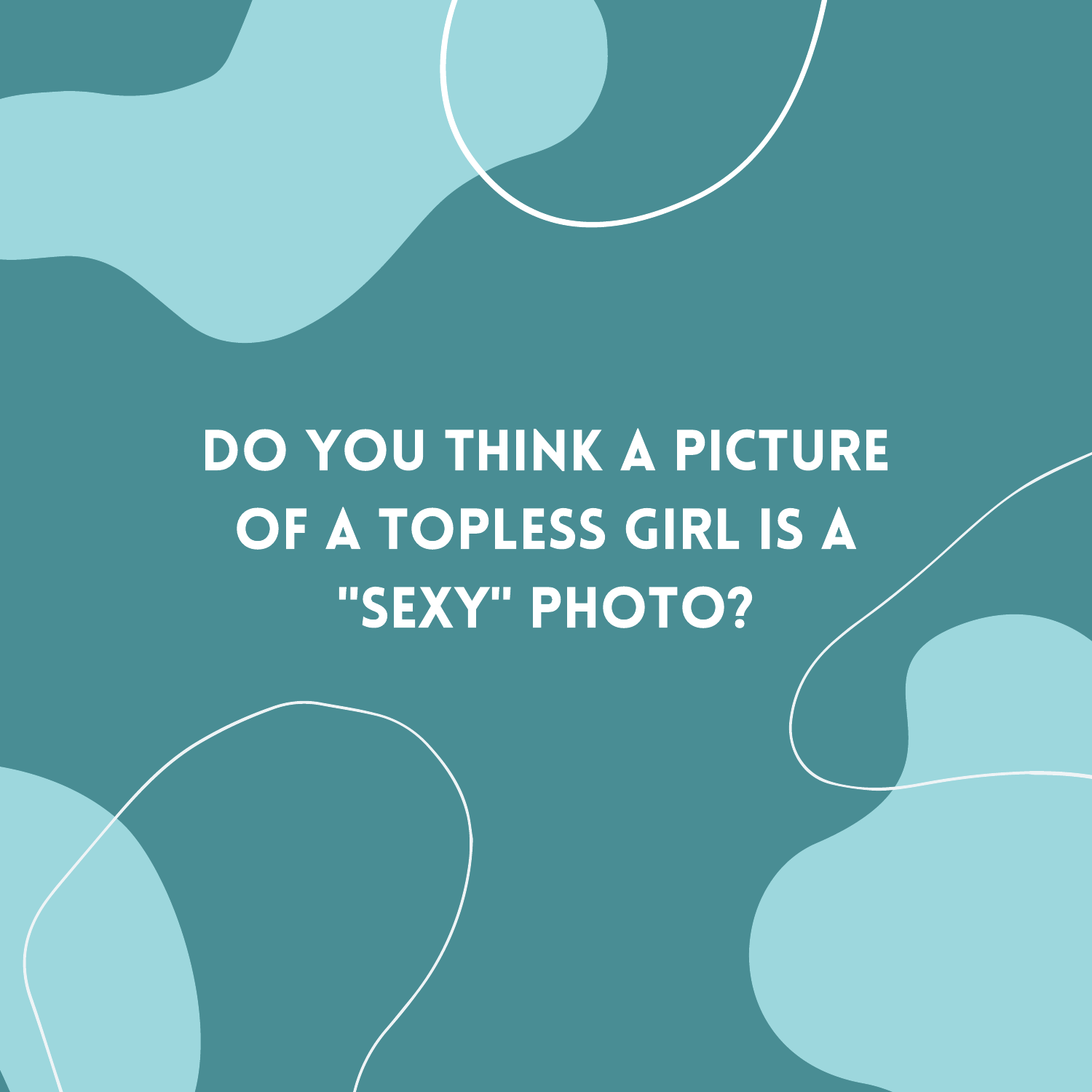### DO YOU THINK A PICTURE OF A SHIRTLESS BOY IS A "SEXY" PHOTO?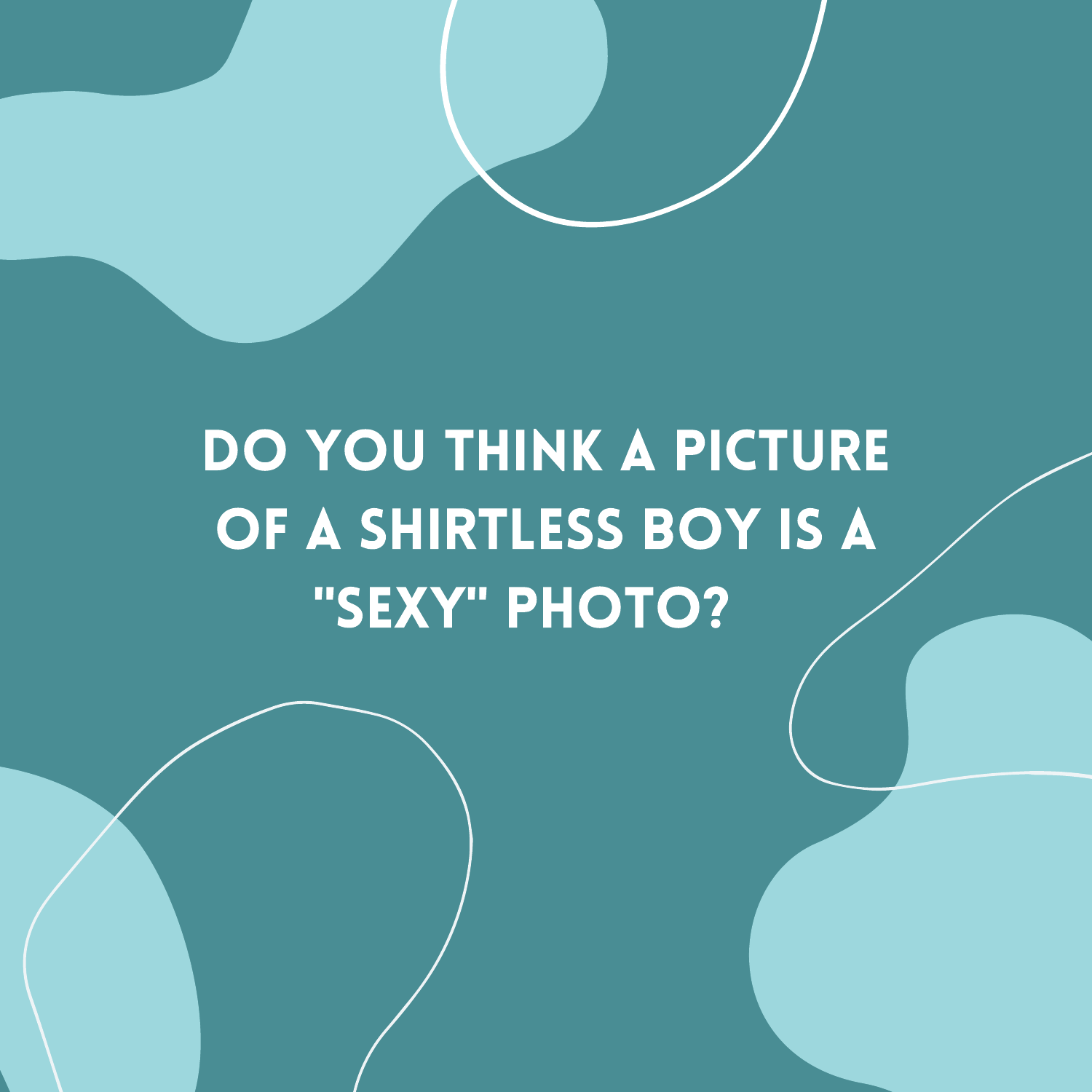# DO YOU THINK A PICTURE OF YOU IN YOUR PYJAMAS IS A "SEXY" PHOTO?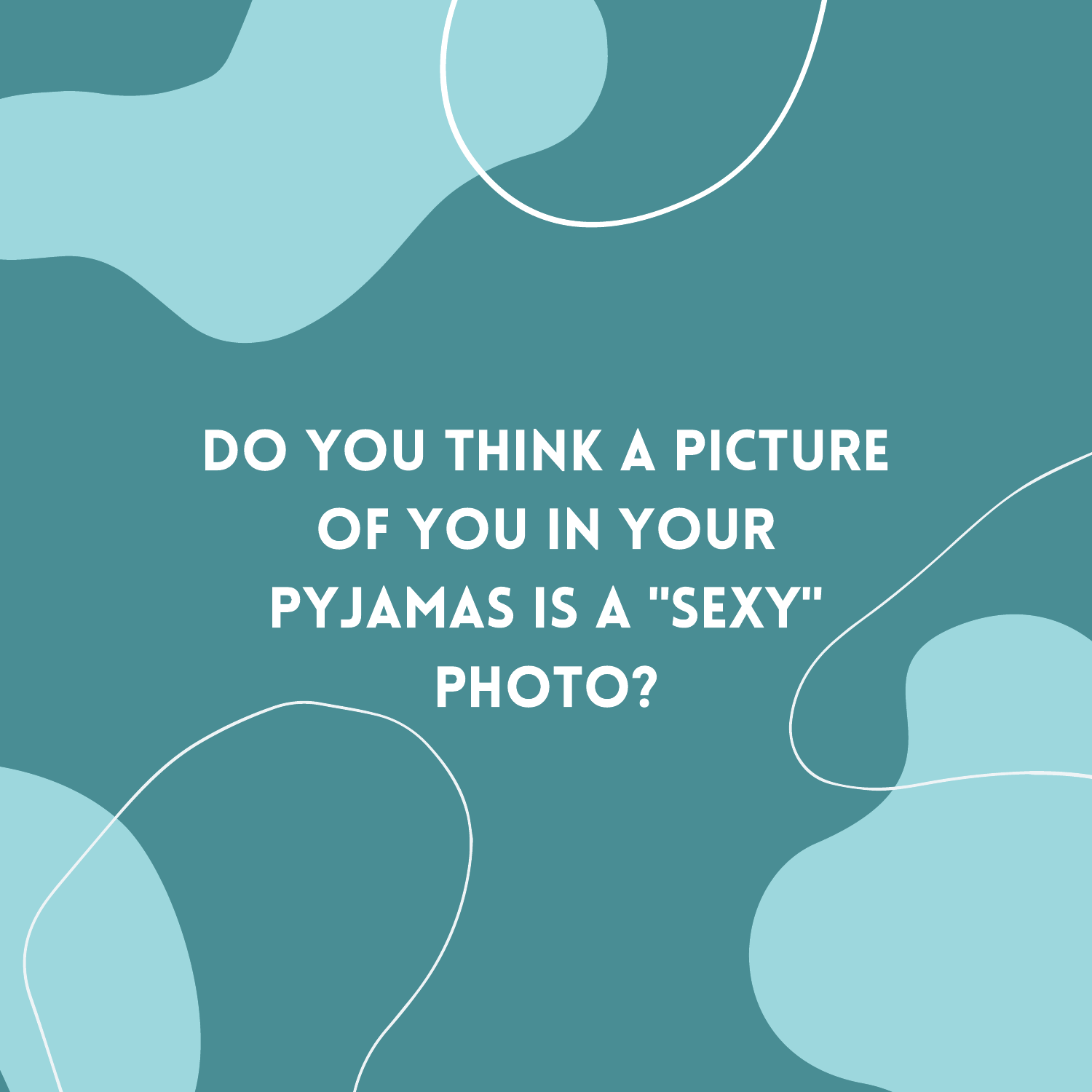# DO YOU THINK A PICTURE OF YOU IN REVEALING CLOTHES IS A "SEXY" PHOTO?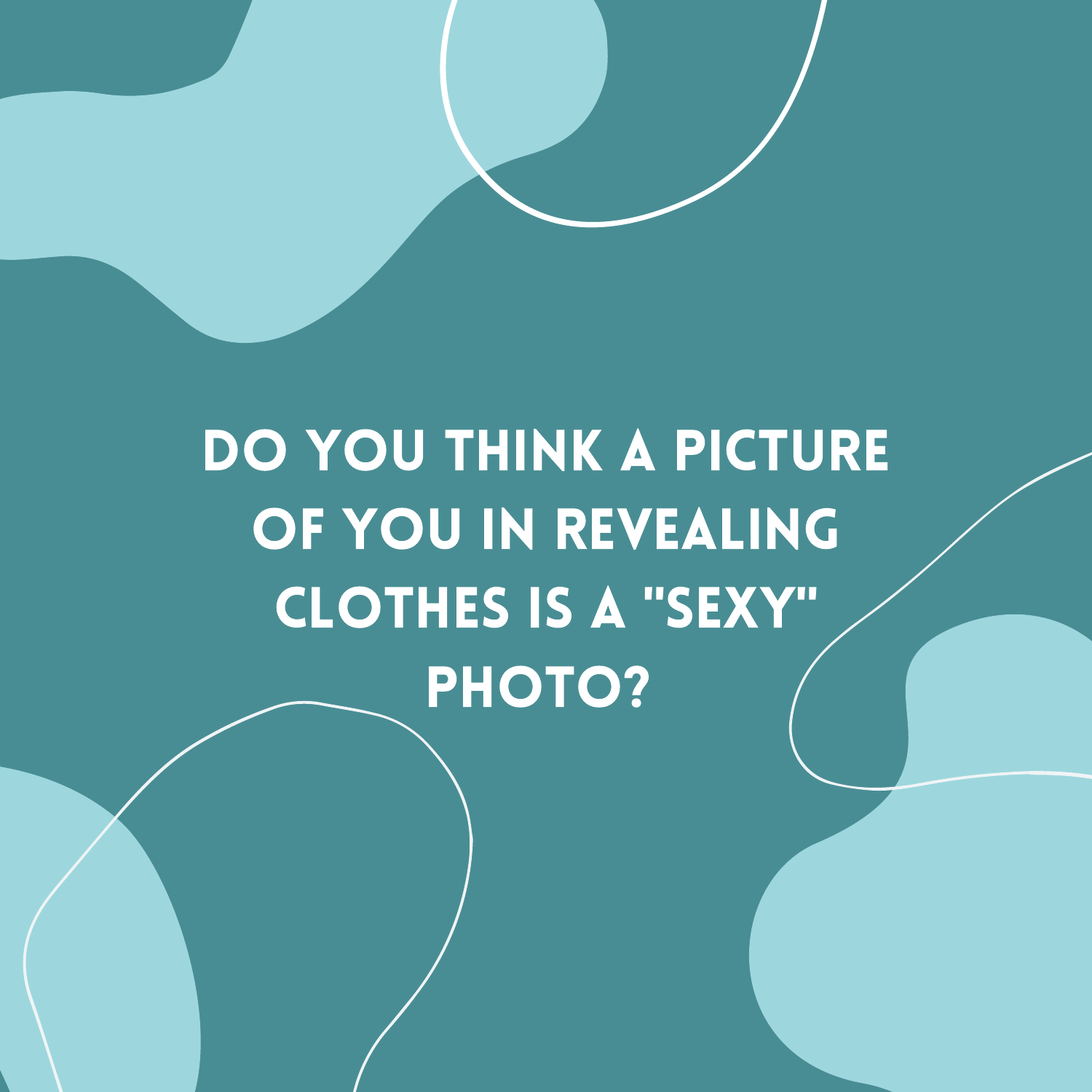#### DO YOU KNOW WHAT "SEXTING" IS?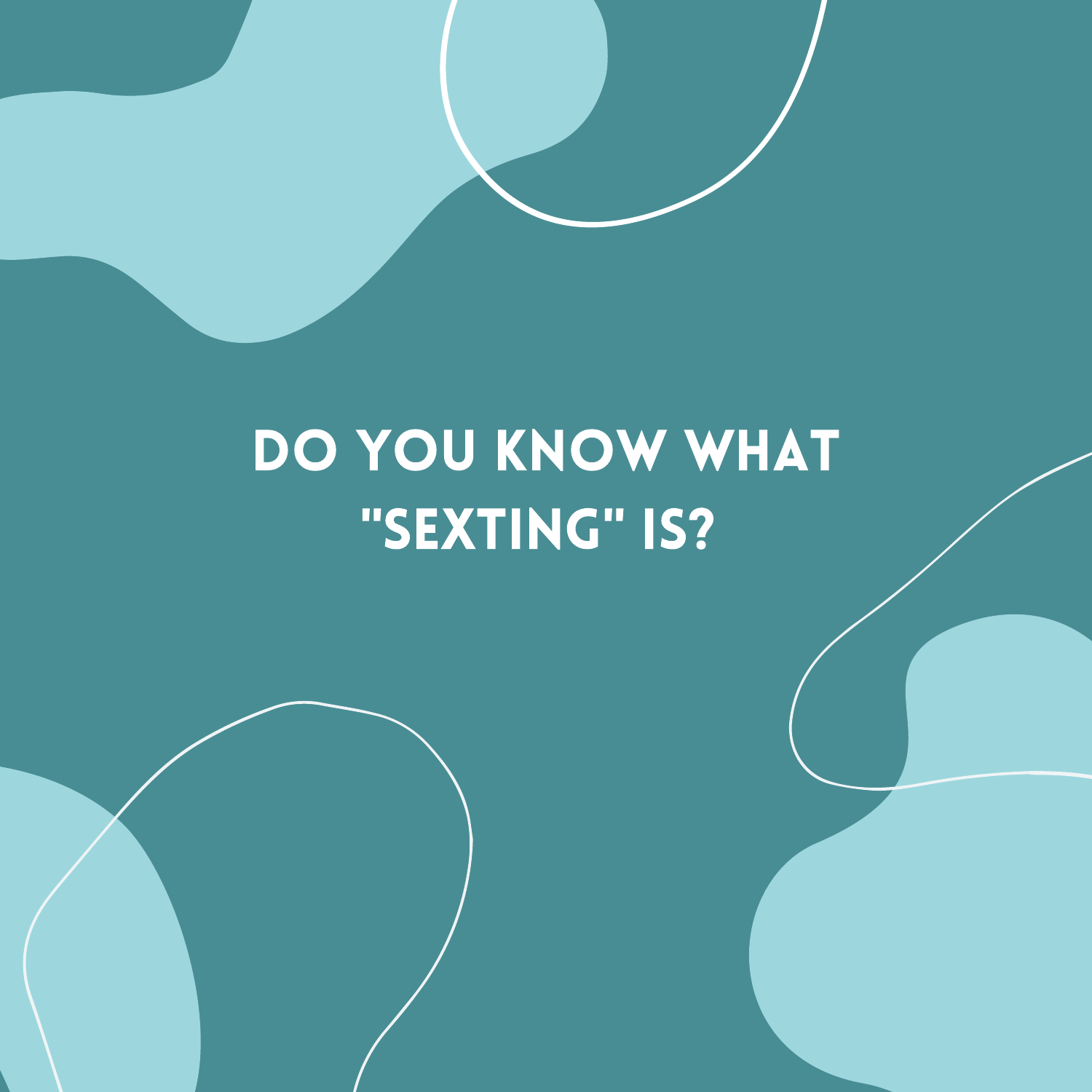# HAVE YOU EVER SENT A "SEXT" MESSAGE, VIDEO OR PHOTO?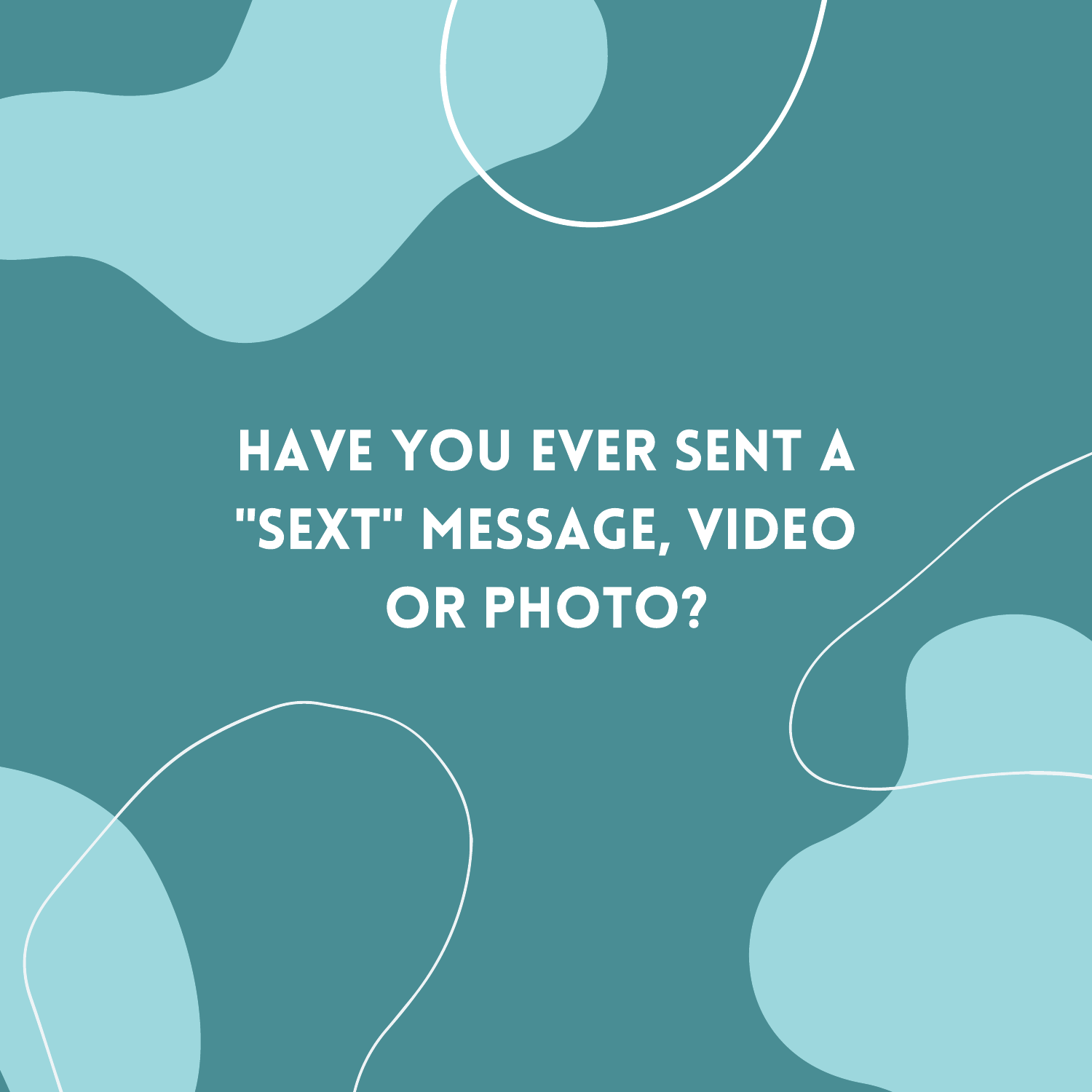# HAVE YOU RECEIVED A "SEXT" MESSAGE, VIDEO OR PHOTO?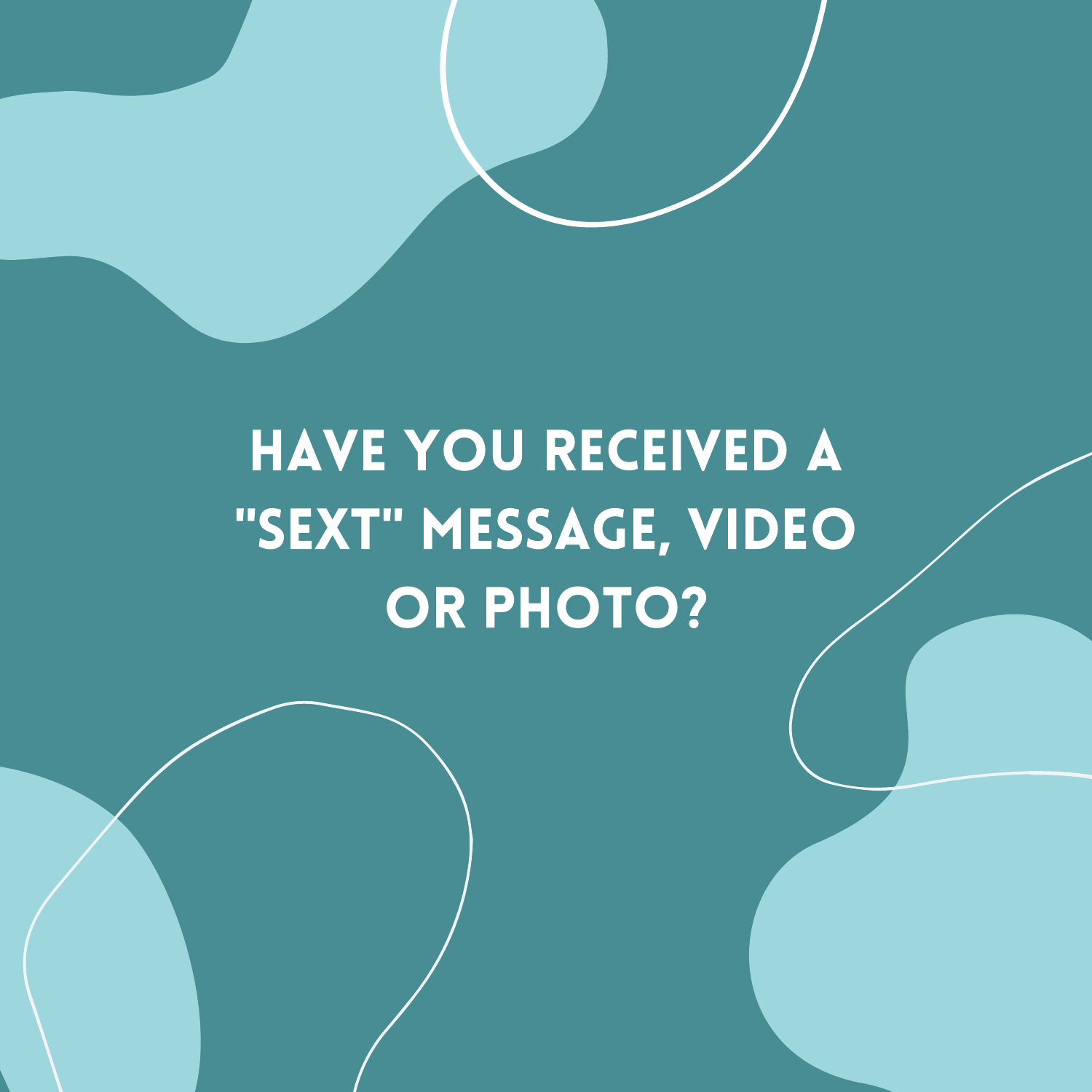# WHEN DO YOU THINK THAT A MESSAGE, VIDEO OR PHOTO IS TOO SEXY?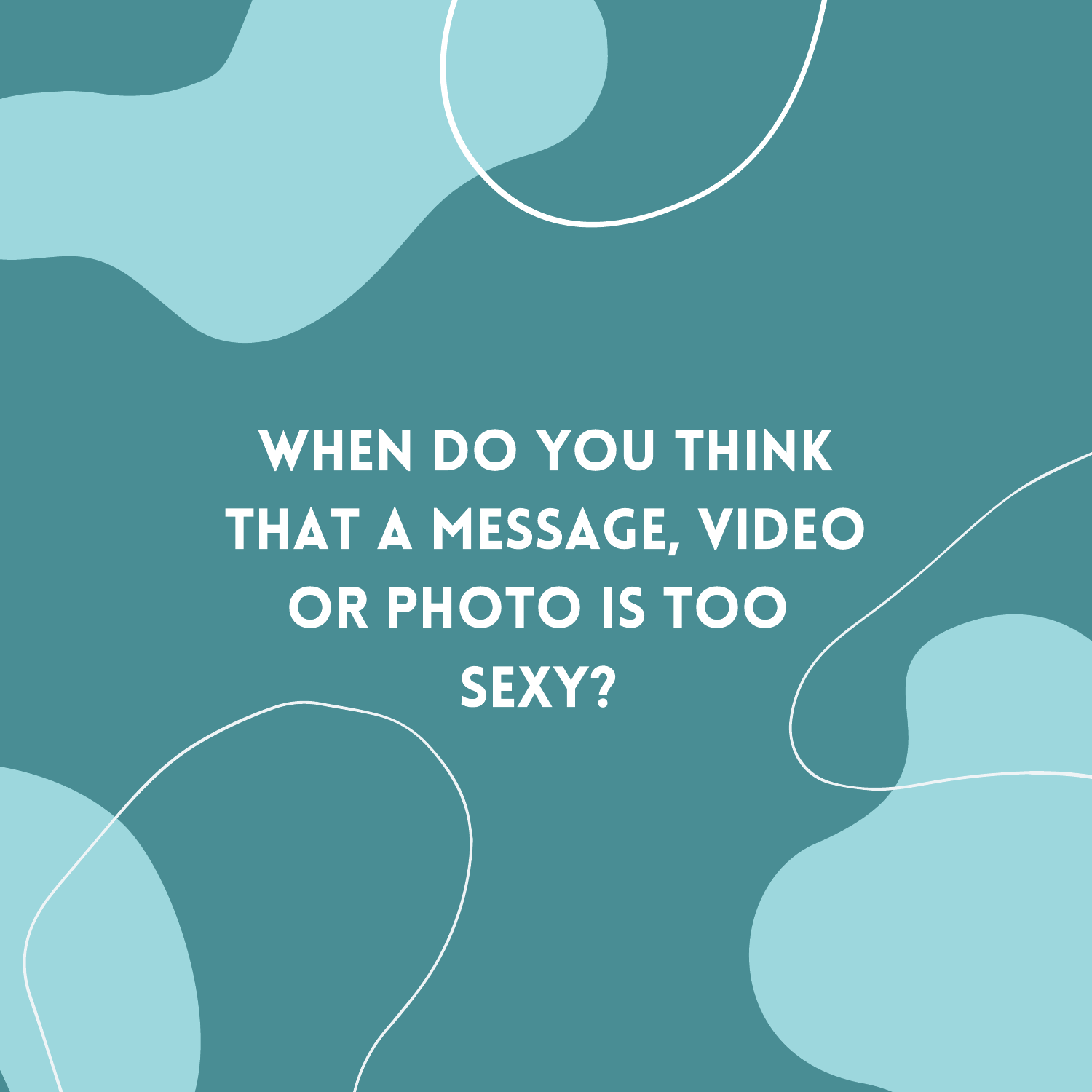## HAVE YOU EVER RECEIVED A SEXY PHOTO FROM A FRIEND?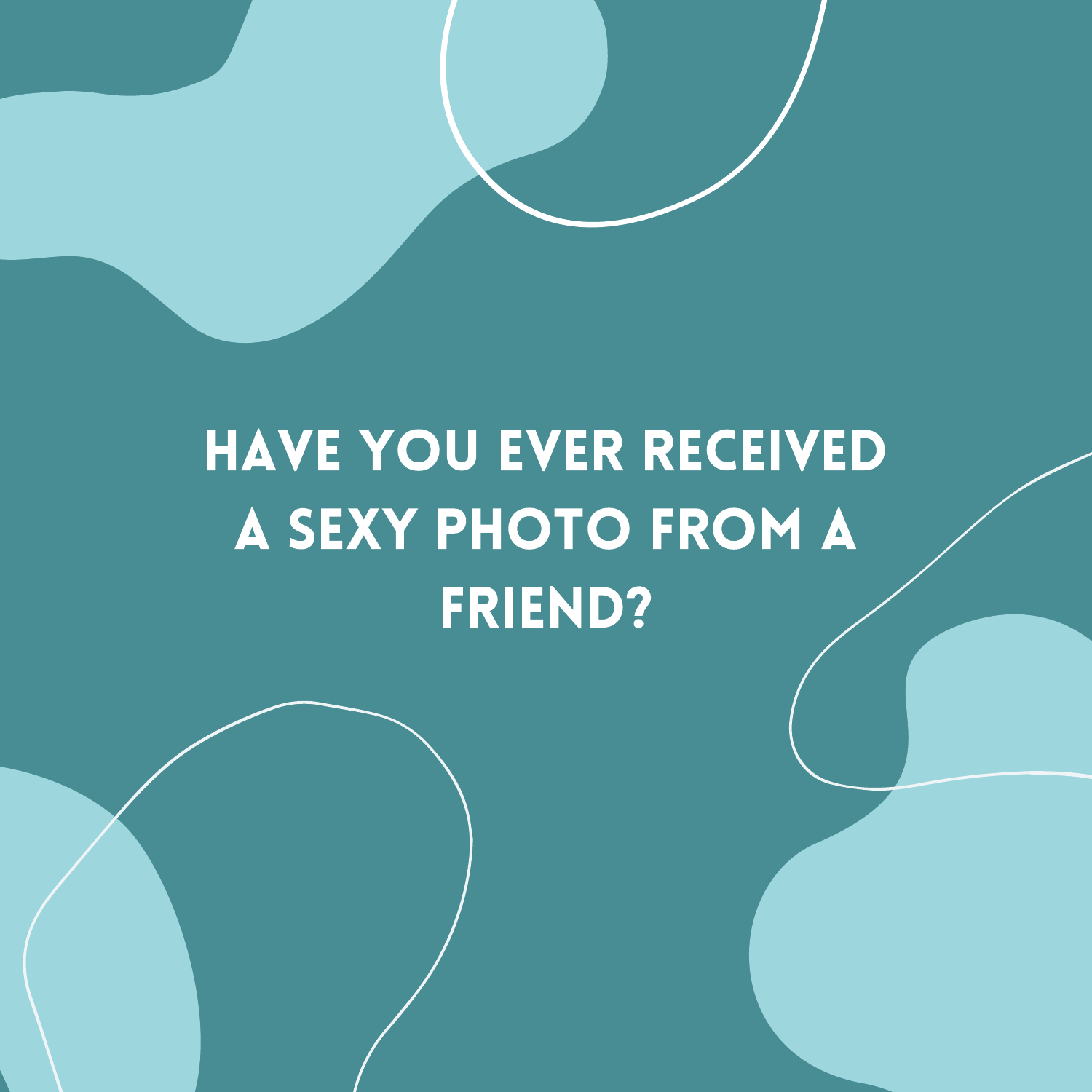# **IS IT OKAY TO SHARE** SEXY PHOTOS, EVEN IF YOU DID NOT TAKE THE PHOTO?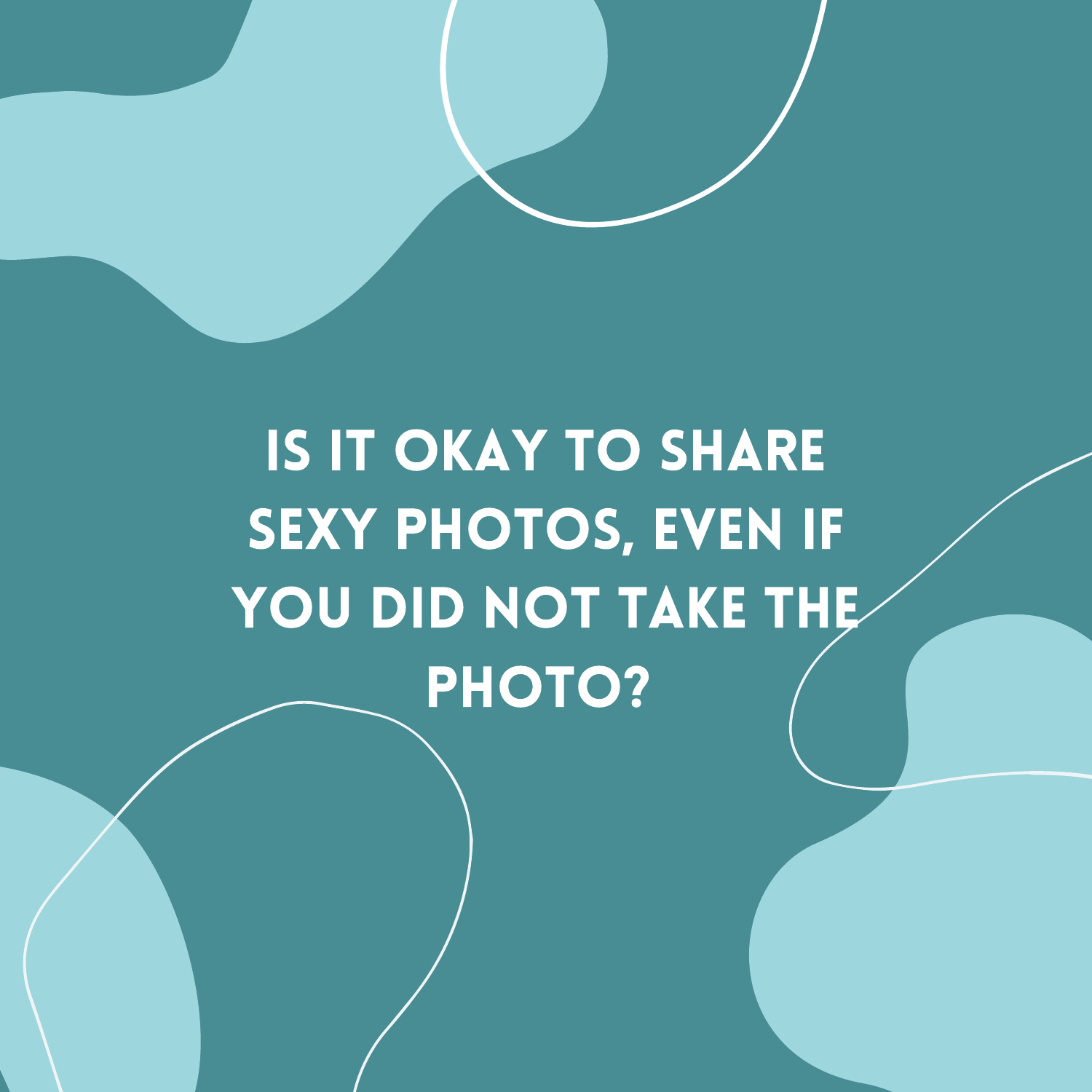# IS IT OKAY TO SHARE SEXY VIDEOS, EVEN IF YOU DID NOT TAKE THE VIDEO?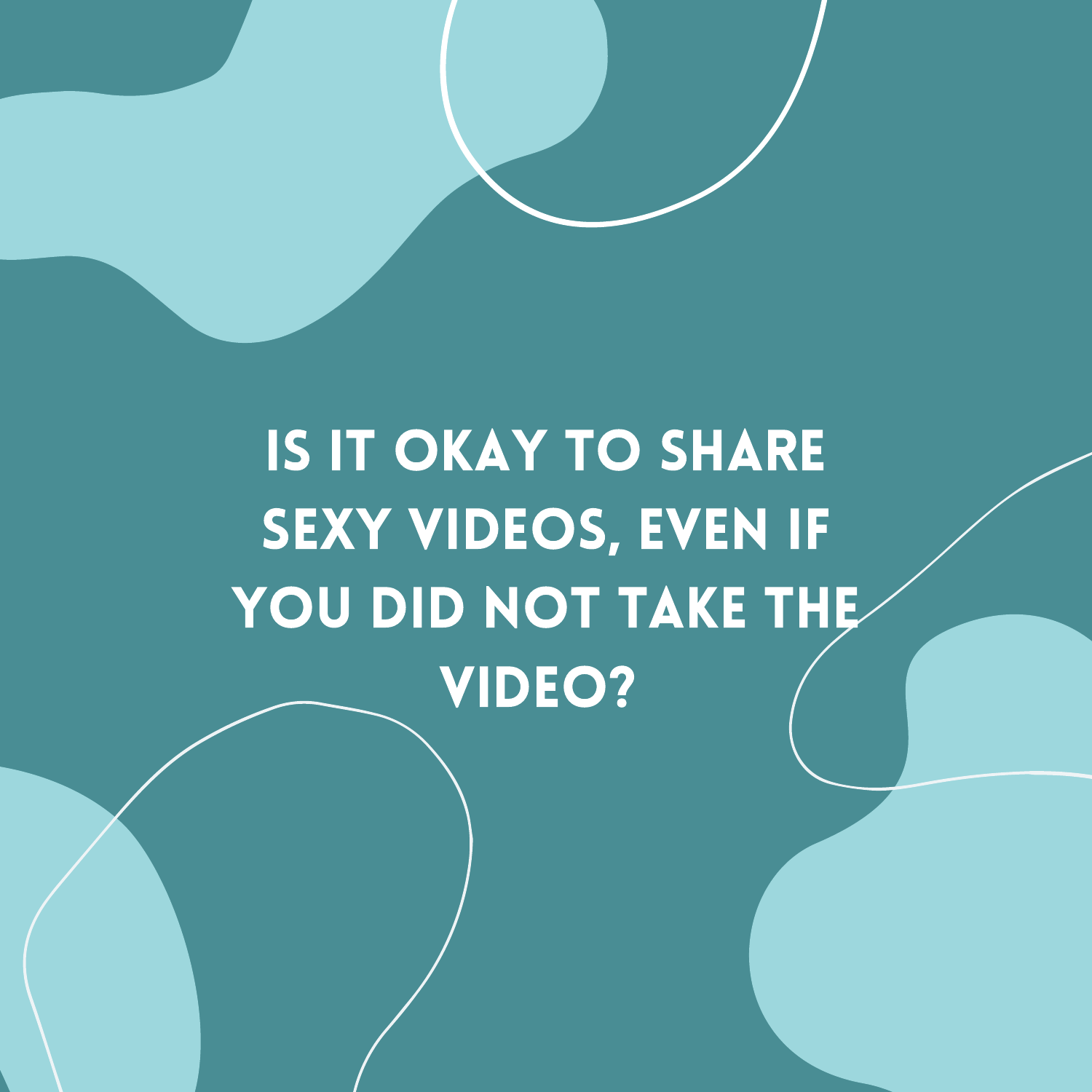# HAS ANYONE EVER TAKEN AN EMBARRASSING PHOTO OF YOU WITHOUT YOUR PERMISSION?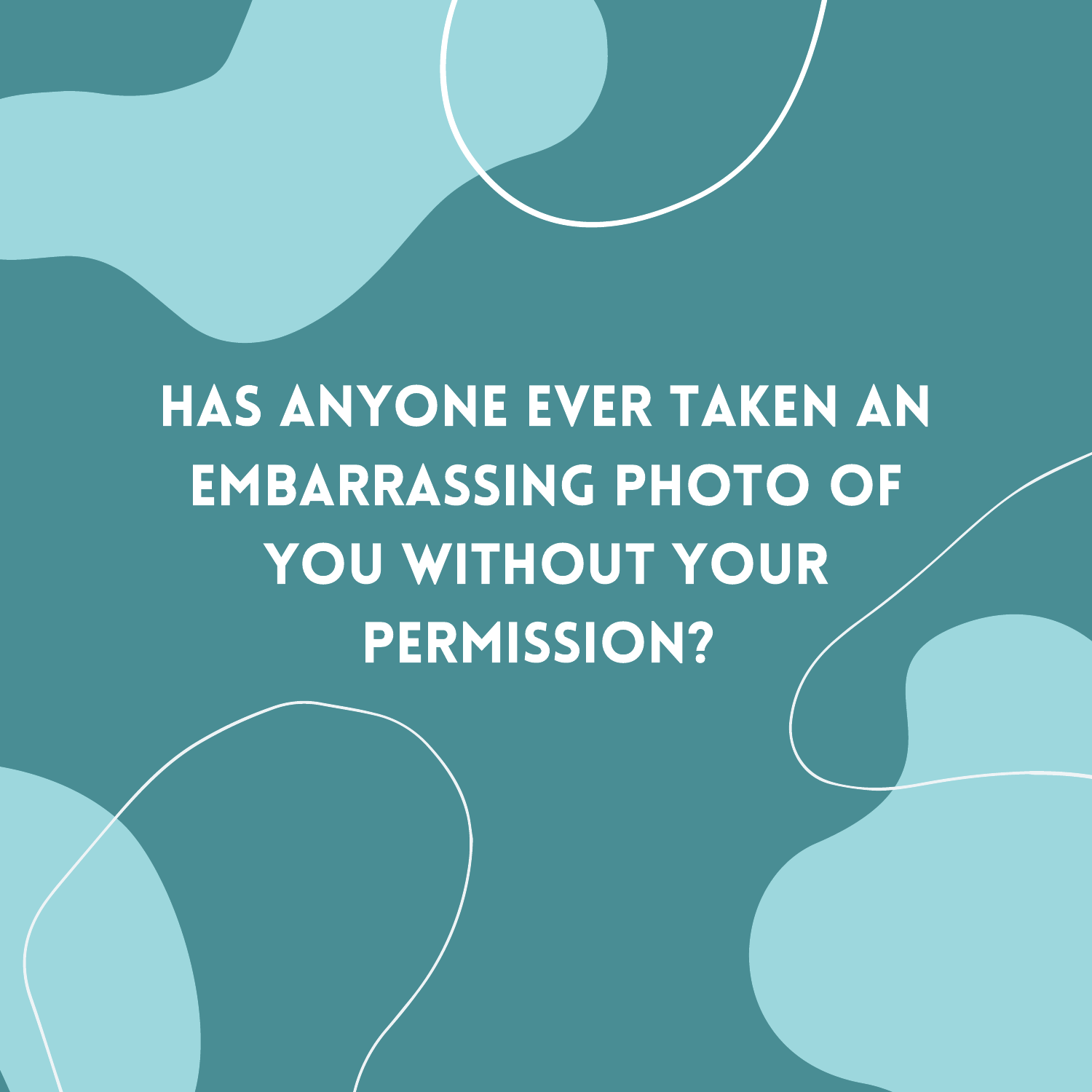# WHAT WOULD YOU DO IF SOMEONE SENT YOU AN EMBARRASSING PHOTO OF A FRIEND?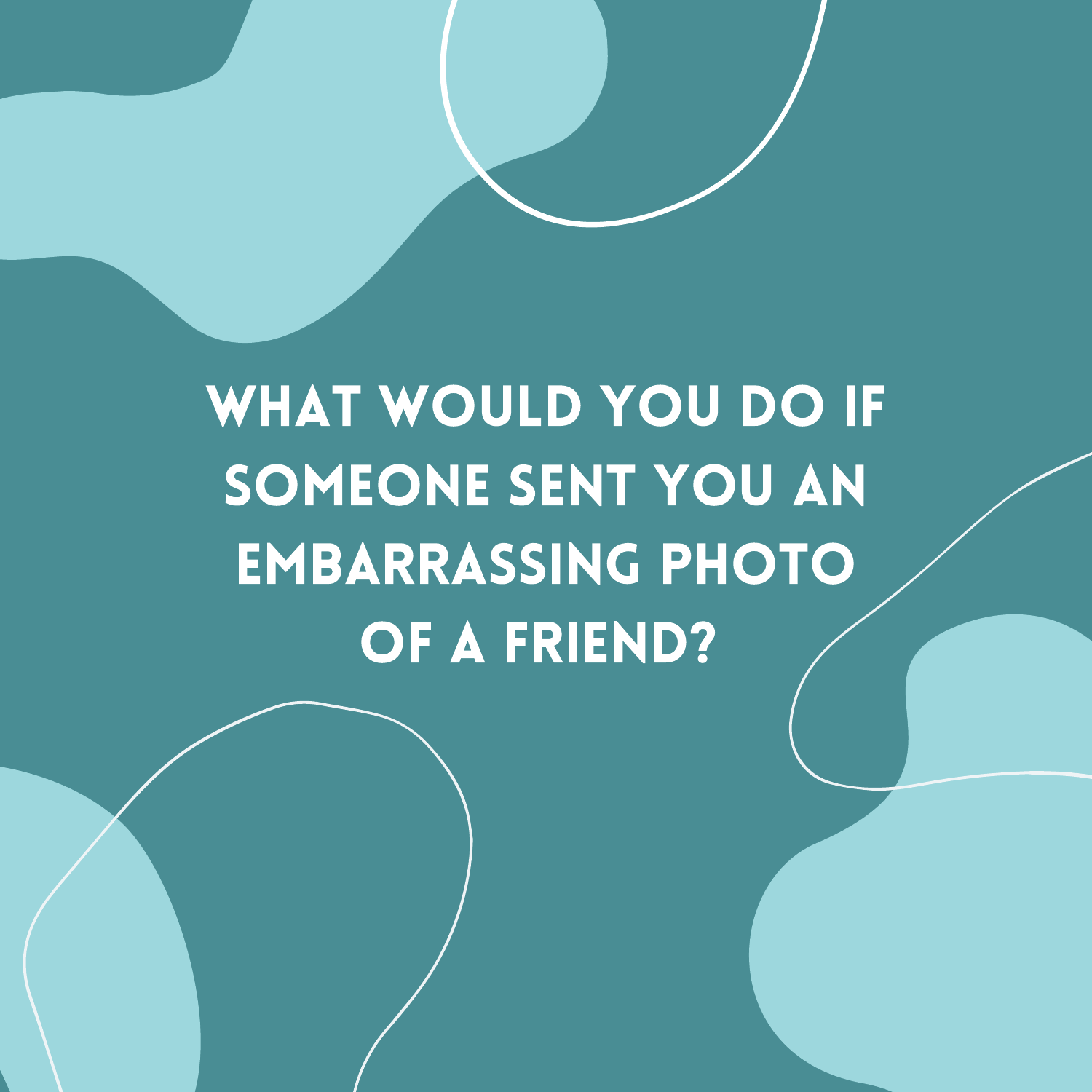## HAVE YOU EVER SHARED AN EMBARRASSING PHOTO?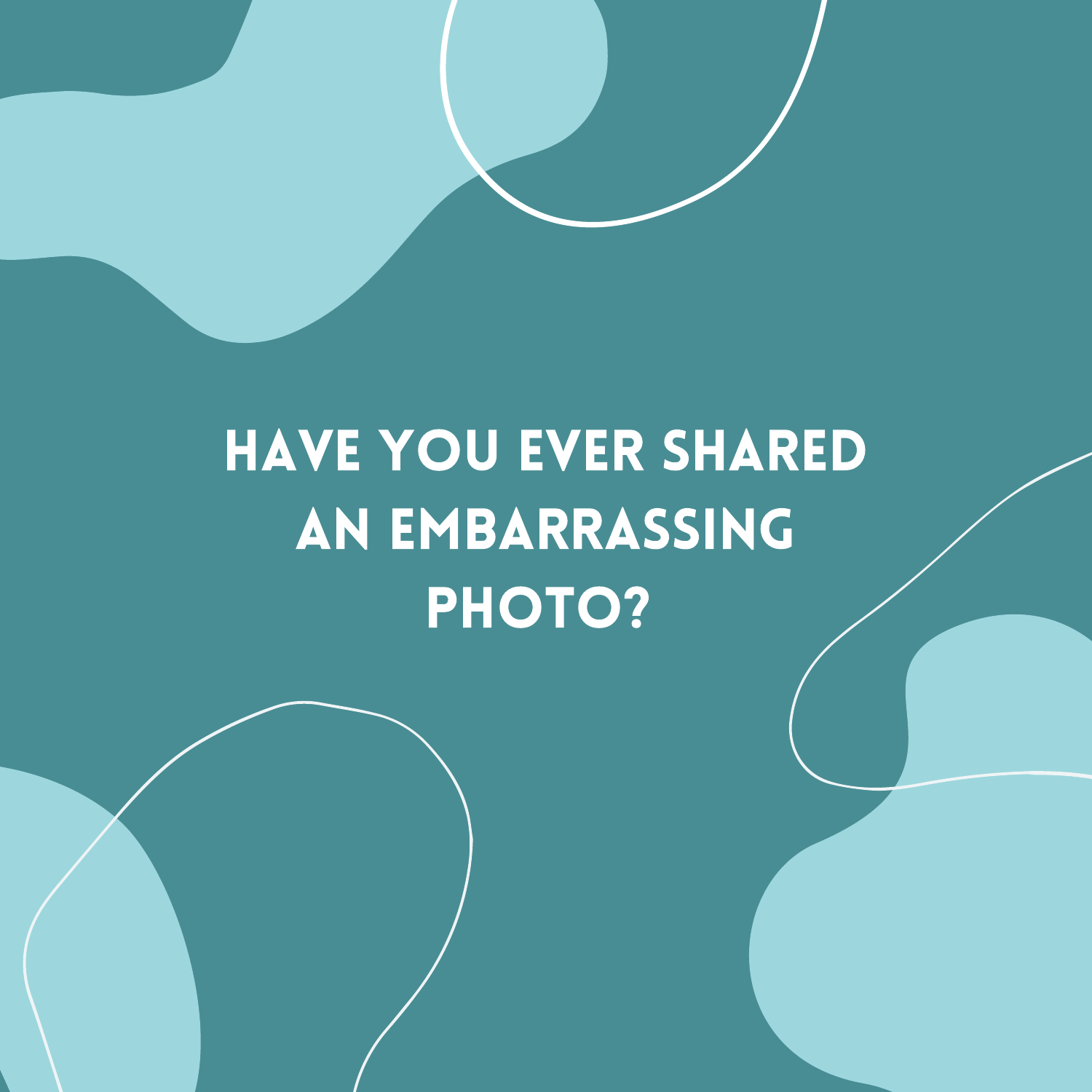# WHAT WOULD YOU DO IF SOMEONE SENT YOU A SEXUALLY EXPLICIT PHOTO?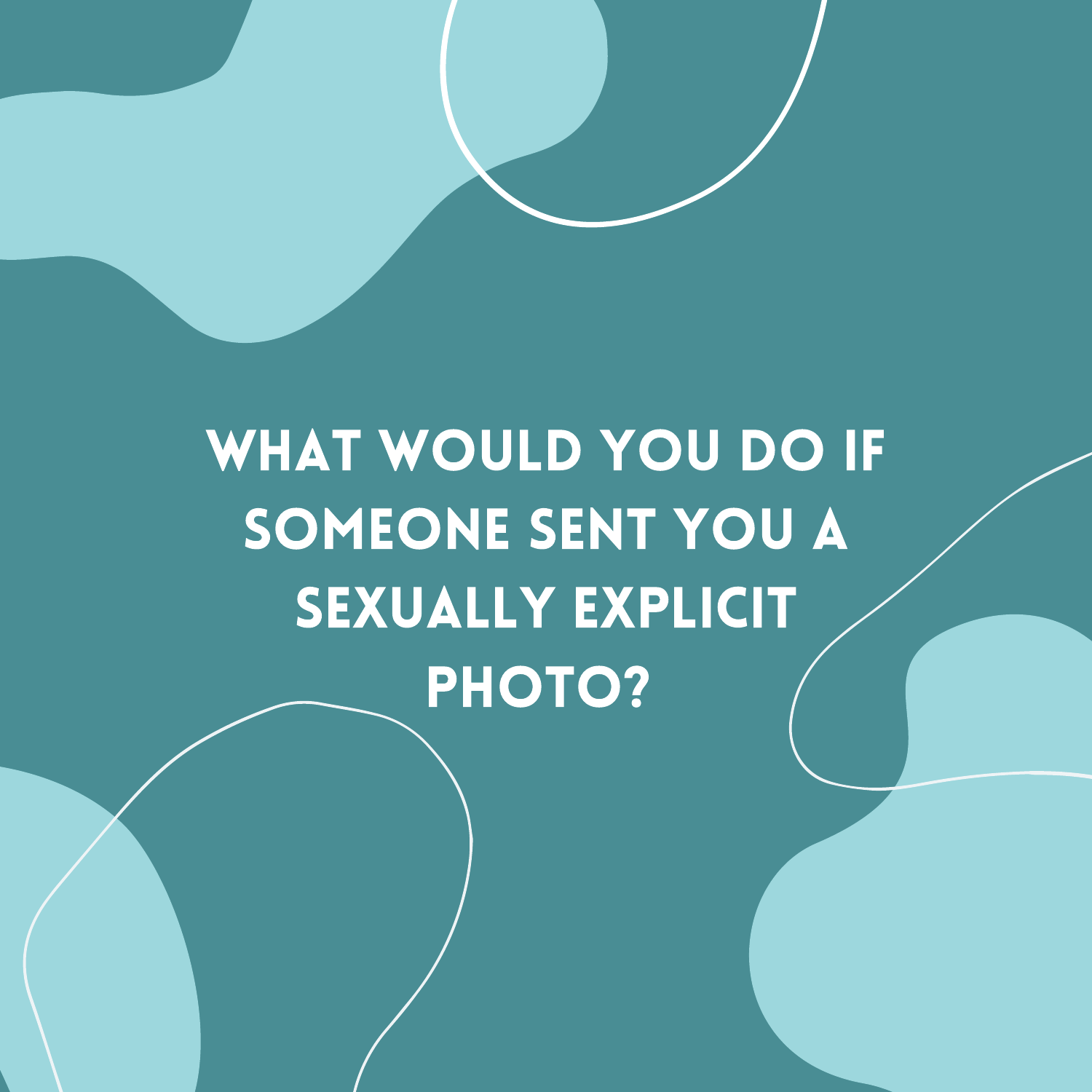# WHAT WOULD YOU DO IF SOMEONE SENT YOU A SEXUALLY EXPLICIT TEXT?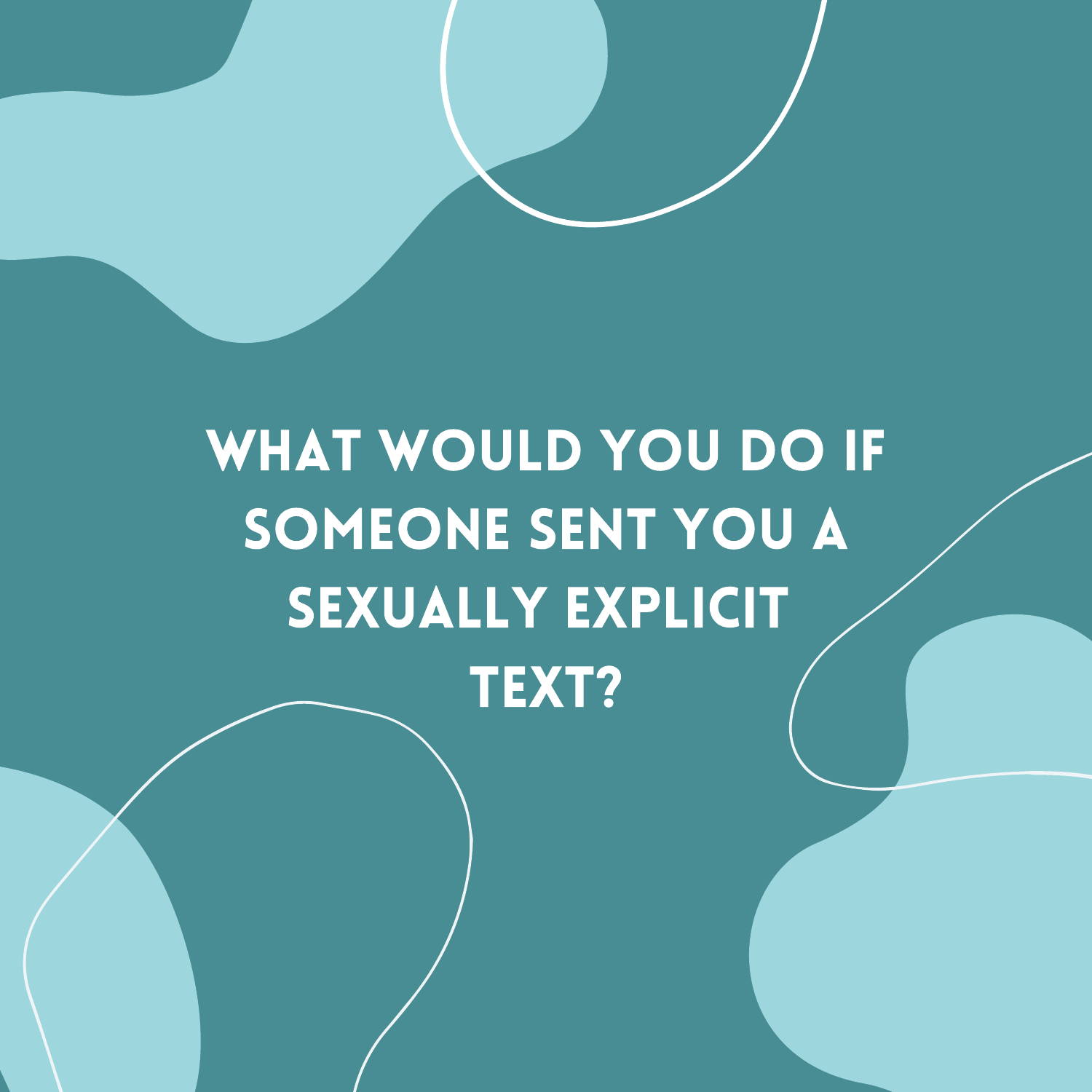#### HAS ANYONE EVER ASKED TO MEET YOU OFFLINE?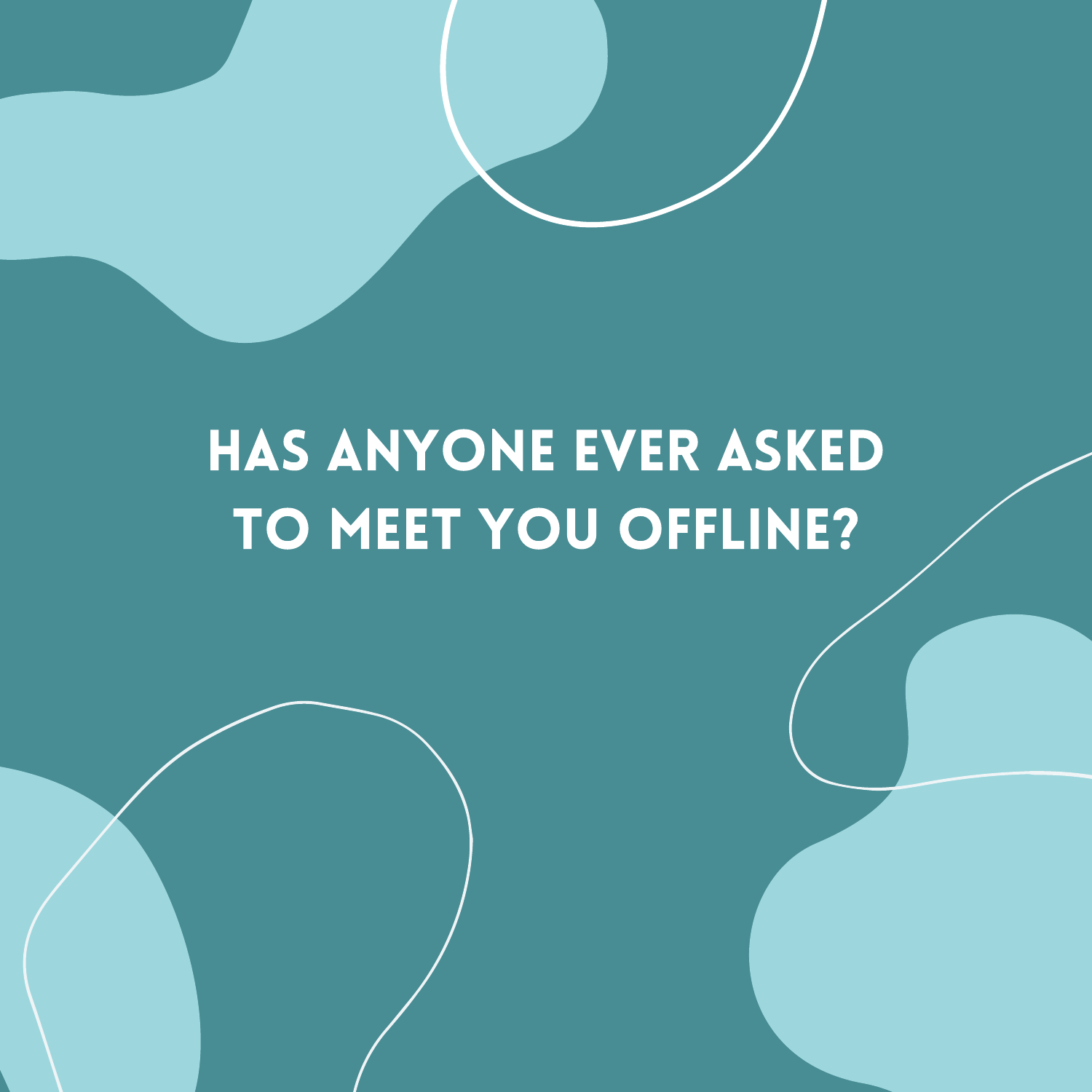# HAVE YOU EVER PHYSICALLY MET ANYONE THAT YOU MET ONLINE?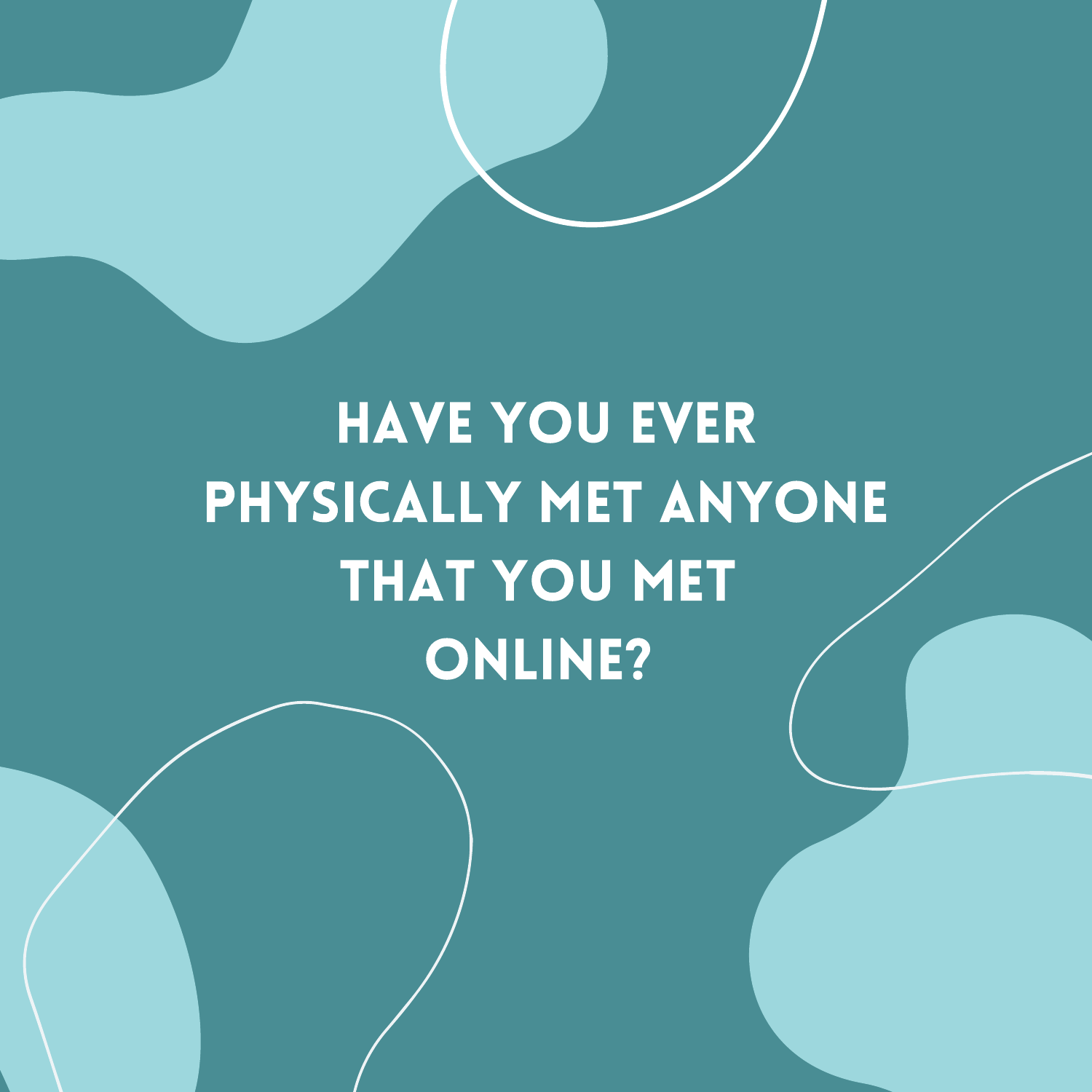# HAVE YOU EVER CHATTED WITH ANYONE THAT YOU **MET ONLINE?**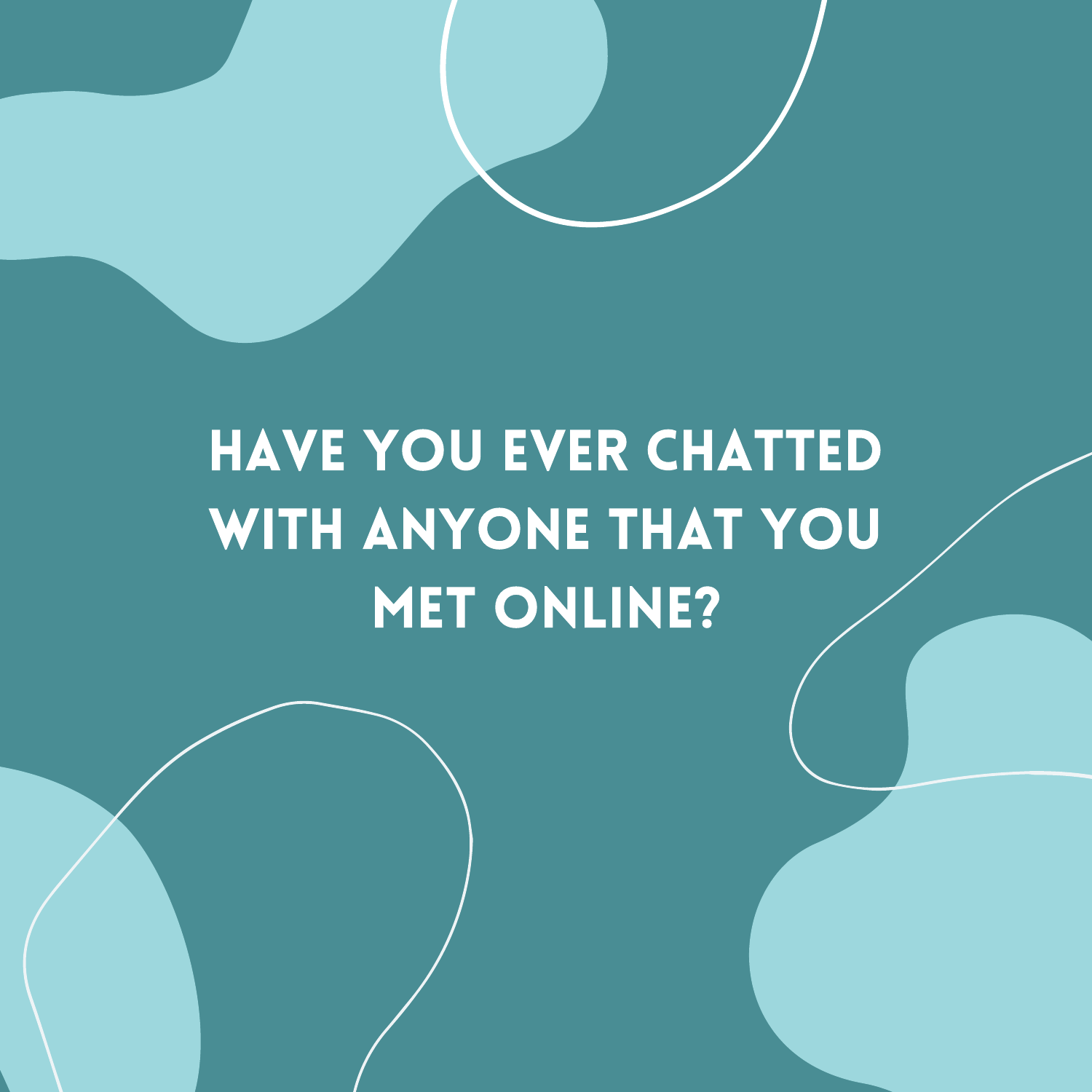#### HAVE YOU EVER TAKEN A SELFIE?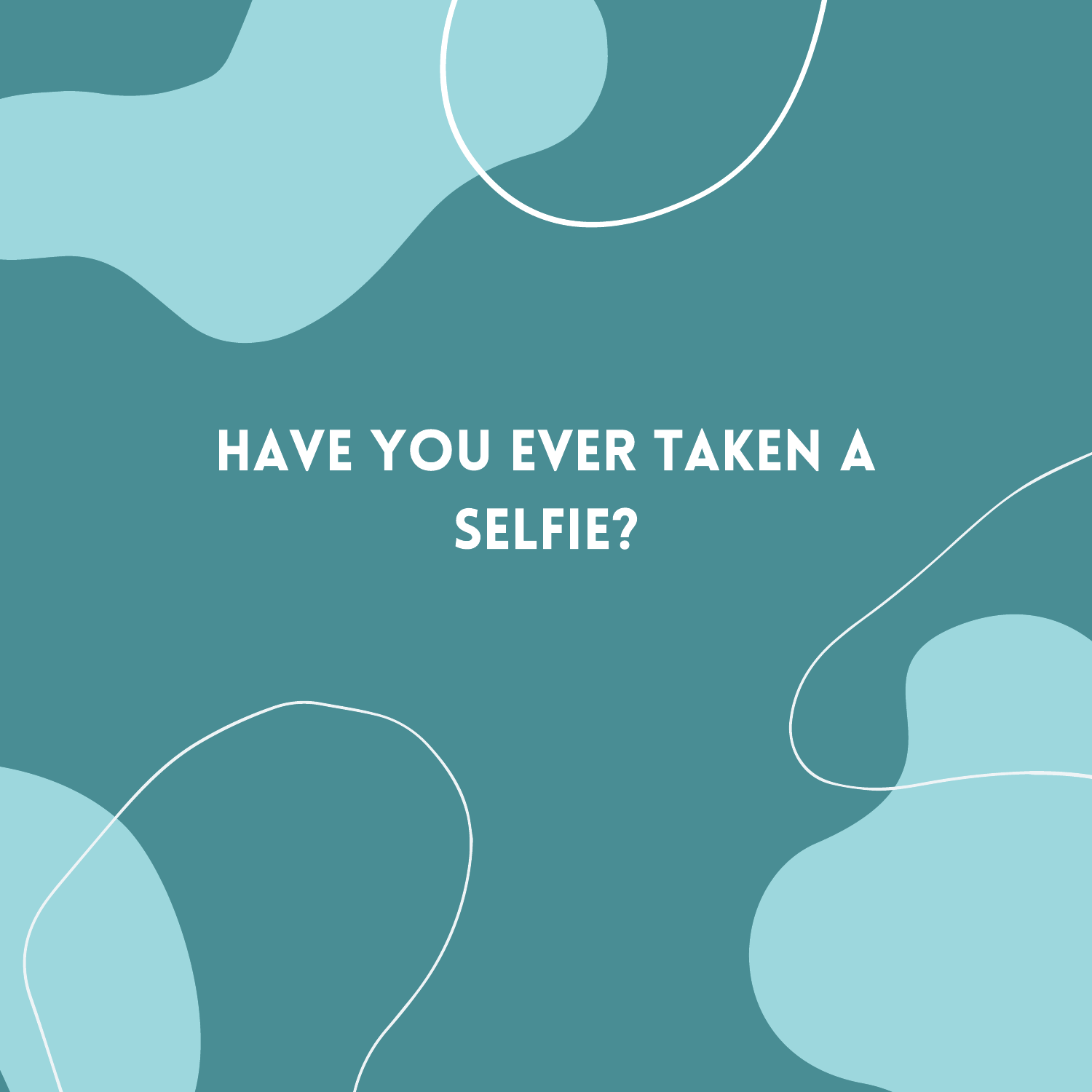## WHAT DO YOU LIKE ABOUT YOURSELF WHEN YOU SEE YOUR SELFIE?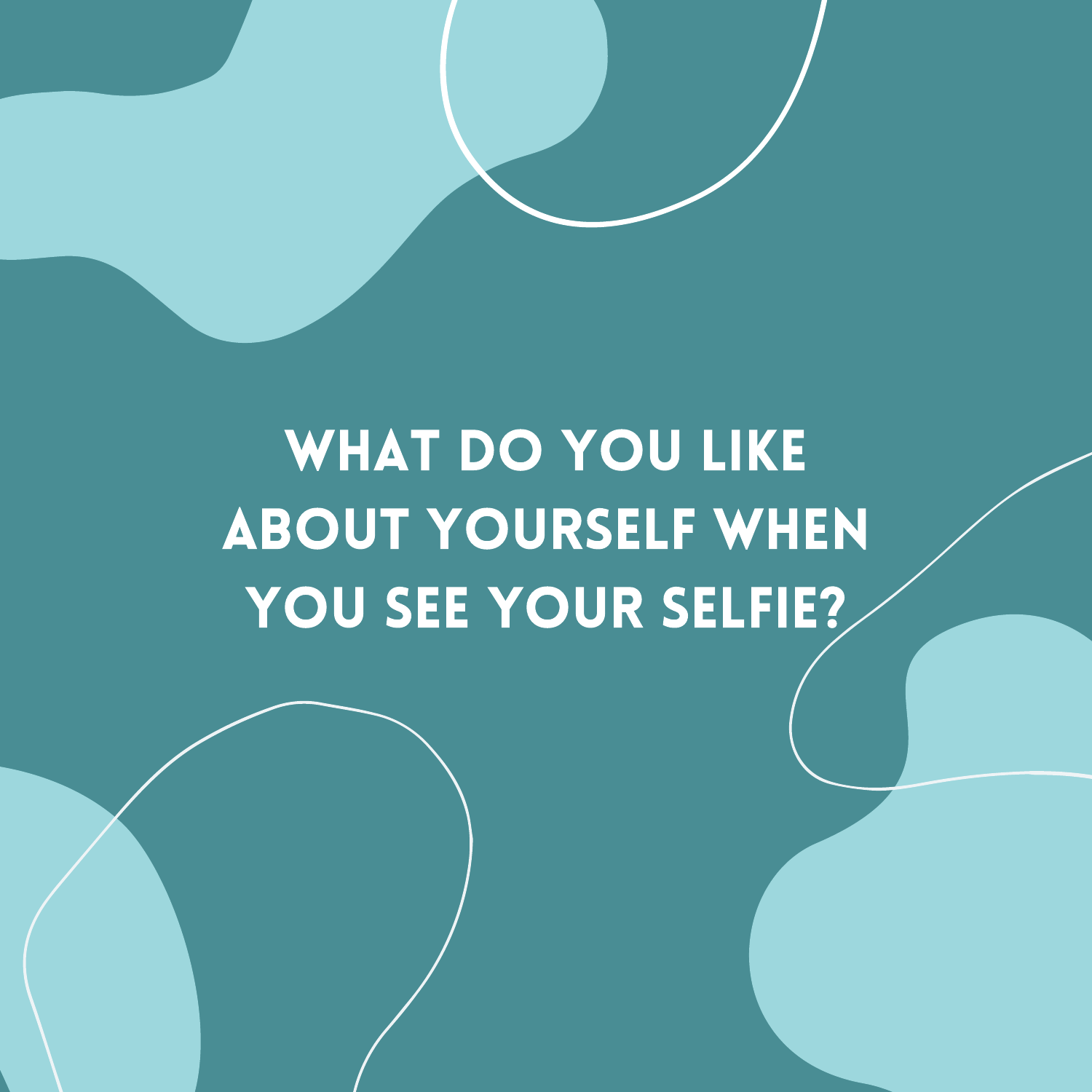## IS THERE ANYTHING THAT YOU DON'T LIKE WHEN YOU SEE YOUR SELFIE?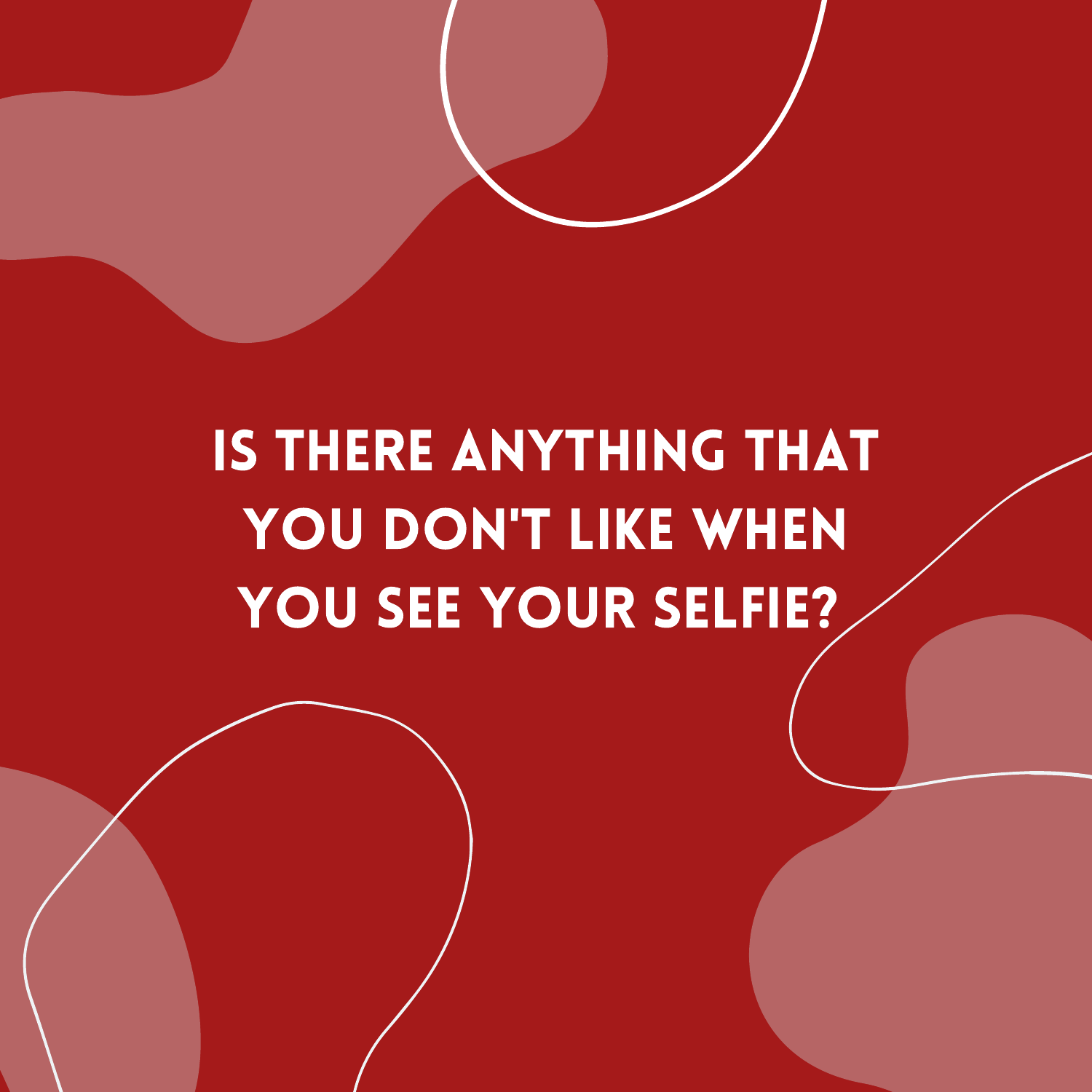## HOW DO YOU FEEL WHEN YOU SEE YOUR FRIENDS' SELFIES?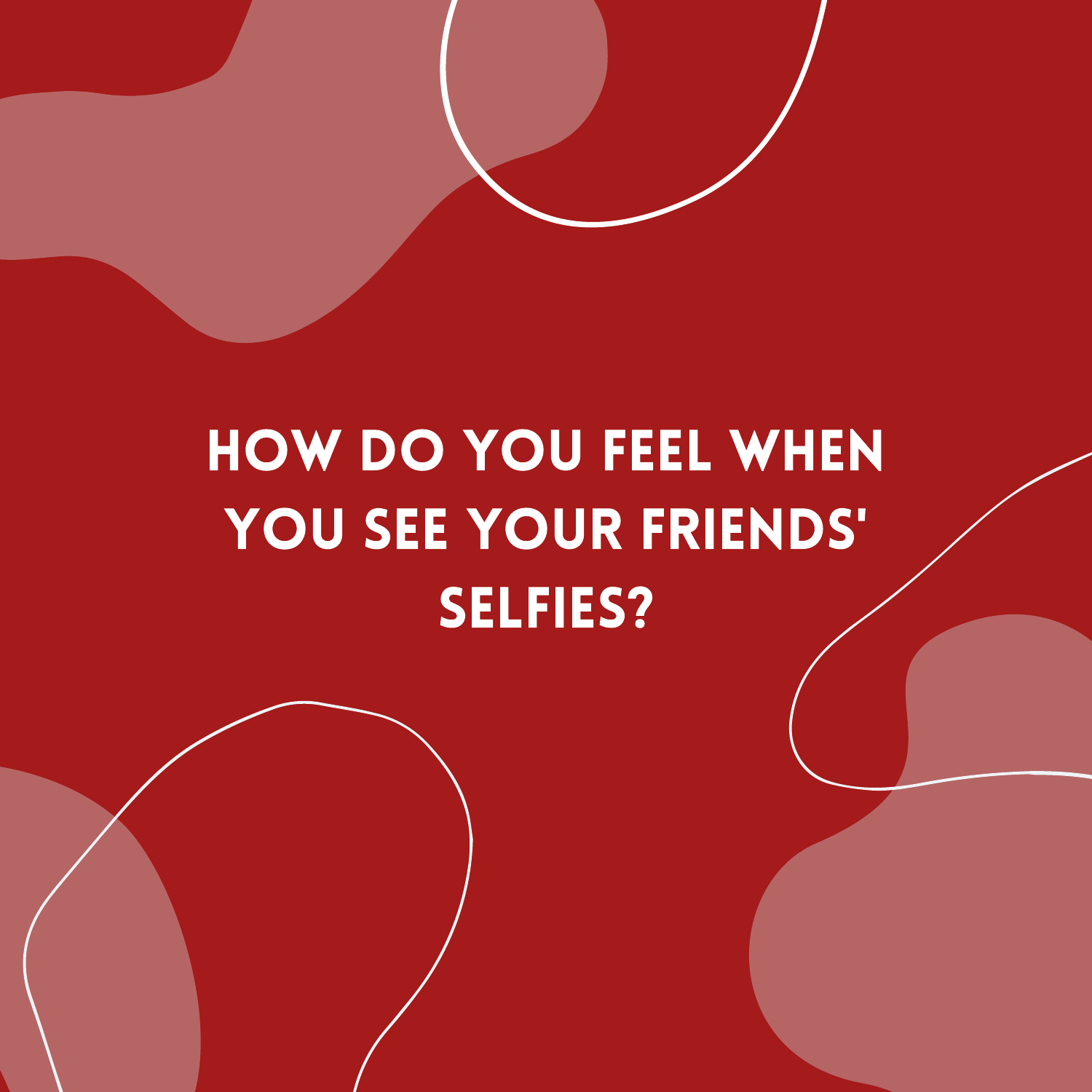## HOW DO YOU FEEL WHEN YOU SEE YOUR FRIENDS' ONLINE ACTIVITIES?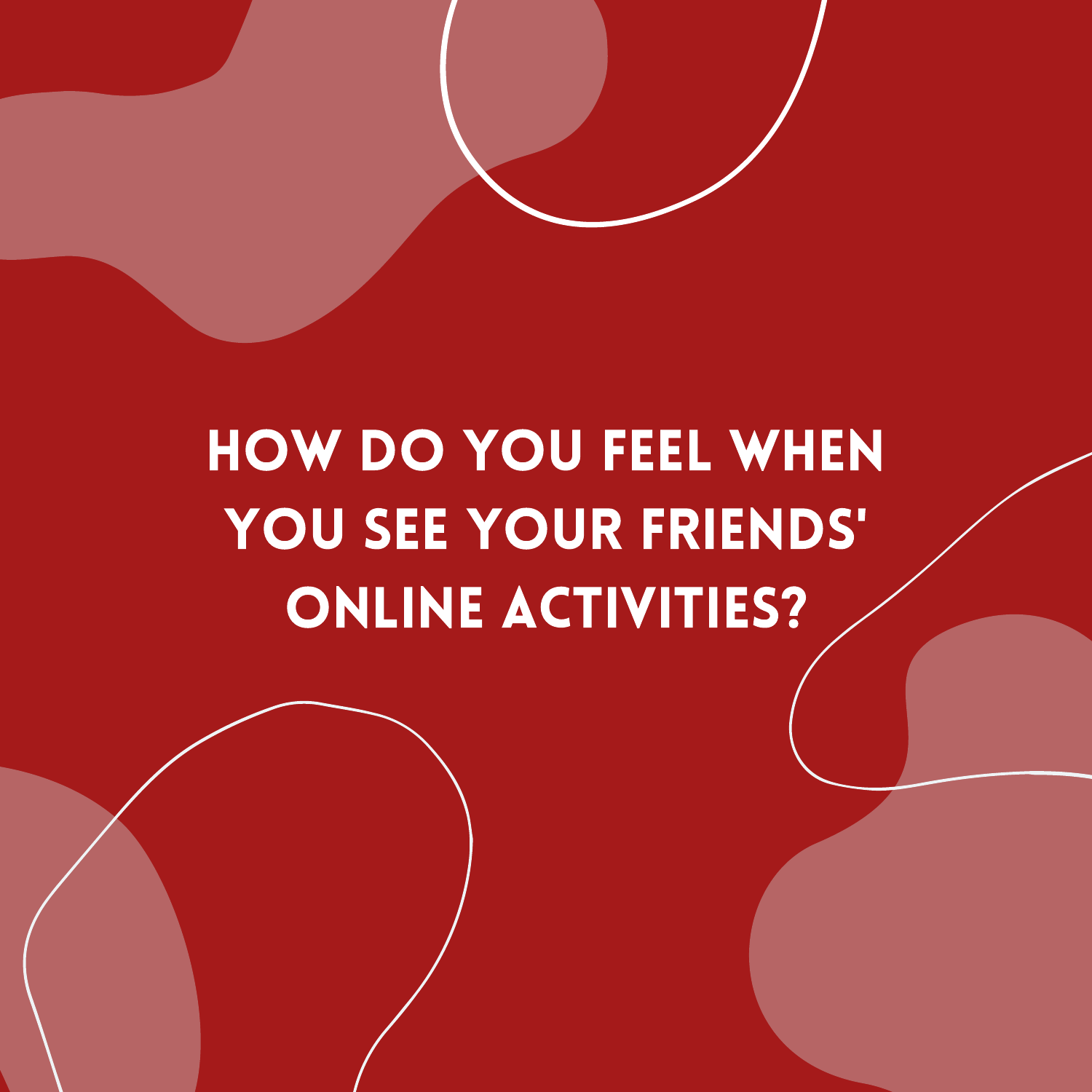# HAVE ANY OF YOUR FRIENDS SEEN PORNOGRAPHY?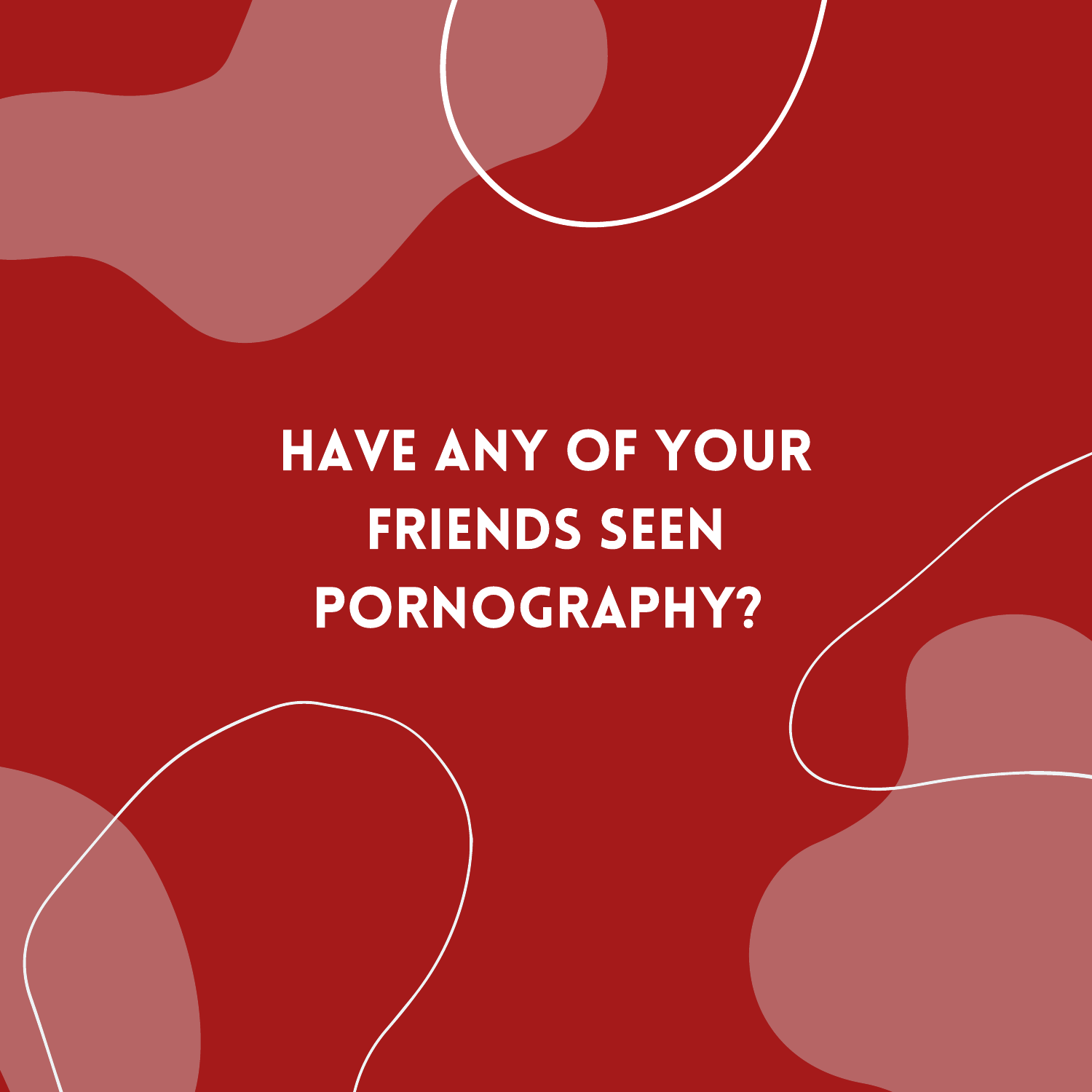DO YOU THINK YOUR FRIENDS CAN LEARN ABOUT HOW TO HAVE SEX FROM WATCHING PORNOGRAPHY?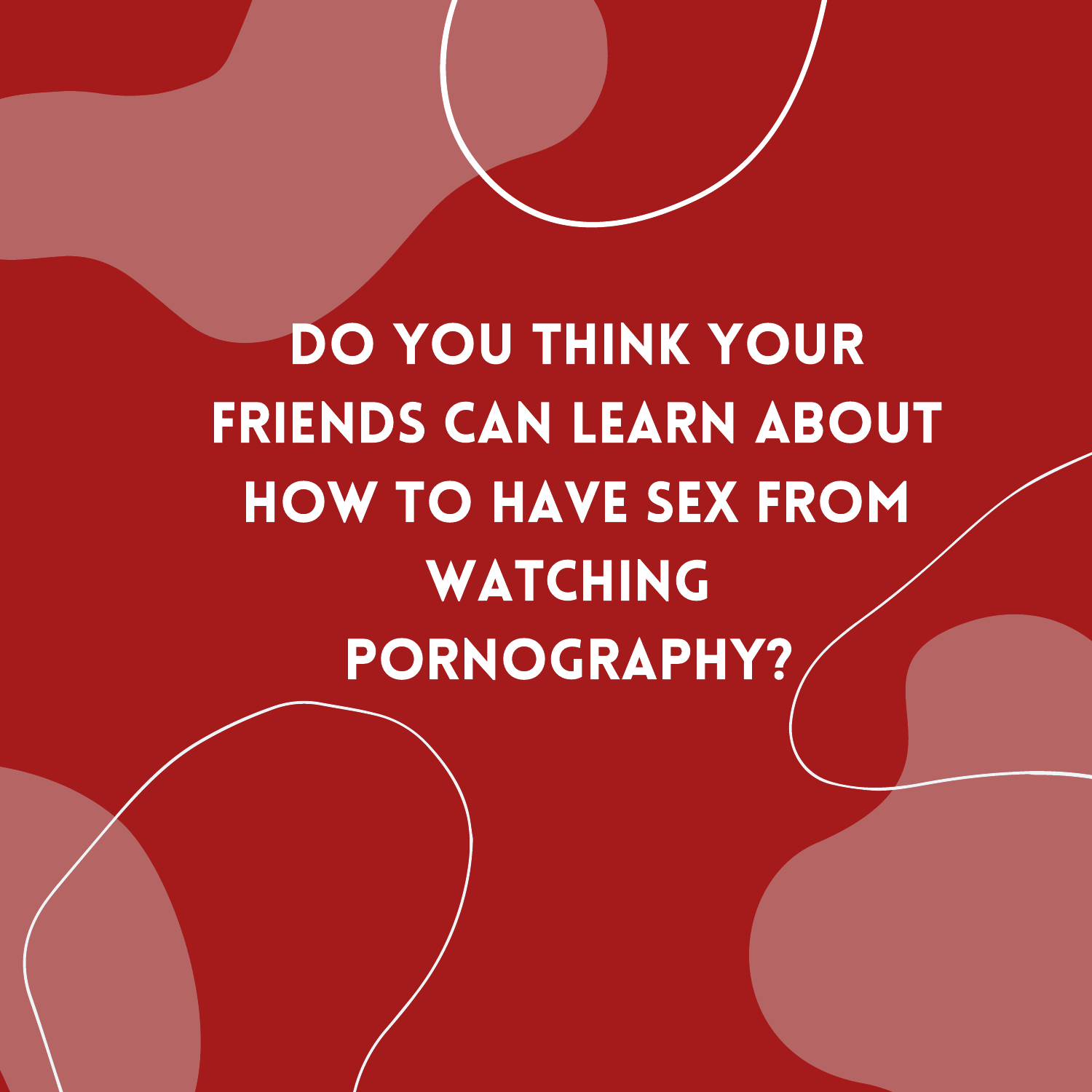## DO YOU THINK THAT PORNOGRAPHY SHOWS REAL RELaTIONSHIPS?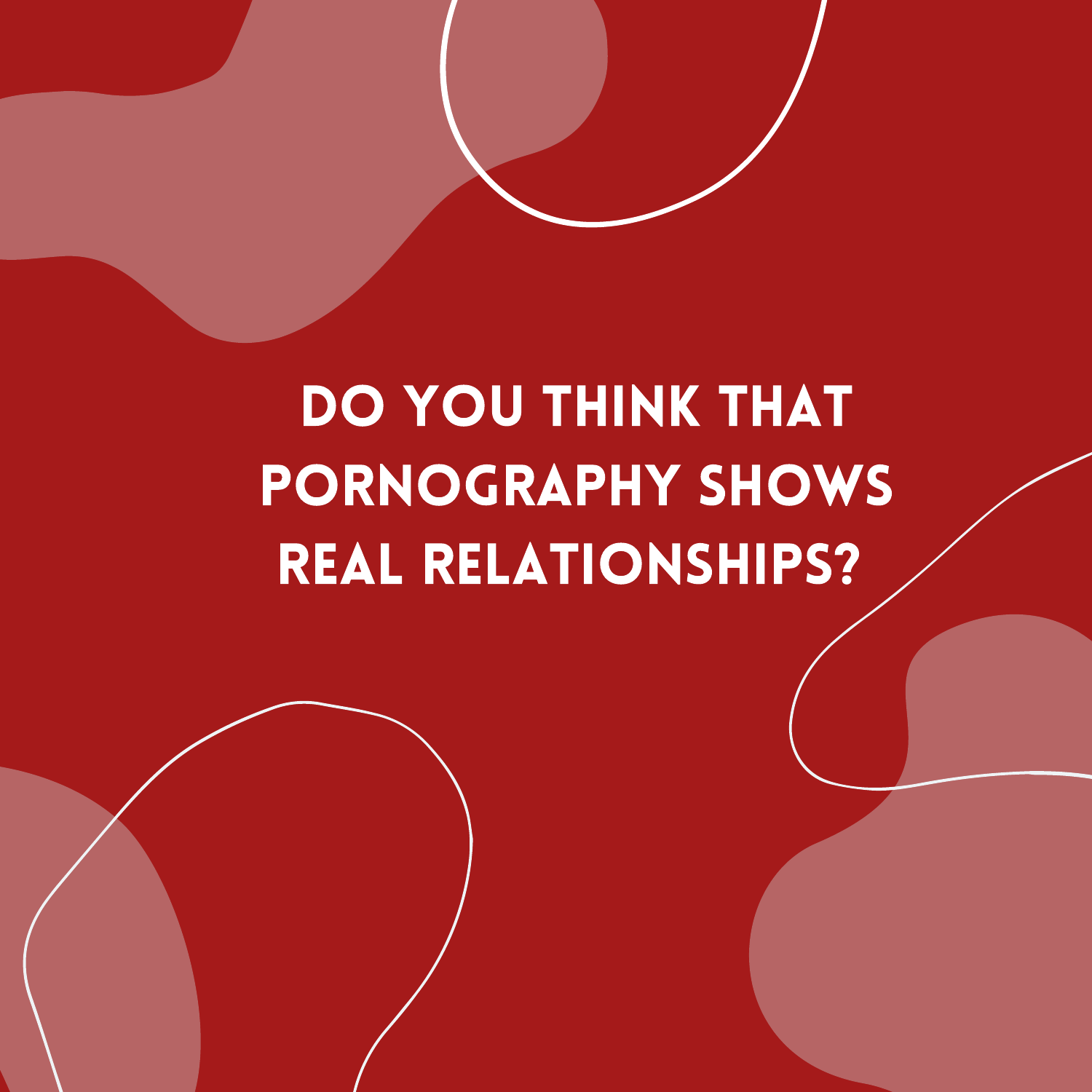## HAVE YOU EVER ACCIDENTALLY SEEN PORNOGRAPHY?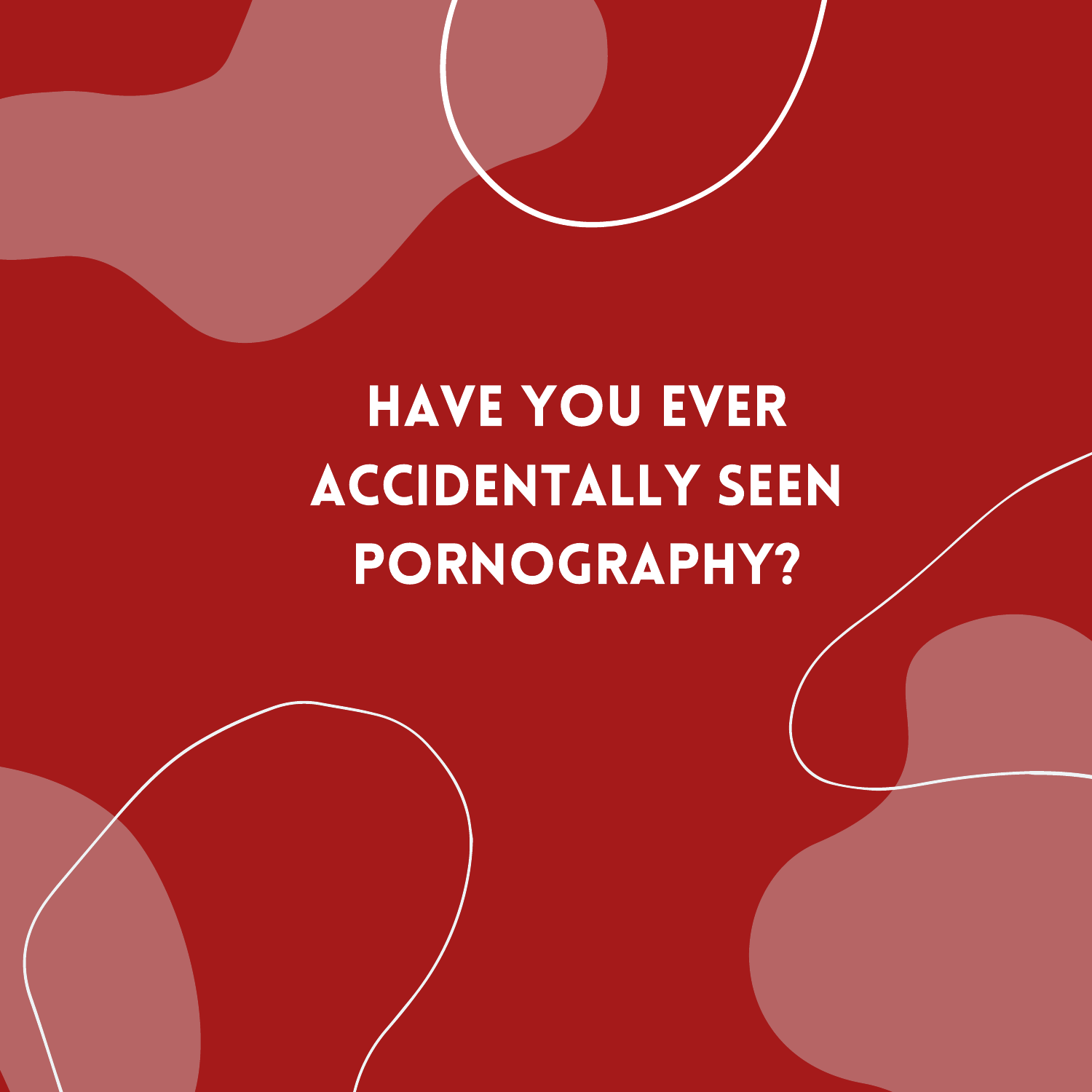# WERE YOU FRIGHTENED WHEN YOU SAW THE PORNOGRAPHIC SCENES?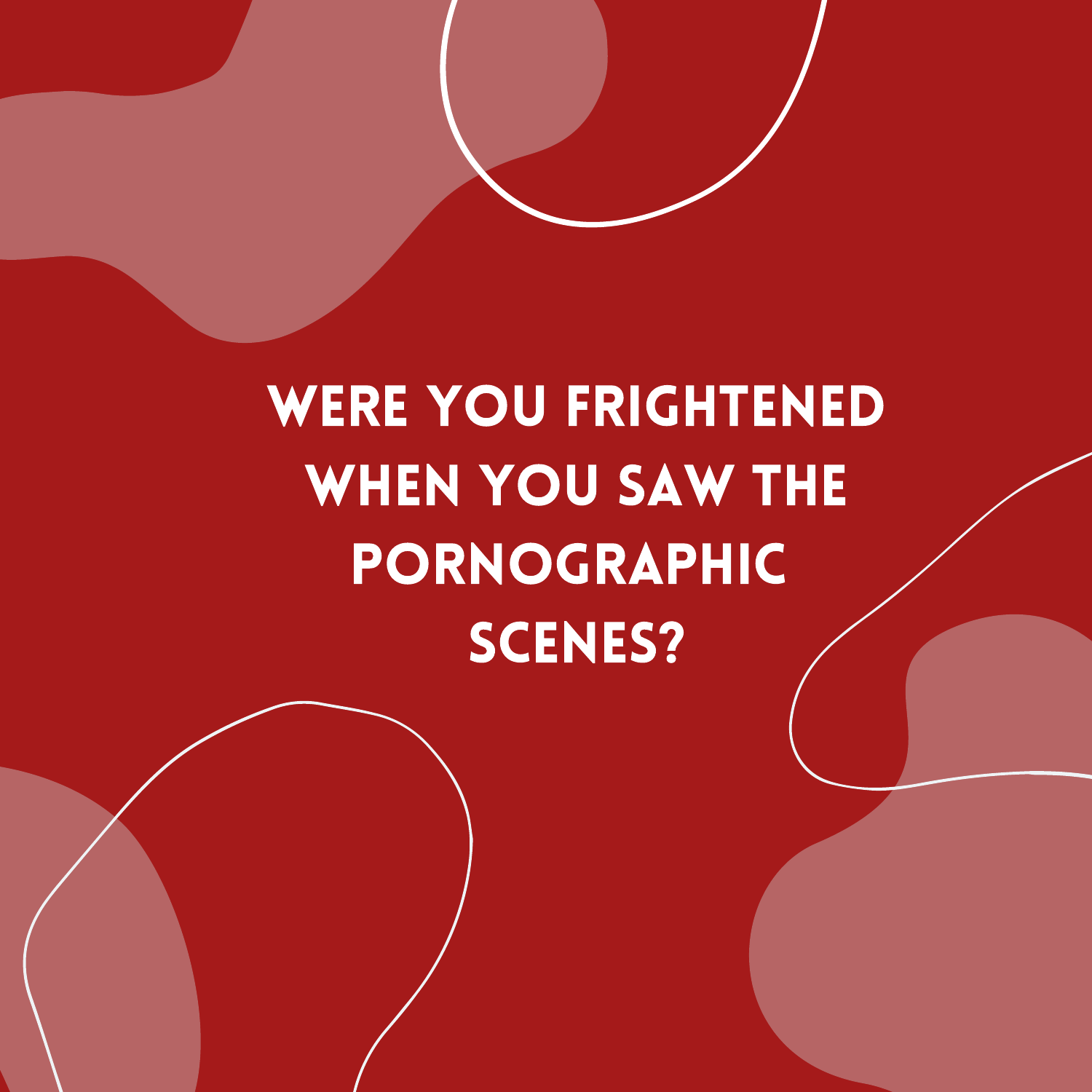# DID YOU KNOW THAT IT COULD BE A CRIME TO SEND A "SEXY" PHOTO OF YOURSELF?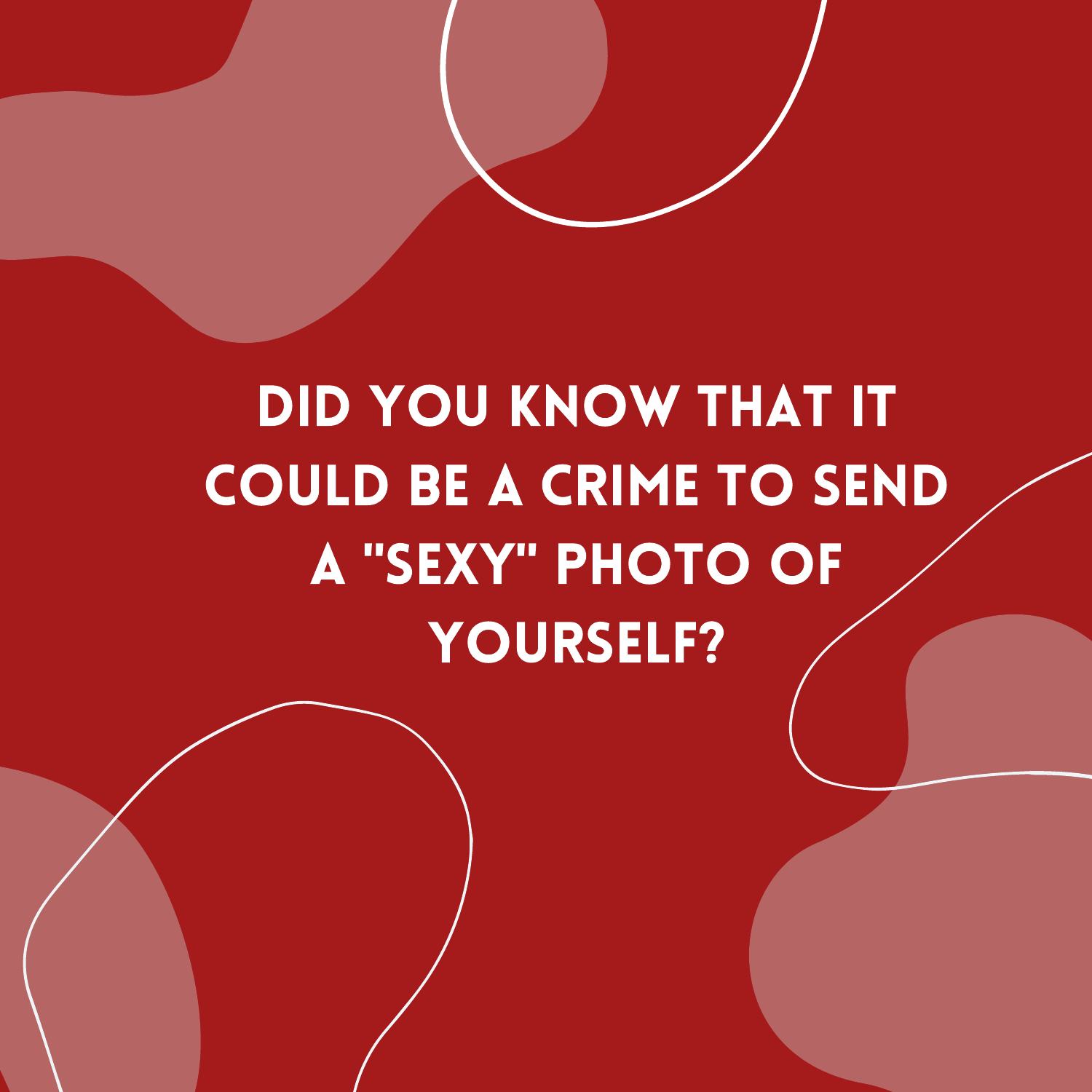#### DID YOU KNOW THAT IT COULD BE A CRIME TO FORWARD "SEXY" PHOTOS OF SOMEONE ELSE?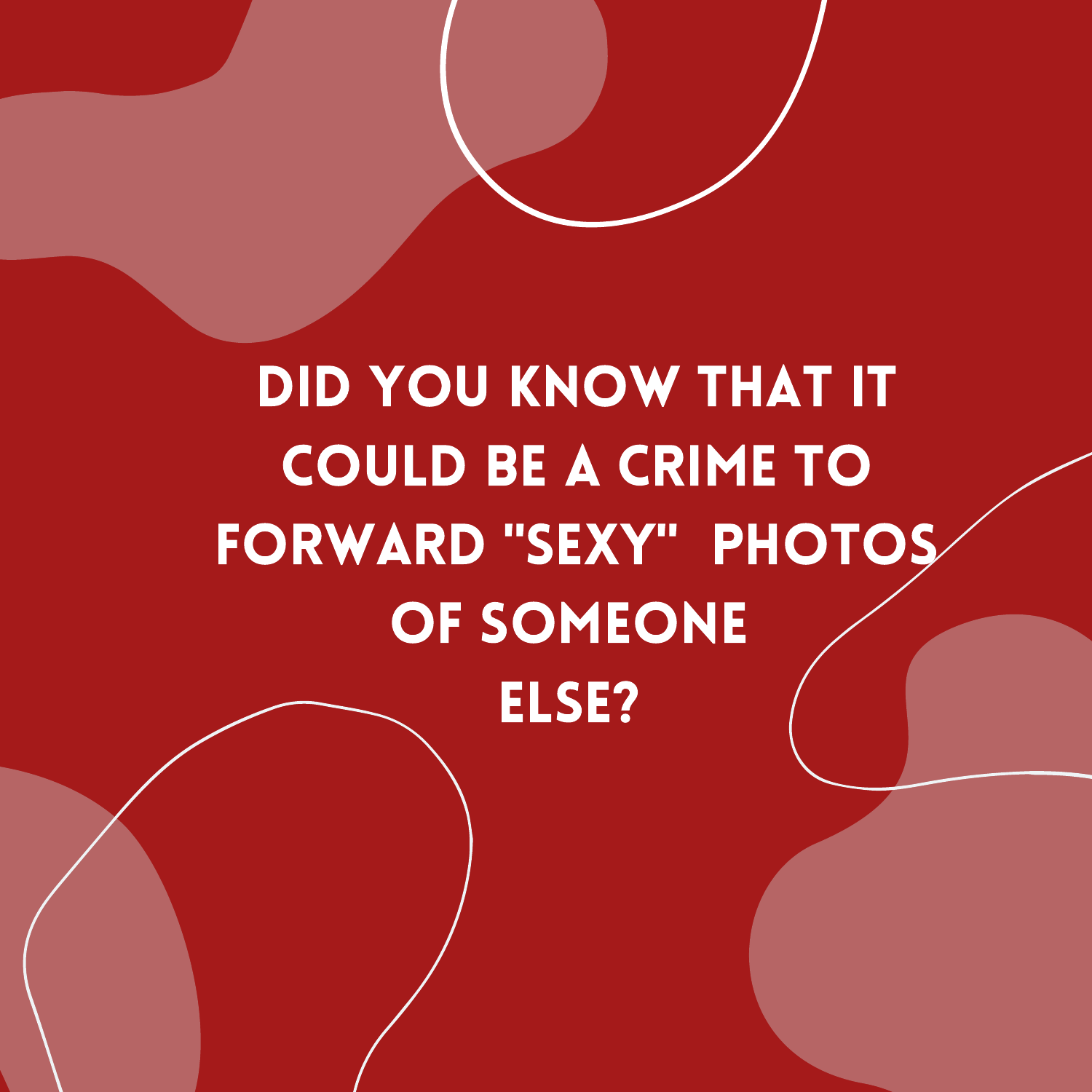HAS ANYONE EVER DARED YOU DO SOMETHING THAT YOU WERE UNCOMFORTABLE WITH?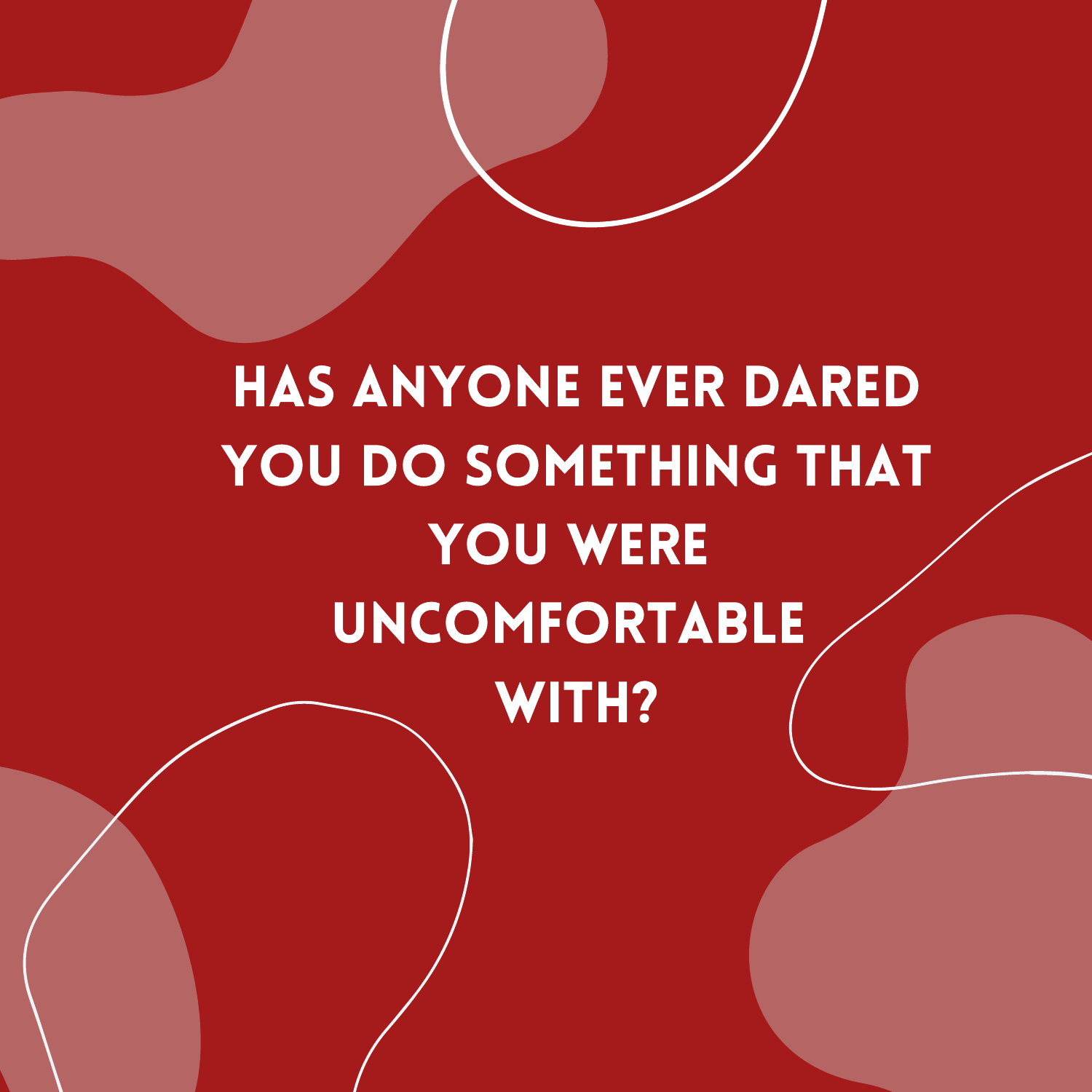HAVE YOU EVER DARED SOMEONE TO DO SOMETHING THAT YOU YOURSELF WOULDN'T DO?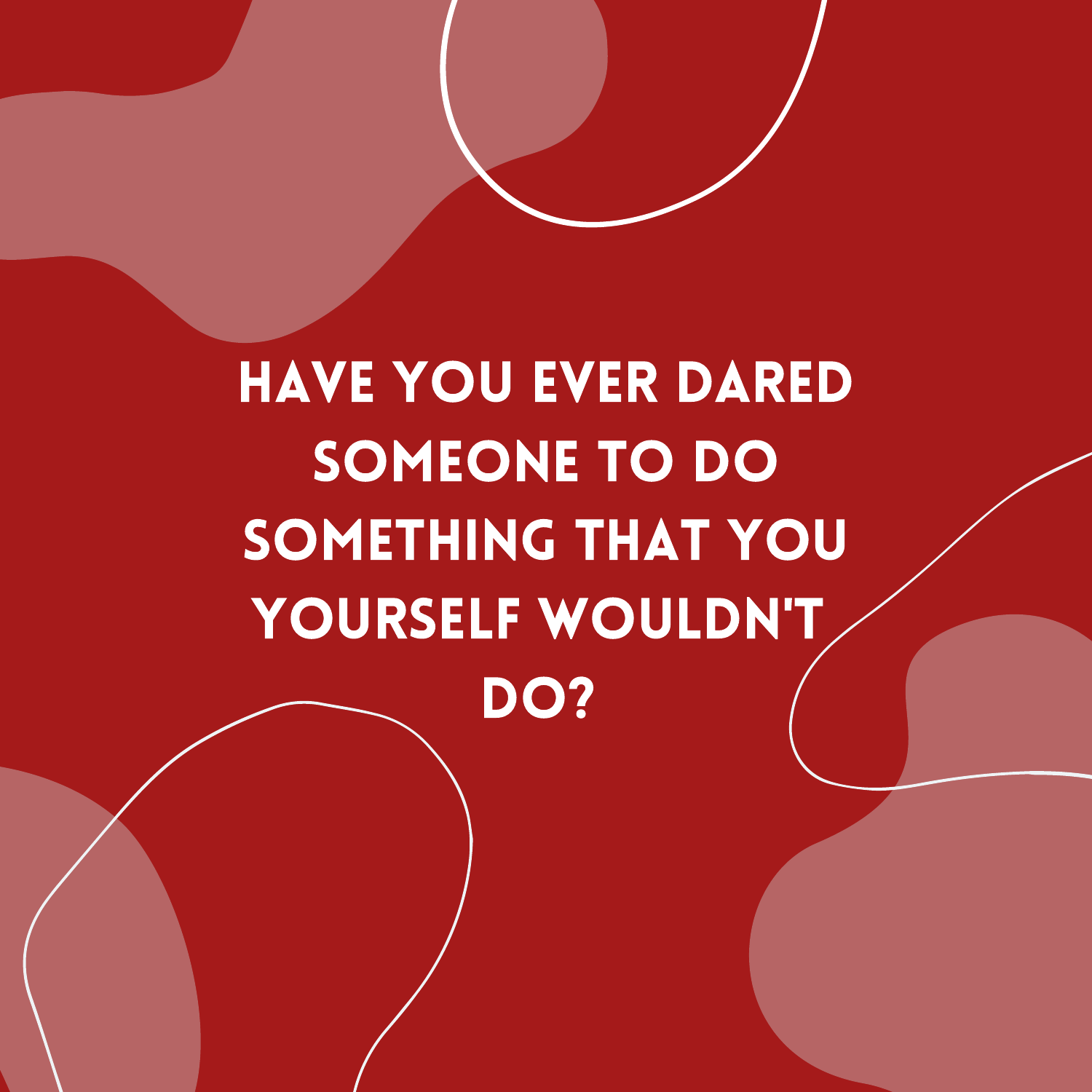## HAVE YOU EVER BEEN SCARED BY SOMETHING **THAT YOU SAW ONLINE?**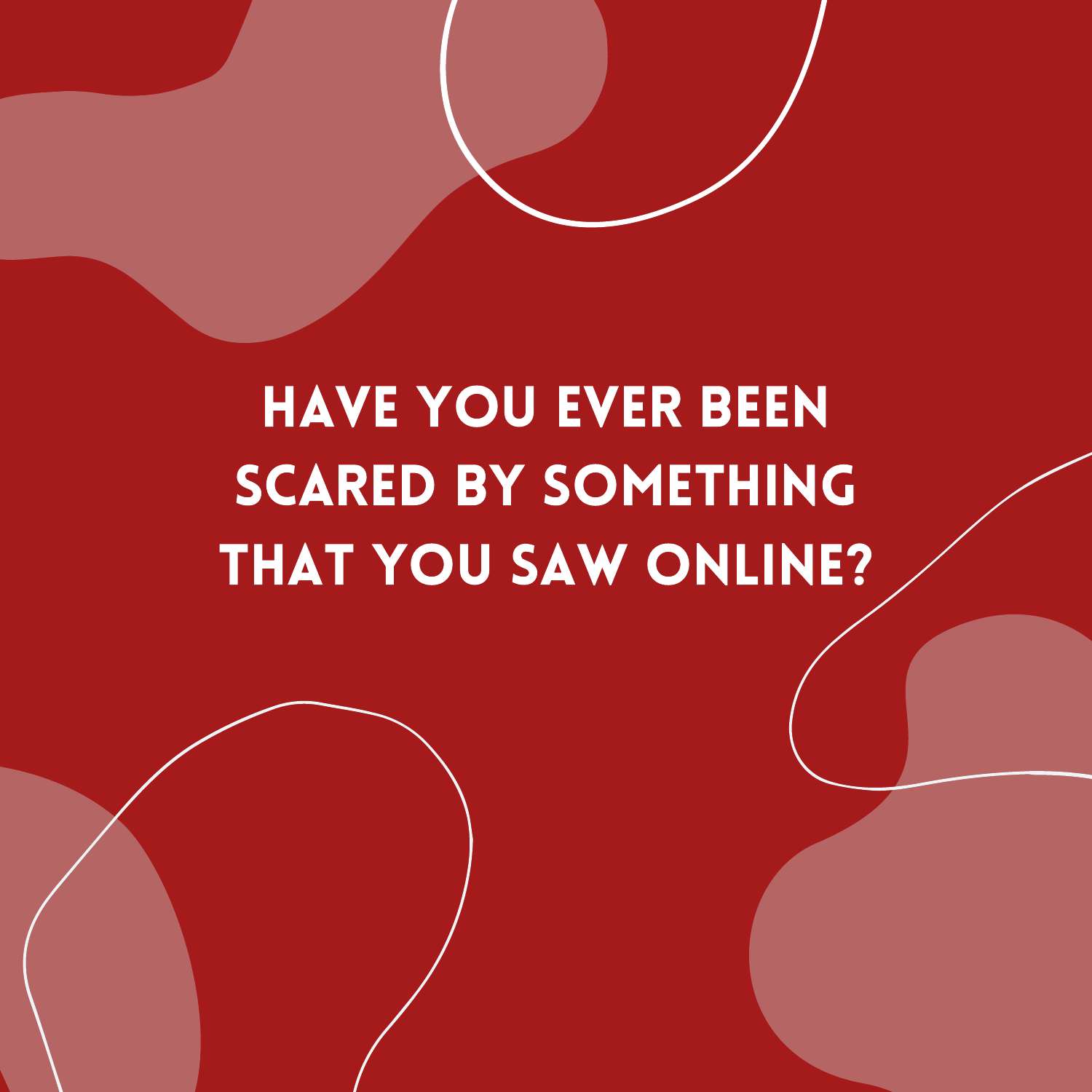## HAVE YOU EVER BEEN ANGRY BY SOMETHING THAT YOU SAW ONLINE?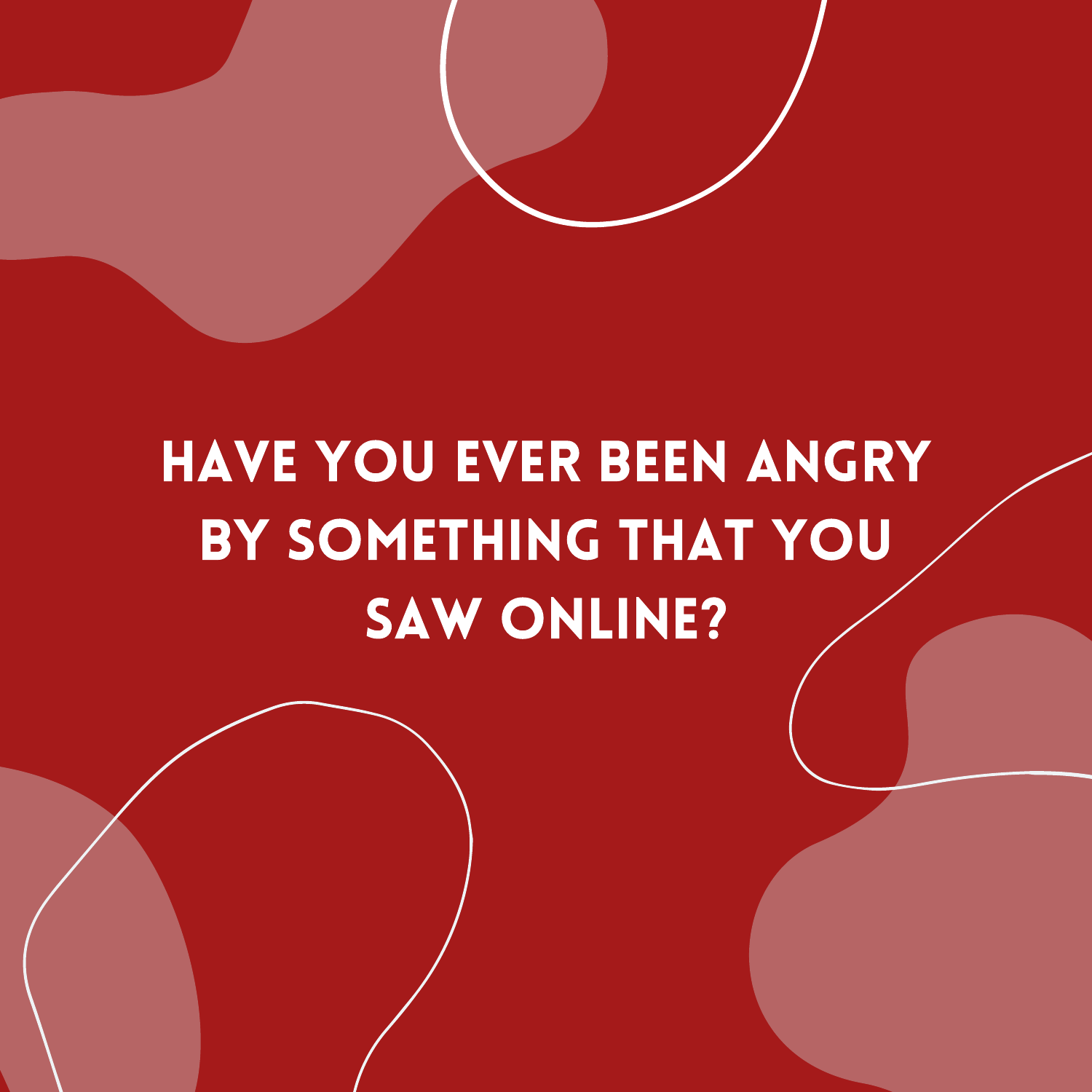## DO YOU THINK THAT HAVING SETTING ON PRIVATE MEANS THAT YOUR STUFF IS SAFE?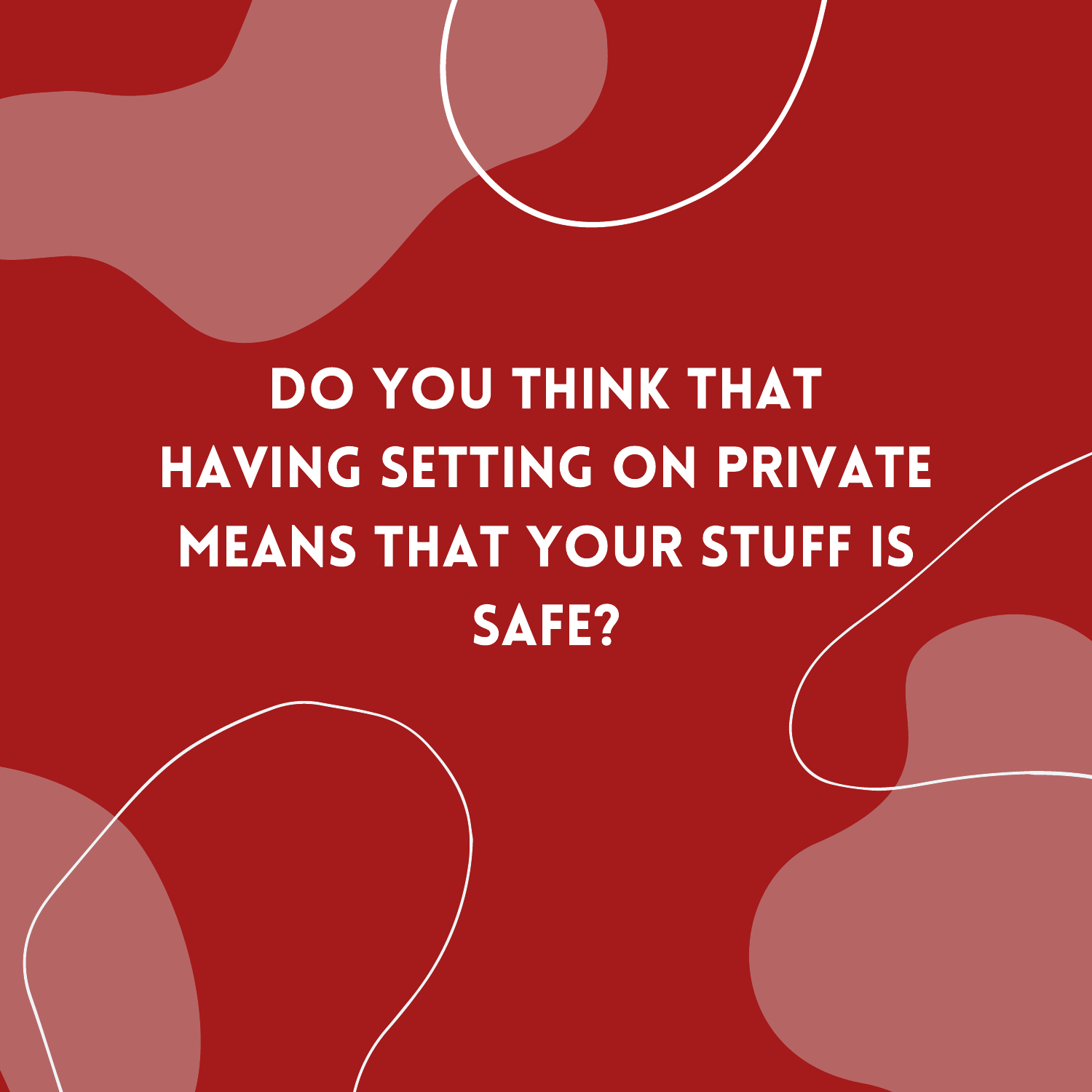# DO YOU THINK THAT REALITY TV SHOWS REAL relationships?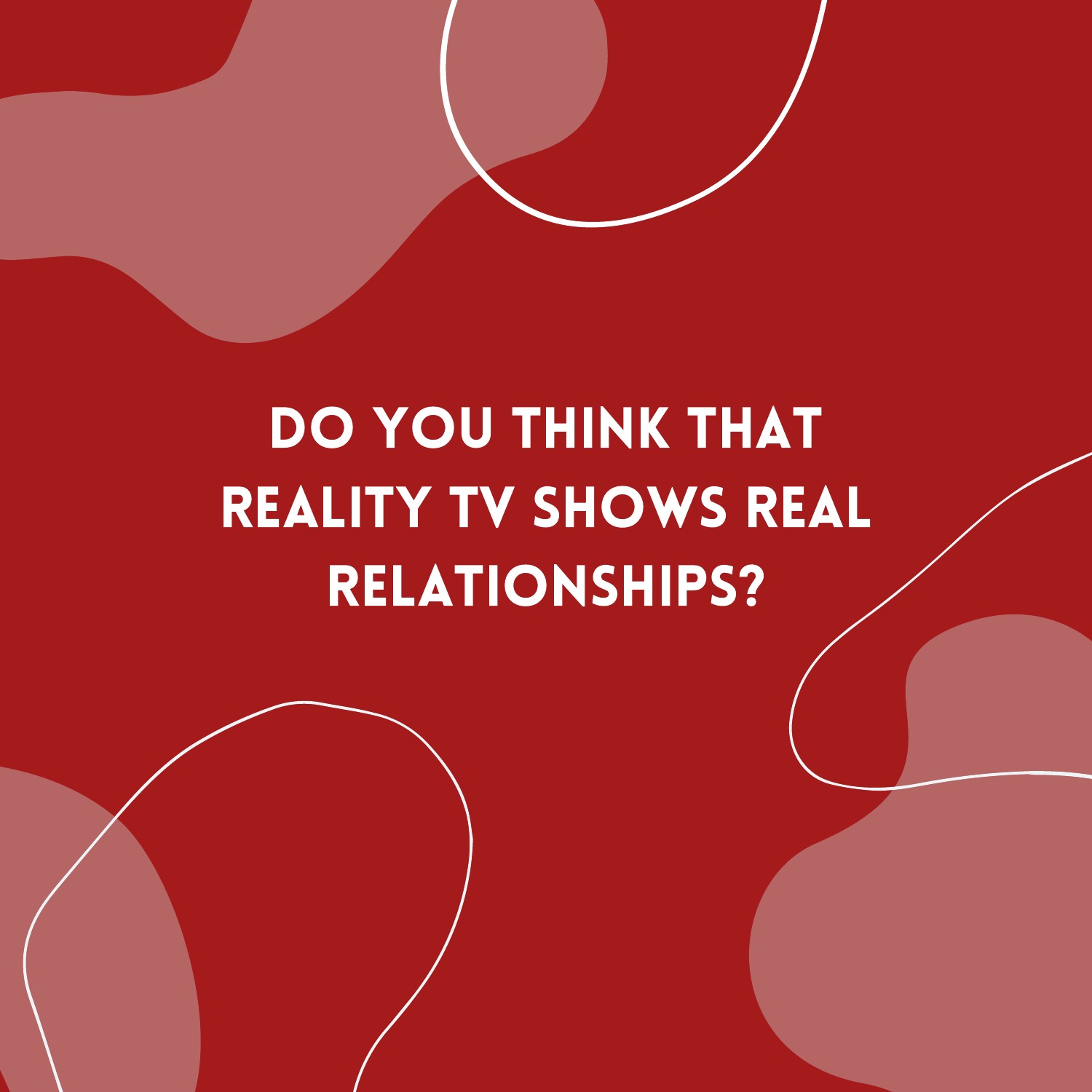#### WHAT MAKES A relationship healthy?

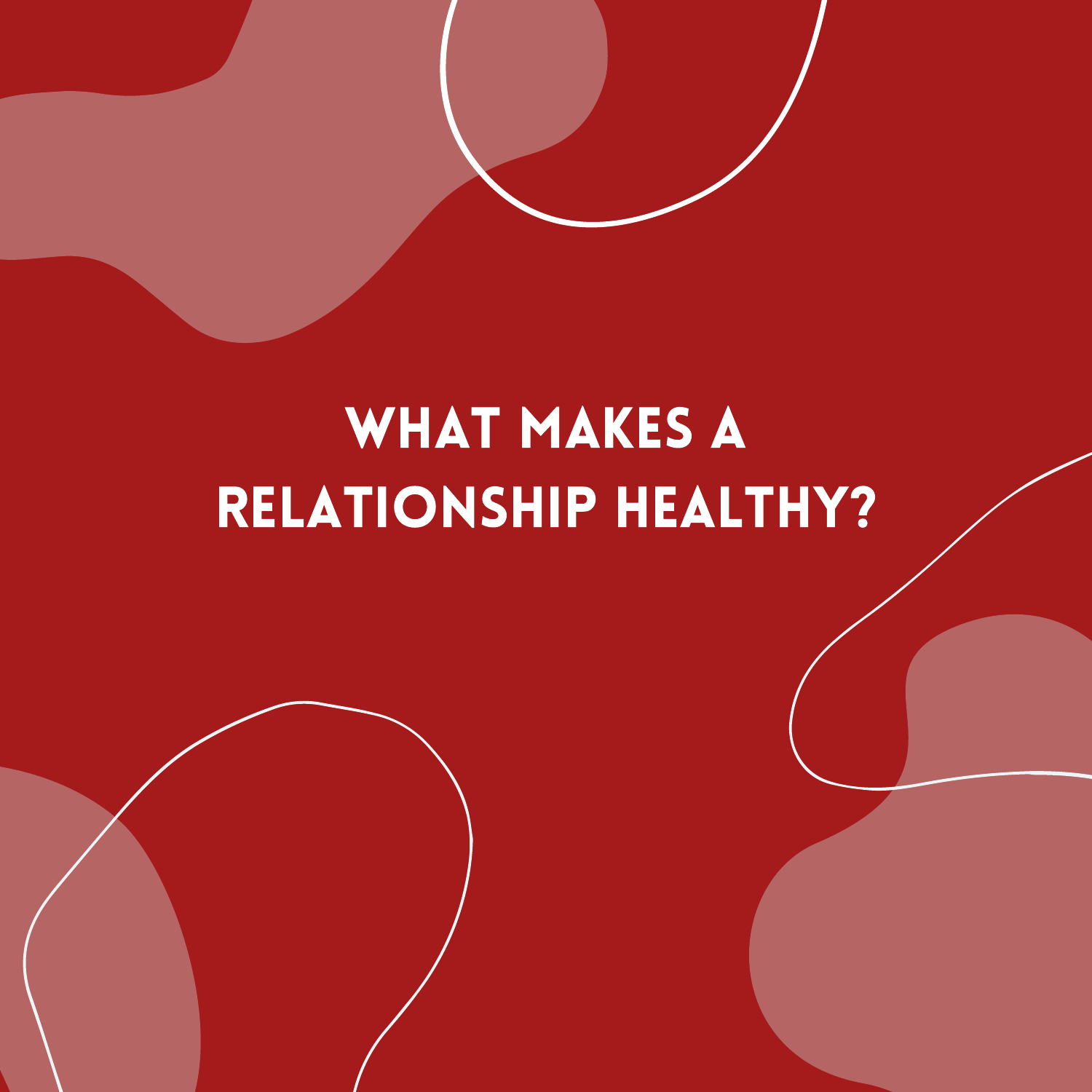#### what makes a relationship unhealthy?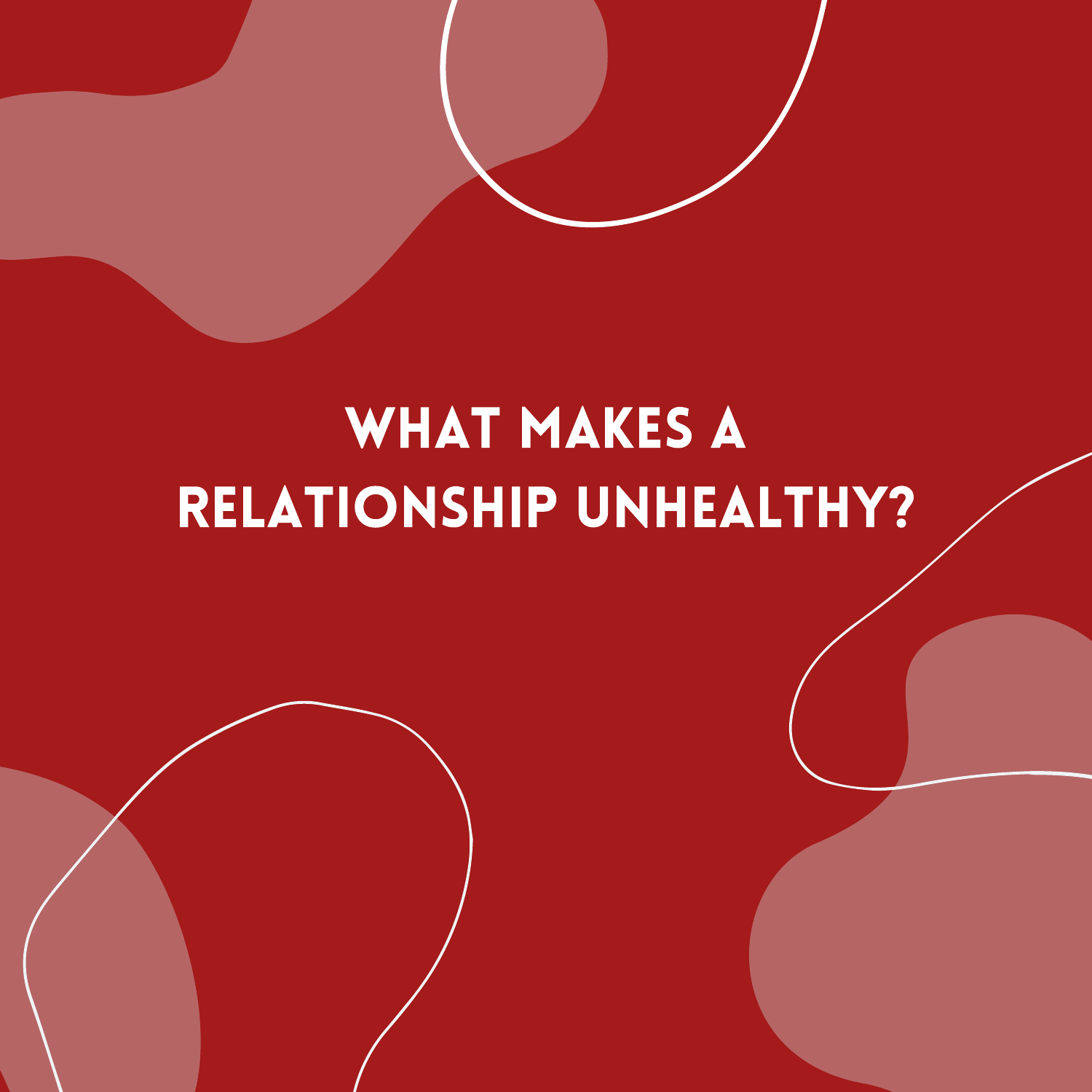if you wanted to ask a question about sex, would you ask your PARENT OR GOOGLE?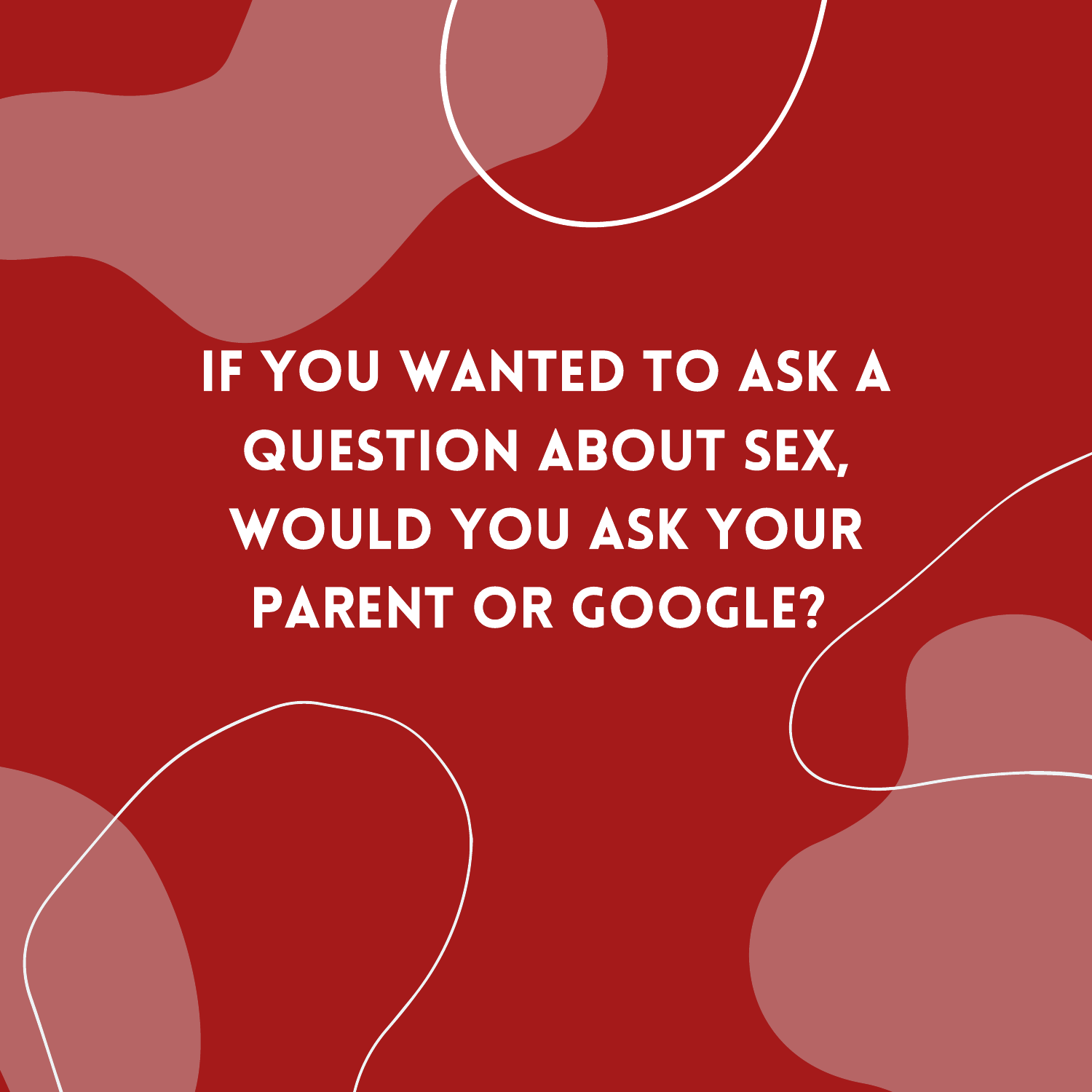## if you wanted to ask a question about STD'S WOULD YOU ASK YOUR PARENT OR GOOGLE?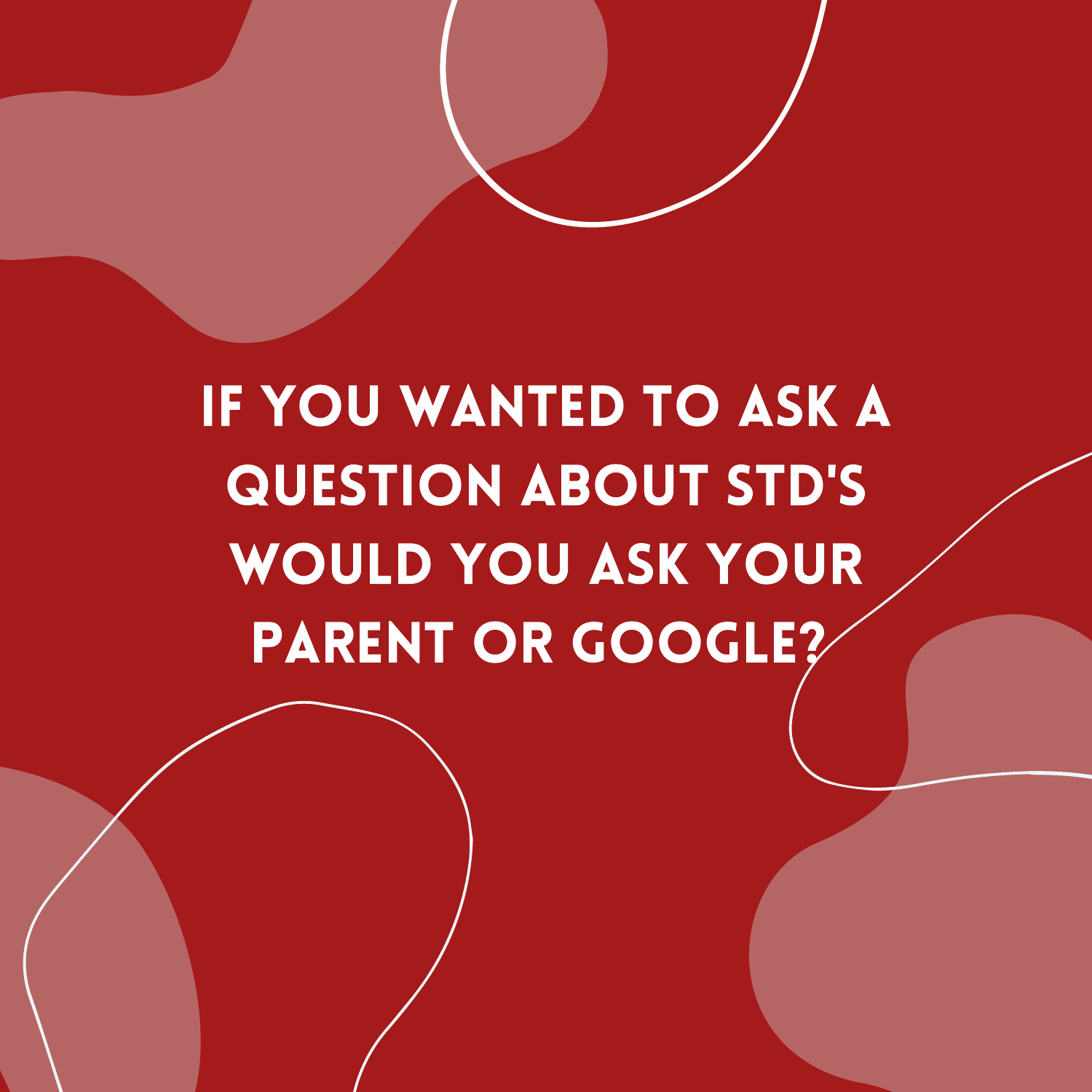# DO YOU THINK IT'S NATURAL AND NORMAL TO BE CURIOUS ABOUT SEXUALITY?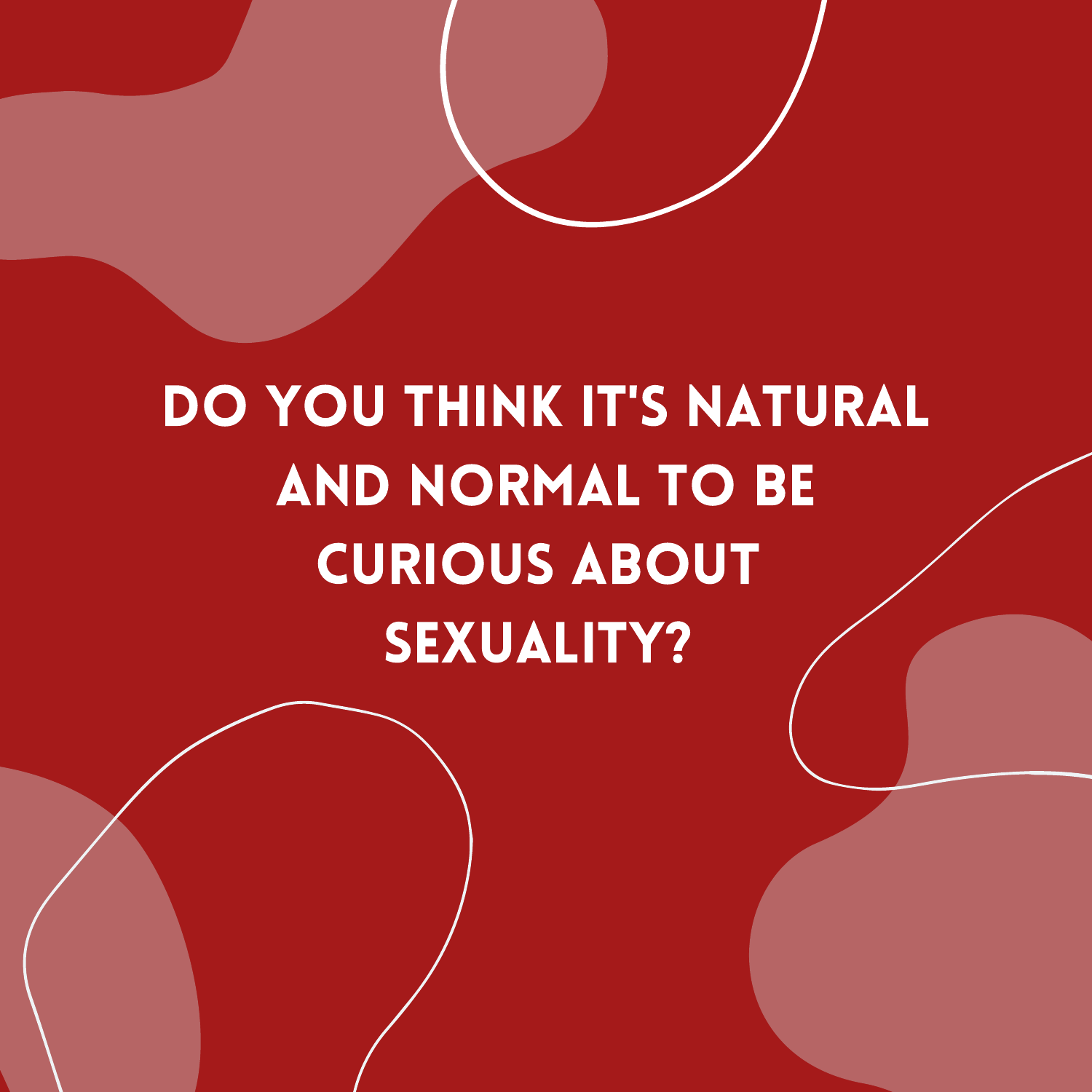WHEN YOU ARE ON A SOCIAL NETWORK, DO YOU KNOW WHERE ARE THE REPORTING FUNCTIONS?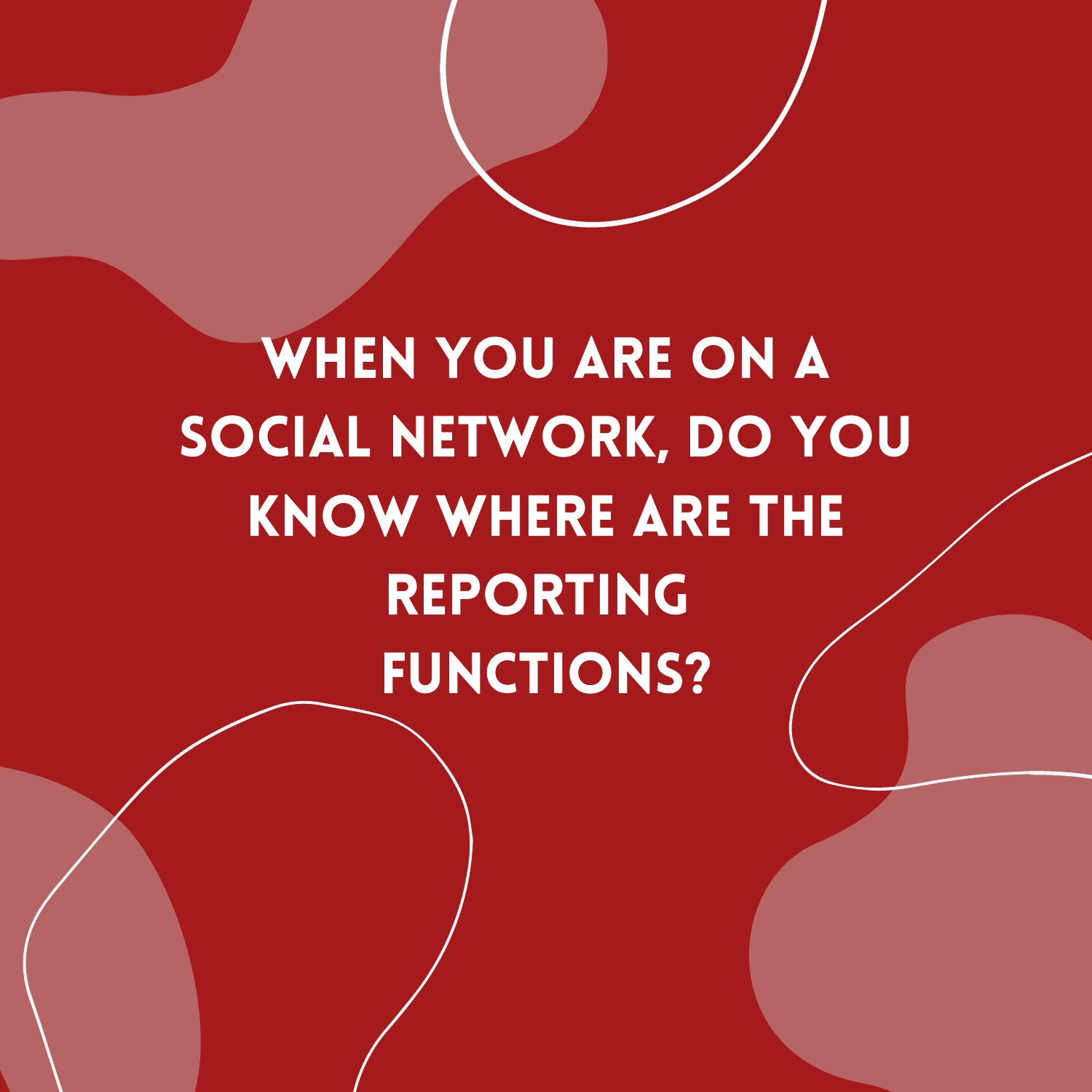## WHEN YOU ARE ON A SOCIAL NETWORK, DO YOU KNOW HOW TO BLOCK SOMEONE?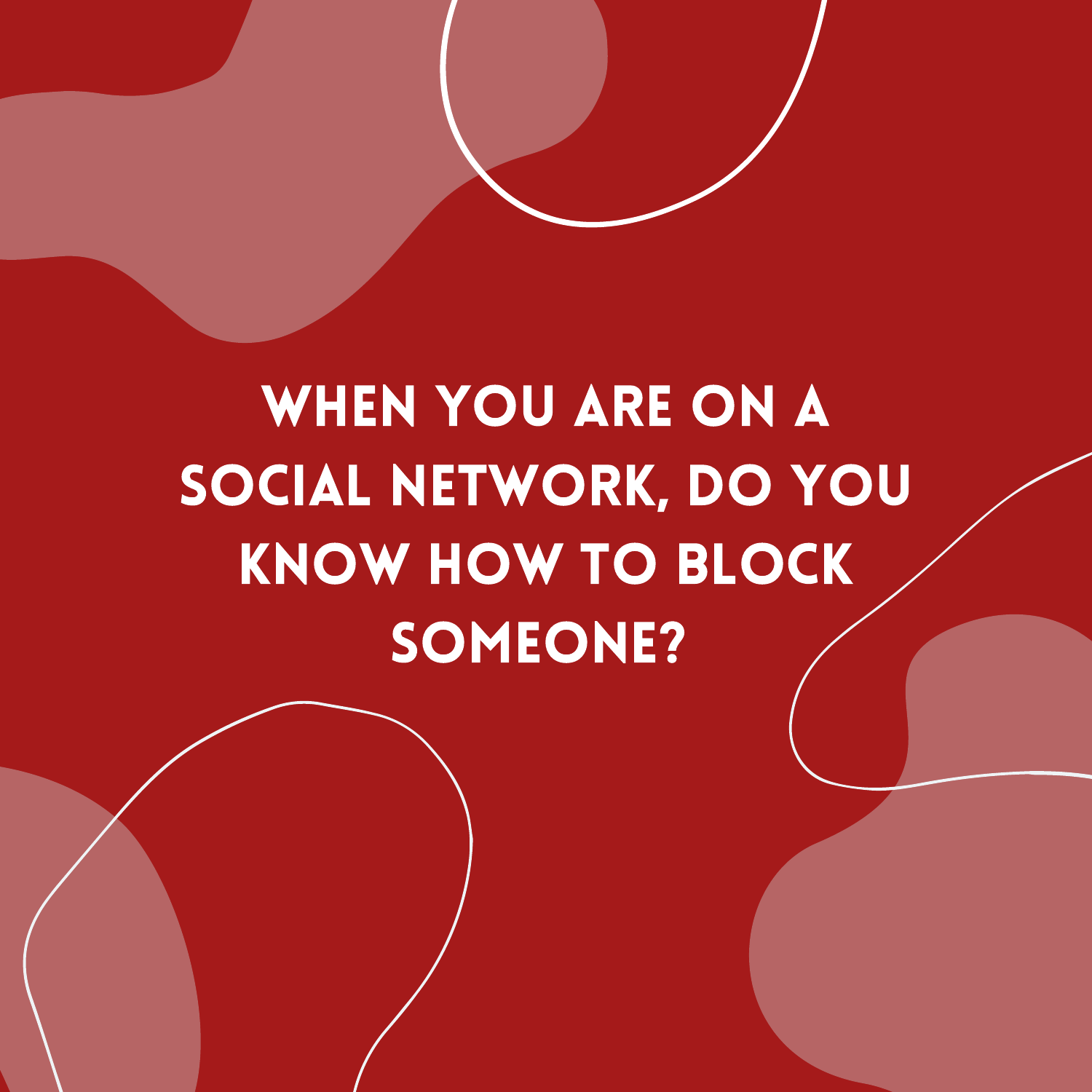WHEN YOU ARE ON A SOCIAL NETWORK, DO YOU KNOW HOW TO KEEP YOUR INFORMATION PRIVATE?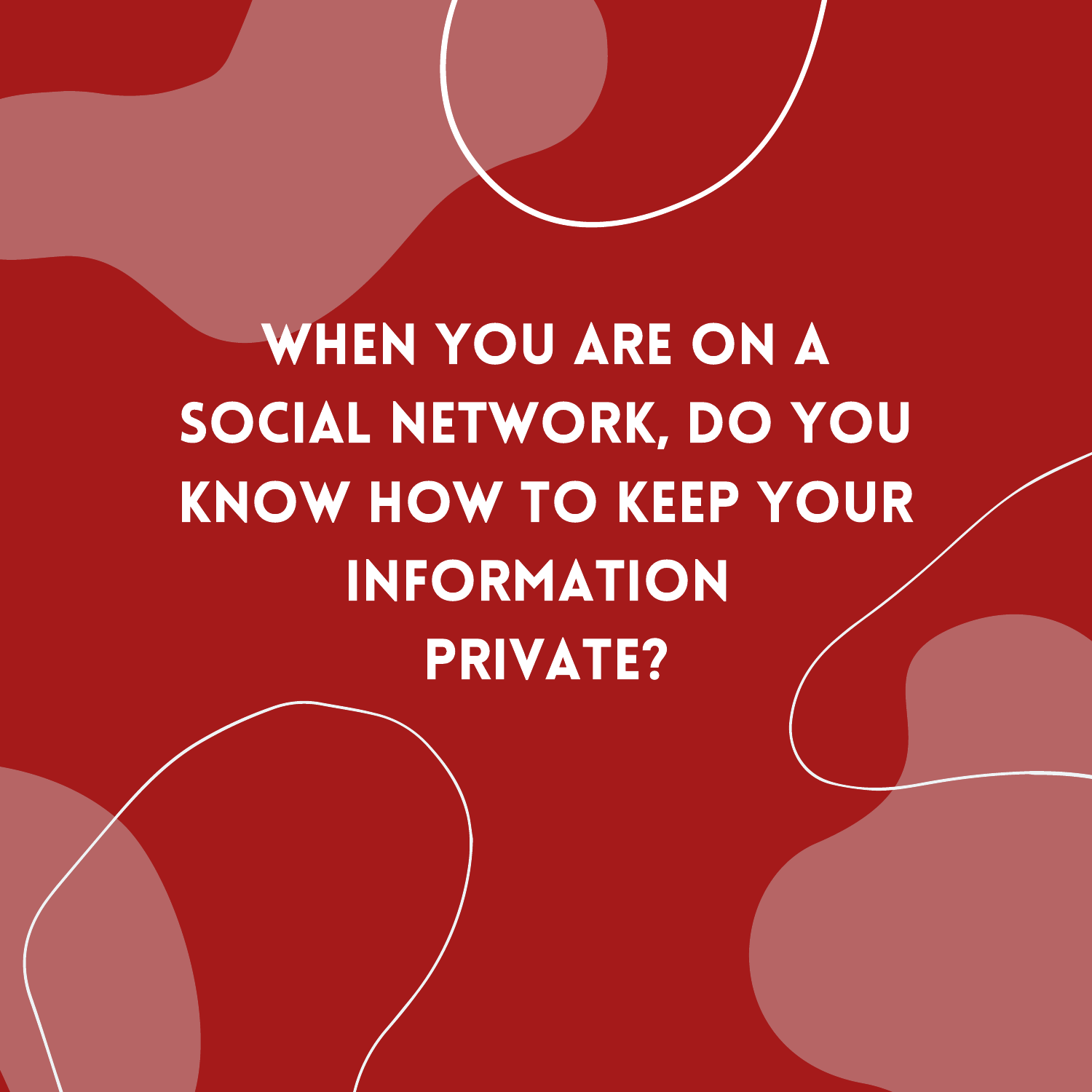#### WHAT INFORMATION IS OKAY TO SHARE ONLINE?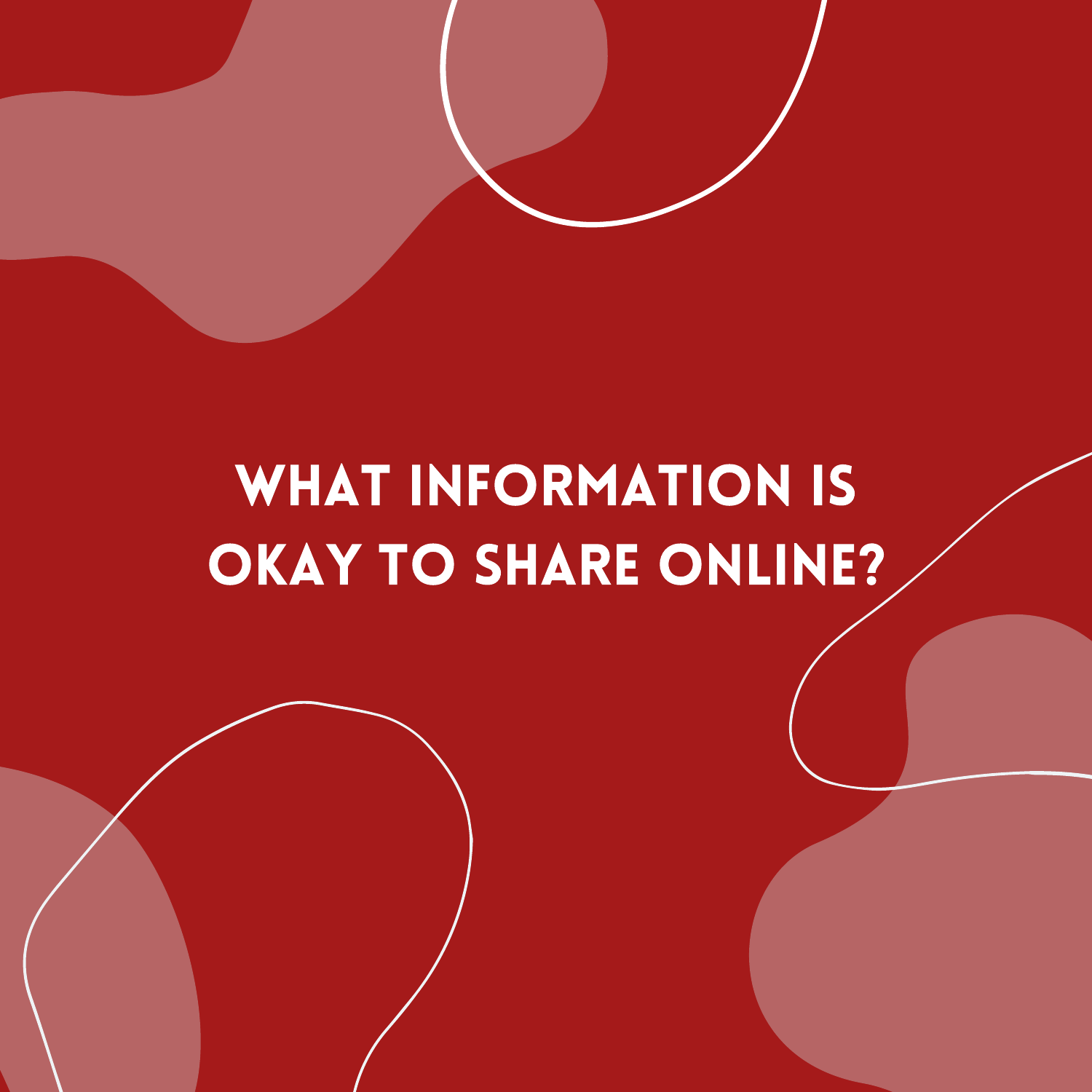#### WHAT INFORMATION IS NOT OKAY TO SHARE ONLINE?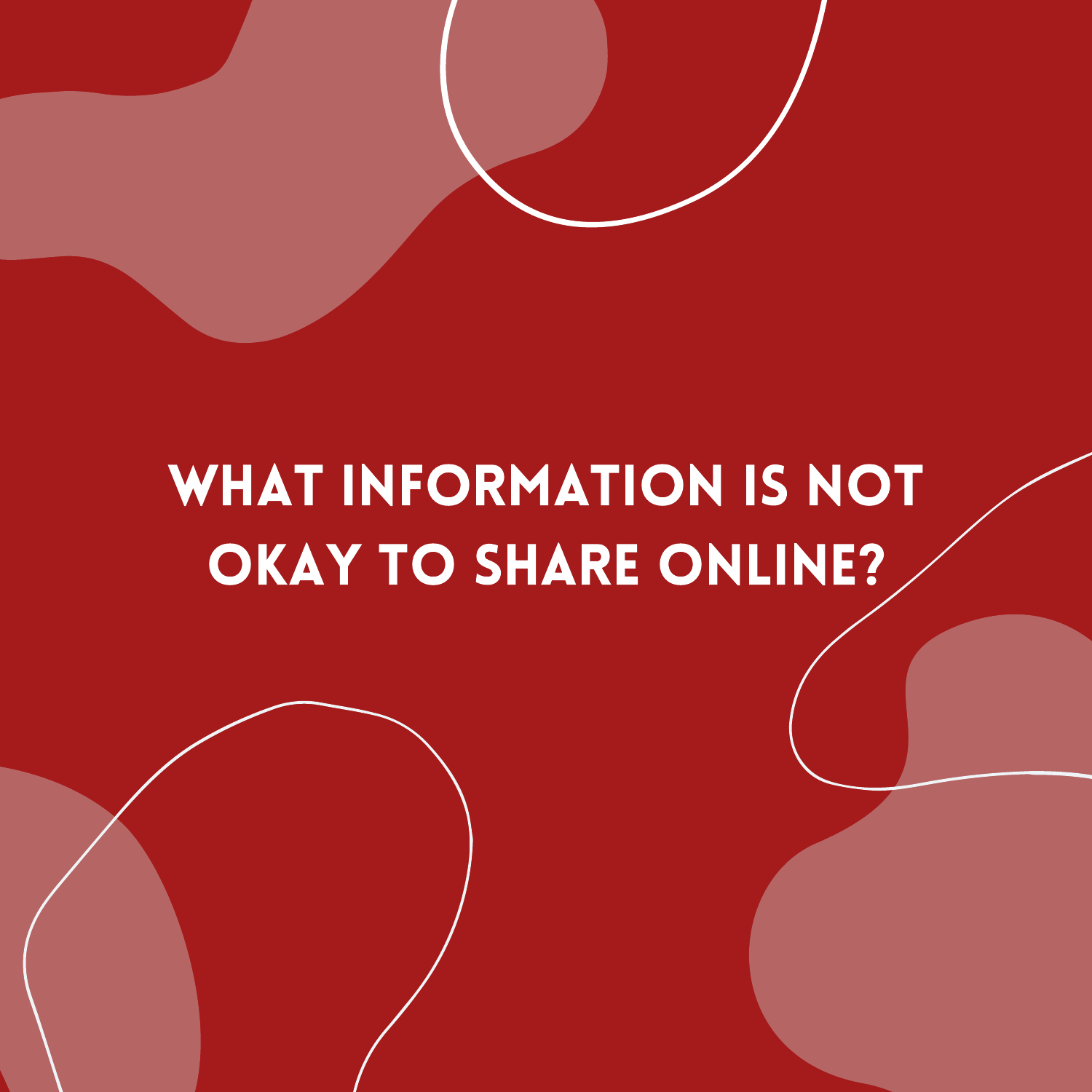# WHAT ARE THE DIFFERENCES BETWEEN ONLINE PORN AND REAL SEX, LOVE AND RELATIONSHIPS?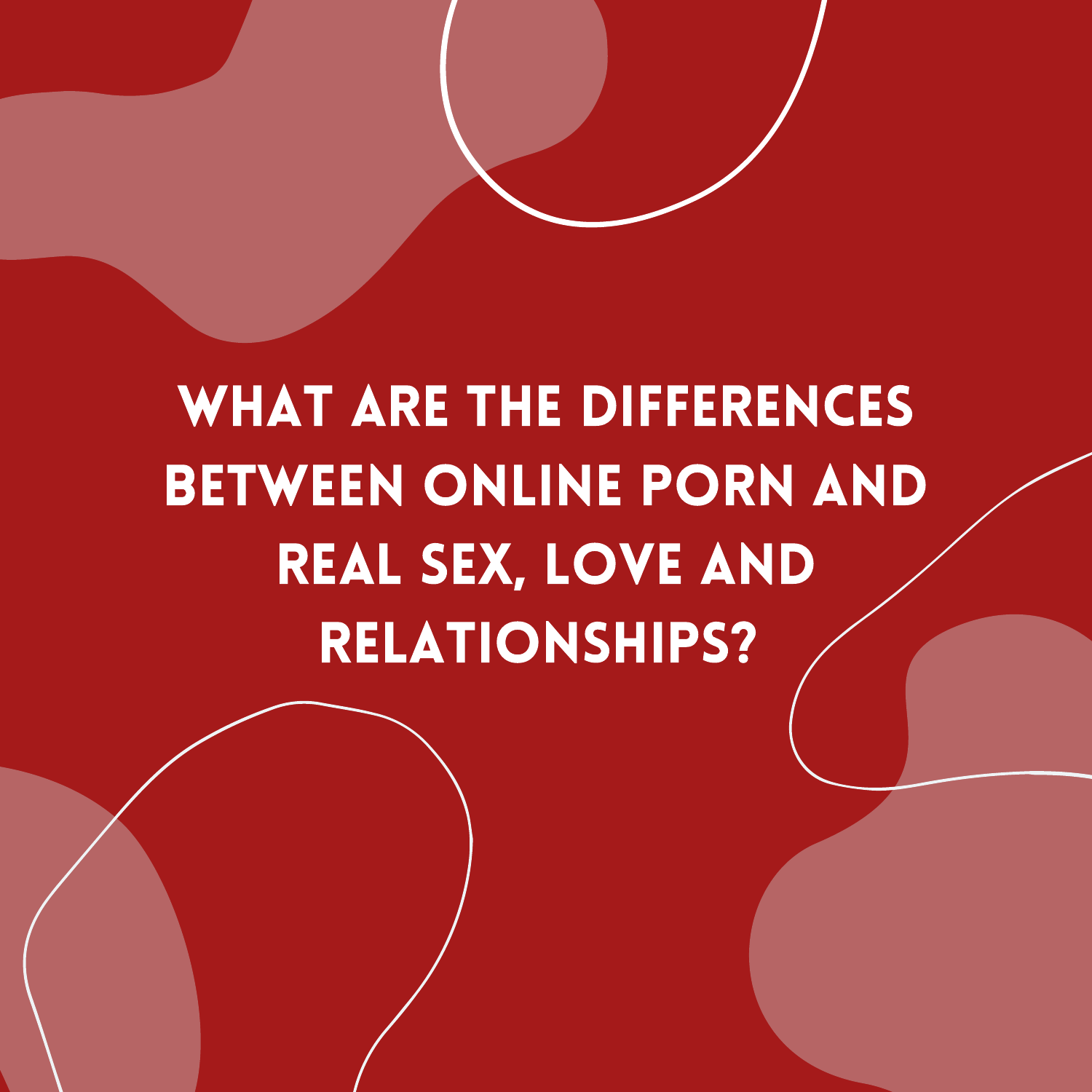# WHAT CAN YOU DO IF YOU HAVE ALREADY SHARED A "SEXY" PHOTO WITH SOMEONE?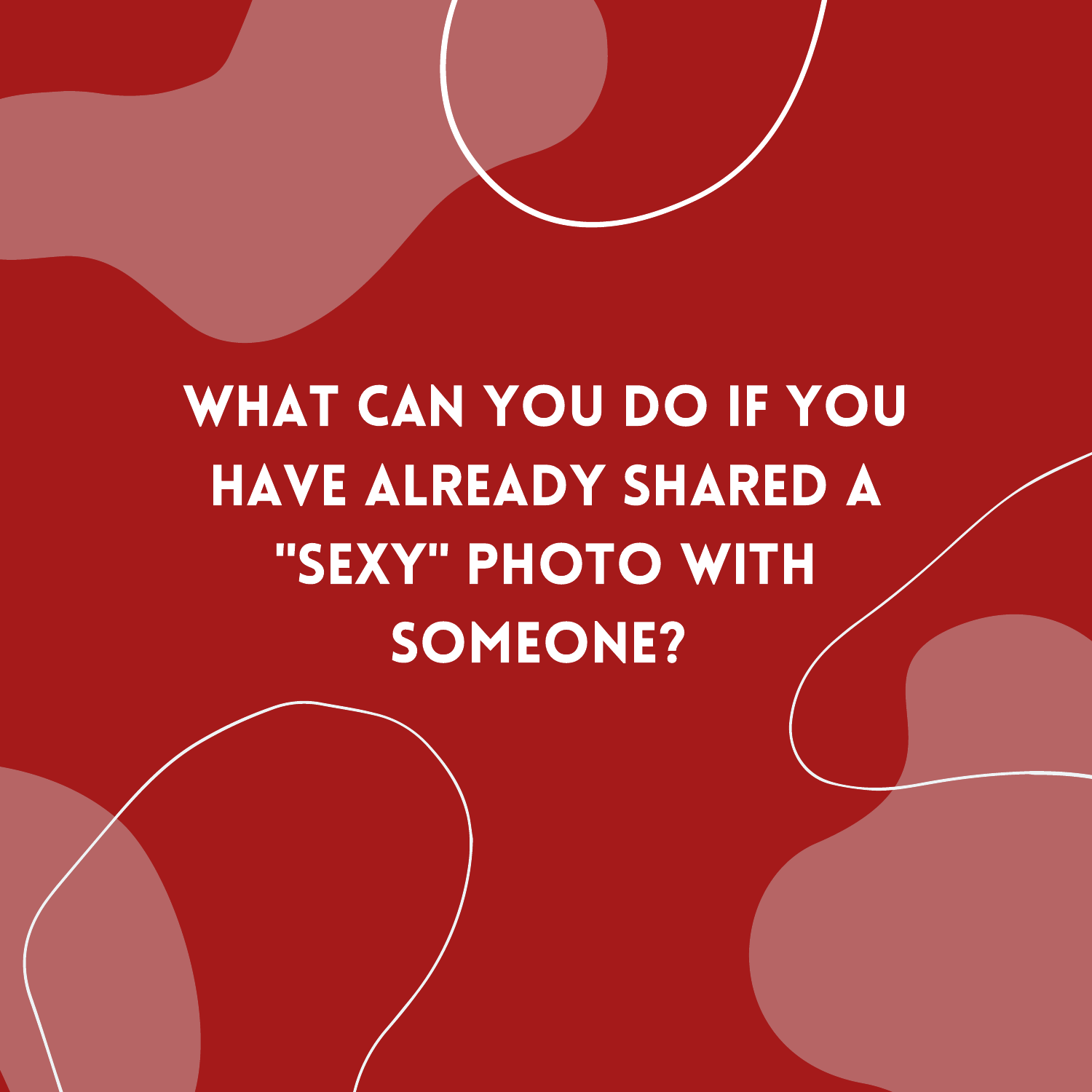## DO YOU THINK YOU "OWE" SOMEONE IF THEY ASK YOU FOR A "SEXY" PHOTO?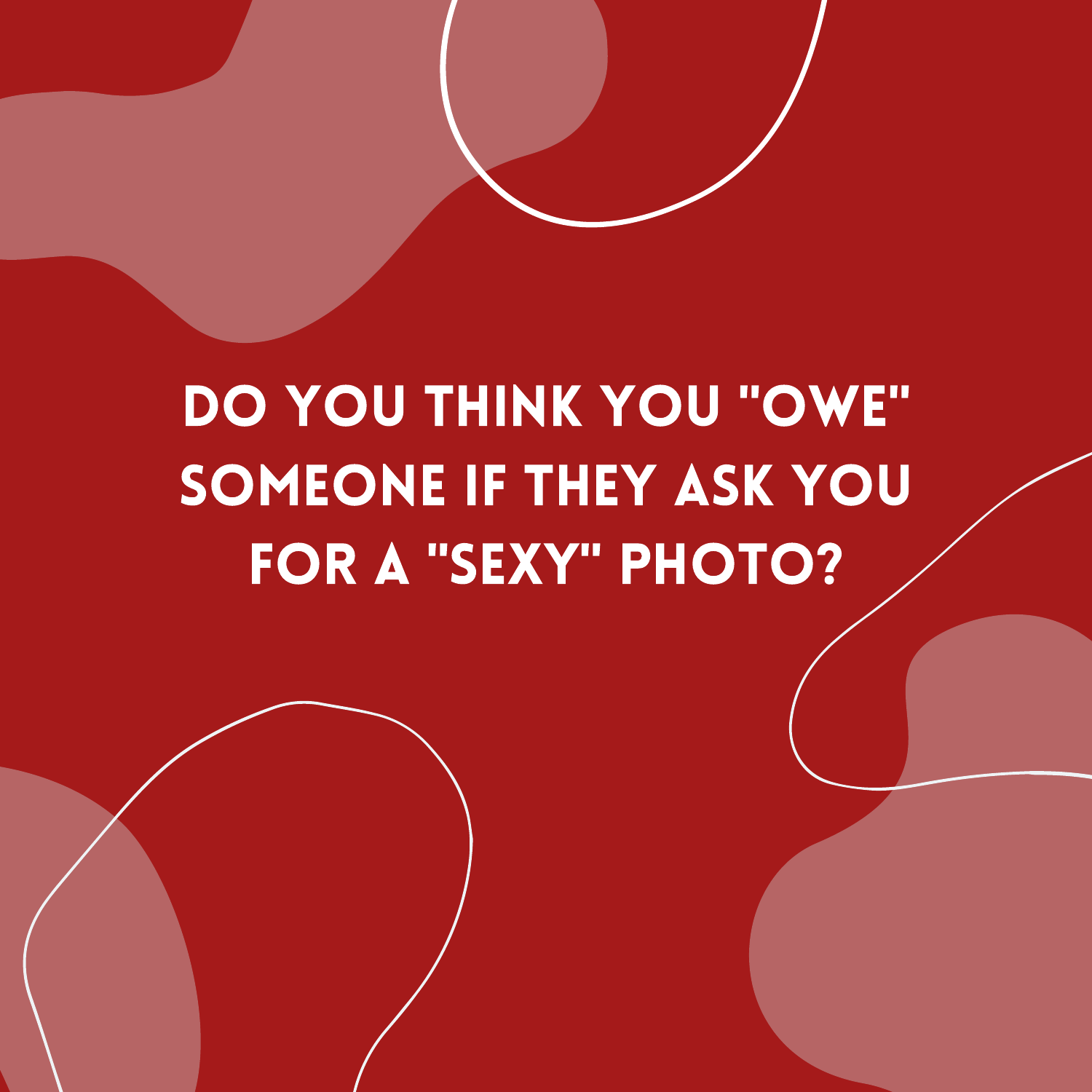# DO YOU FEEL GUILTY IF YOU SAY NO TO YOUR BOYFRIEND OR GIRLFRIEND?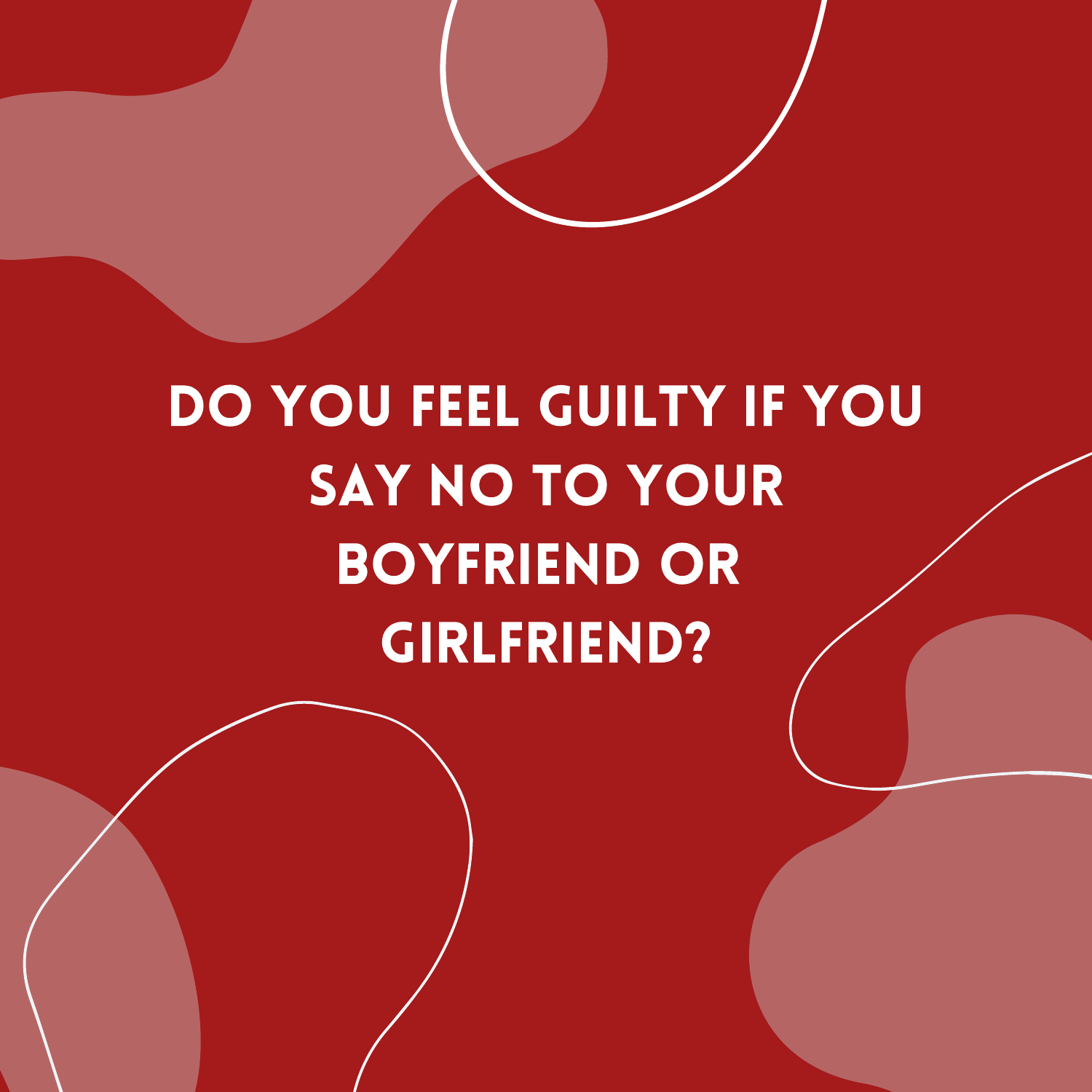## DO YOU THINK THAT EVERYONE ELSE IS SHARING "SEXY" PHOTOS ONLINE?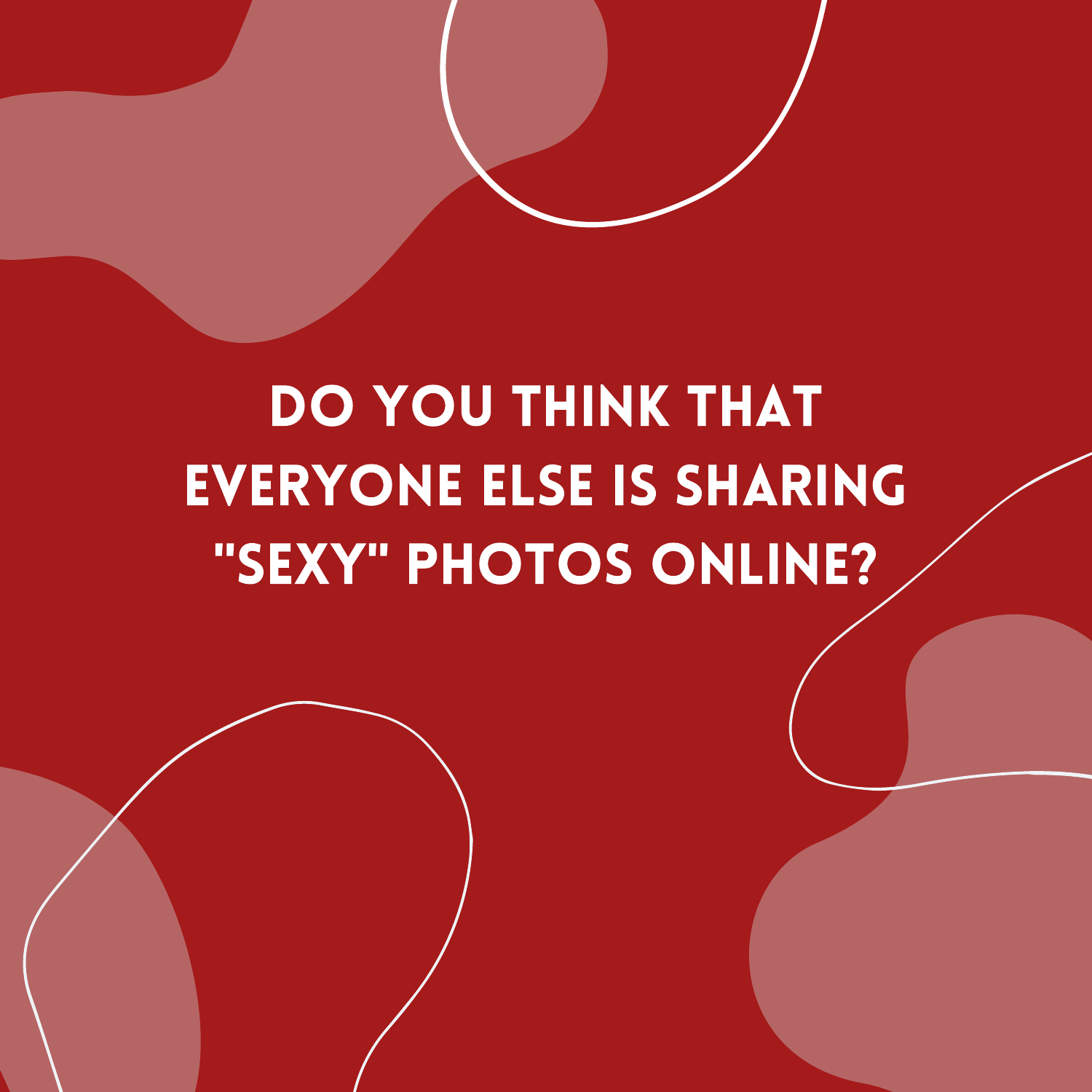## DO YOU THINK THAT EVERYONE ELSE IS SENDING "SEXY" TEXT MESSAGES?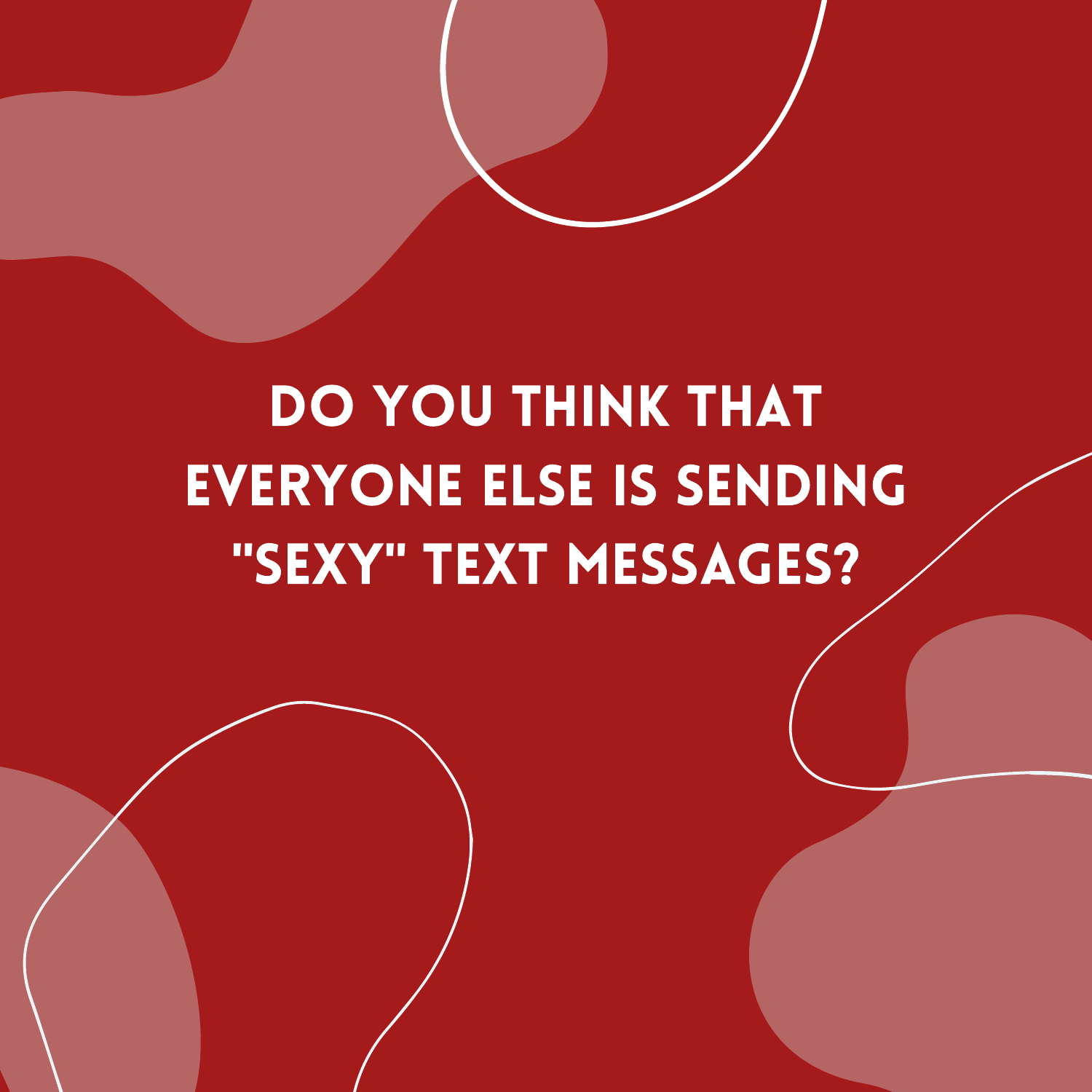## WHAT SHOULD YOU THINK ABOUT BEFORE SENDING A PHOTO?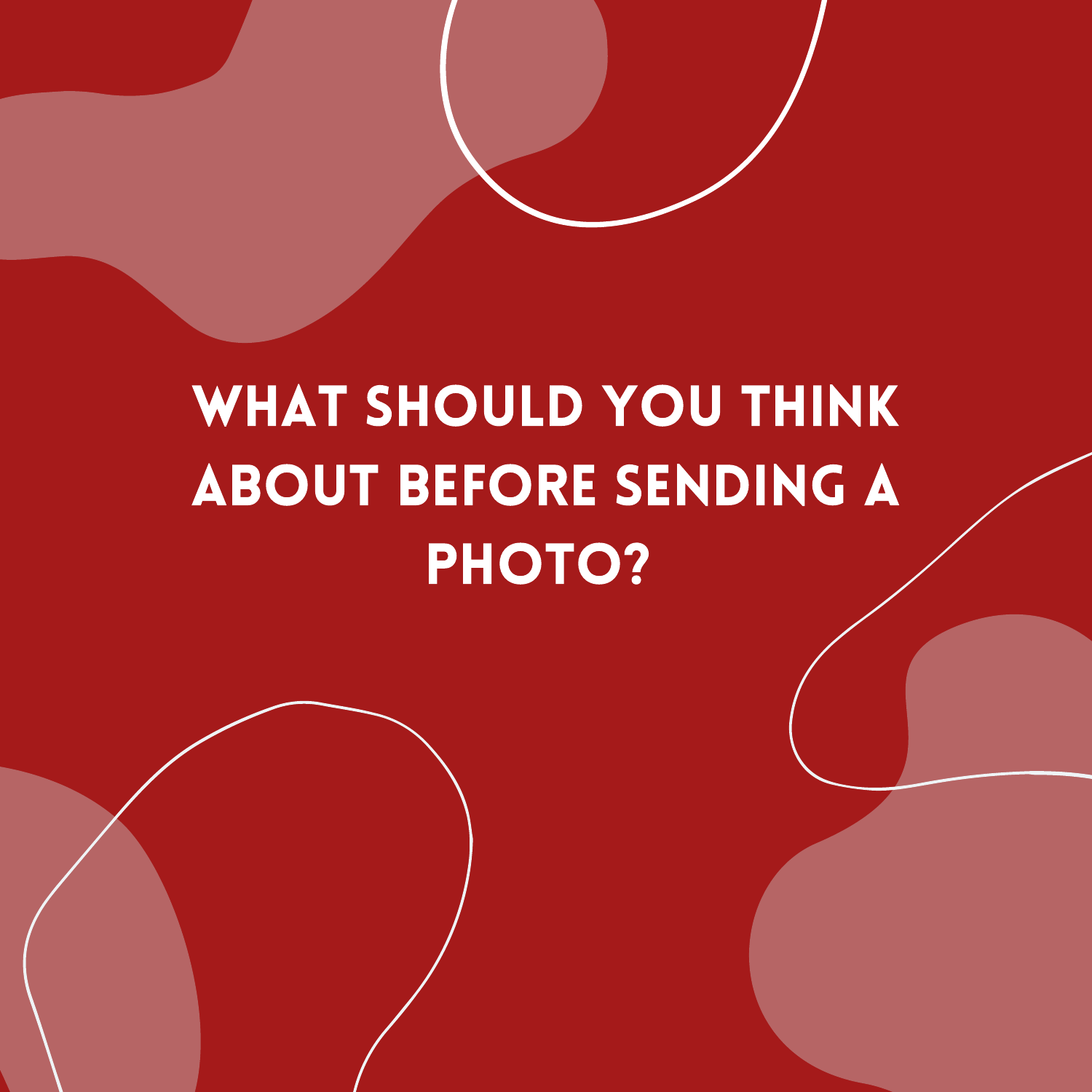#### WHAT SHOULD YOU THINK ABOUT BEFORE SENDING A VIDEO?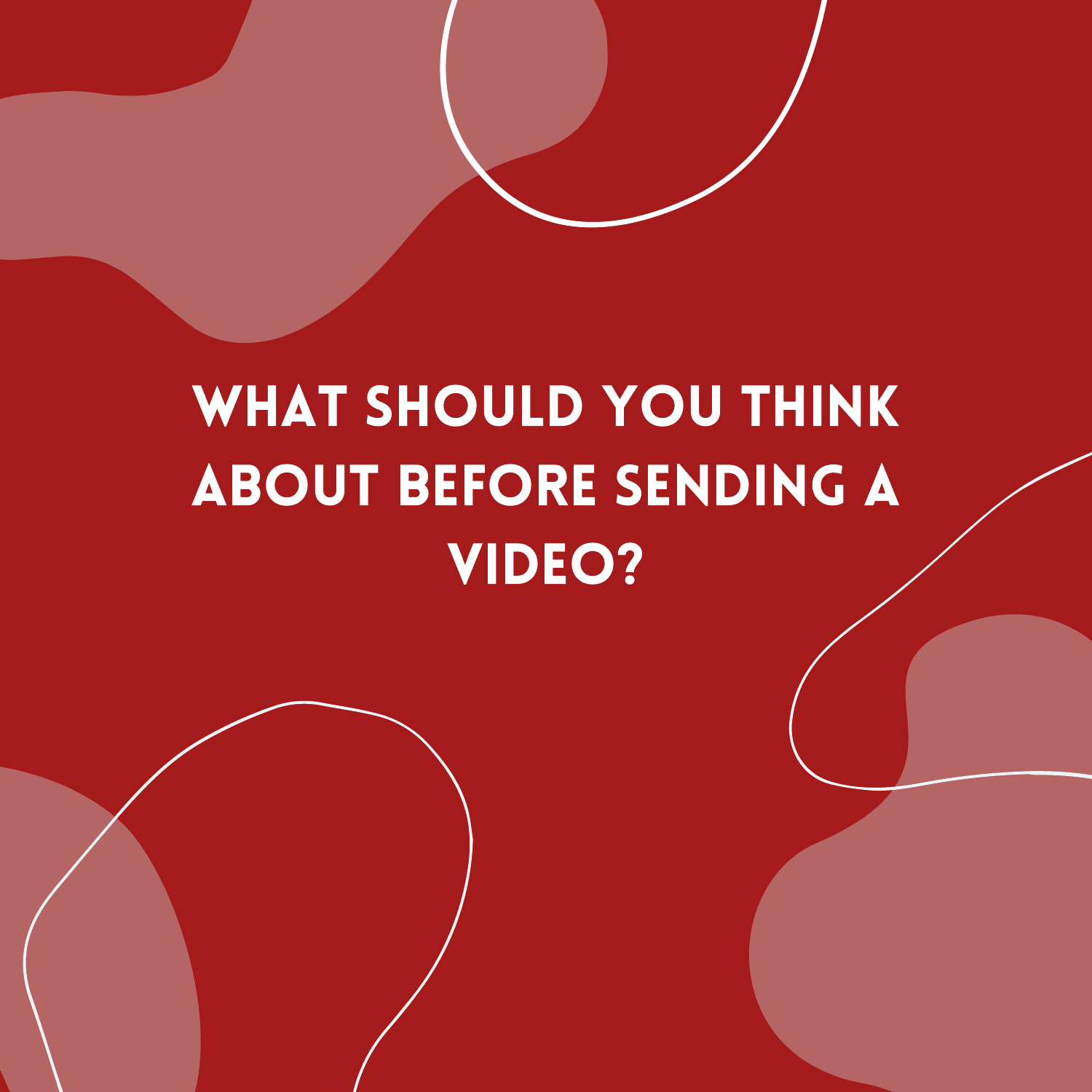IF YOU HAD A QUESTION ABOUT BIRTH CONTROL, WOULD YOU ASK YOUR PARENTS OR GOOGLE?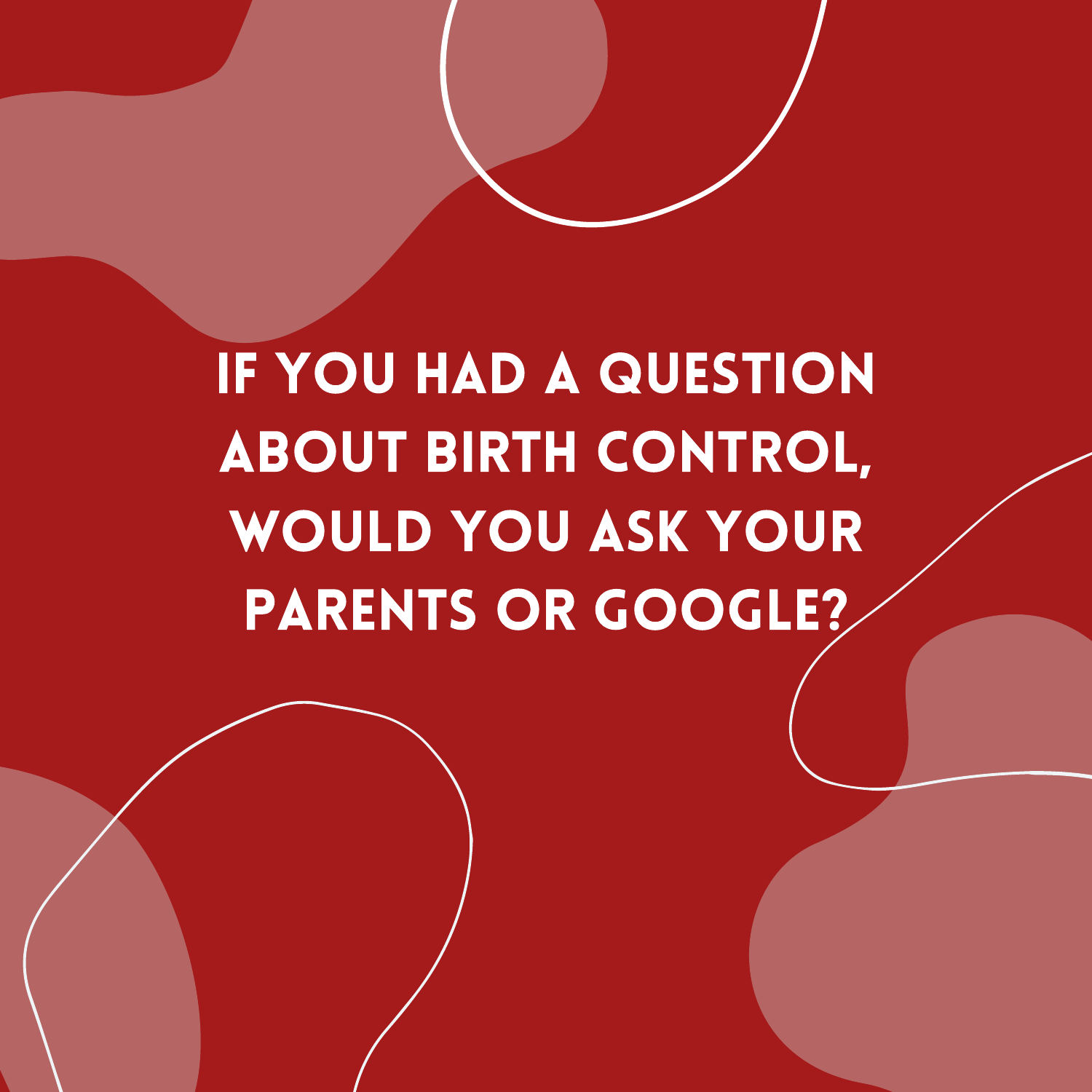IF YOU HAD A QUESTION ABOUT BIRTH CONTROL, WOULD YOU ASK YOUR PARENTS OR A CLASSMATE?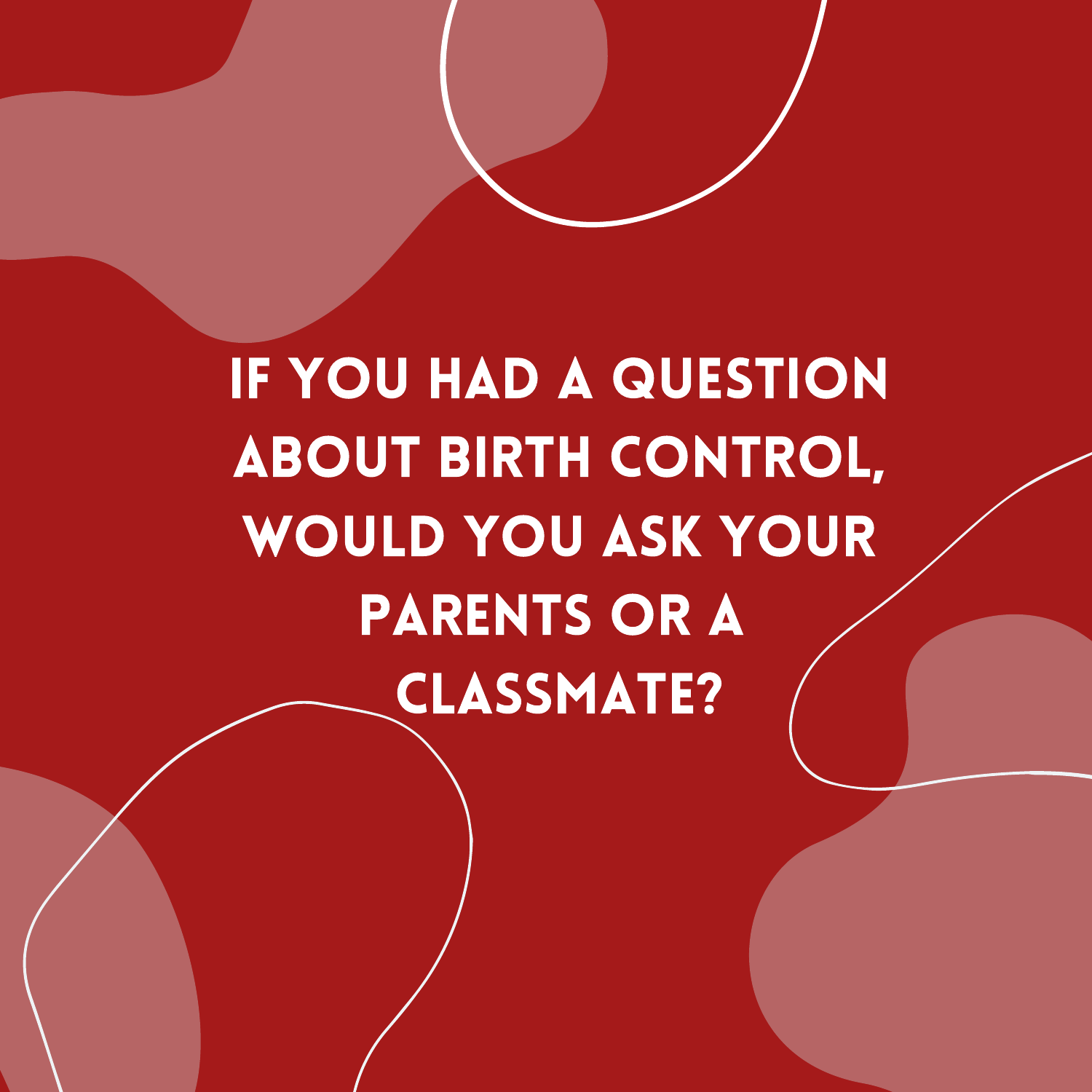# CAN YOU CONTROL A MESSAGE ONCE YOU'VE SENT IT?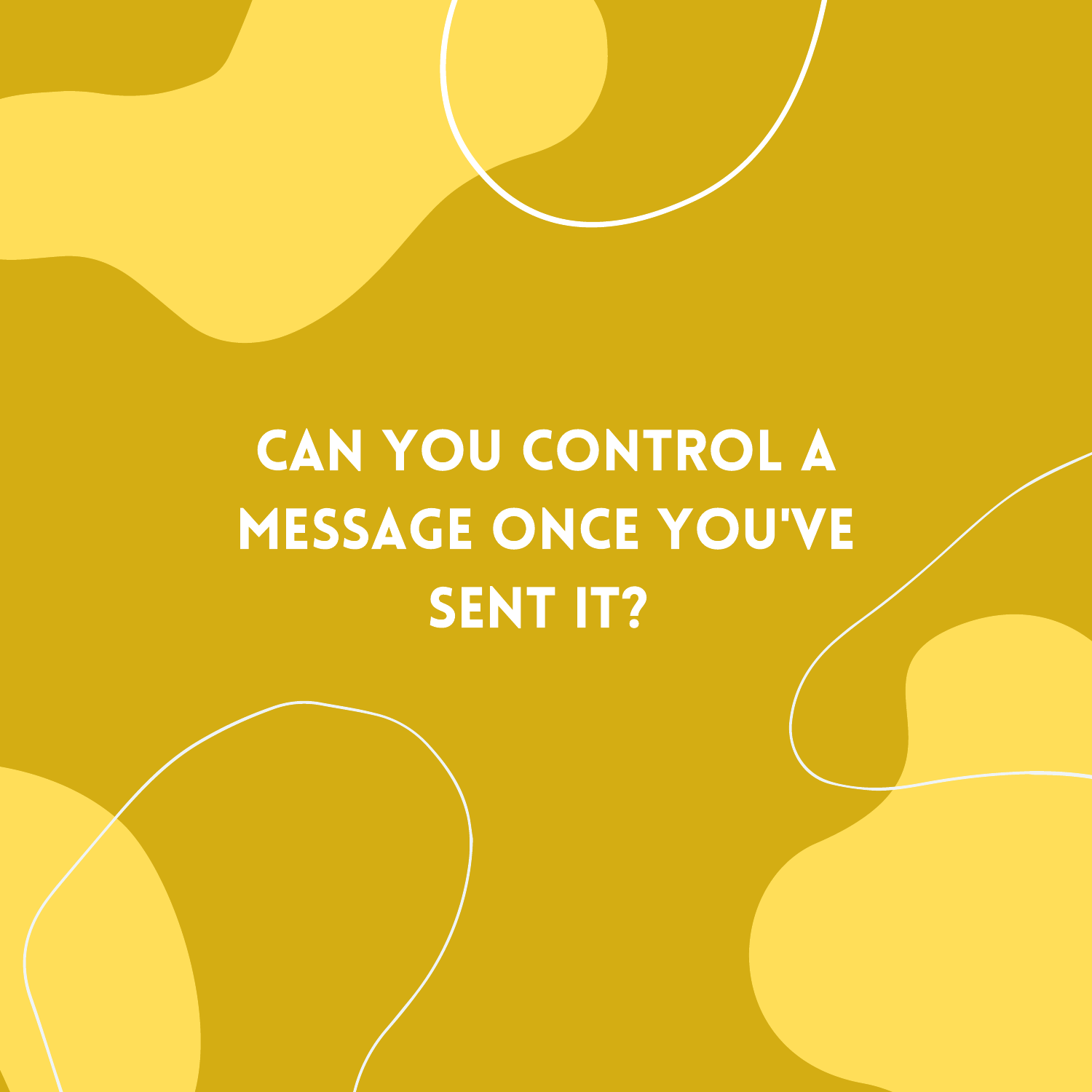# CAN YOU CONTROL A VIDEO ONCE YOU'VE SENT IT?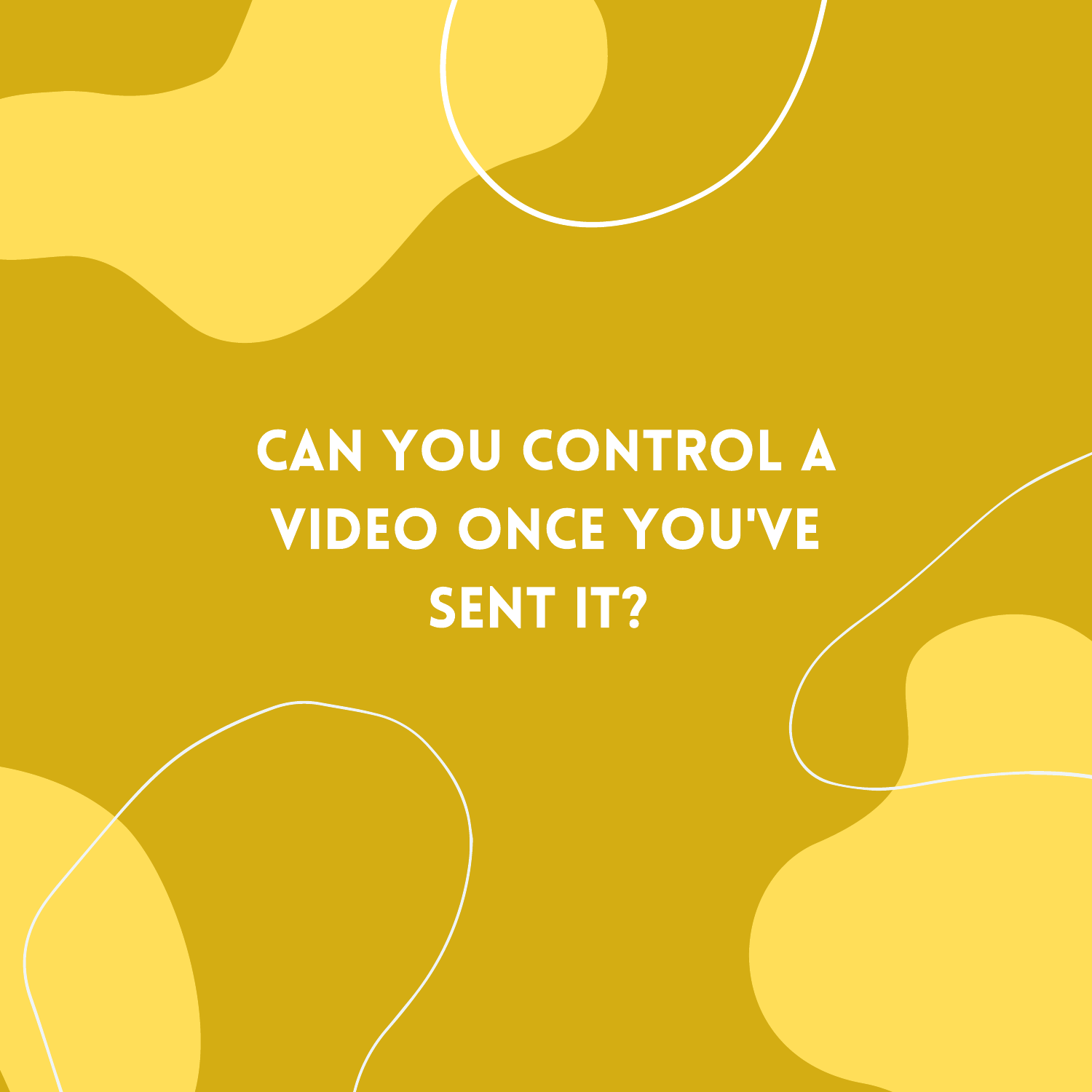# CAN YOU CONTROL A PHOTO ONCE YOU'VE SENT IT?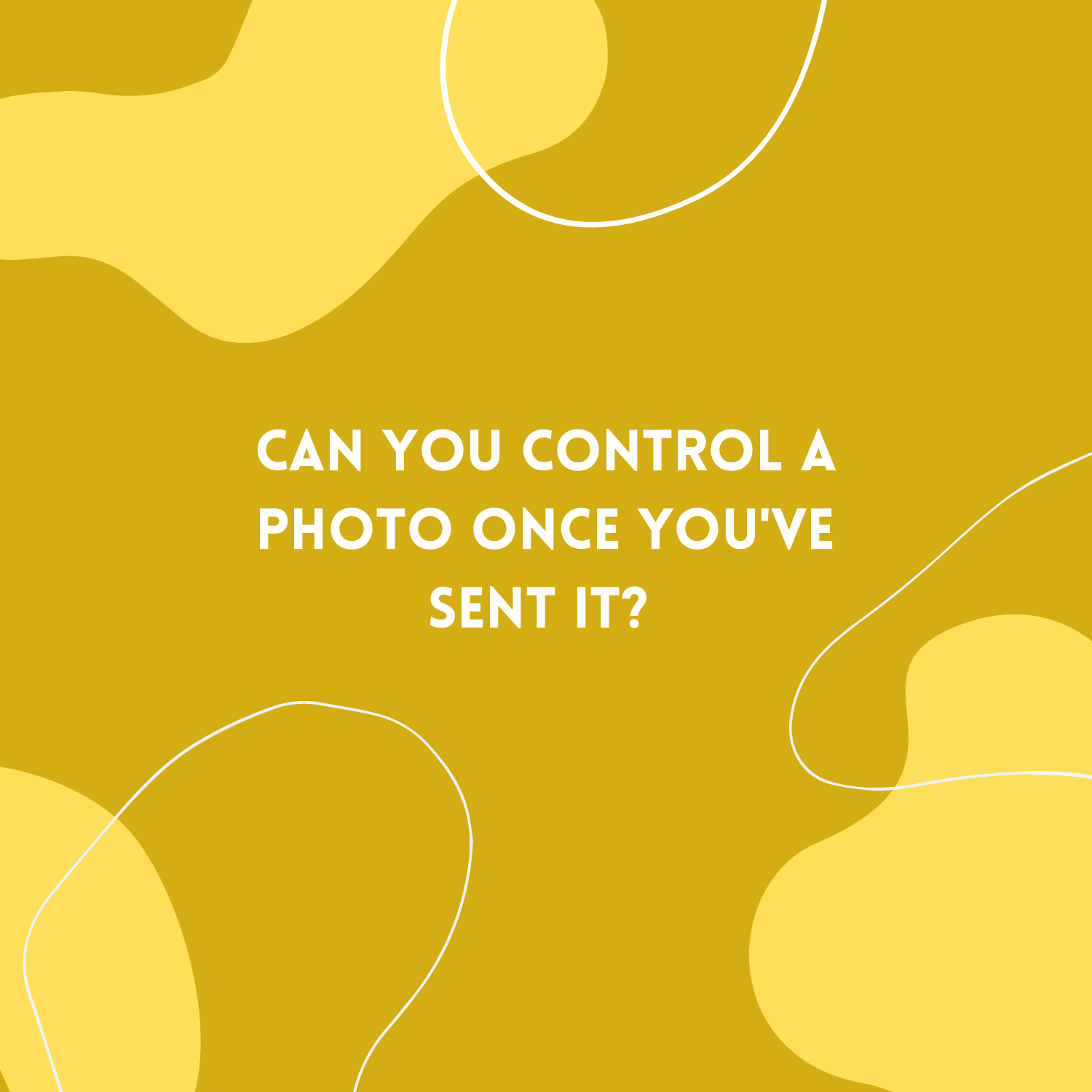# WHAT CAN YOU DO IF SOMEONE SAYS "I SENT YOU A PHOTO, WHERE'S MINE?"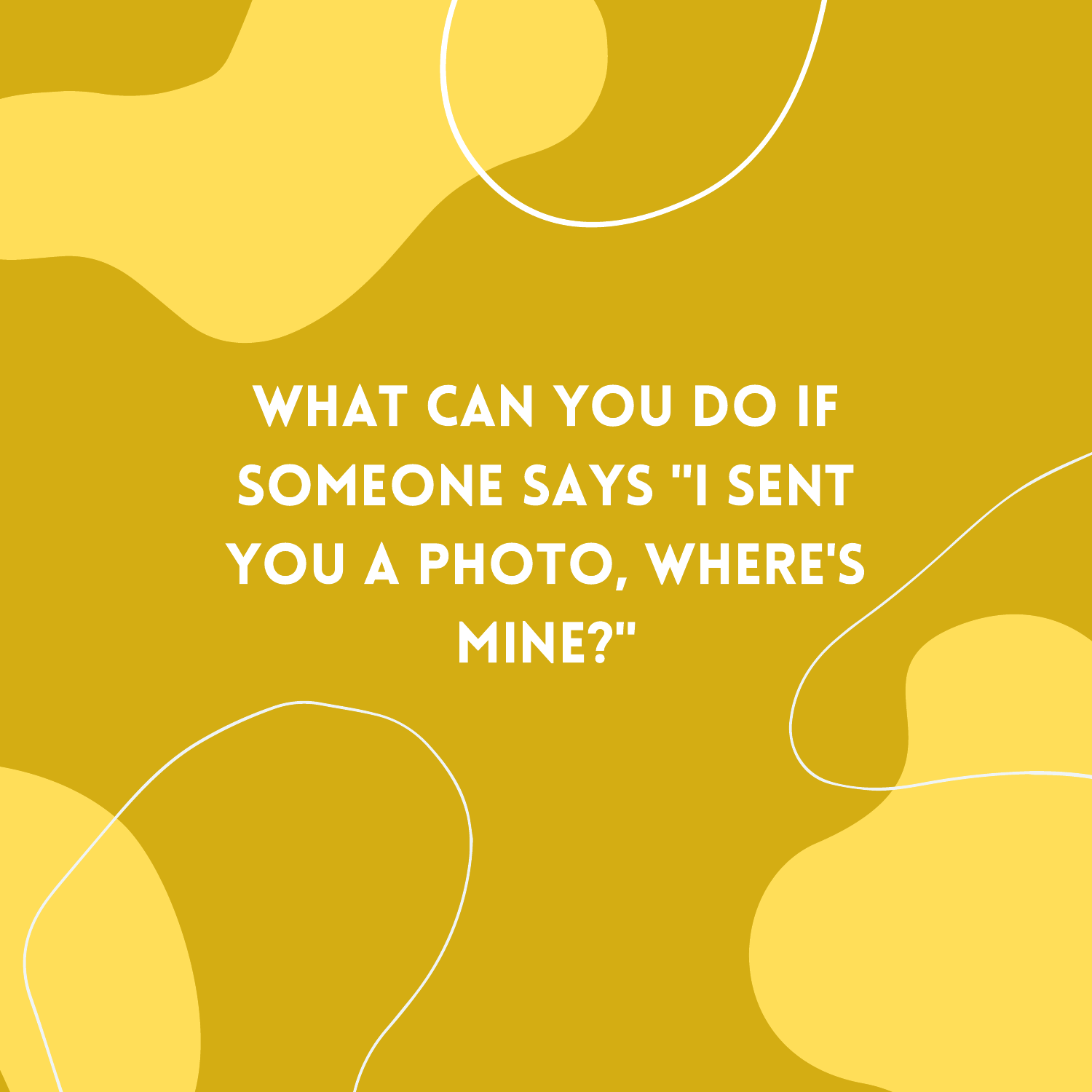# DO YOU THINK IT'S OKAY TO TAKE PICTURES OF SOMEONE WITHOUT THEIR KNOWLEDGE?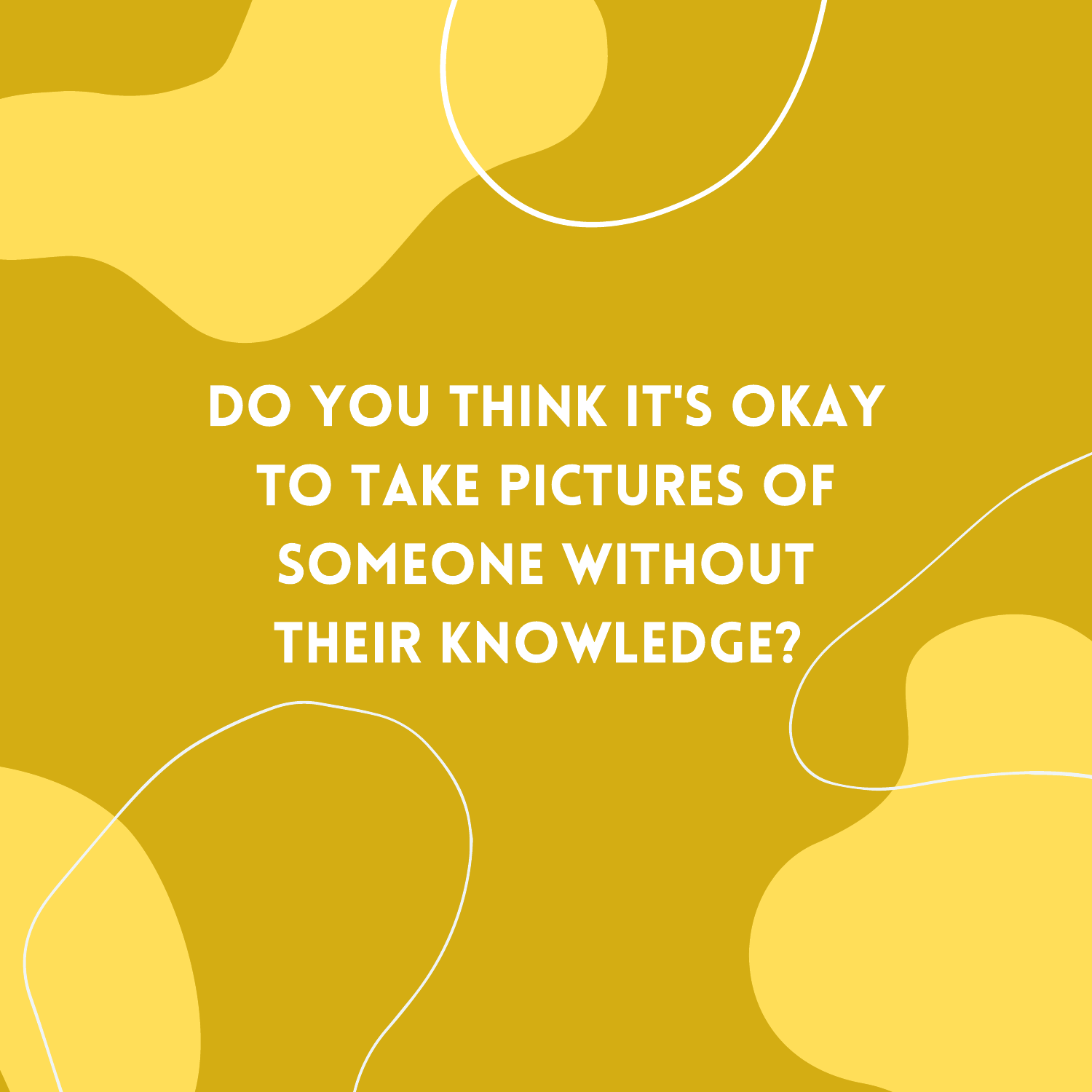#### DO YOU USE A WEBCAM IN YOUR BEDROOM?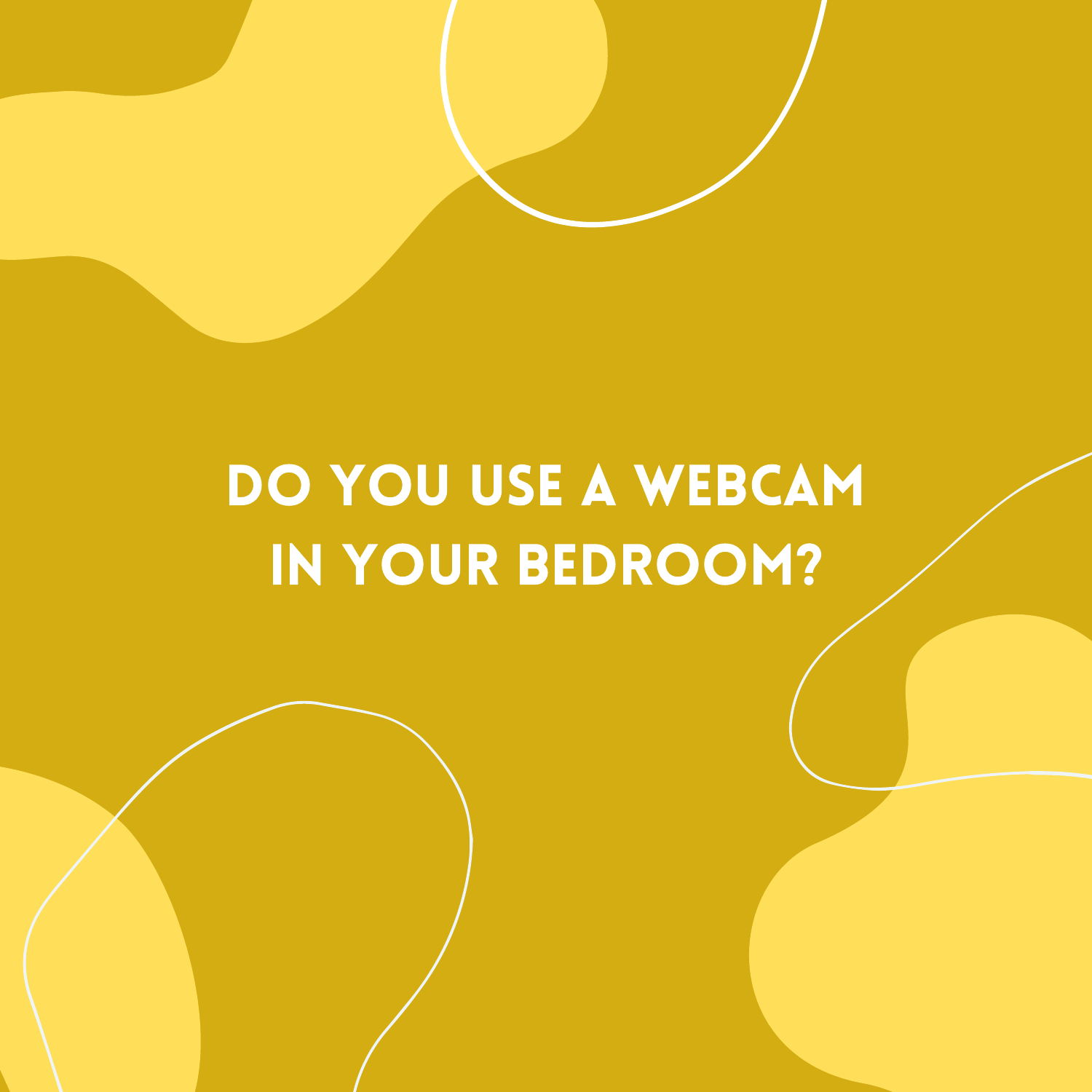# DO YOU KNOW HOW TO TURN YOUr WEBCAM OFF?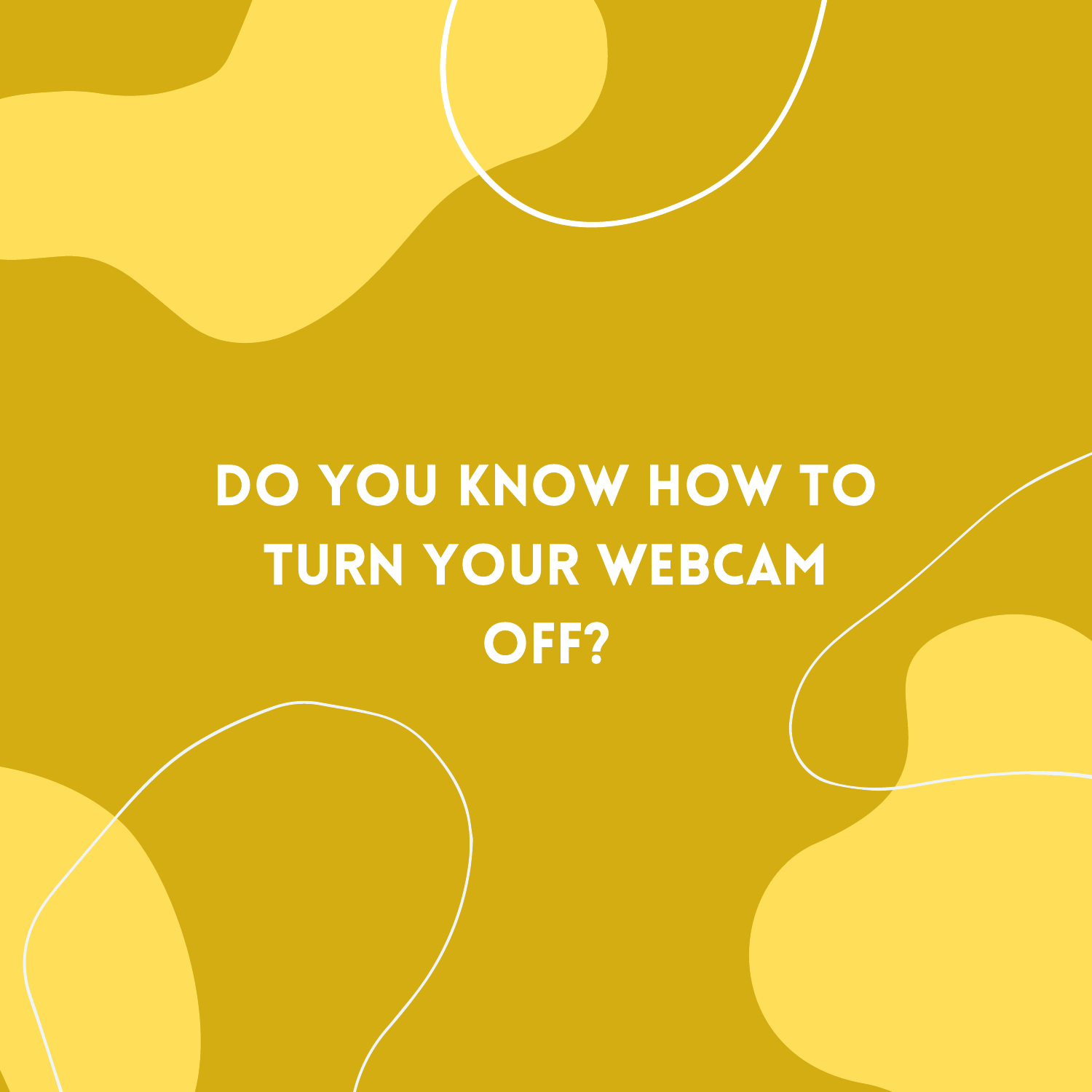DO YOU THINK THINGS ARE MORE PRIVATE WHEN YOU ARE ONLINE IN YOUR BEDROOM?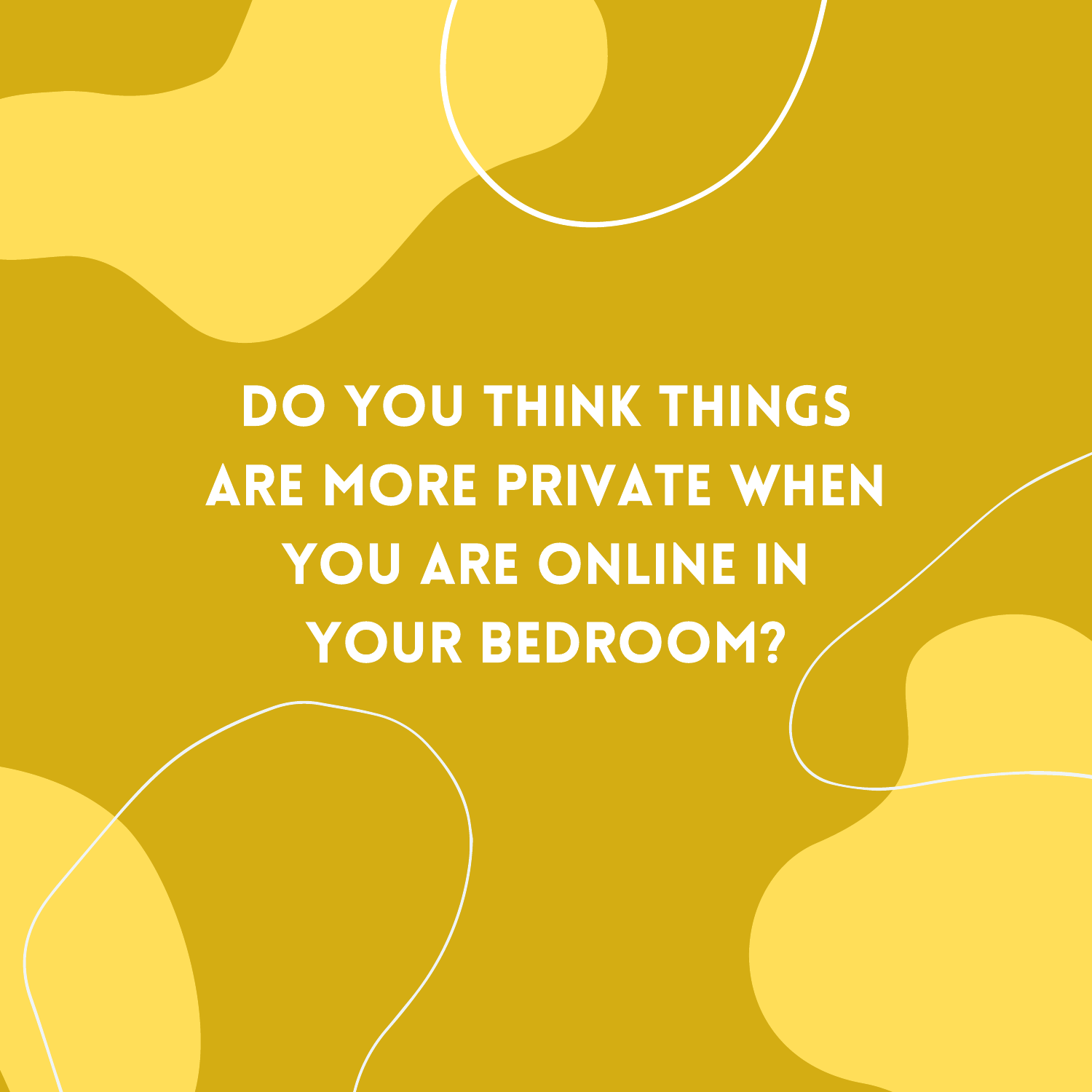# DO YOU THINK THINGS STAY PRIVATE WHEN YOU ARE ONLINE IN YOUR BEDROOM?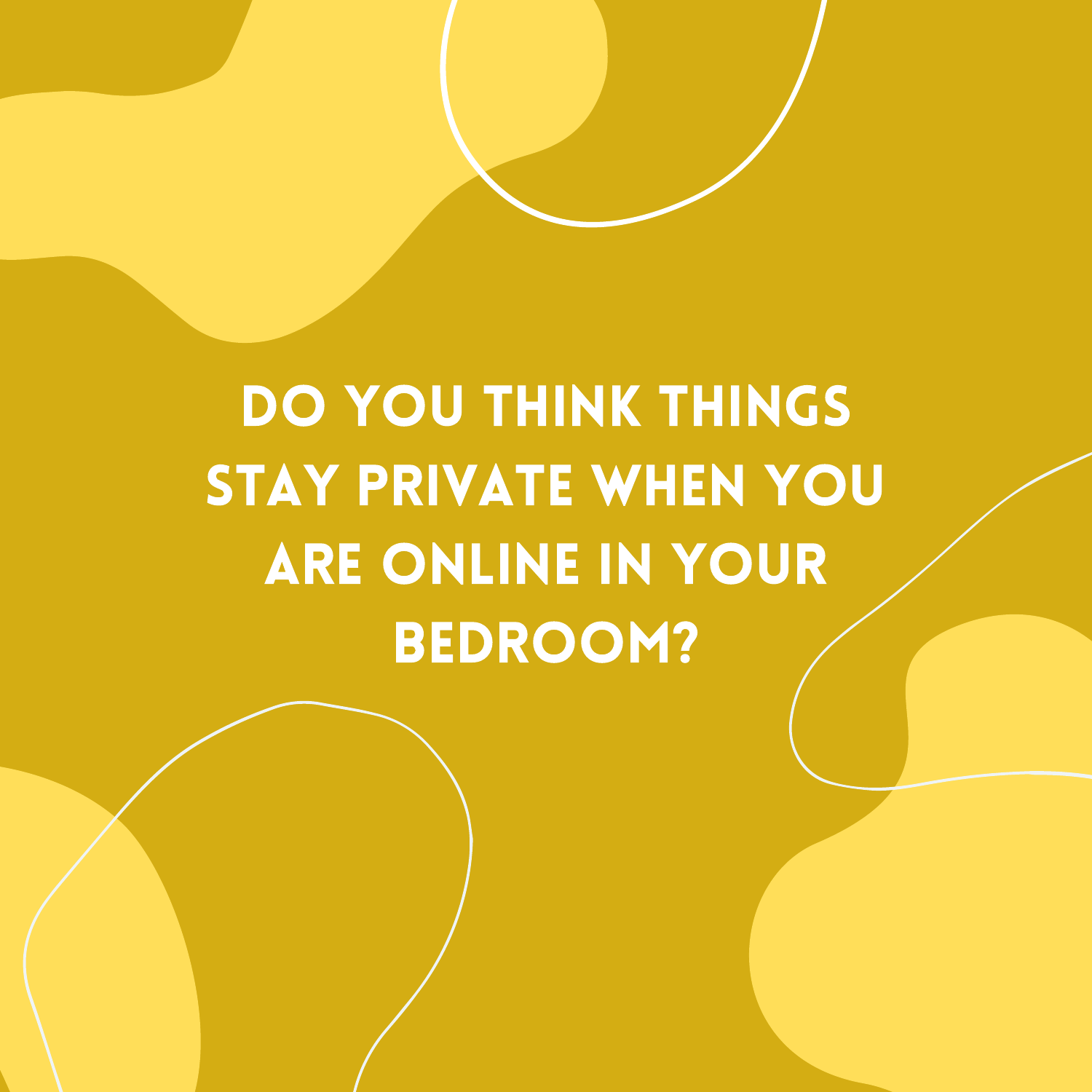# DO YOU UNDERSTAND THAT ANY CREEPY PERSON CAN HIDE ONLINE?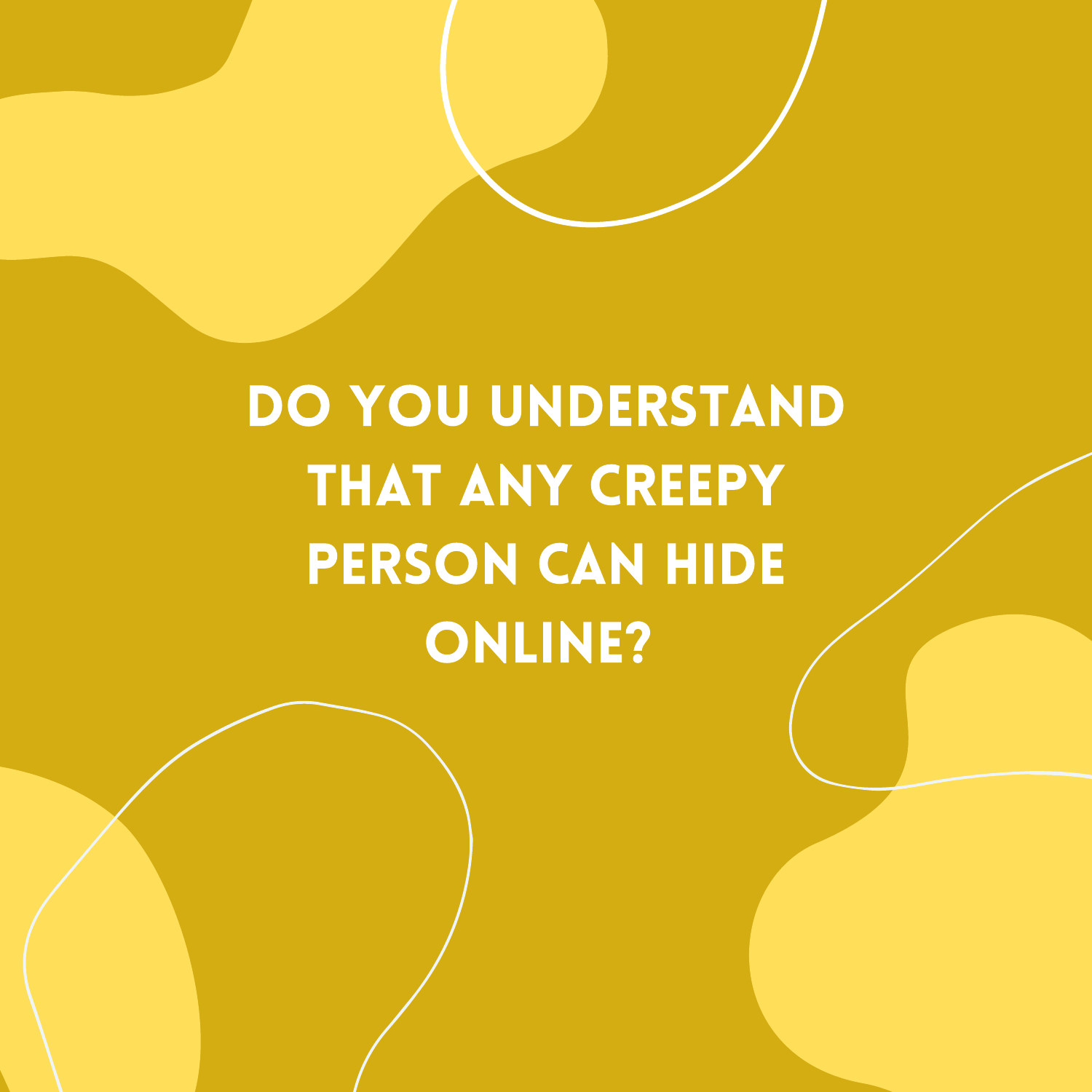# WHAT COULD YOU SAY TO A FRIEND WHO WANTED TO SHOW YOU SOME PORNOGRAPHY?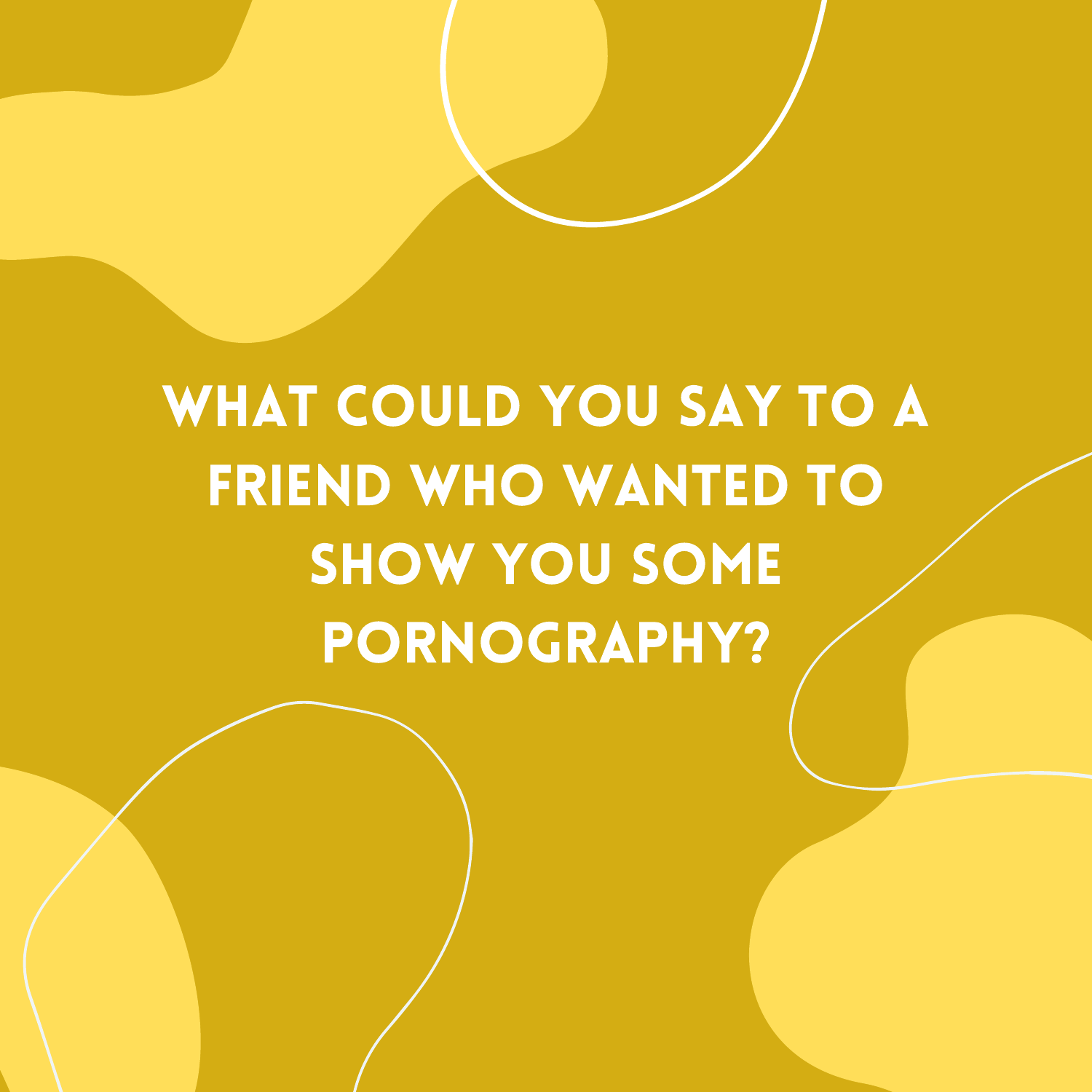# WHAT DO YOU DO WHEN INAPPROPRIATE ADS POP UP?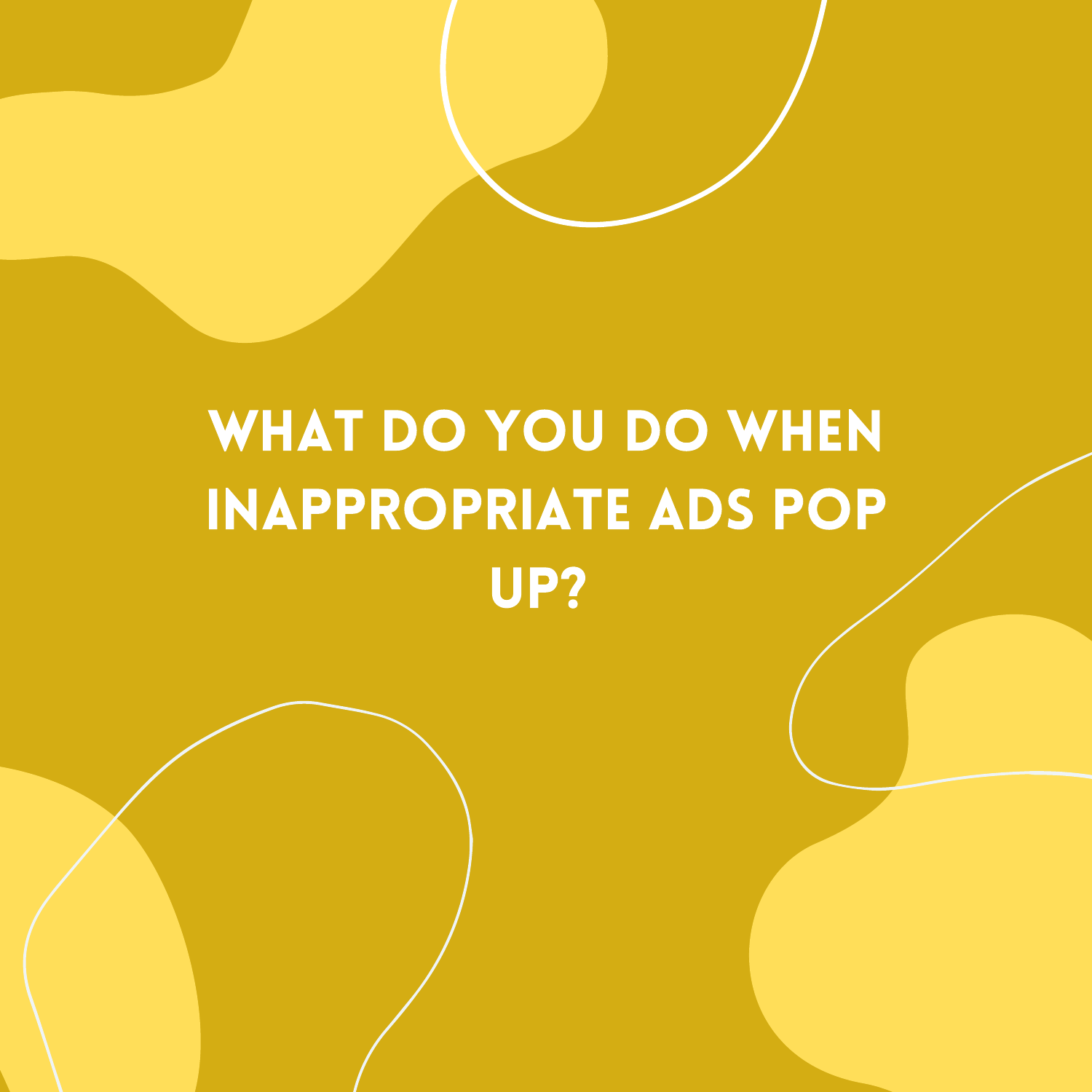# WHAT DO YOU DO WHEN YOU RECEIVE INAPPROPRIATE EMAIL ADVERTISING?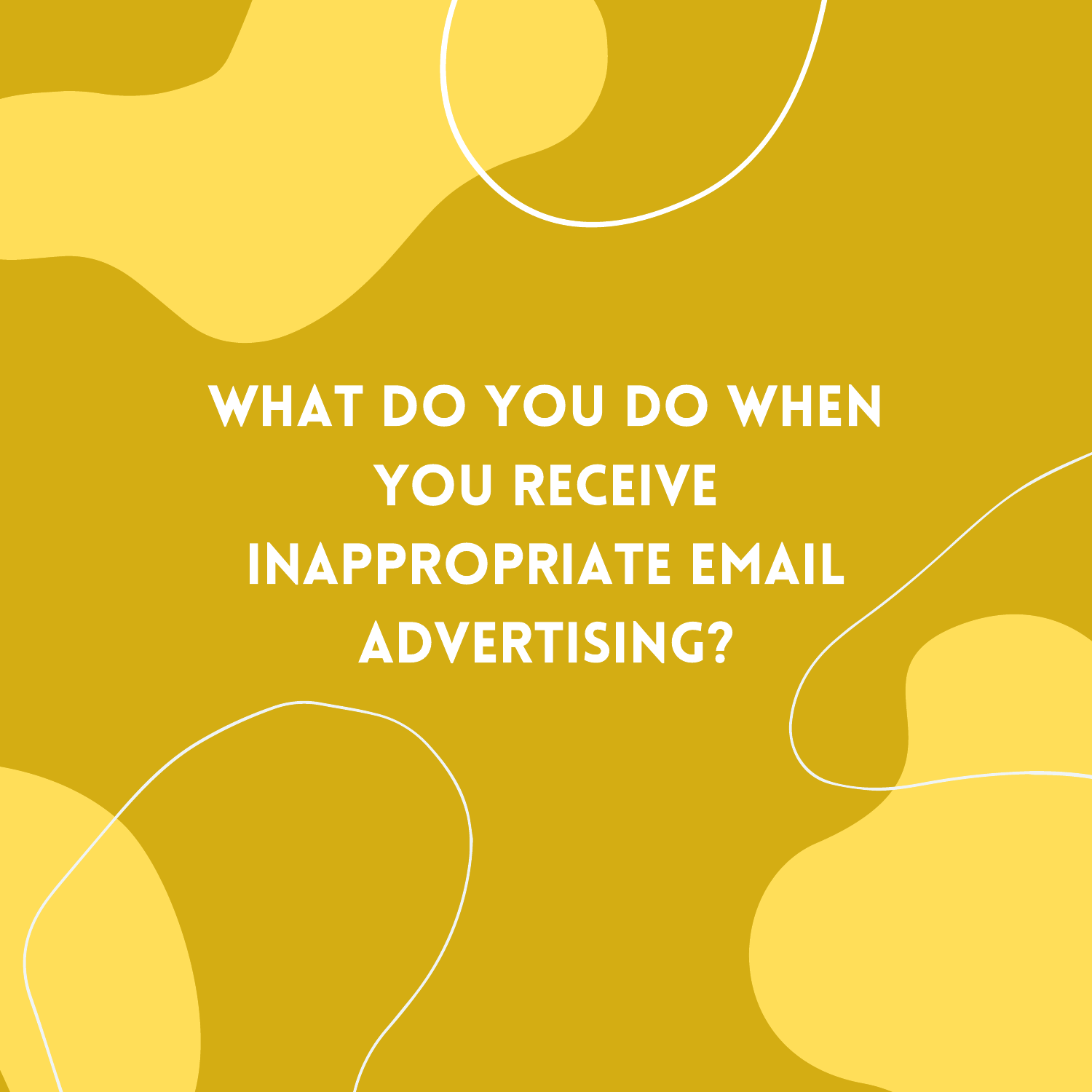# WHY DO YOU THINK INTERNET ADS HAVE A LOT OF WOMEN WEARING VERY LITTLE?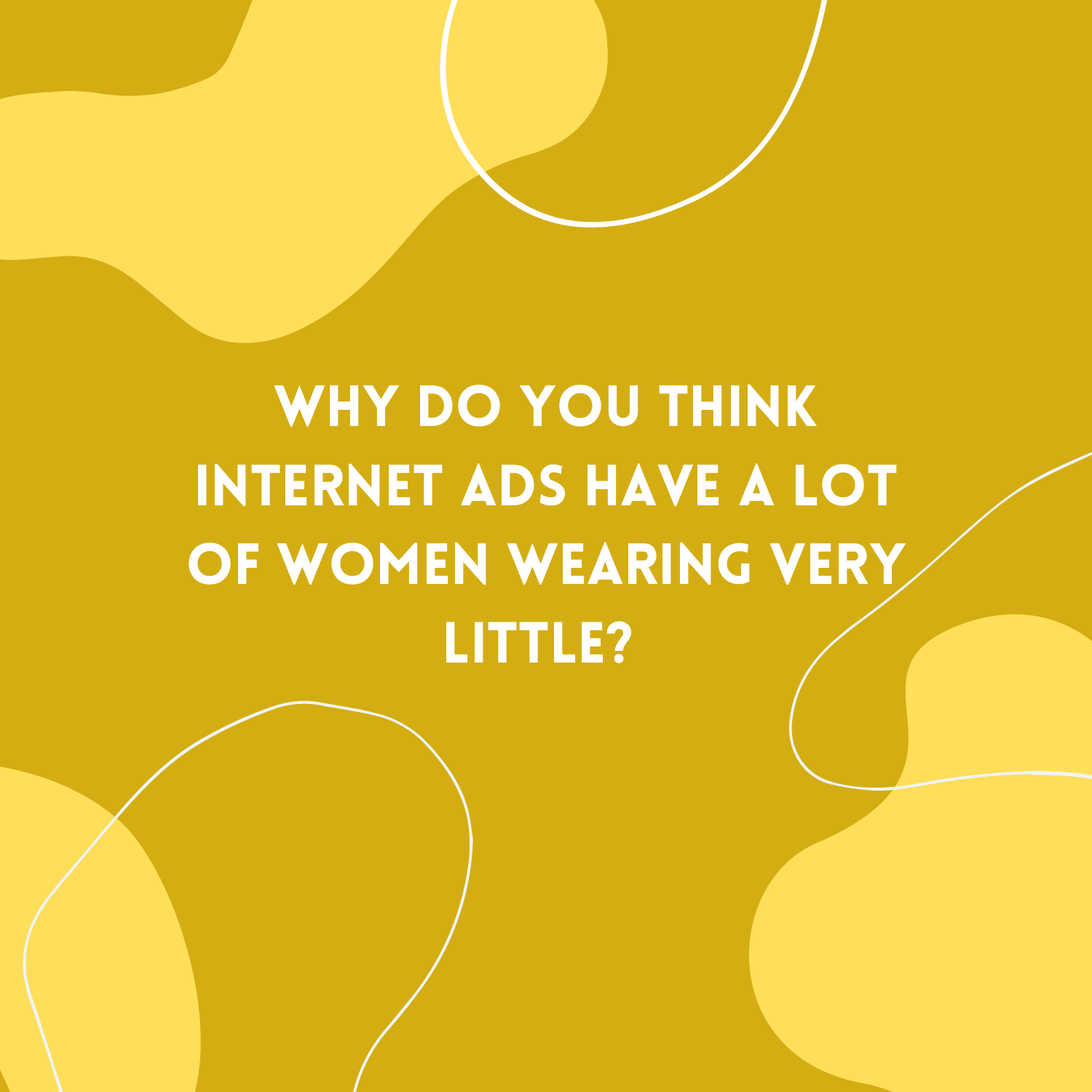#### HAVE YOU EVER USED A FLIRTING APP?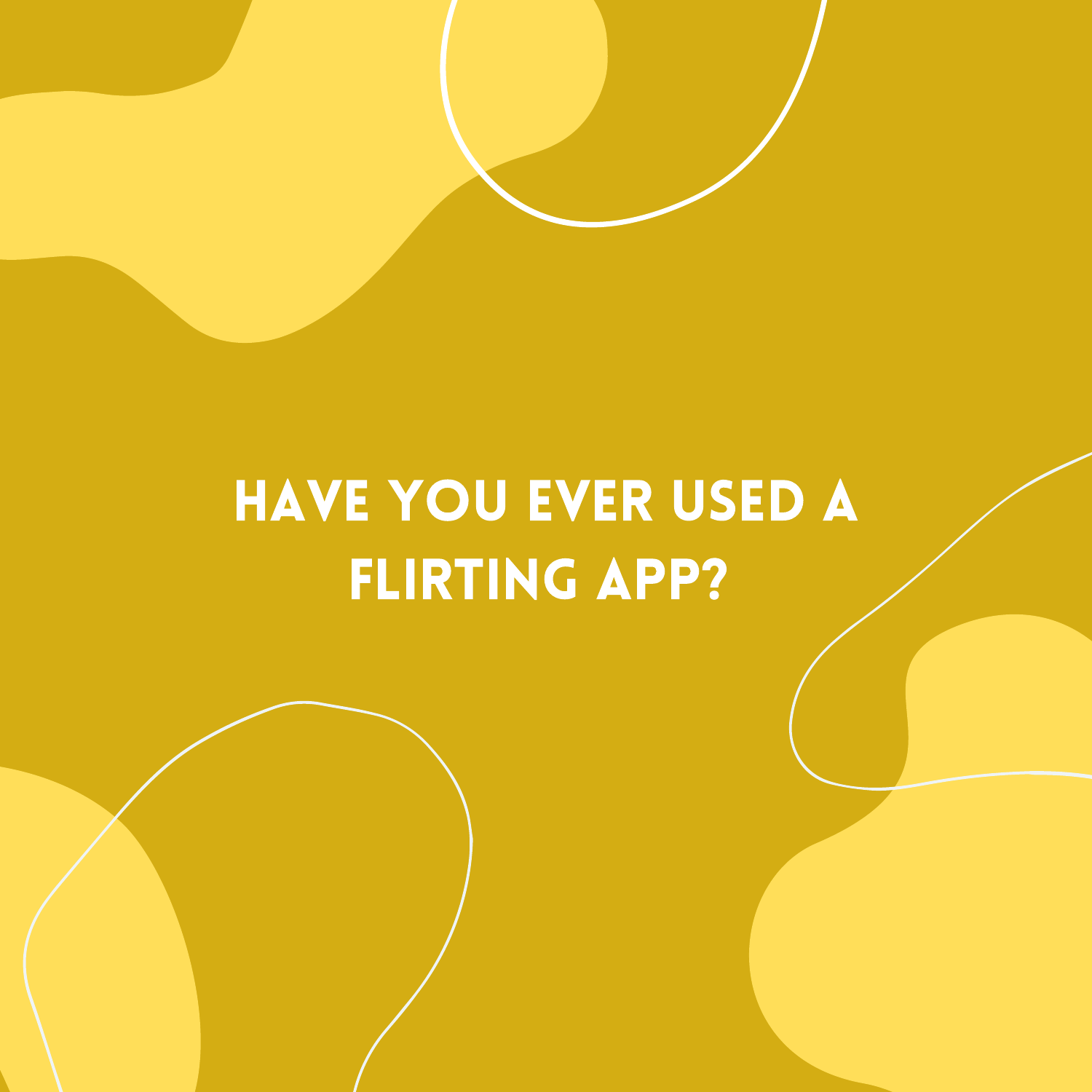## HAVE YOU EVER MET ANYONE OFFLINE THAT YOU **MET ON A FLIRTING APP?**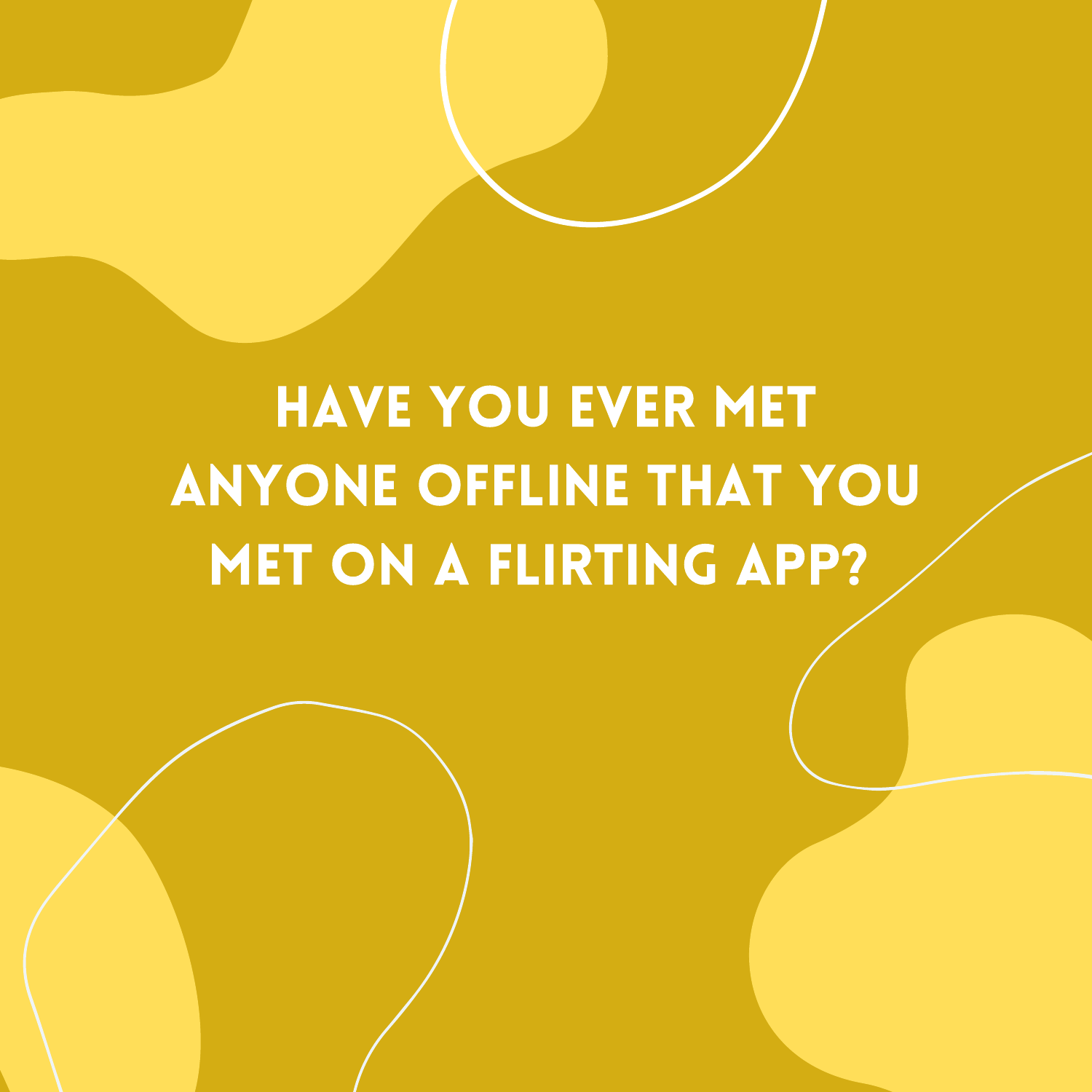## DID YOU FEEL SAFE ENOUGH TO MEET THE "FLIRTING APP" DATE?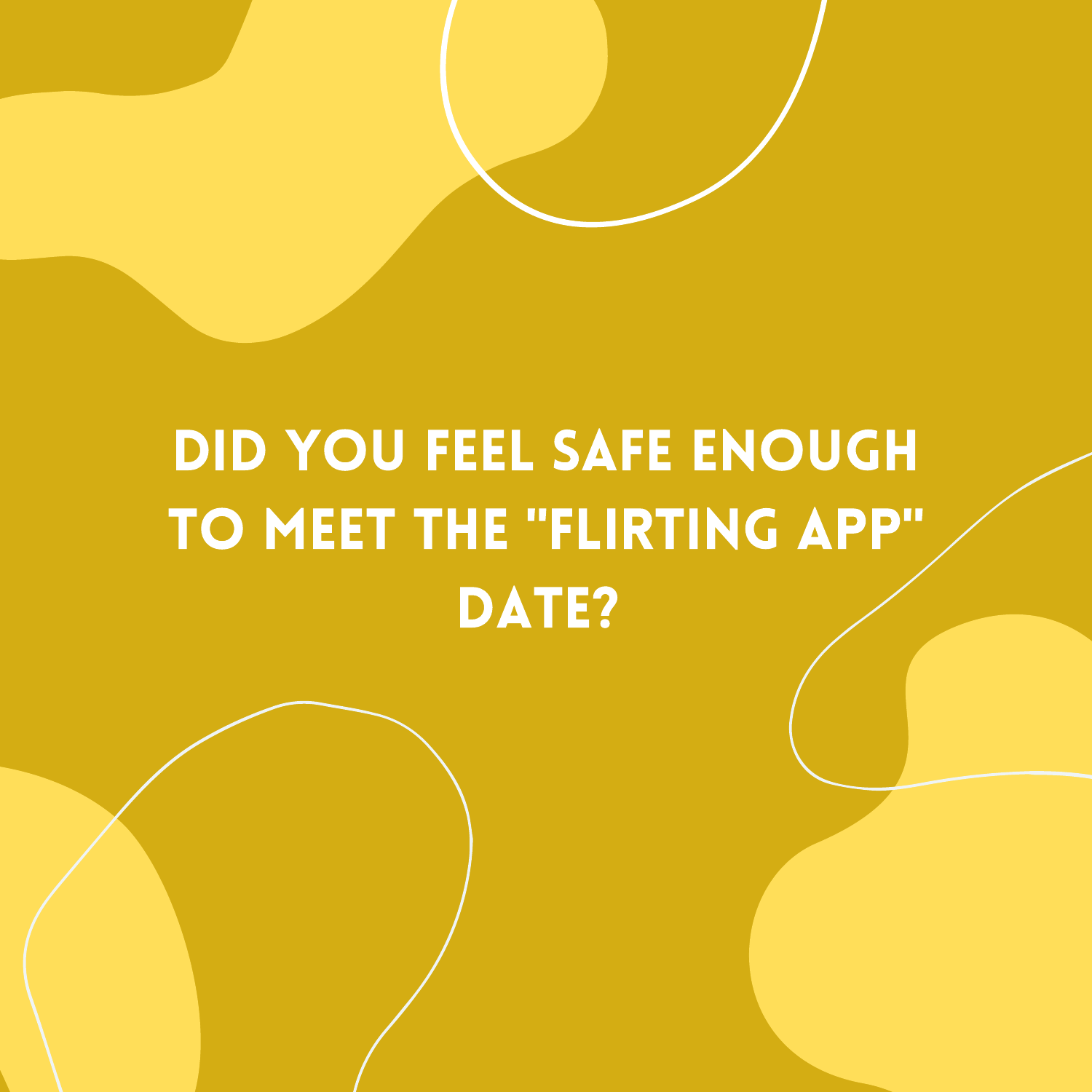DID YOU TELL ANYONE ELSE WHAT YOU WERE DOING WHEN YOU MET YOUR "FLIRTING APP" DATE?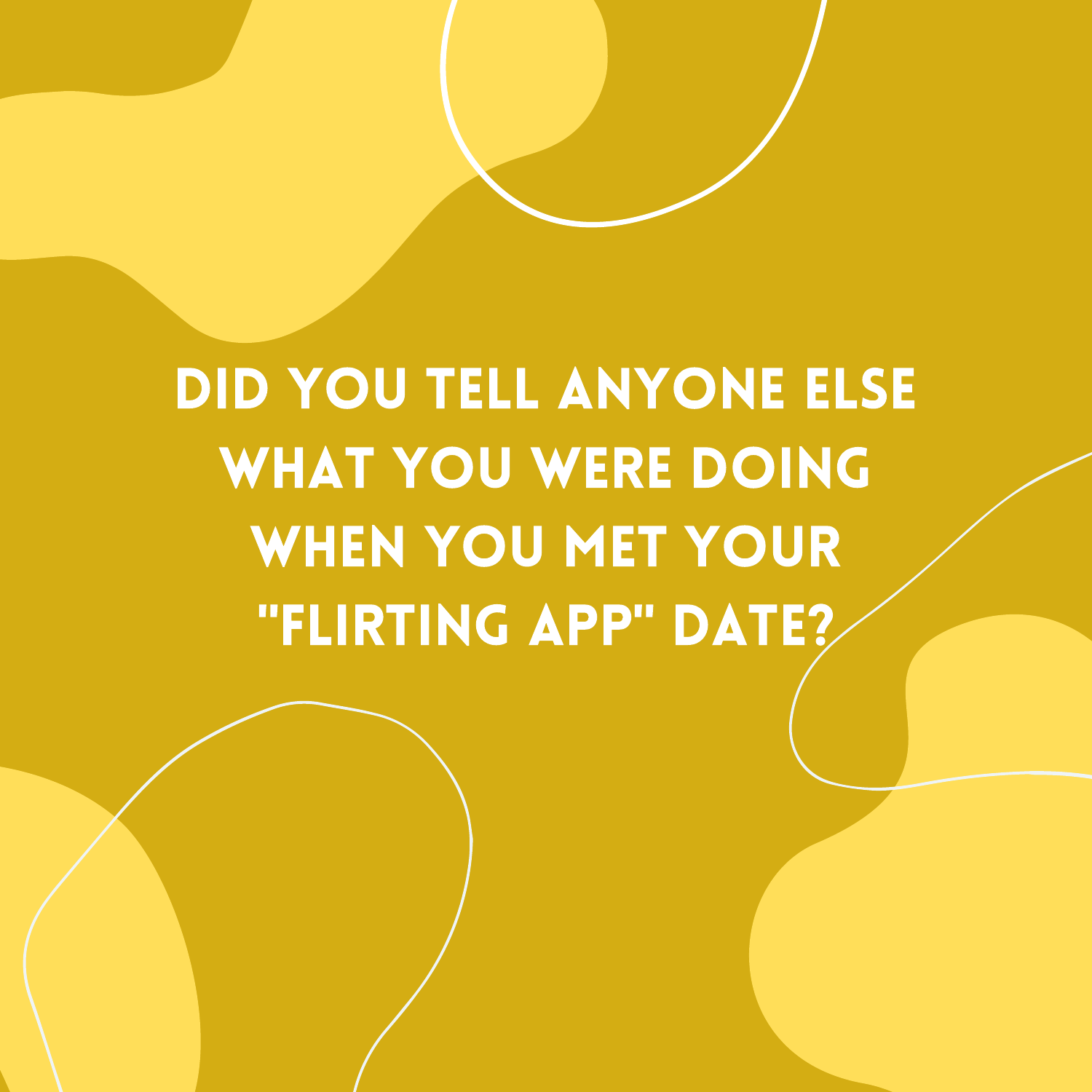#### HAVE YOU EVER USED A DATING APP?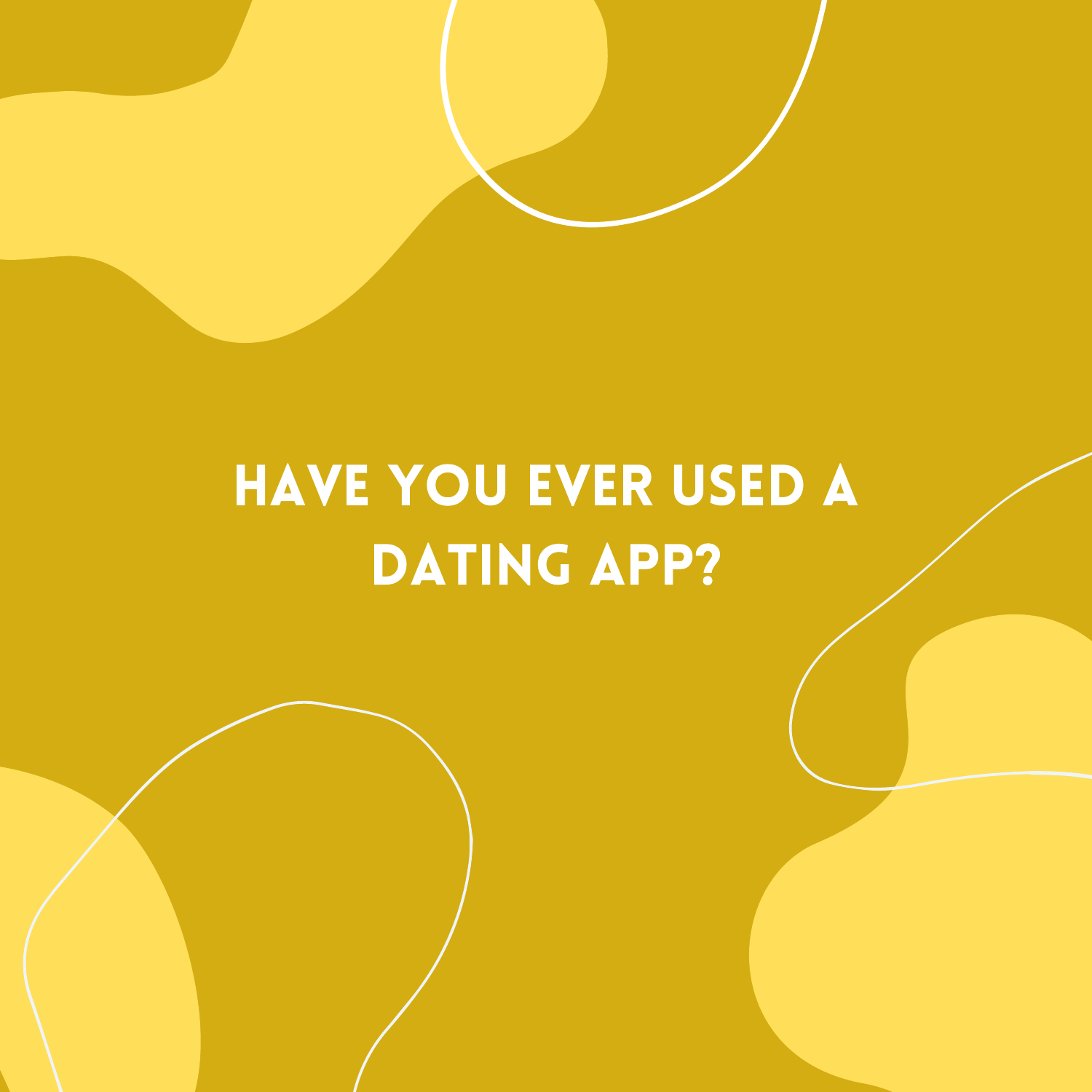## HAVE YOU EVER MET ANYONE OFFLINE THAT YOU MET ON A DATING APP?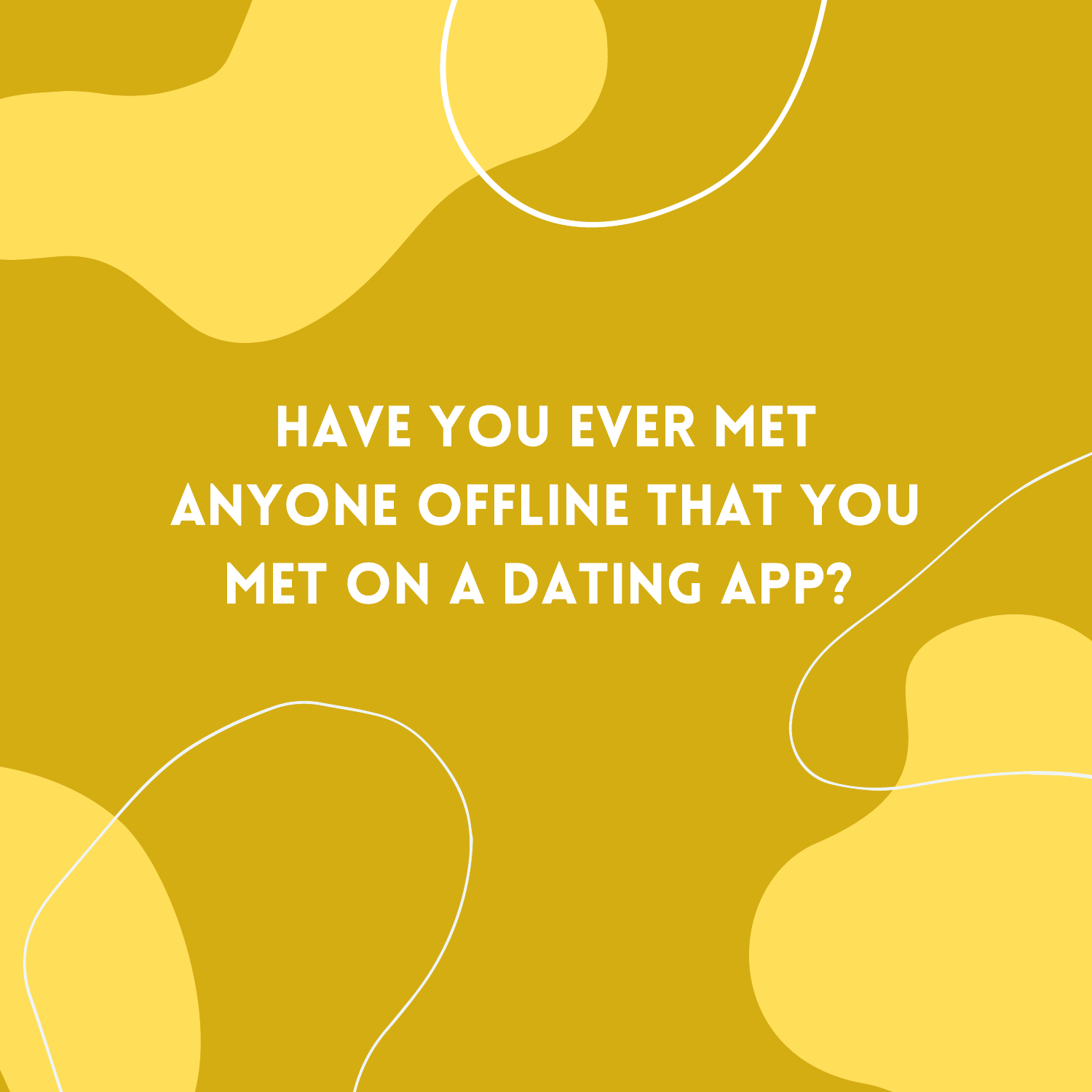## DID YOU FEEL SAFE ENOUGH TO MEET THE "DATING APP" DATE?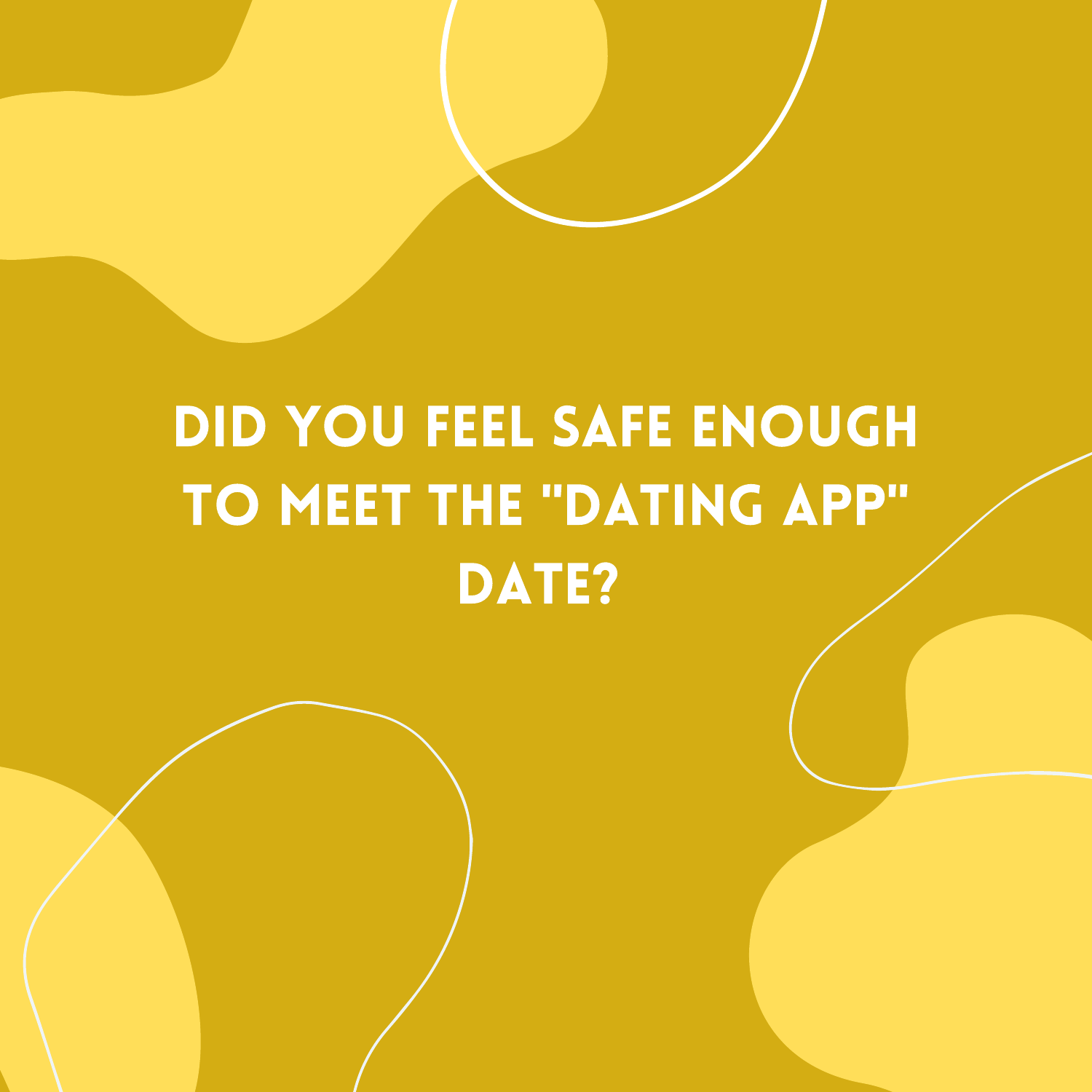DID YOU TELL ANYONE ELSE WHAT YOU WERE DOING WHEN YOU MET YOUR "DATING APP" DATE?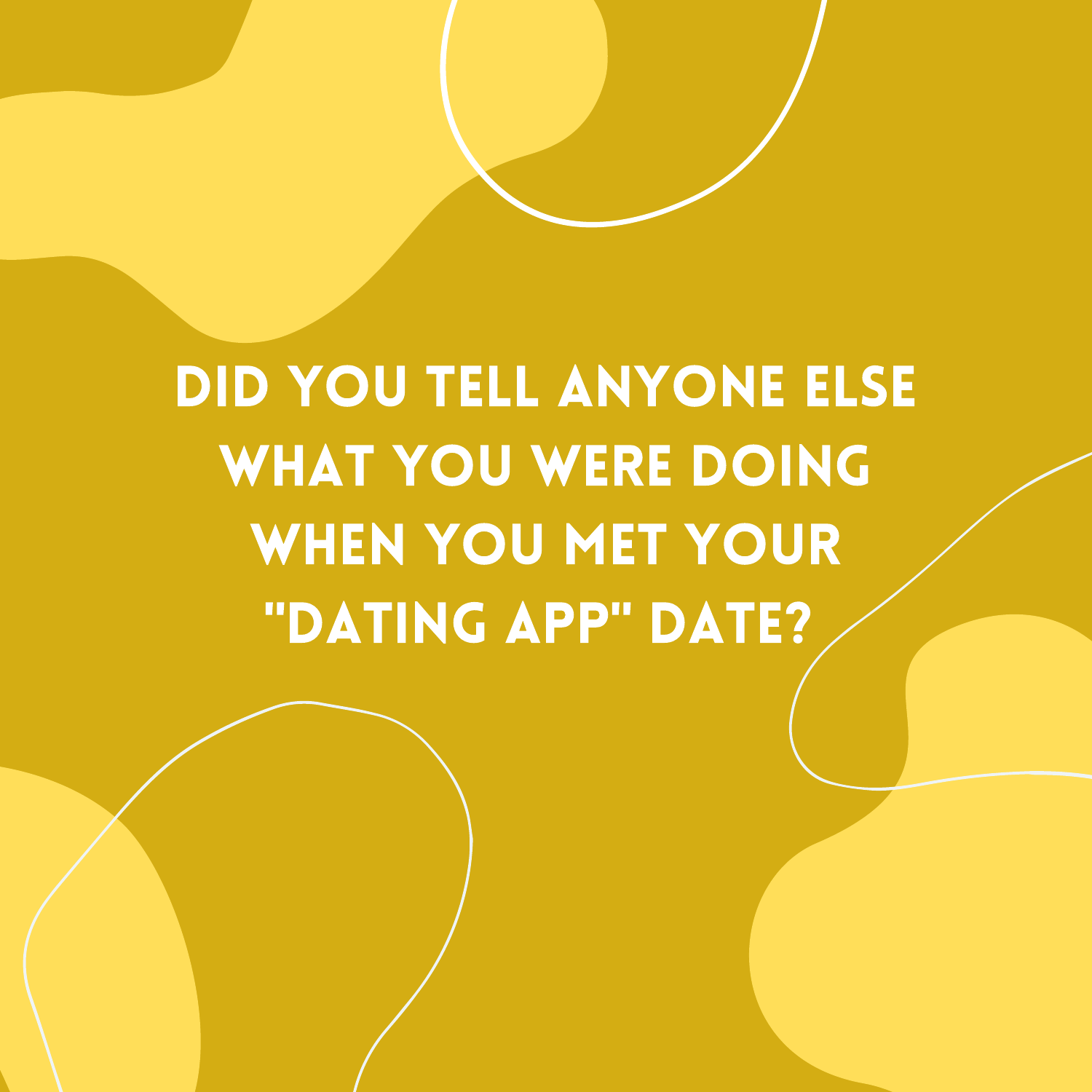#### HAVE YOU EVER USED THE SCOUT DATING APP?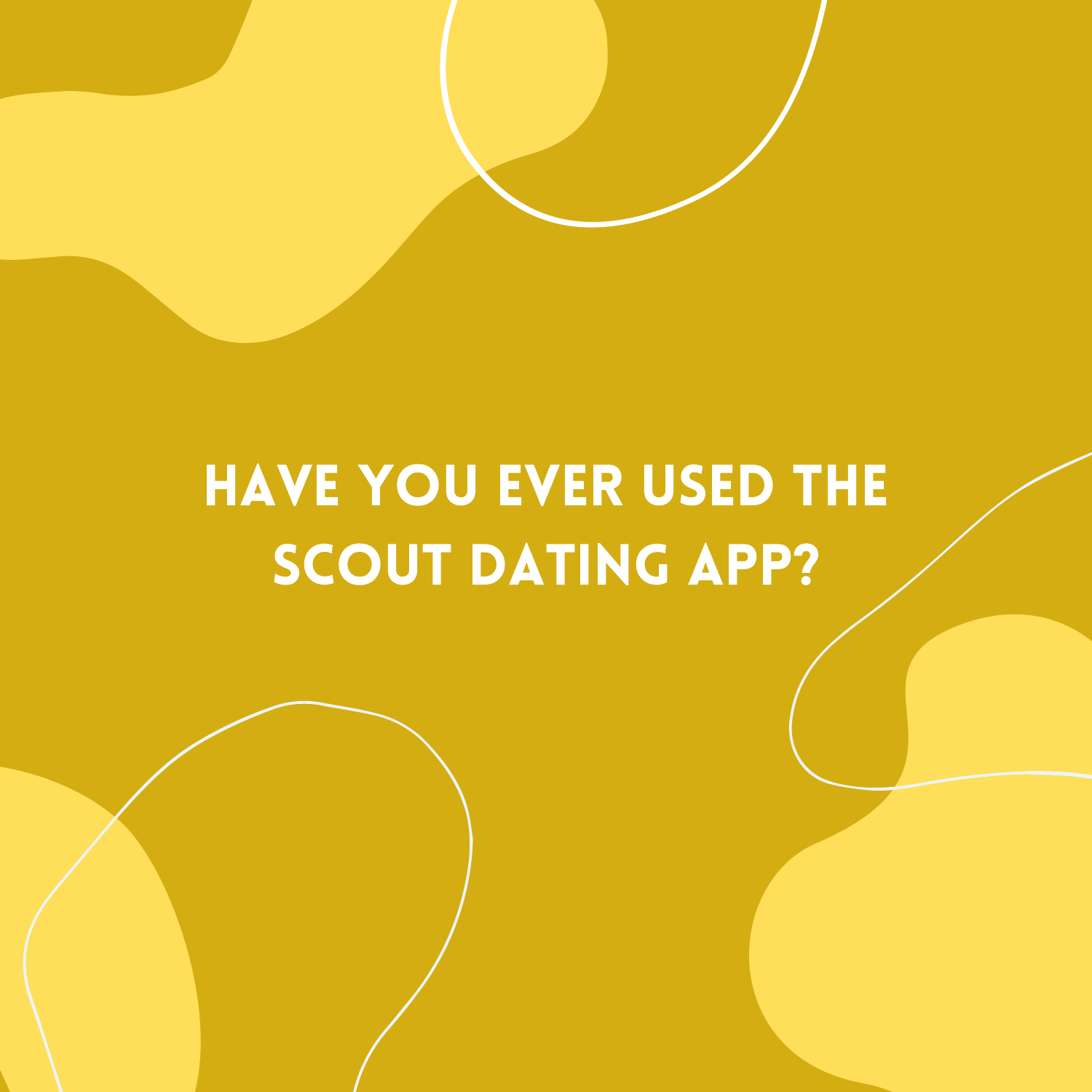#### HAVE YOU EVER USED THE TINDER DATING APP?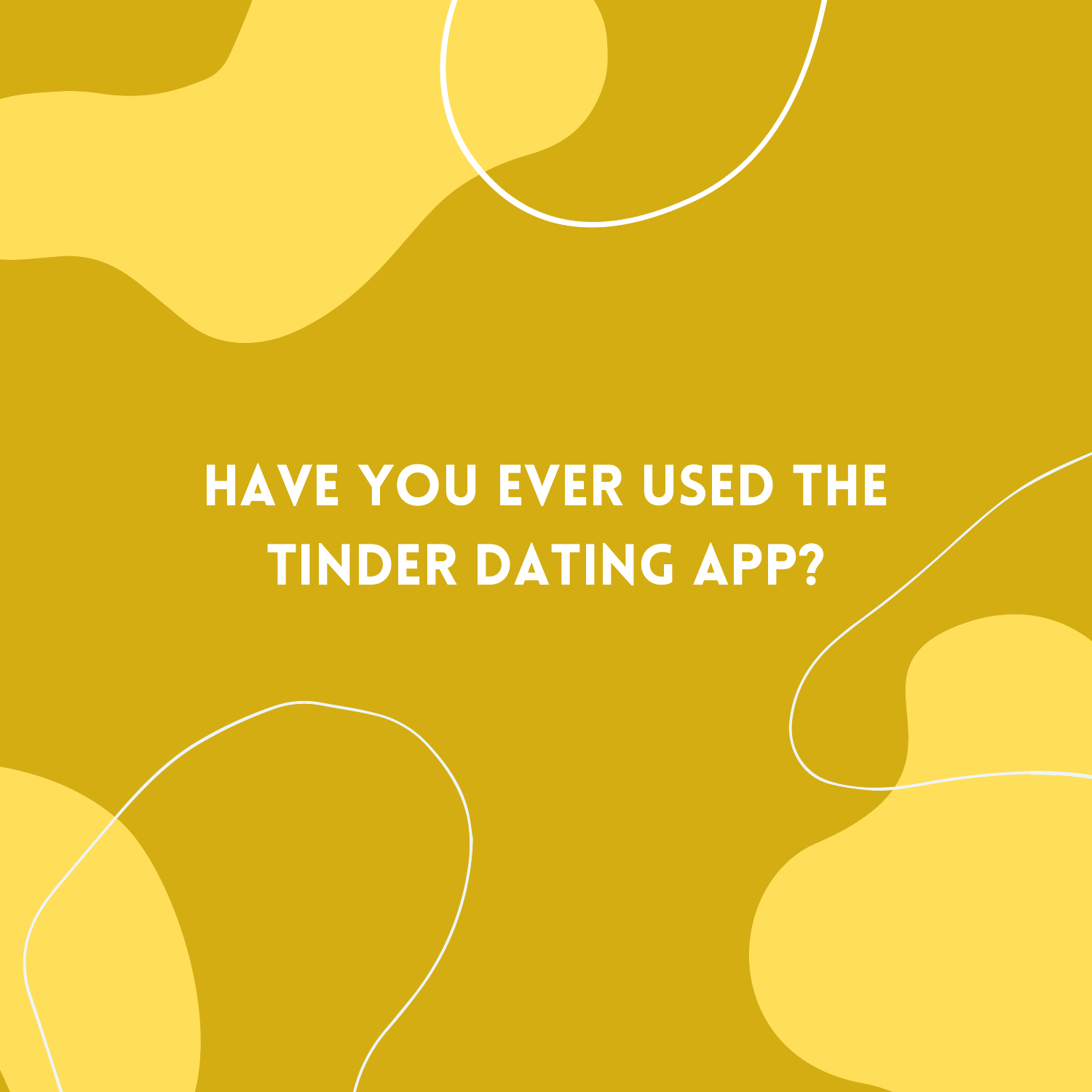### IS IT IMPORTANT TO BE POPULAR OR RESPECTED?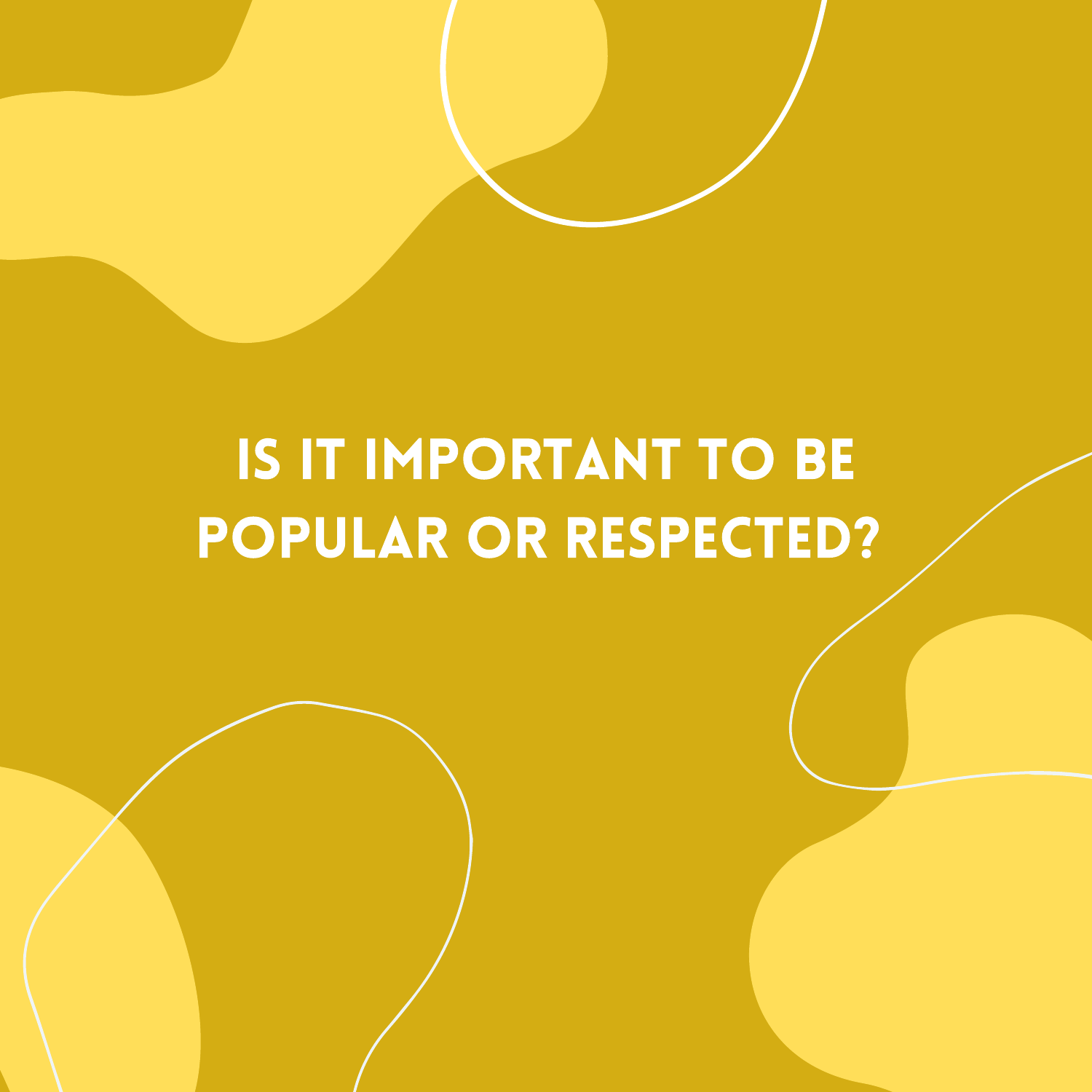### DO YOU USE INTERNET SLANGS OR ACRONYMS?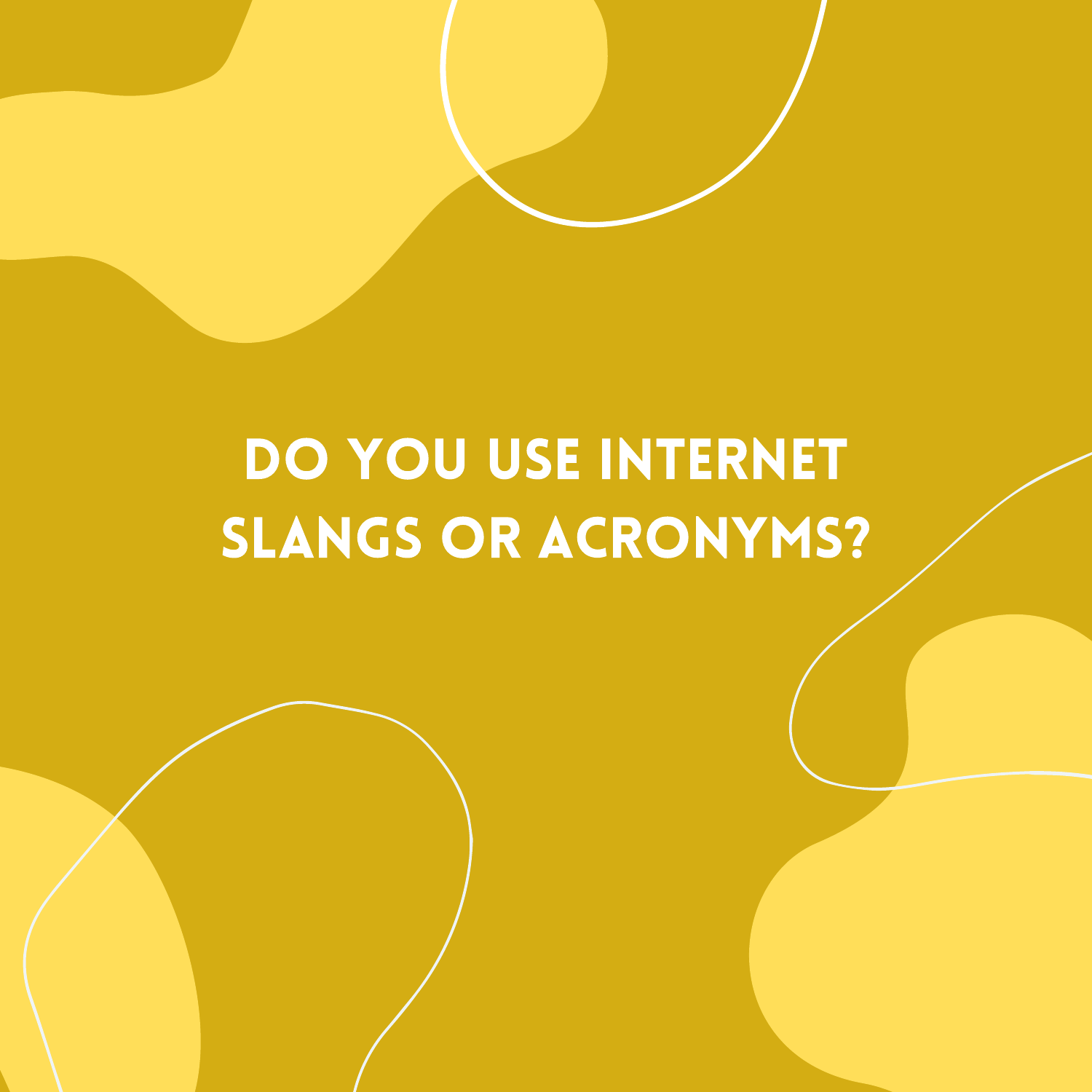### DO YOU USE INTERNET SLANGS FOR "SEXY" TOPICS?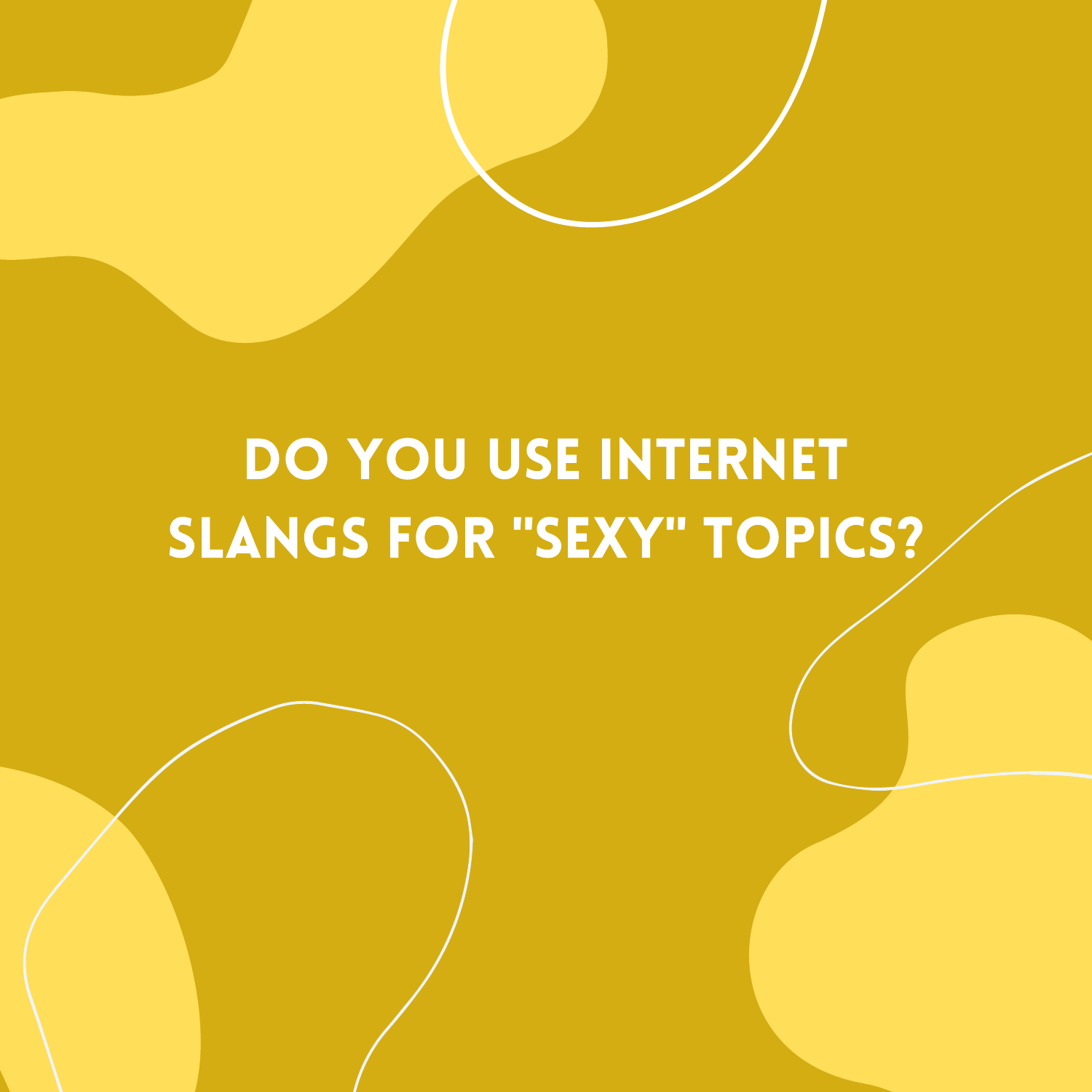#### DO YOU USE EMOJIS?

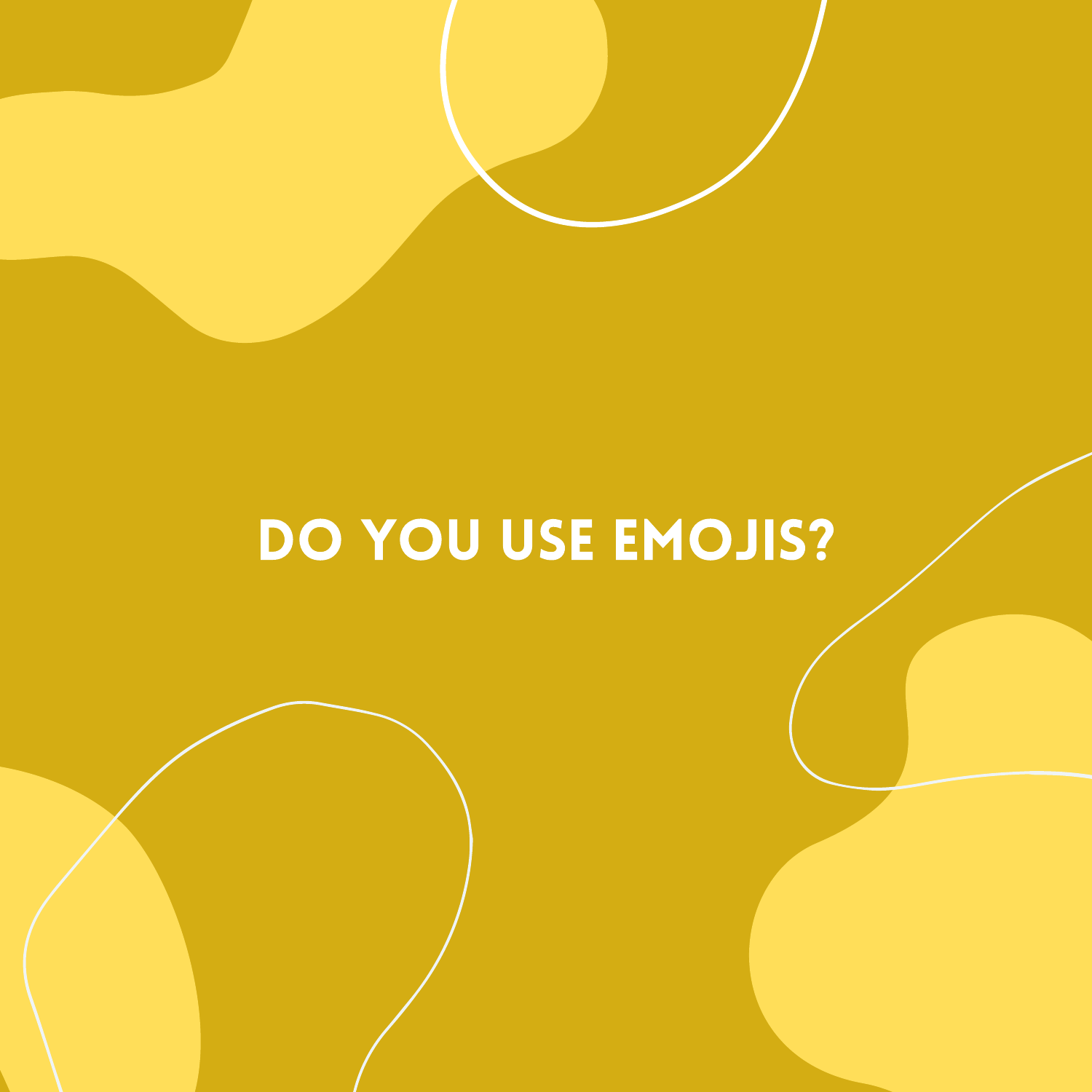#### DO YOU USE EMOJIS FOR "SEXY" TOPICS?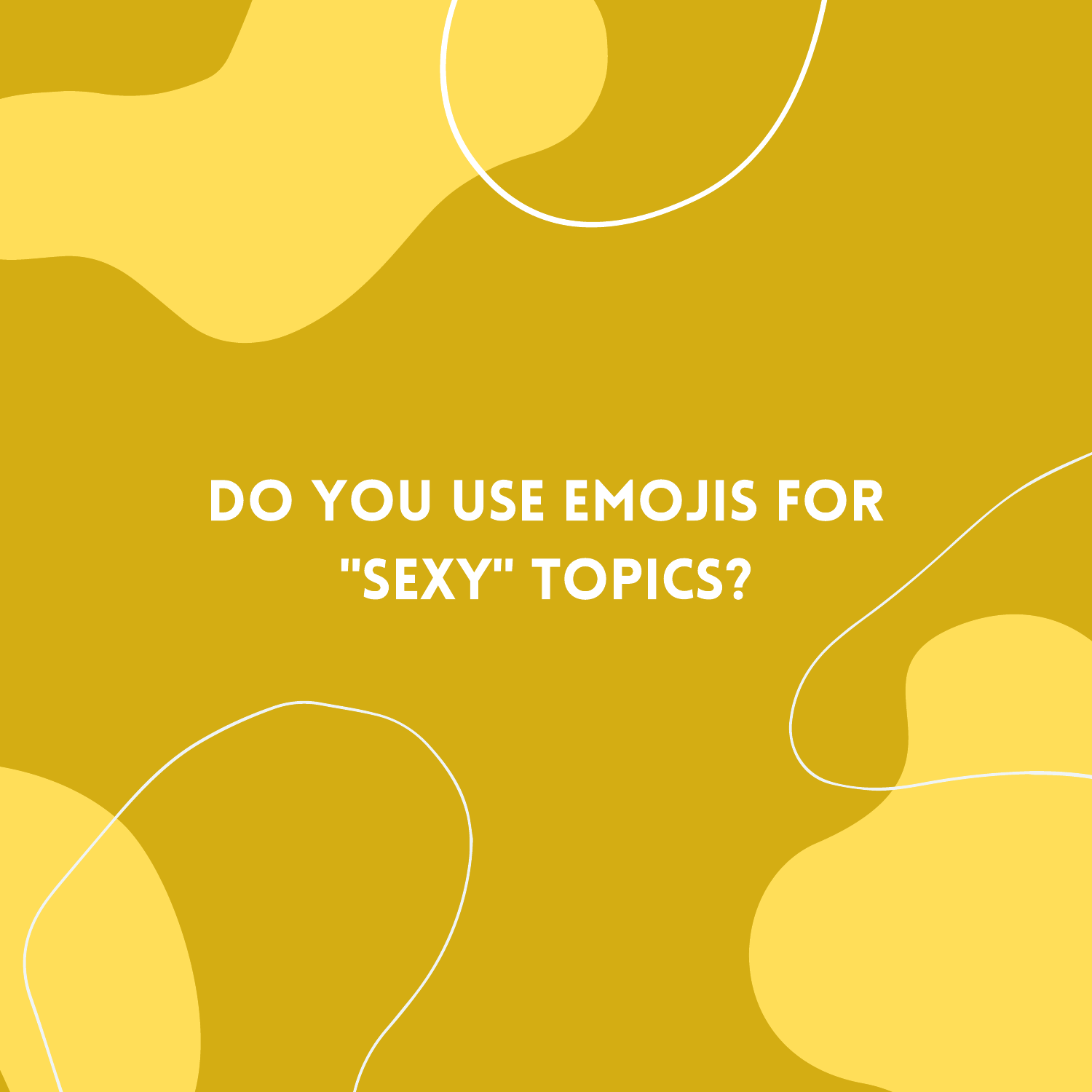# OTHER THAN ME, WHO COULD YOU TALK TO IF YOU HAD A QUESTION ABOUT SEX?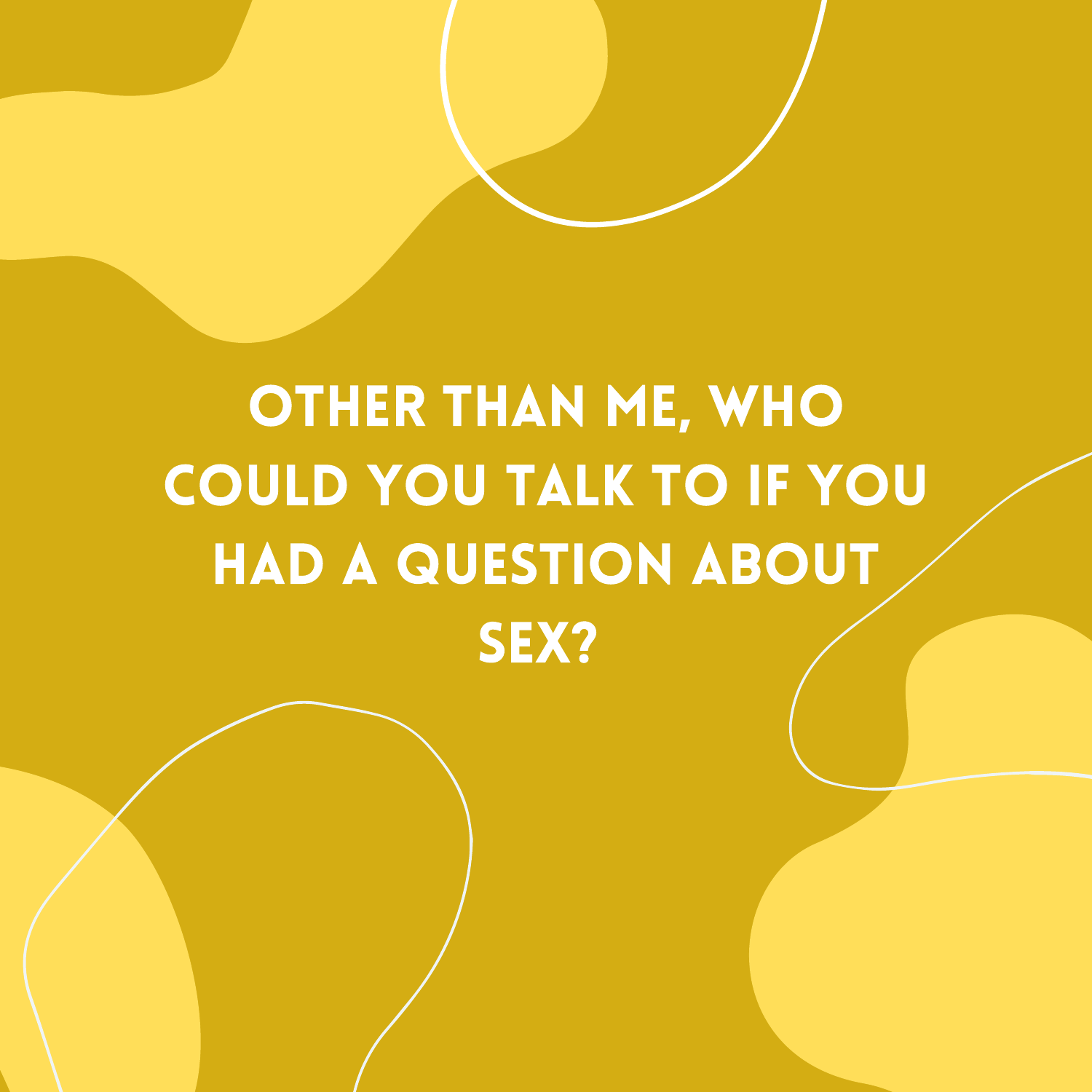# OTHER THAN ME, WHO COULD YOU TALK TO IF SOMEONE WAS PRESSURING YOU ABOUT SEX?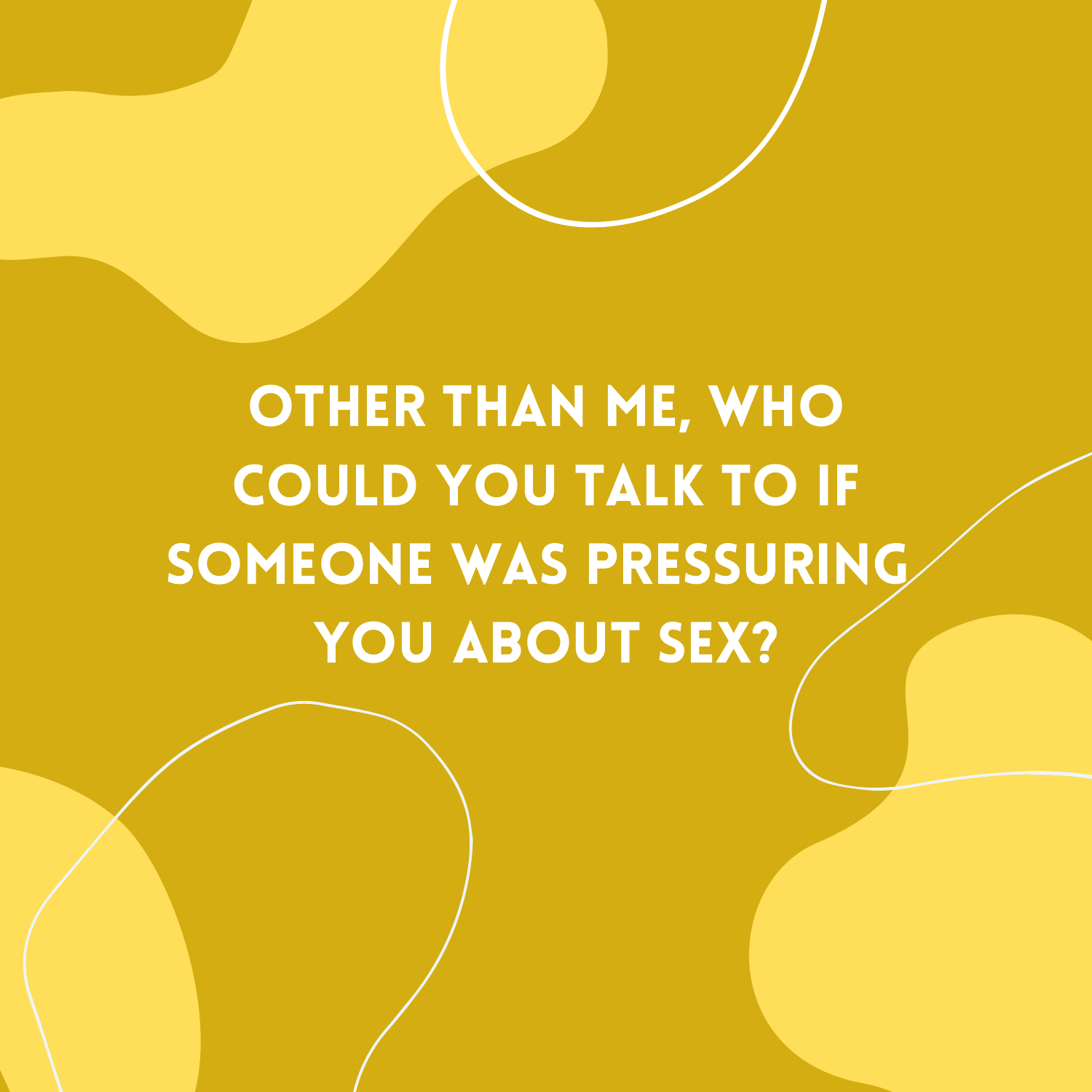OTHER THAN ME, WHO COULD YOU TALK TO IF YOU FELT DISTURBED BY SOMETHING THAT HAPPENED ONLINE?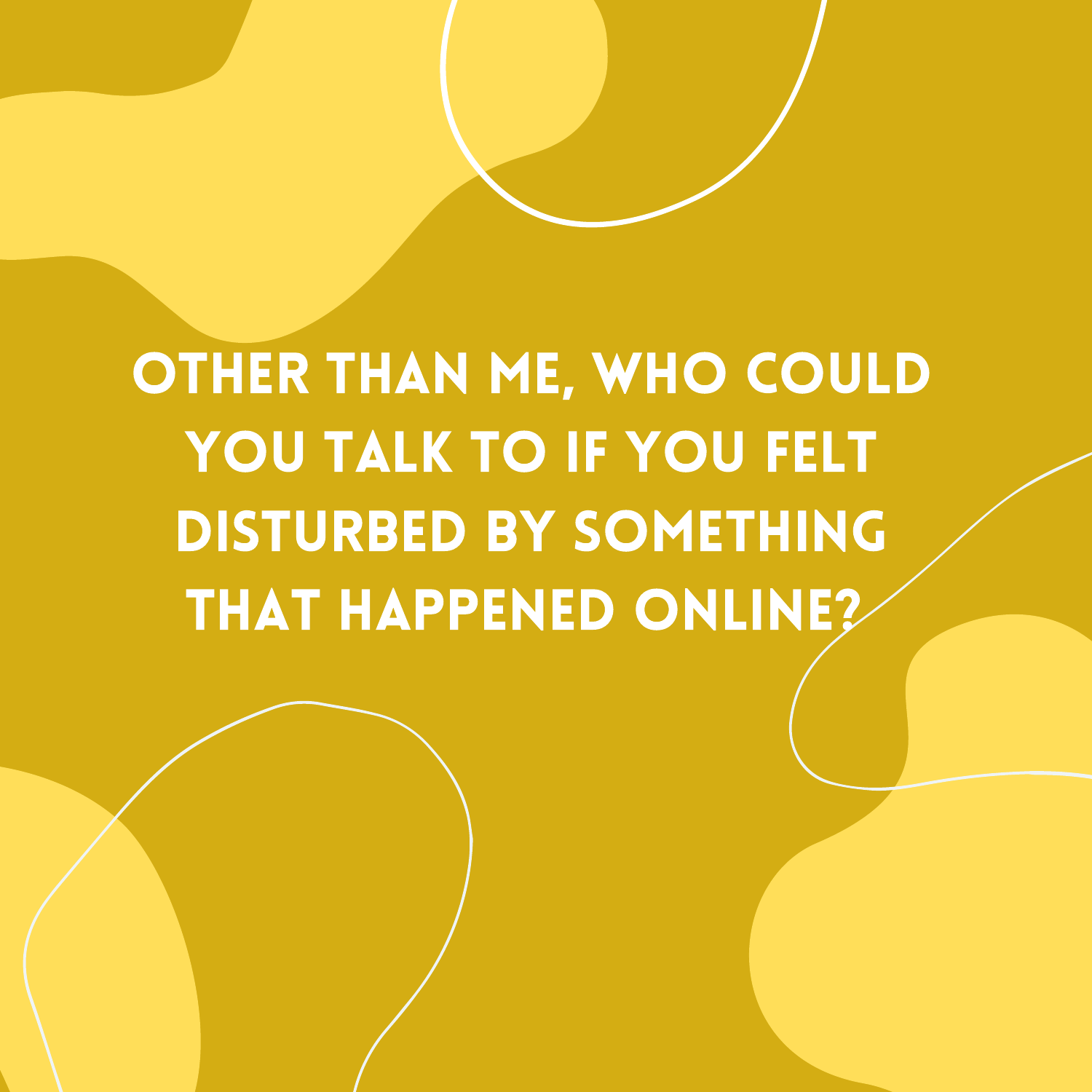### HAVE YOU EVER IGNORED SOCIAL MEDIA RESTRICTIONS?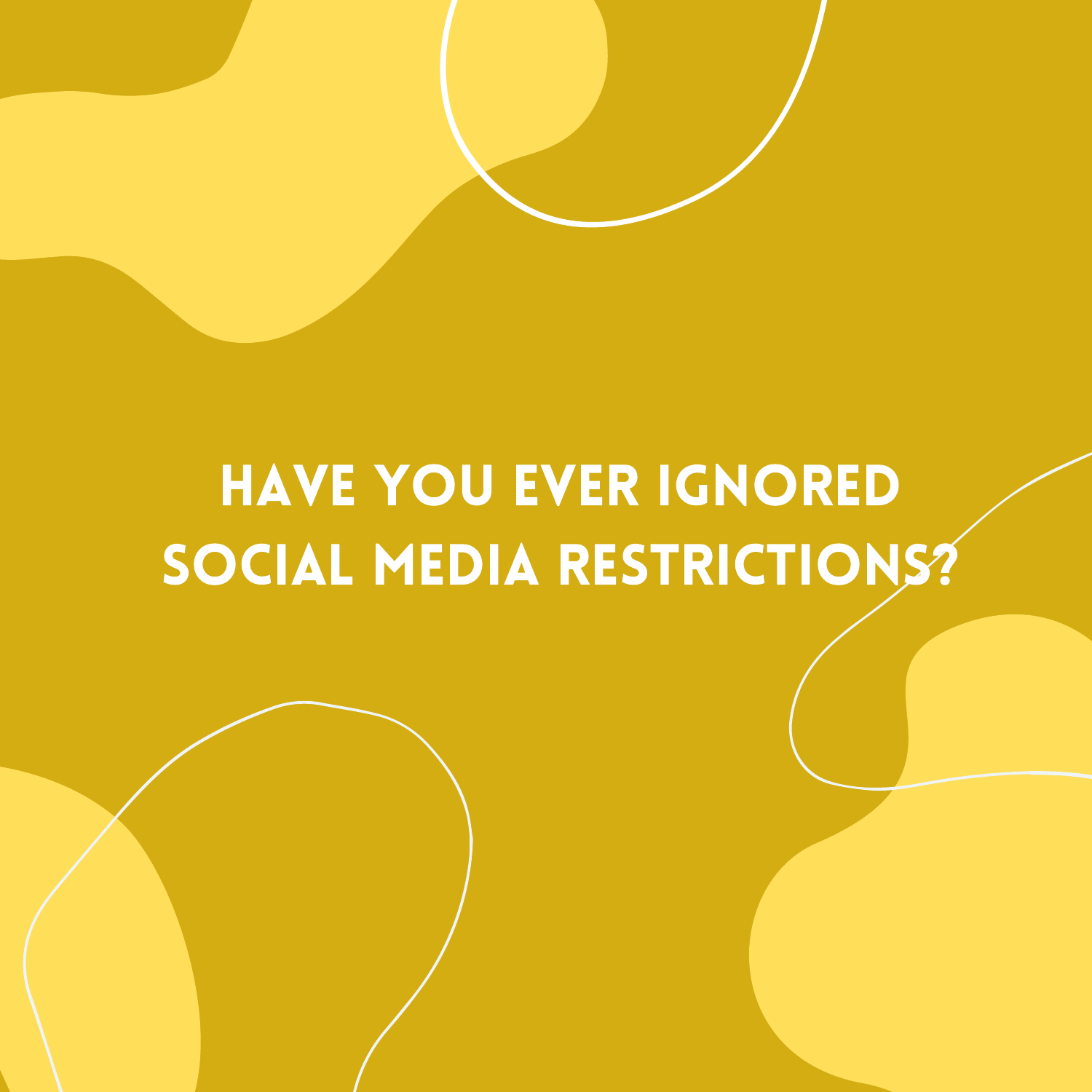#### DO YOU LIKE TO BE ONLINE LATE AT NIGHT?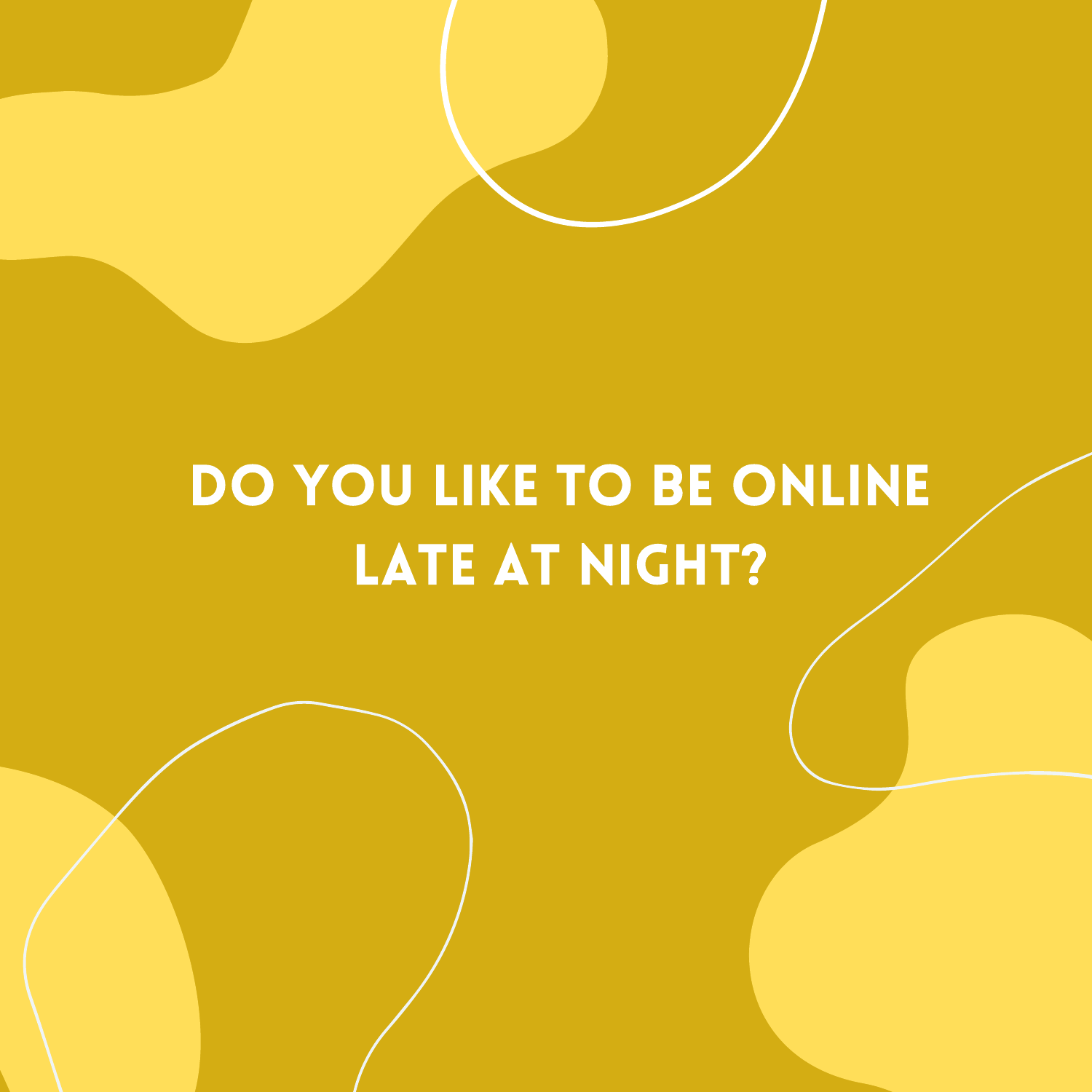# DO YOU FEEL SAFER WHEN YOU ARE ONLINE LATE AT NIGHT?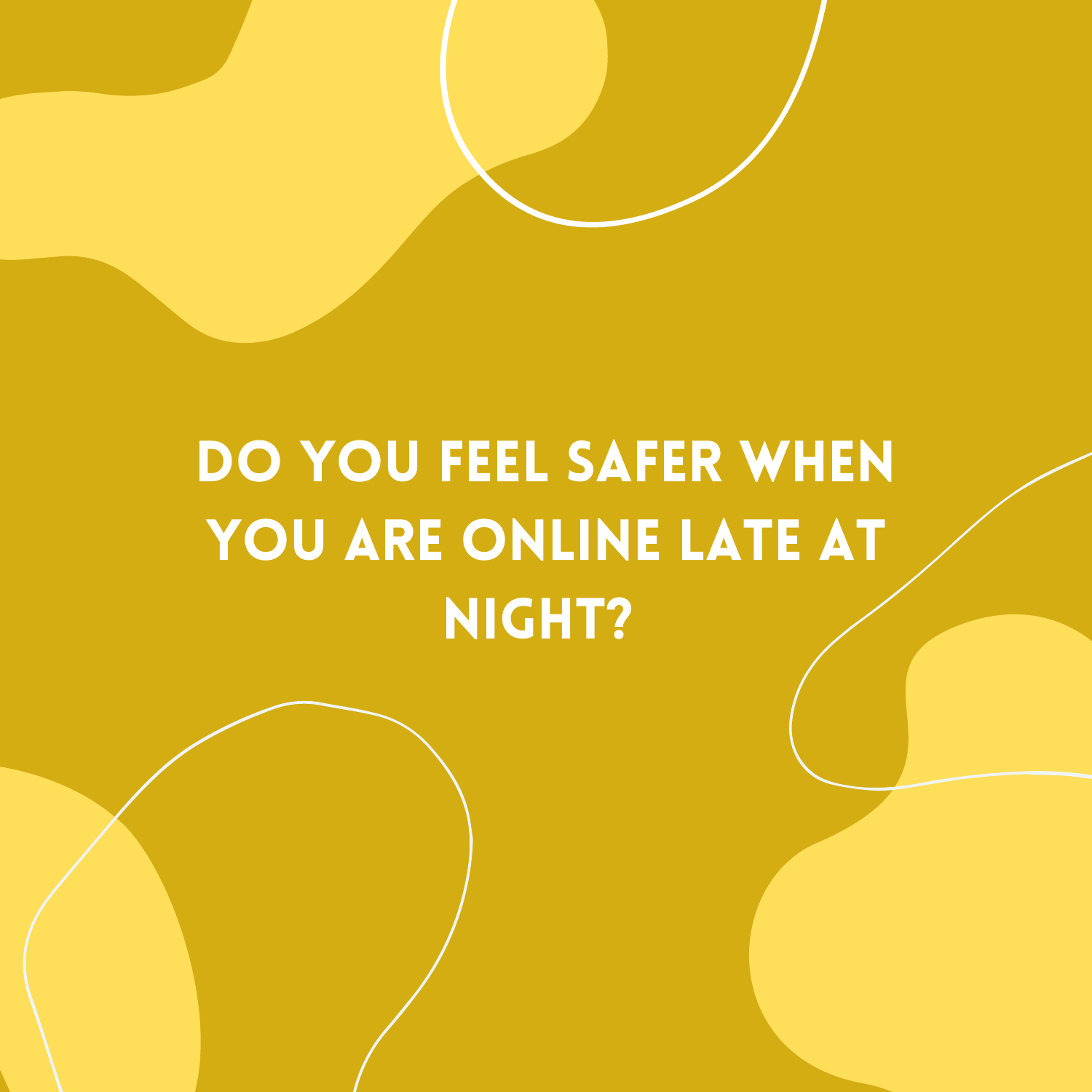# DO YOU BELIEVE EVERYTHING THAT YOU SEE ONLINE?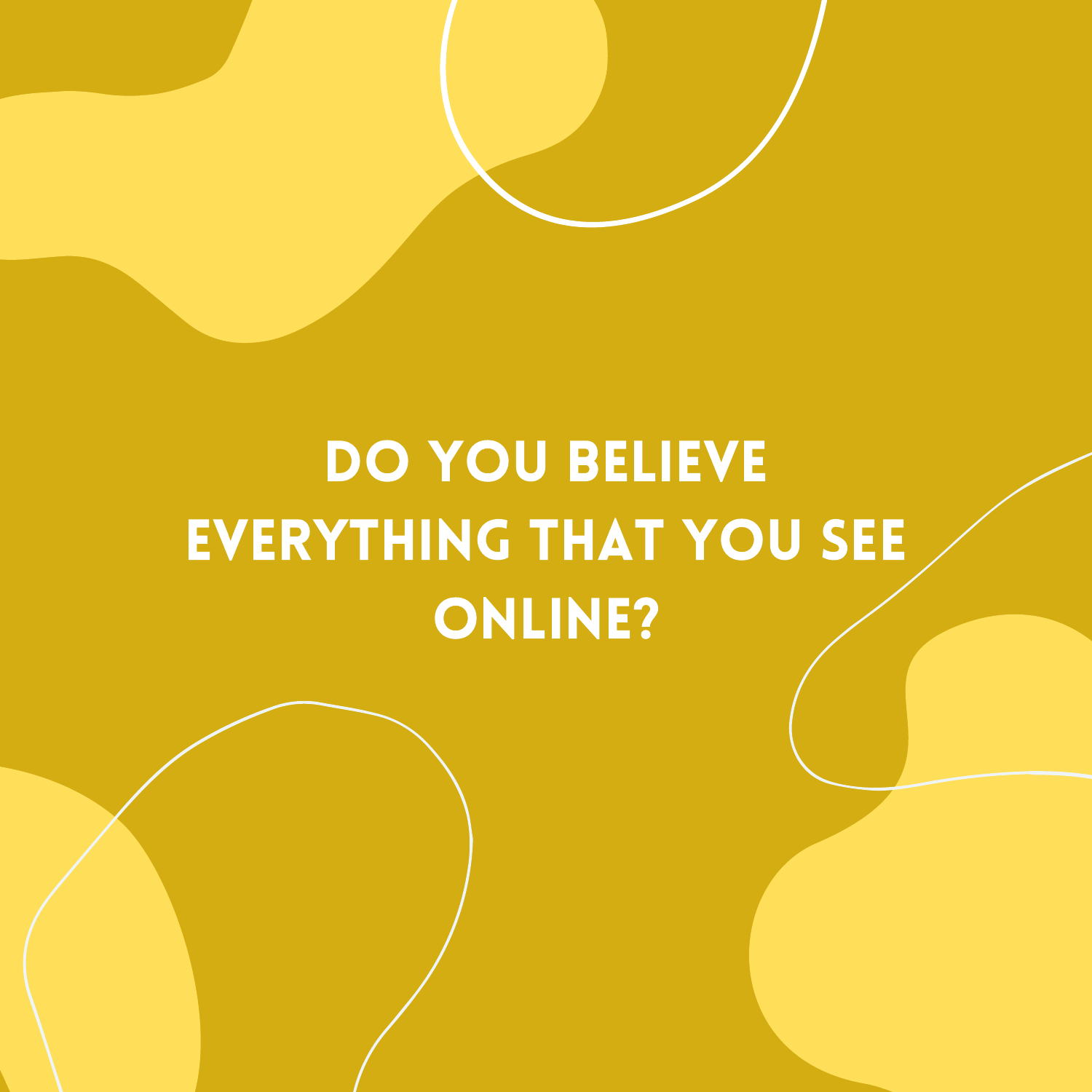# DO YOU READ THE PRIVACY INFORMATION WHEN YOU JOIN A SOCIAL MEDIA PLATFORM?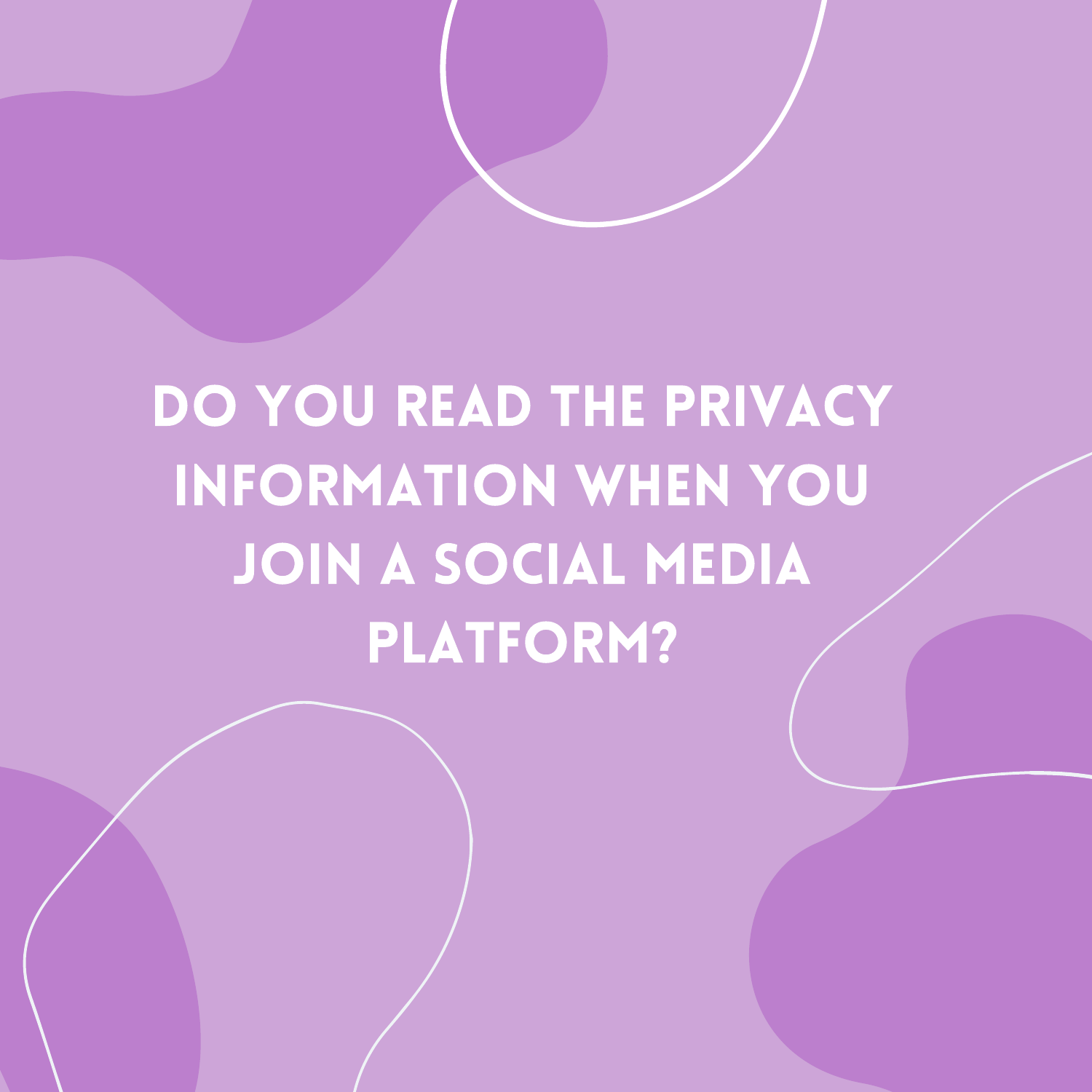# DO YOU SET YOUR PRIVACY SETTINGS WHEN YOU JOIN A NEW SOCIAL MEDIA PLATFORM?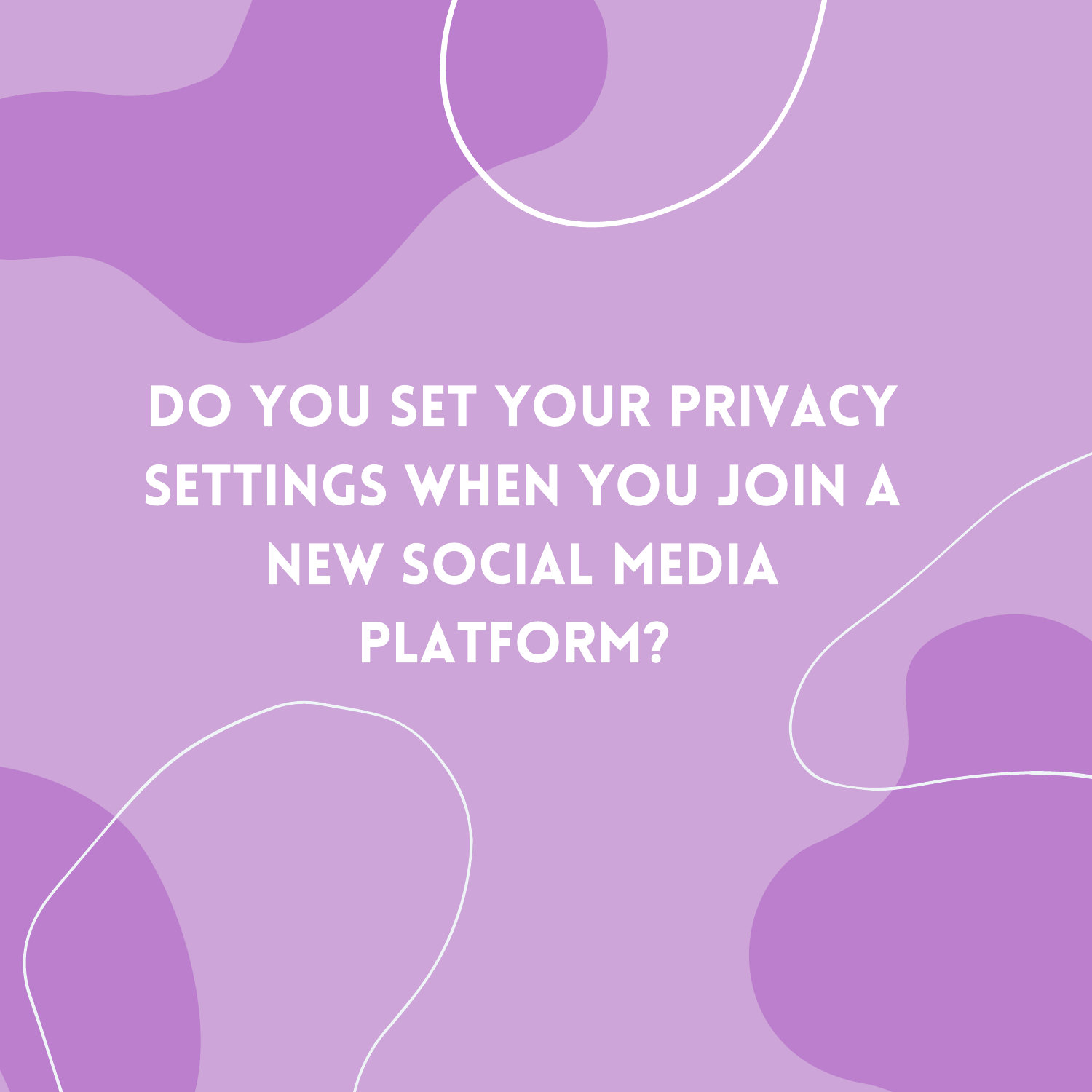# DO YOU RE-SET YOUR PRIVACY SETTINGS AFTER AN UPDATE ON A SOCIAL MEDIA PLATFORM?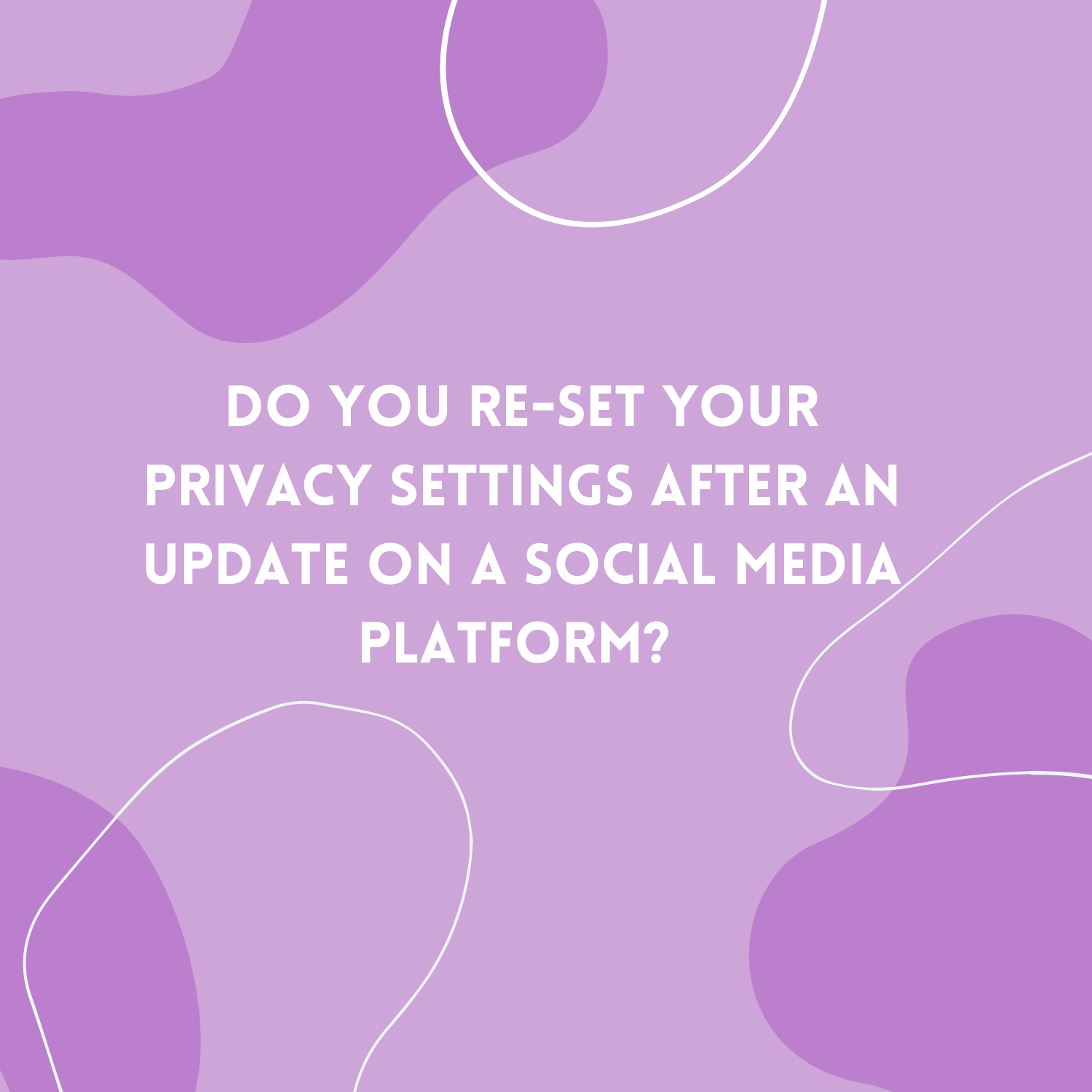## DO YOU USE A "CUTE" OR "SEXY" NAME FOR YOUR EMAIL ADDRESS?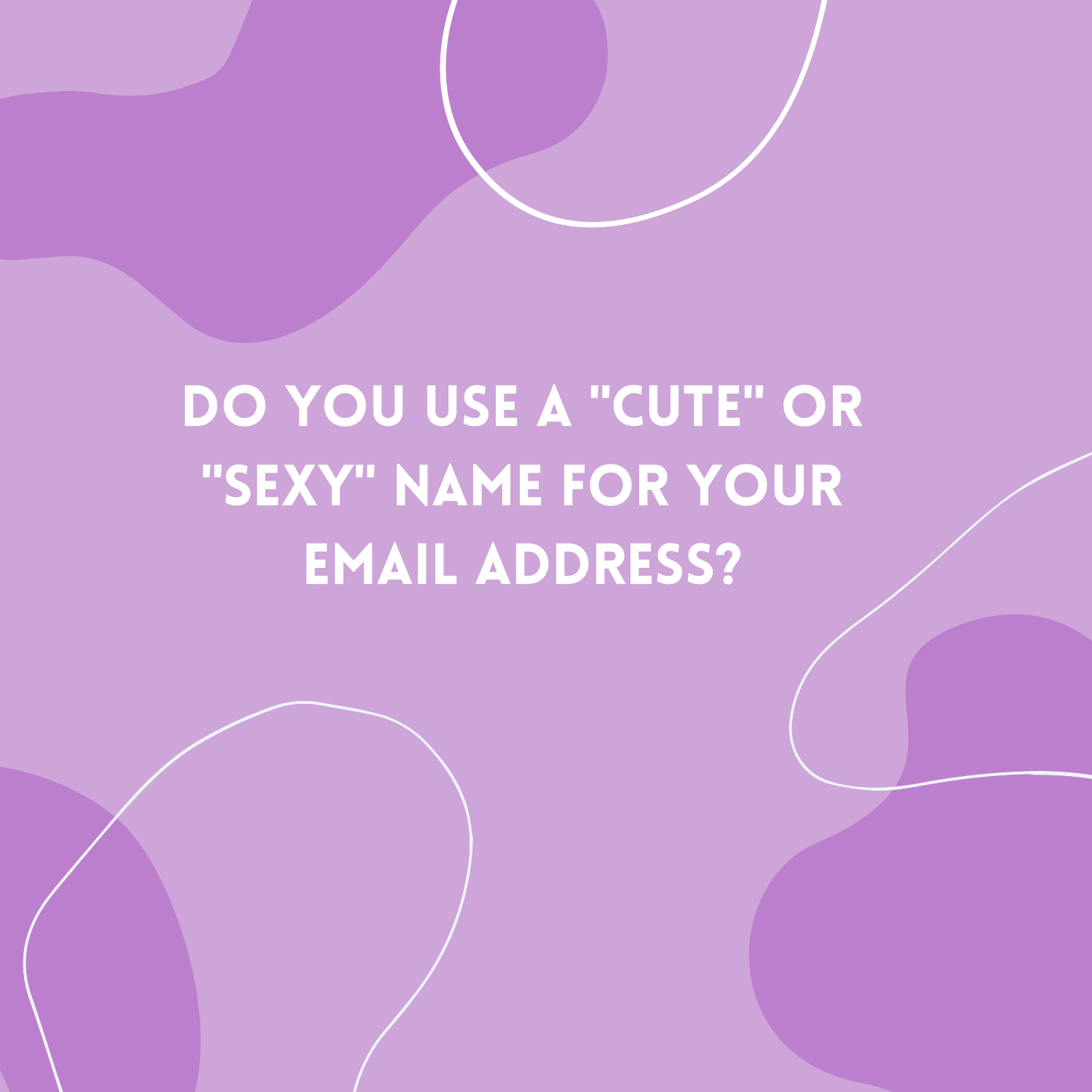# DO YOU REALIZE THAT A PROFESSOR CAN SEE YOUR SEXYBOY@HOTMAIL.COM NAME?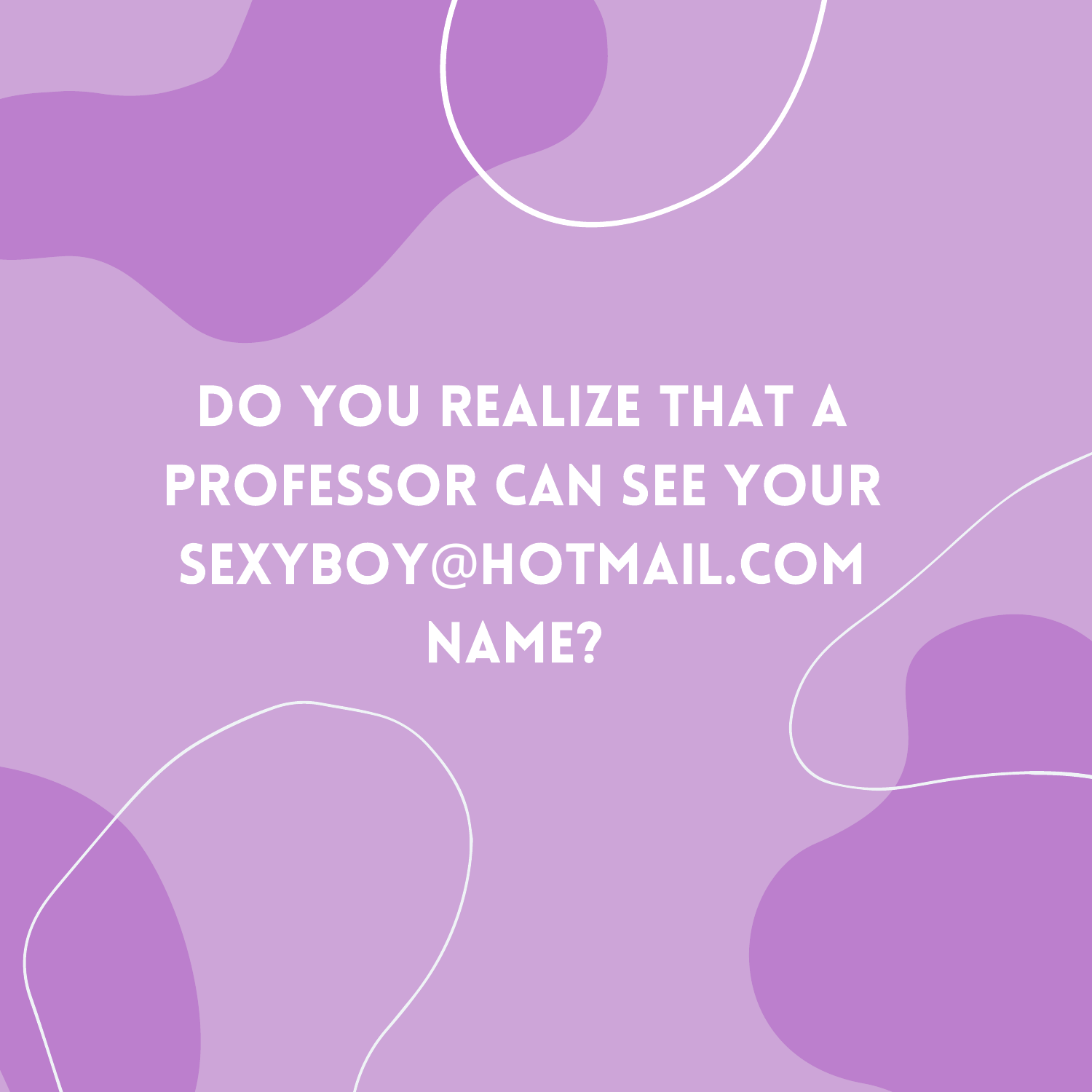# DO YOU REALIZE THAT A FUTURE EMPLOYER CAN SEE YOUR PRETTYGIRL@HOTMAIL.COM NAME?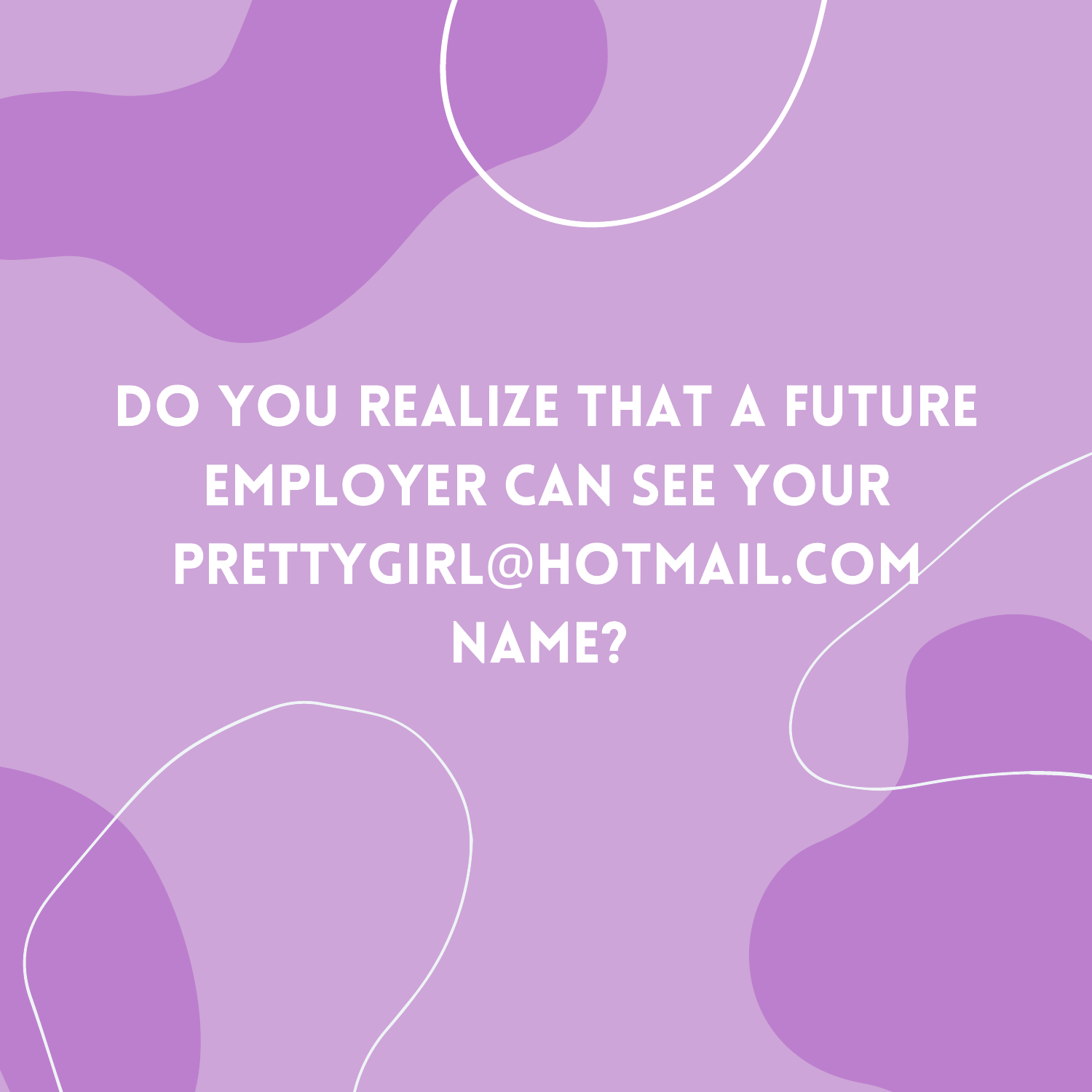## DO YOU USE A LOCATION INDICATOR IN YOUR EMAIL ADDRESS?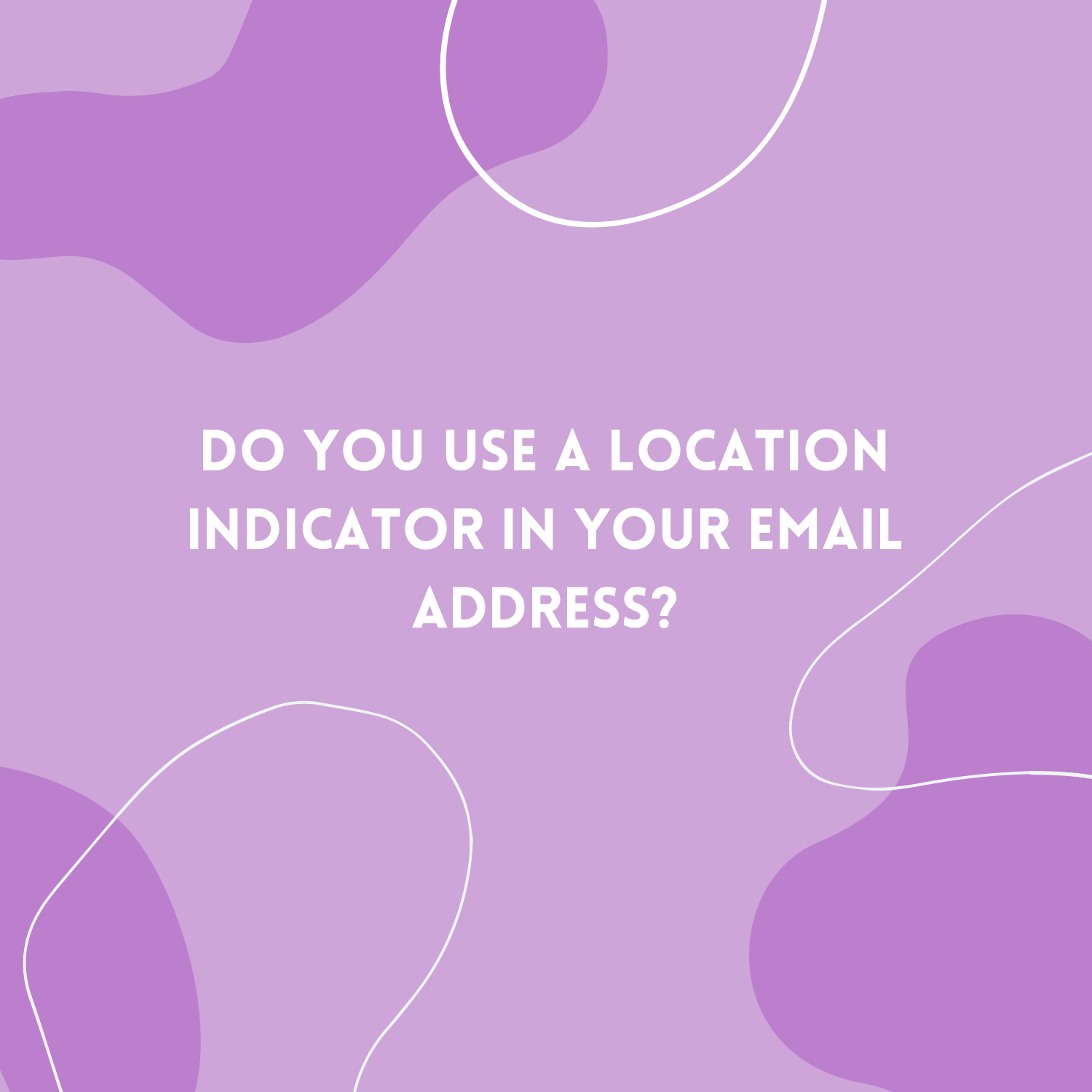# DO YOU REALIZE THAT A CREEPY PERSON COULD LIKE YOUR pRETTYGIRL"YOURCITY" @HOTMAIL.COM ADDRESS?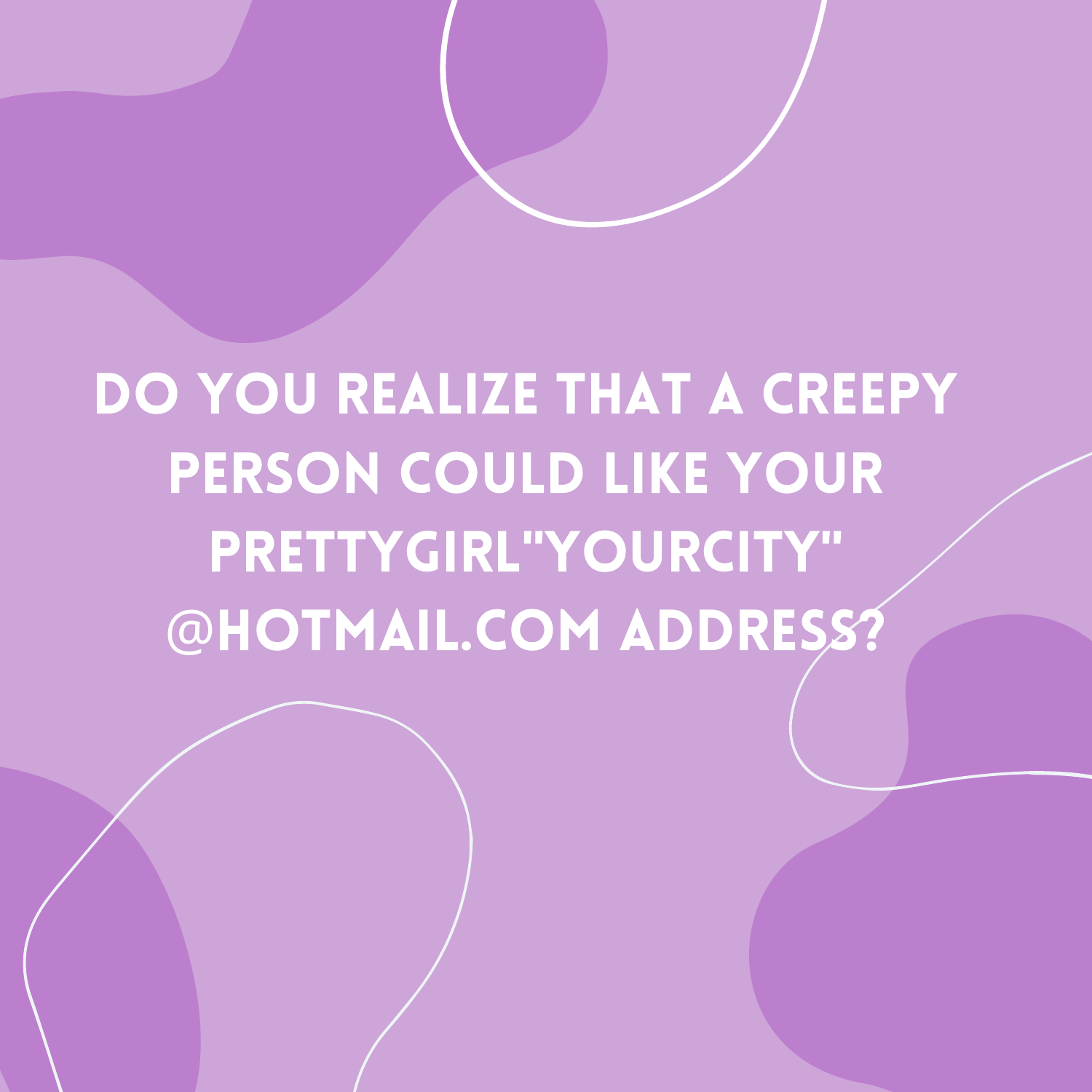## HAVE YOU EVER SKYPED VIDEO CHATTED WITH A STRANGER?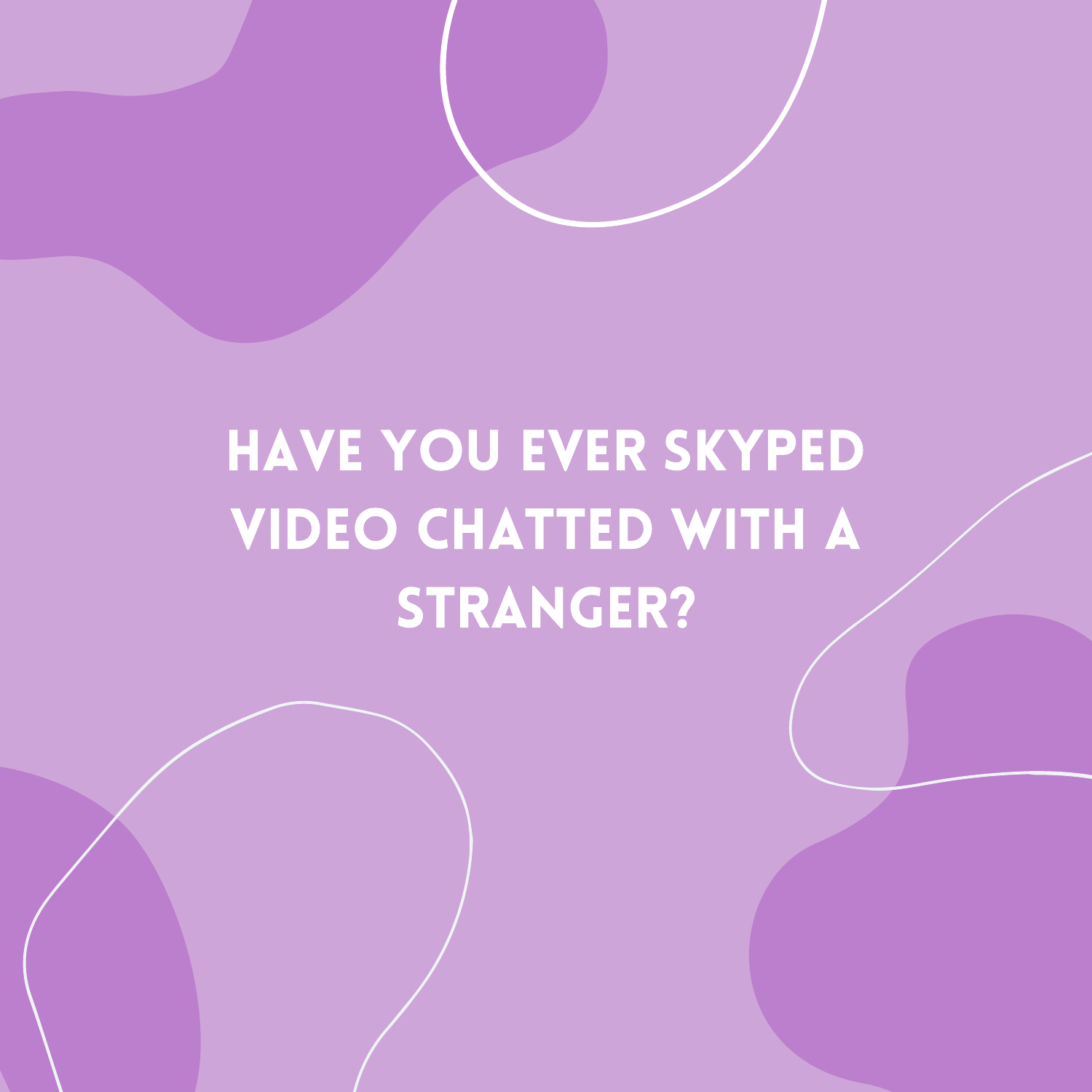DO YOU REALIZE THAT A CREEPY PERSON COULD LIKE YOUR SEXYBOY"YOURCITY" @HOTMAIL.COM ADDRESS?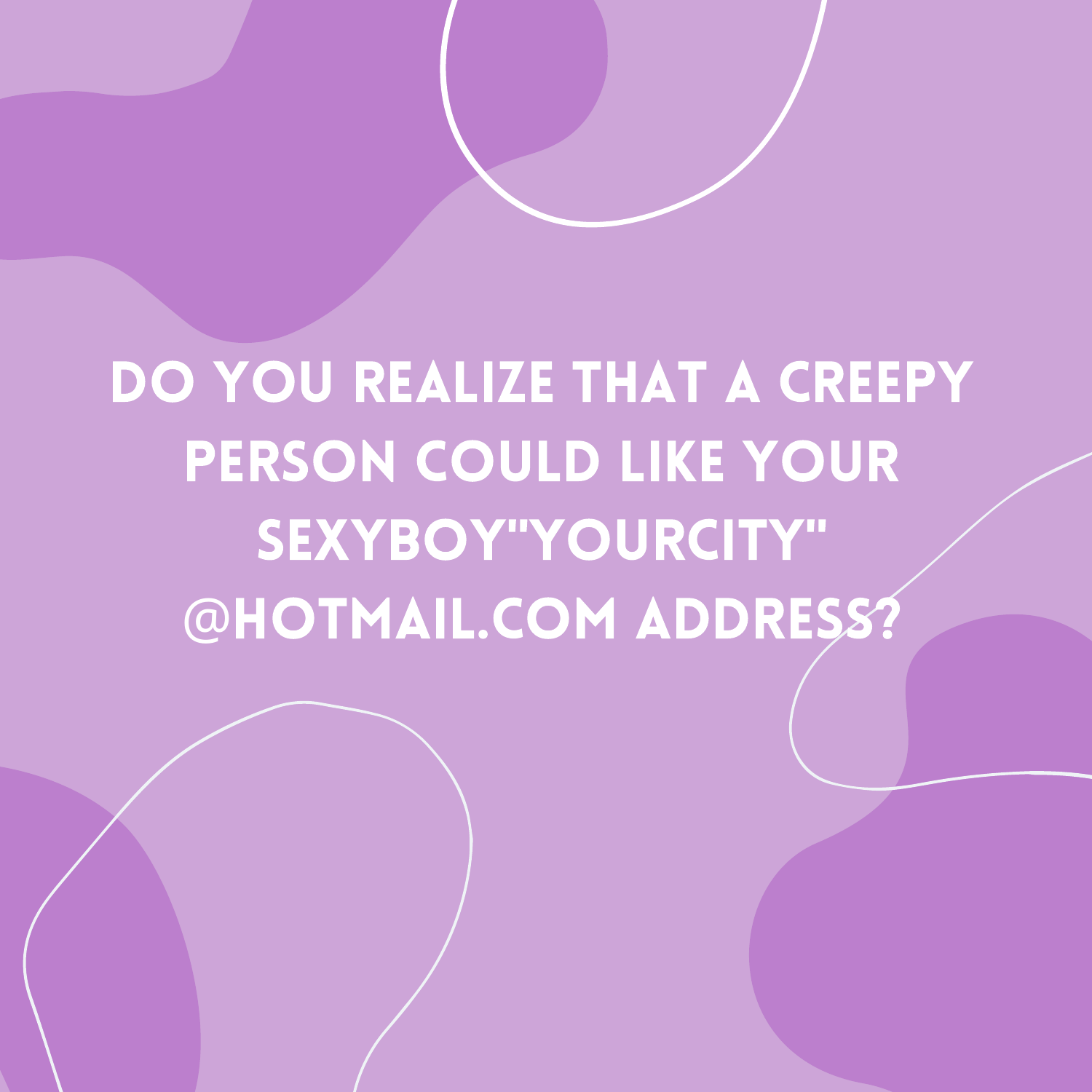## HAVE YOU EVER FACETIMED VIDEO CHATTED WITH A STRANGER?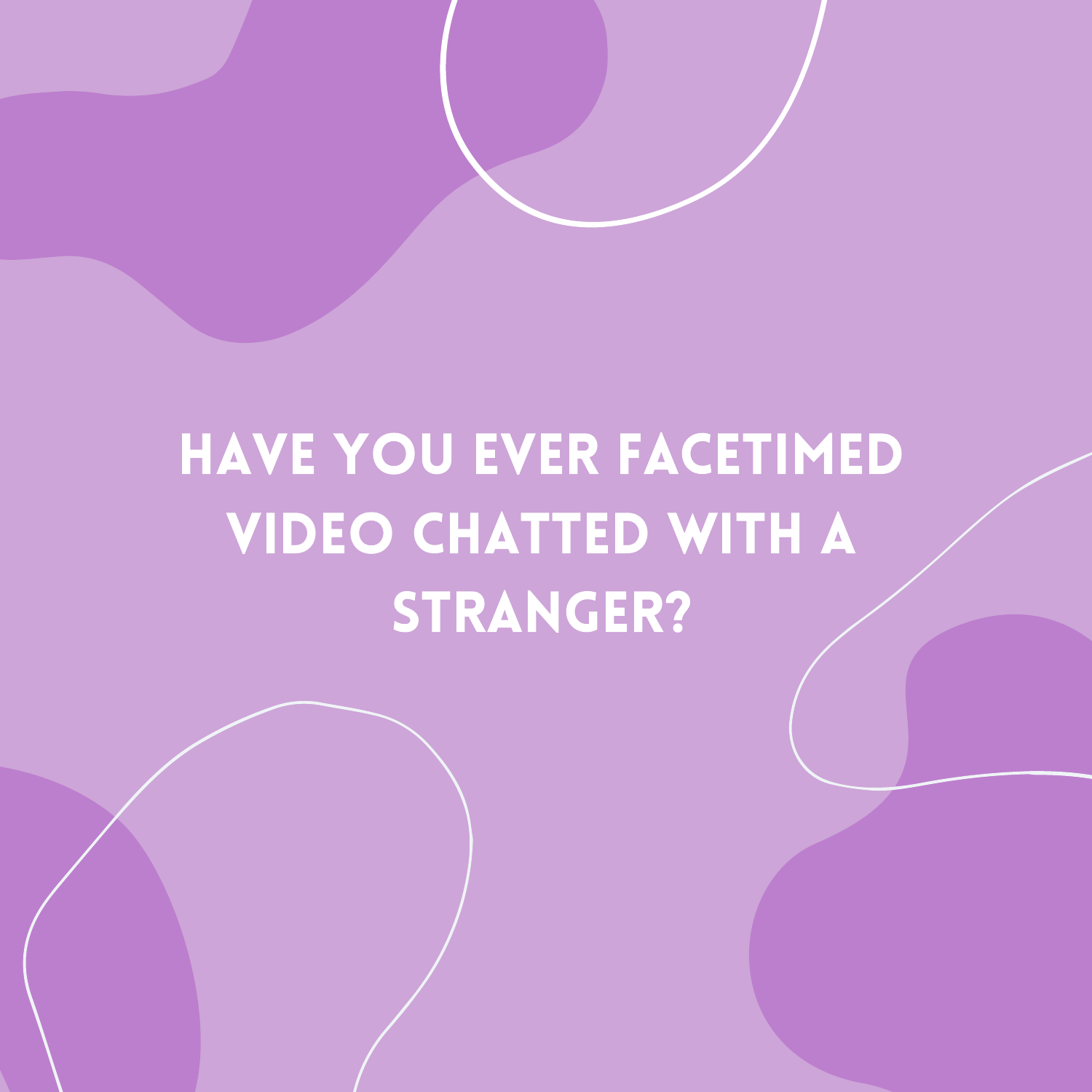# HAVE YOU EVER FACEBOOK VIDEO CHATTED WITH A STRANGER?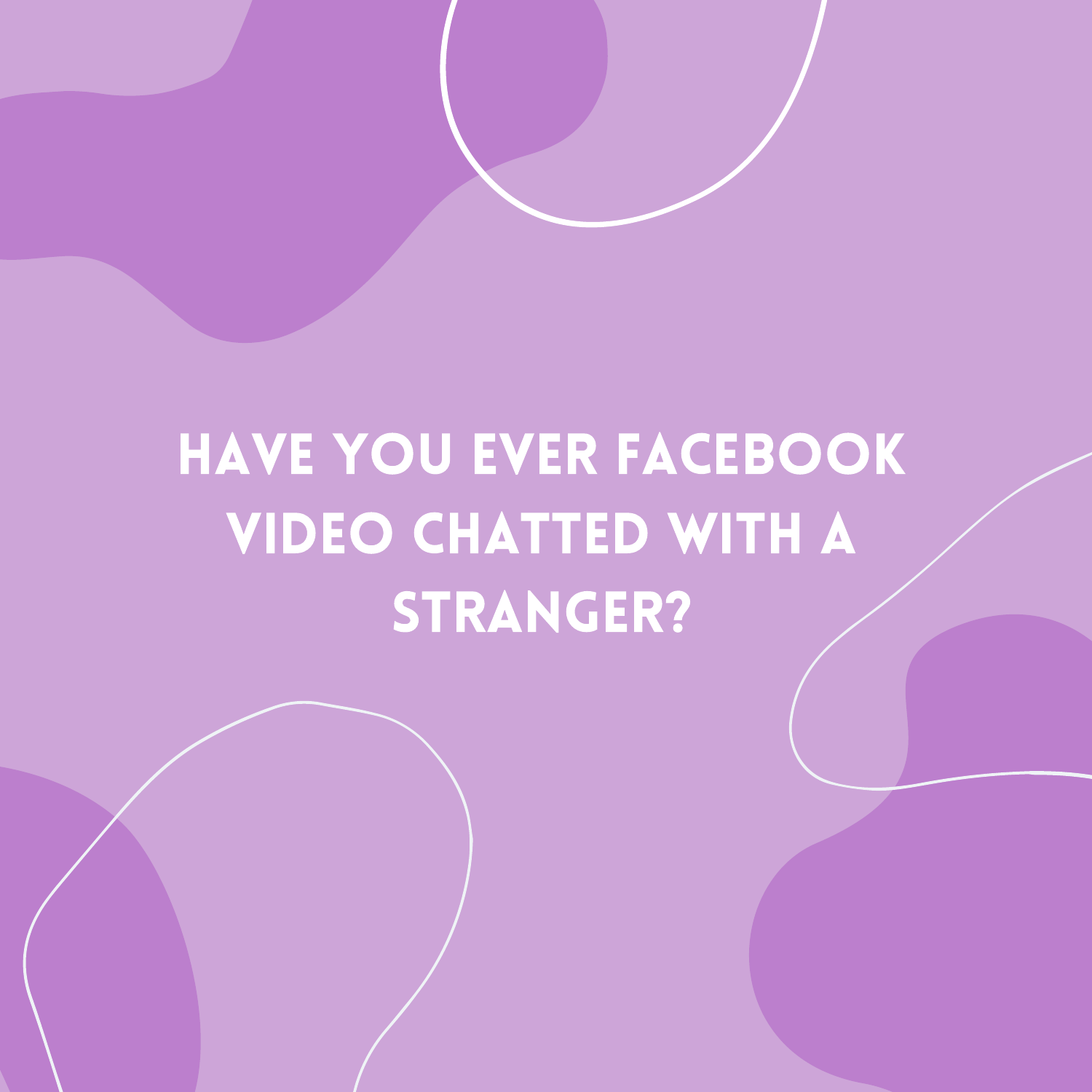## DO YOU THINK THAT SENDING A SEXT MESSAGE IS A GOOD JOKE?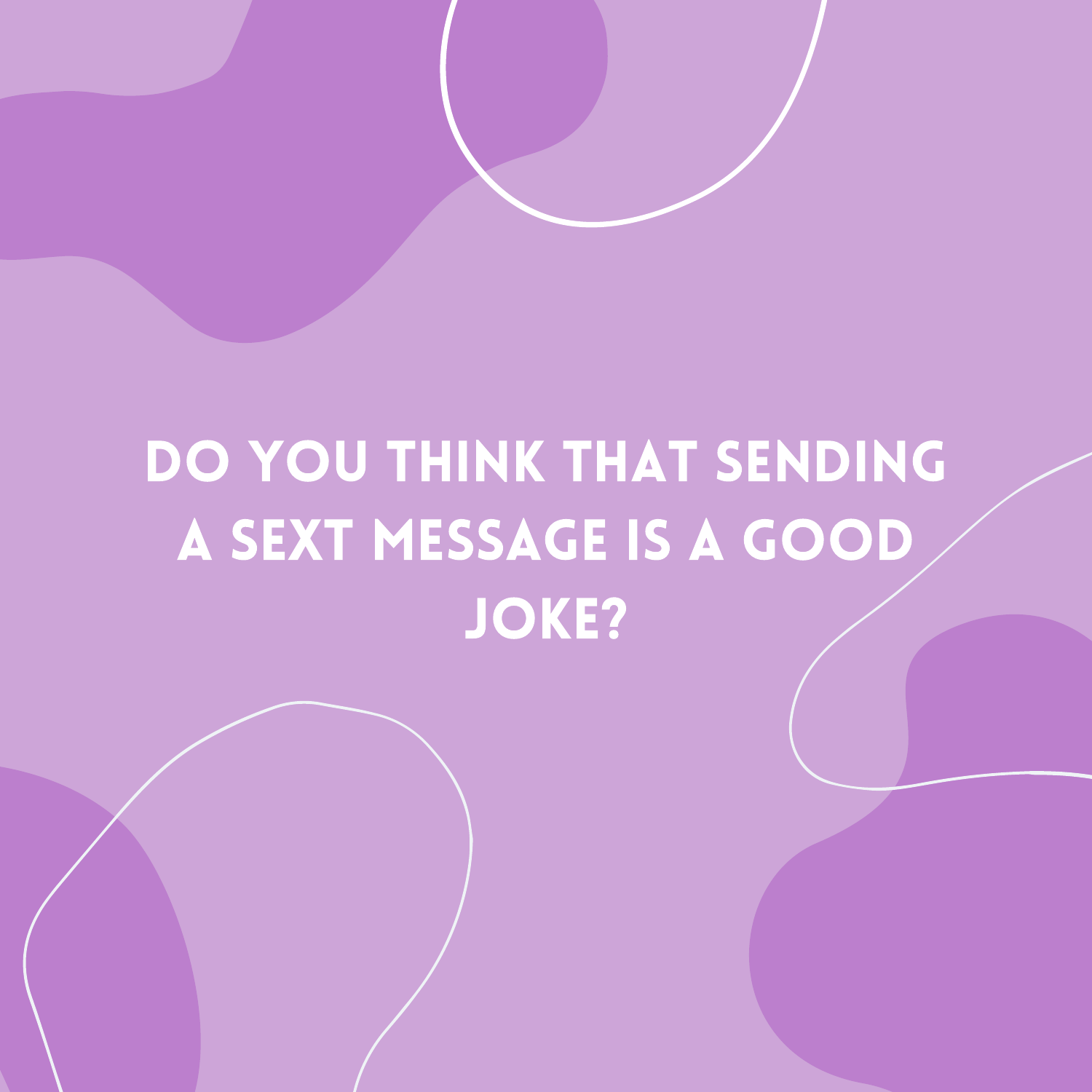## DO YOU THINK THAT SENDING A SEXT MESSAGE IS A GOOD WAY TO GET ATTENTION?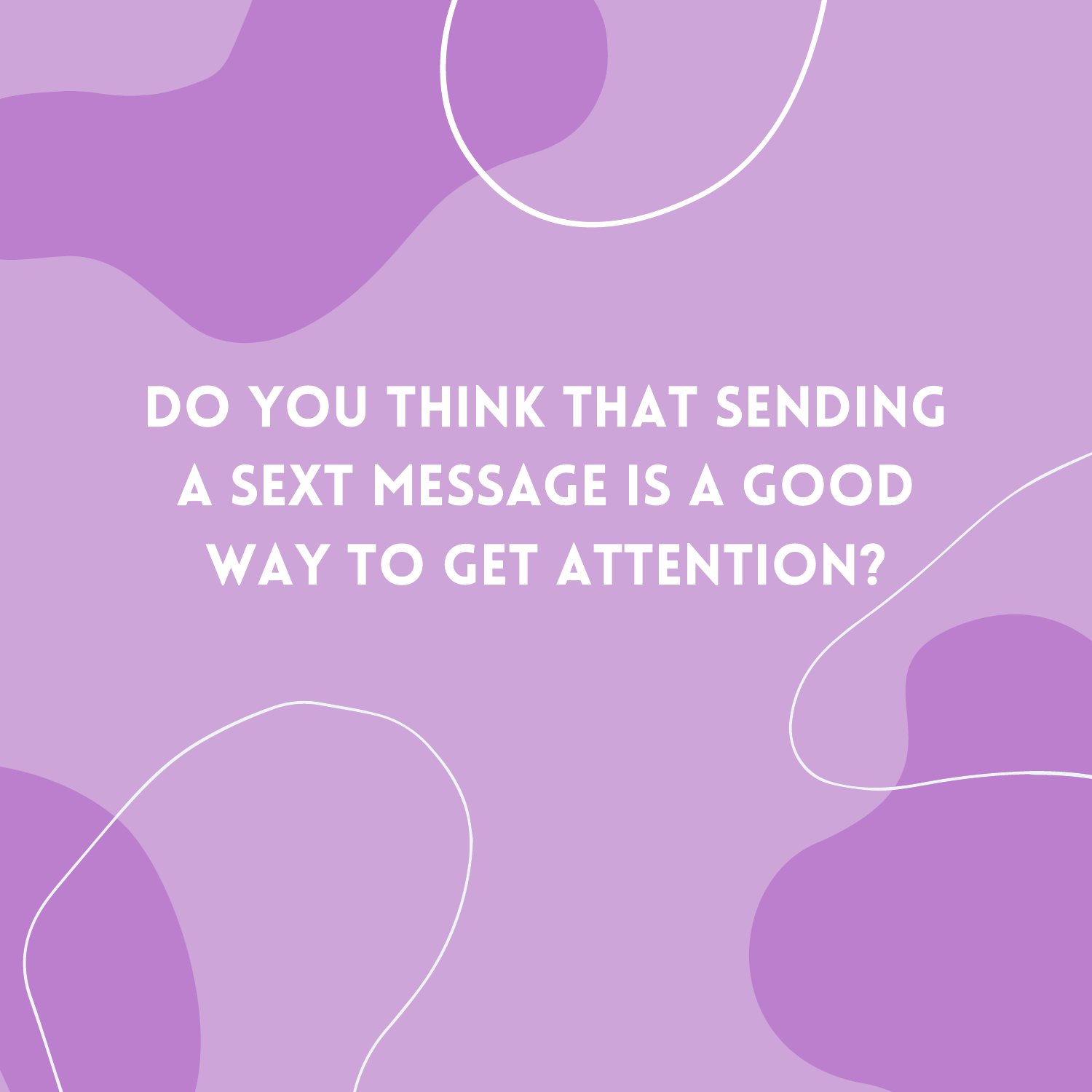## DO YOU THINK THAT SENDING A SEXT MESSAGE IS A COOL WAY TO FLIRT?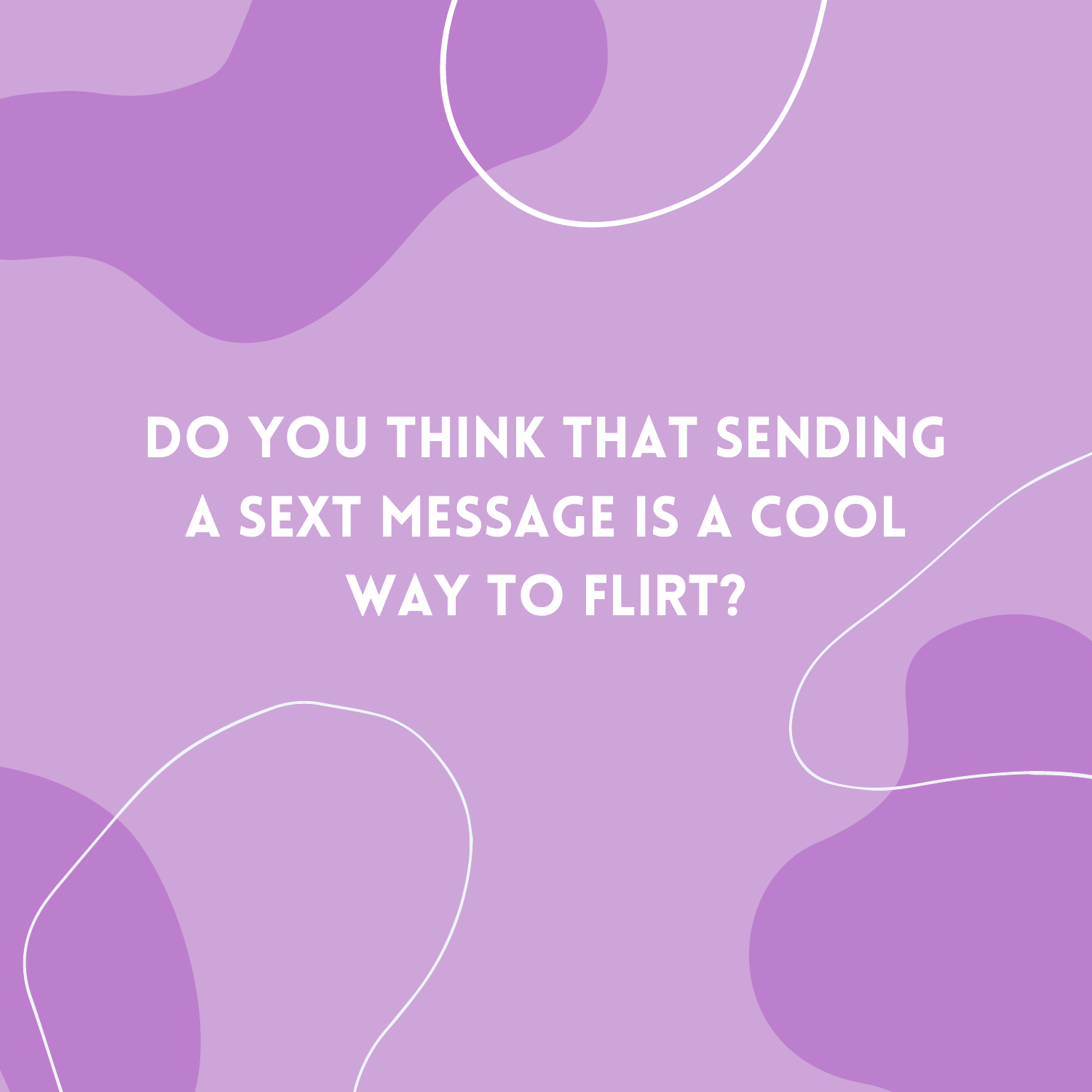## DO YOU THINK THAT SENDING A SEXT MESSAGE WILL MAKE YOU POPULAR?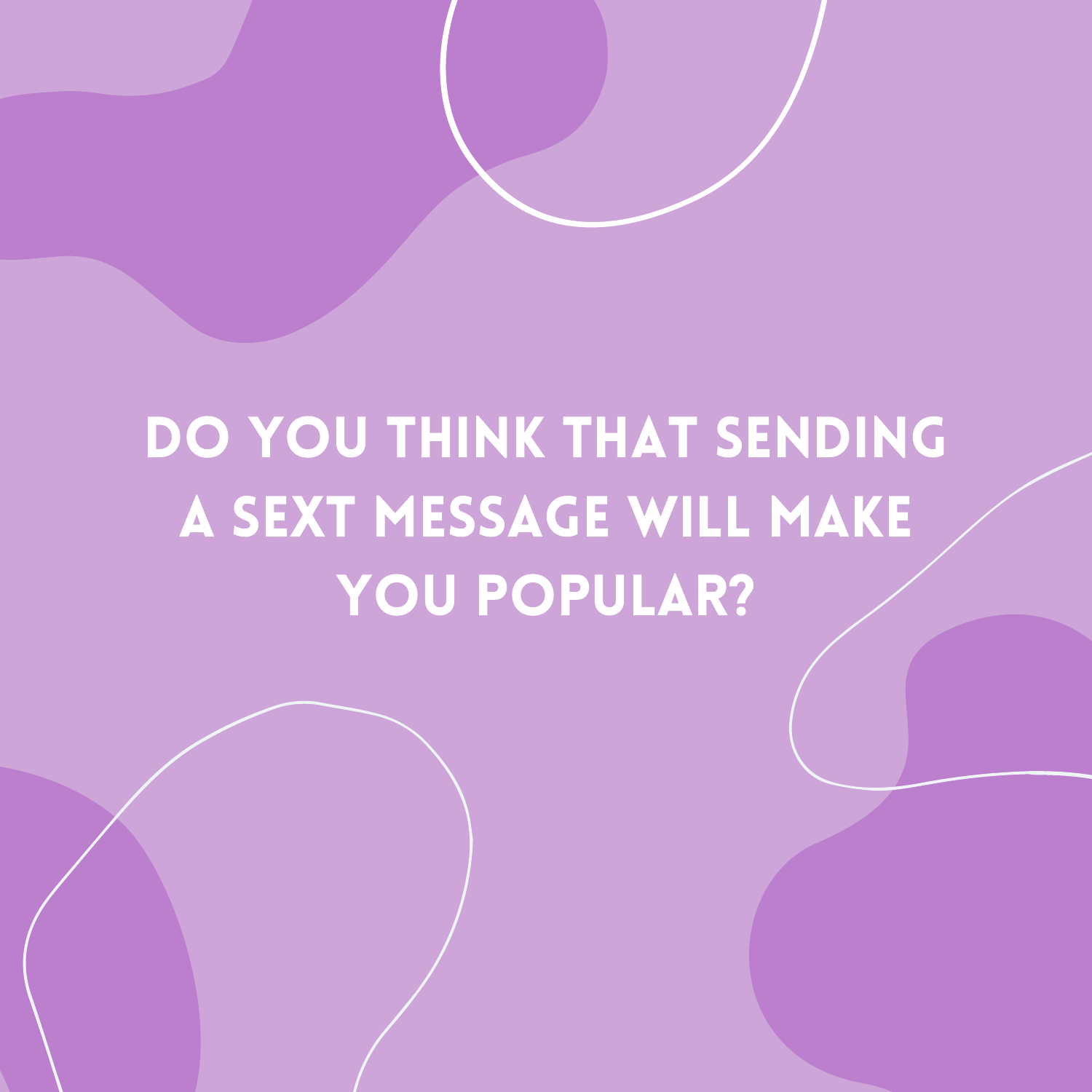## DO YOU THINK THAT SENDING A SEXT MESSAGE WILL MAKE YOU COOL?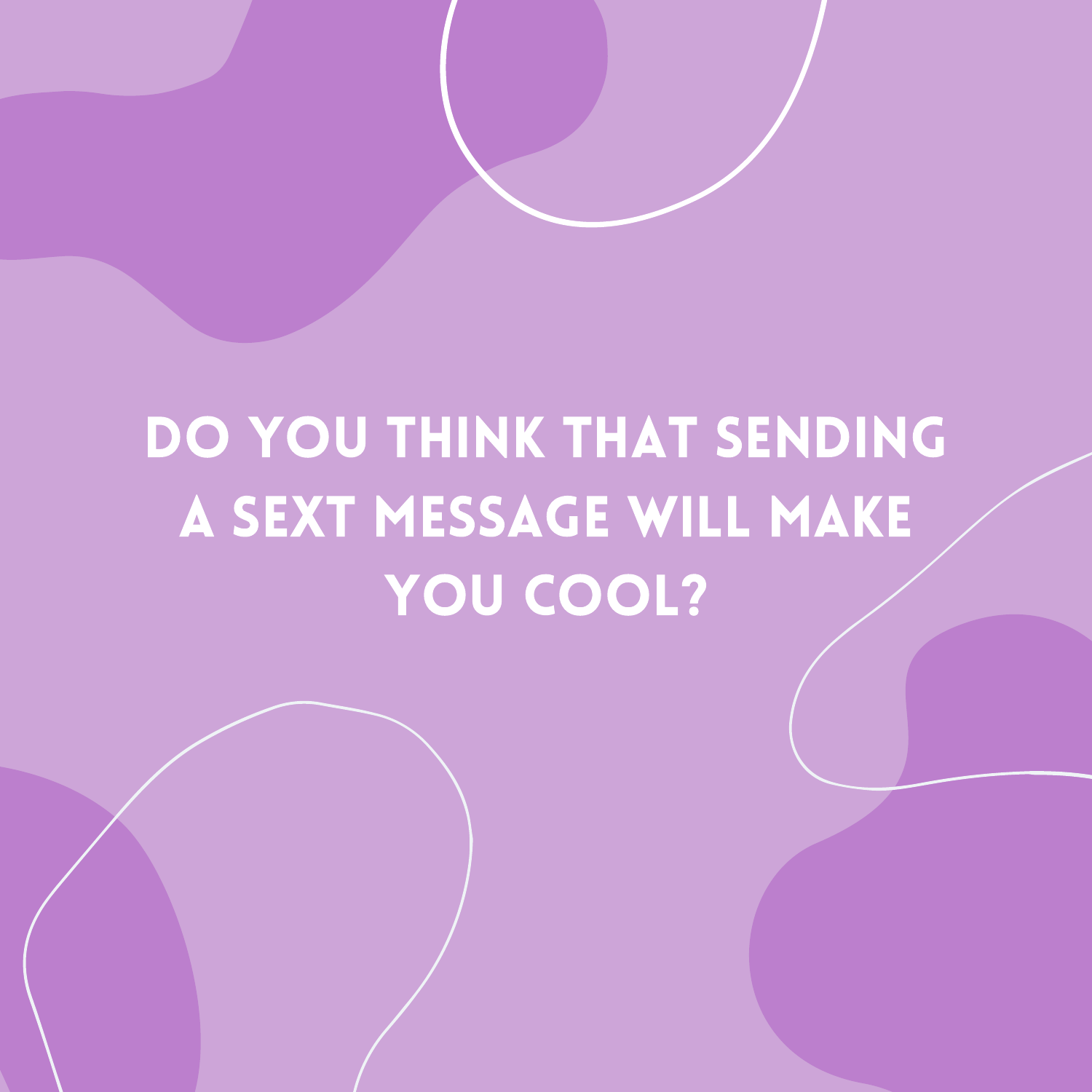### WHO IS YOUR FAVORITE SOCIAL MEDIA ROLE MODEL?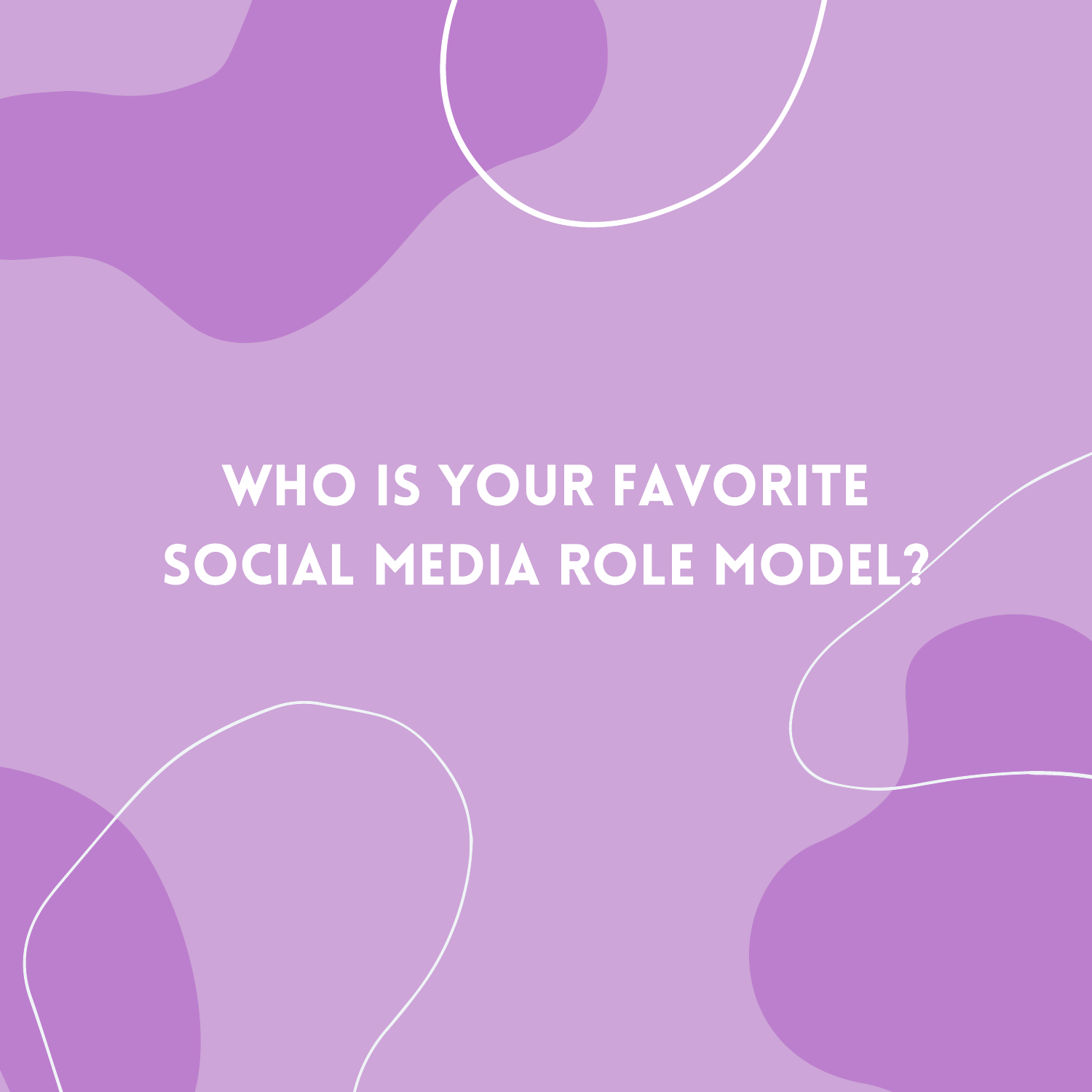#### DO YOU BELIEVE EVERYTHING THAT YOU READ ONLINE?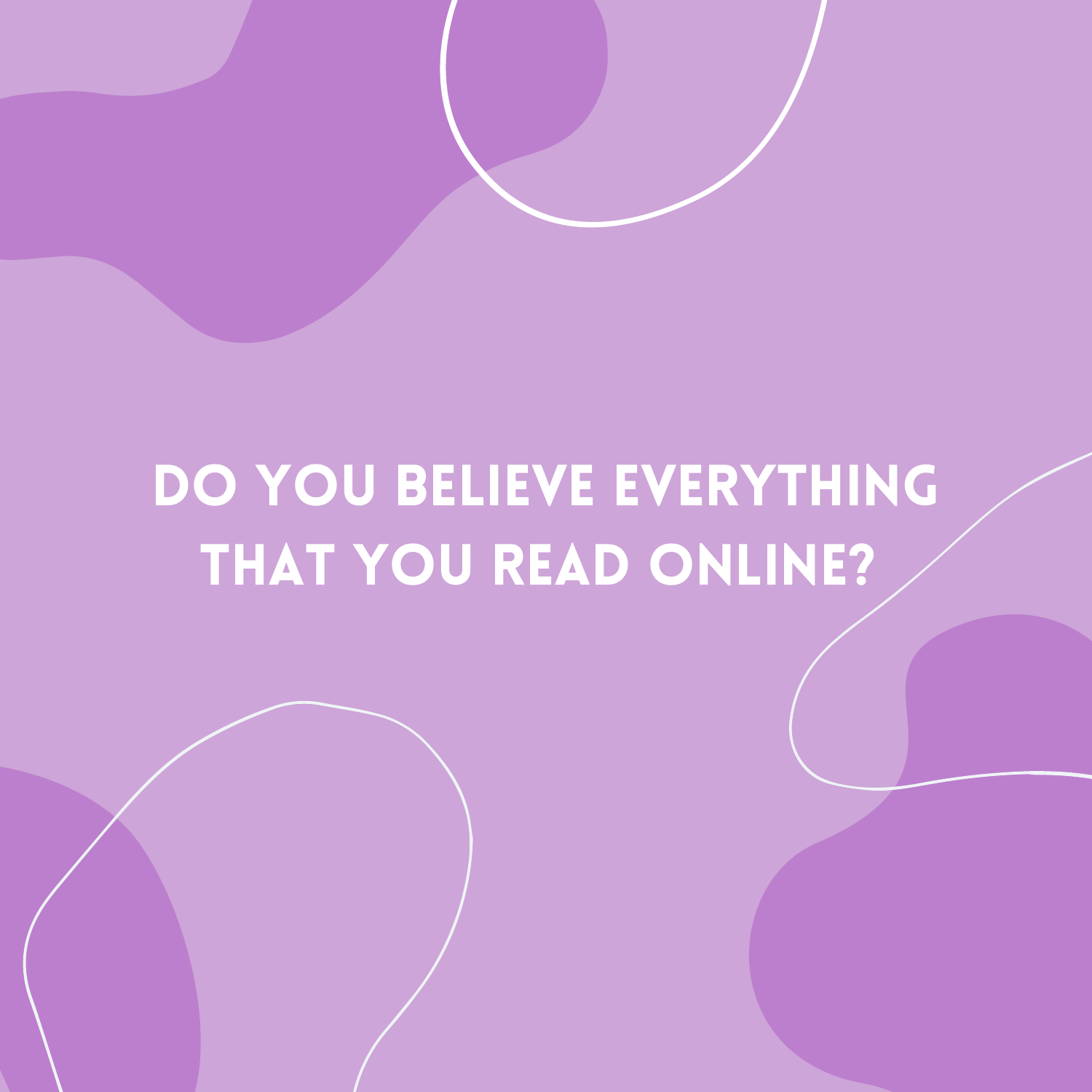#### HAVE YOU EVER SENT A "SEXY" PHOTO VIA SNAPCHAT?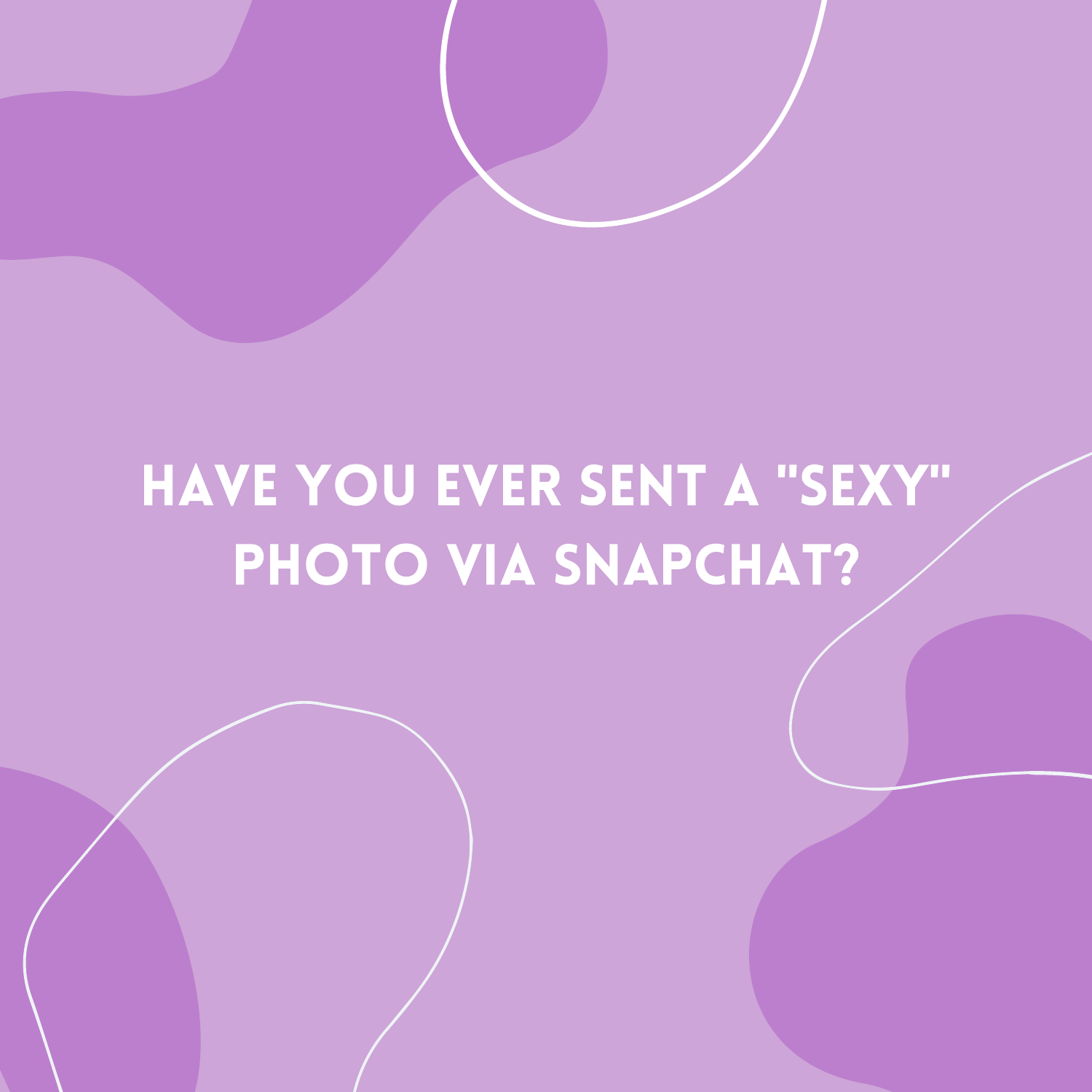### DO YOU THINK THAT YOUR MESSAGES DISAPPEAR ON SNAPCHAT?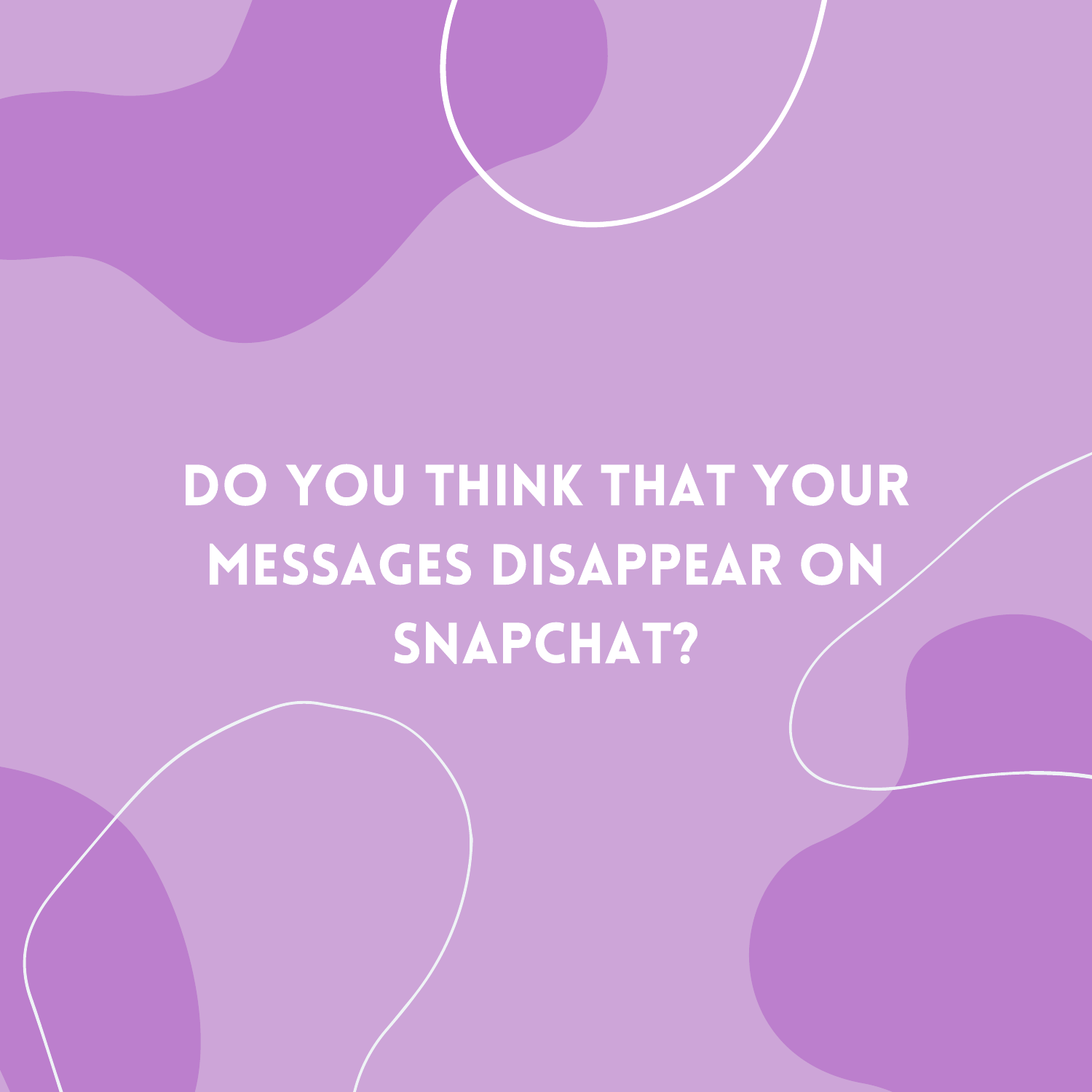## have you ever posted a "SEXY" PHOTO ON instagram?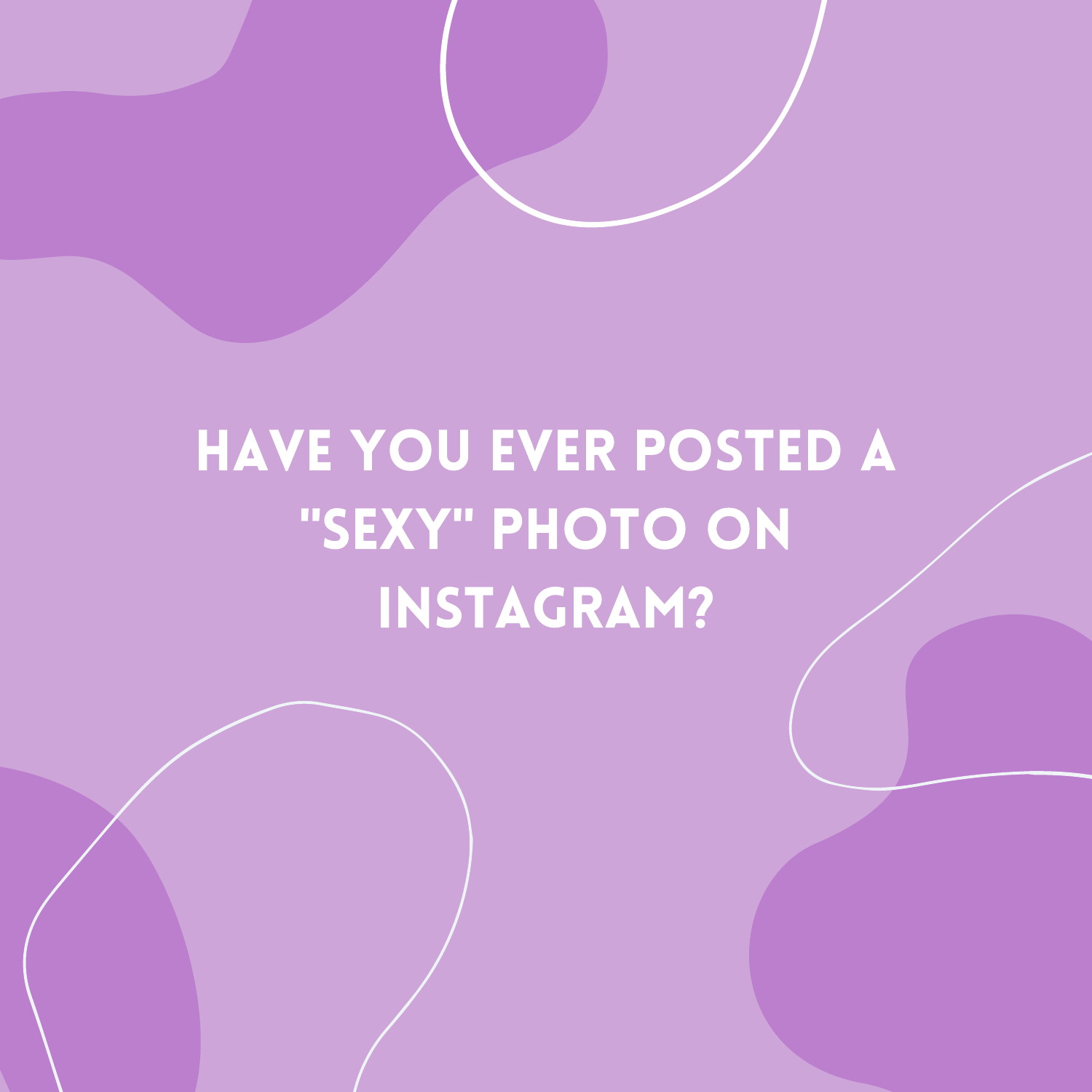# do you think that your messages remain private on instagram?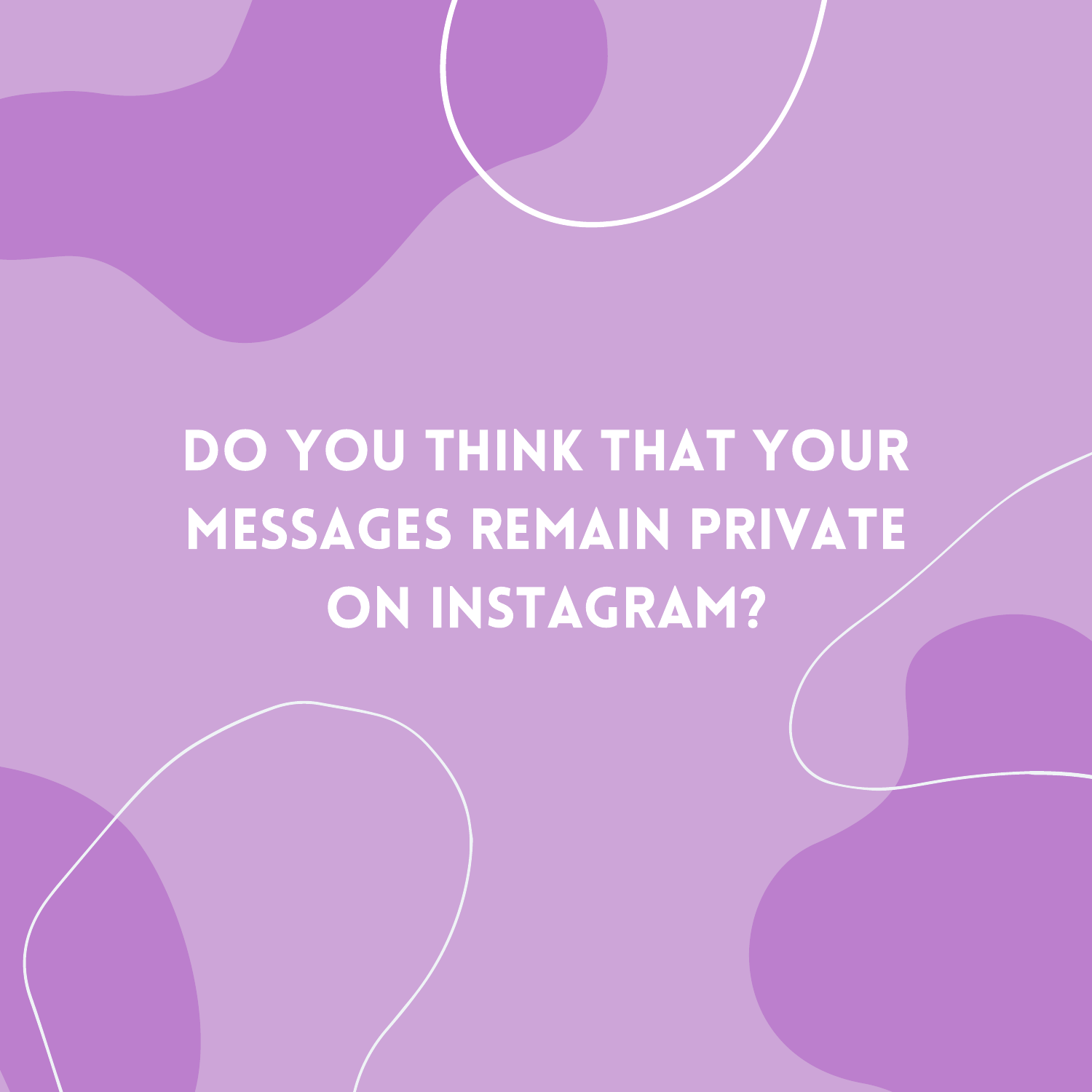## have you ever posted a "SEXY" PHOTO ON FACEBOOK?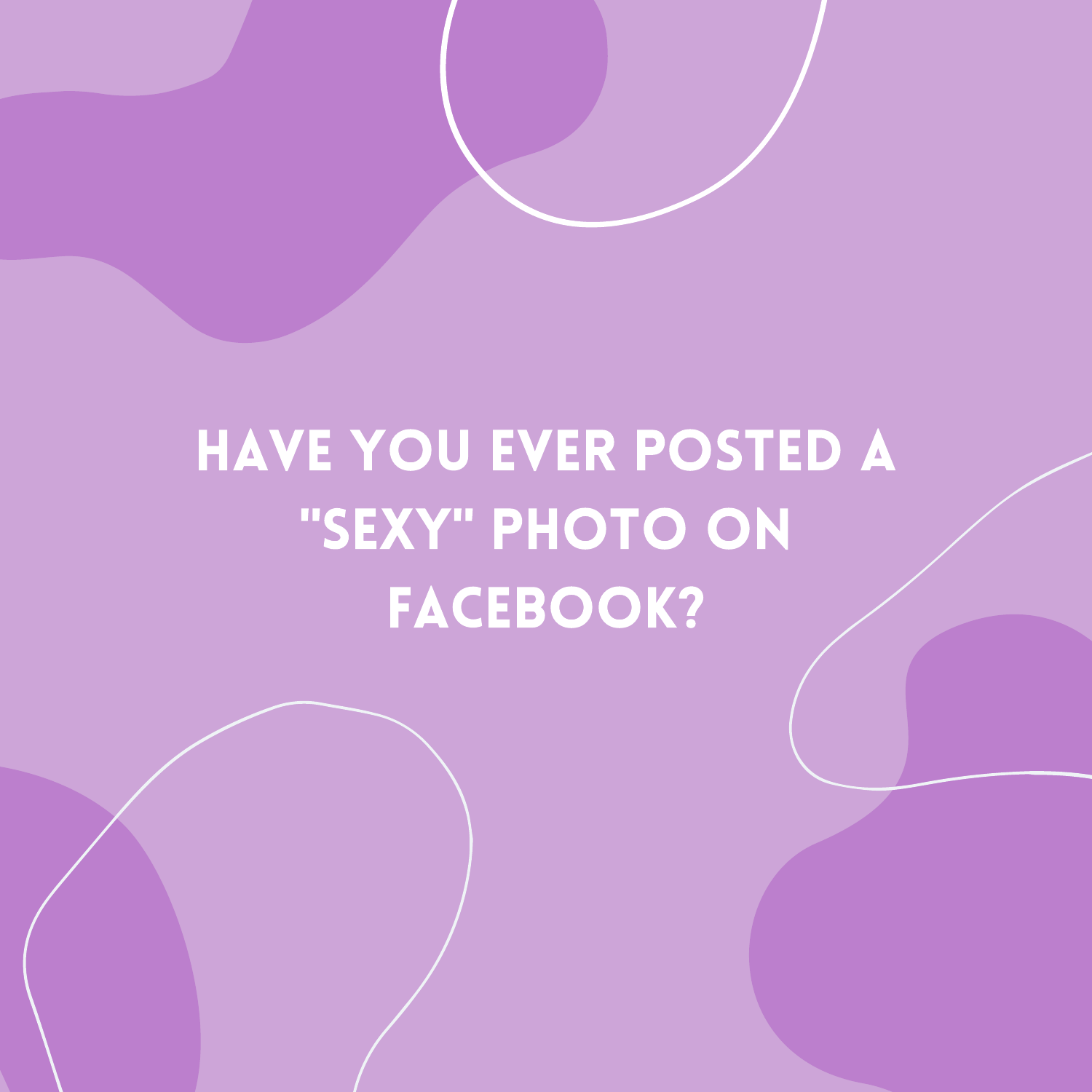## do you think that your messages remain private on facebook?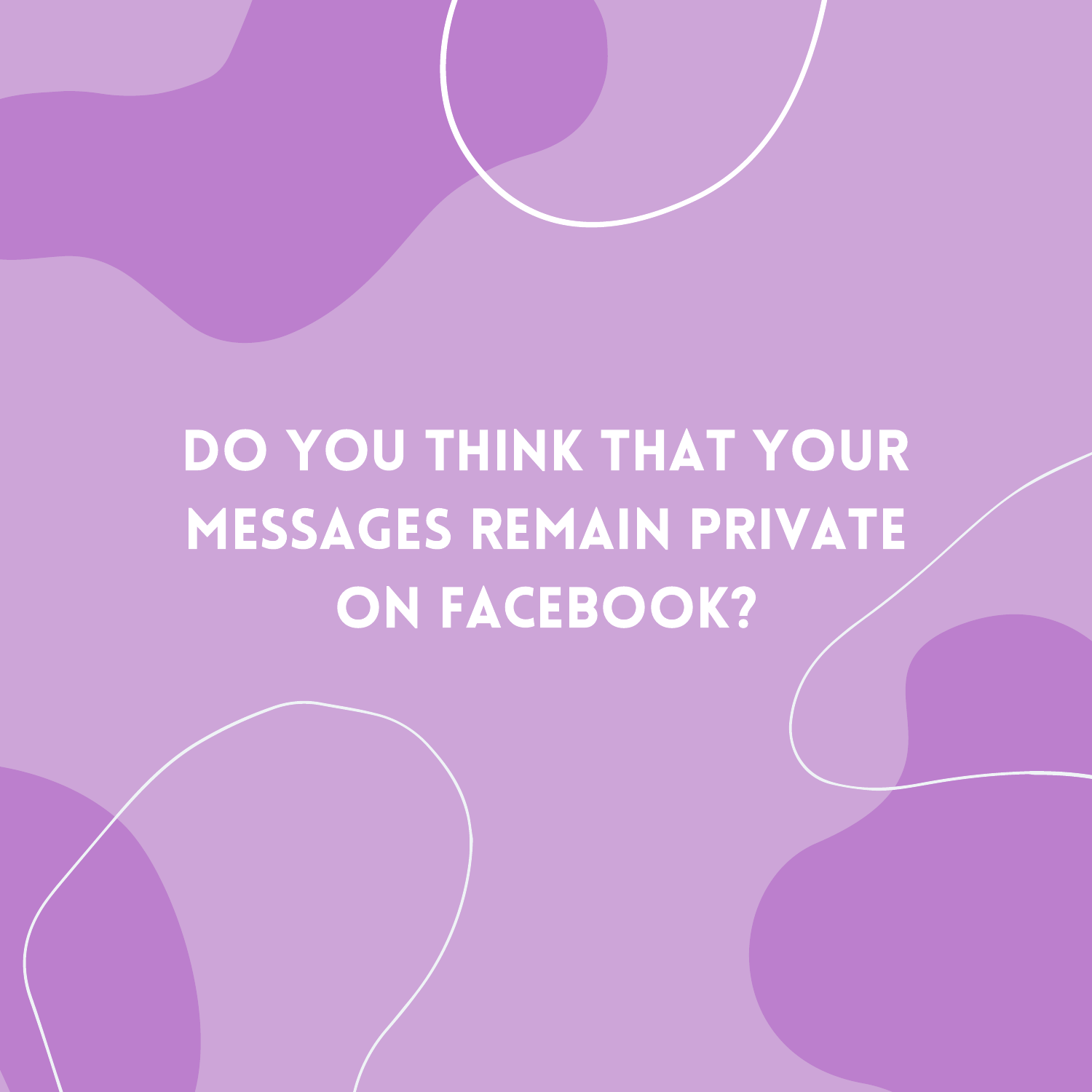### have you ever posted a "SEXY" PHOTO ON FACEBOOK MESSENGER?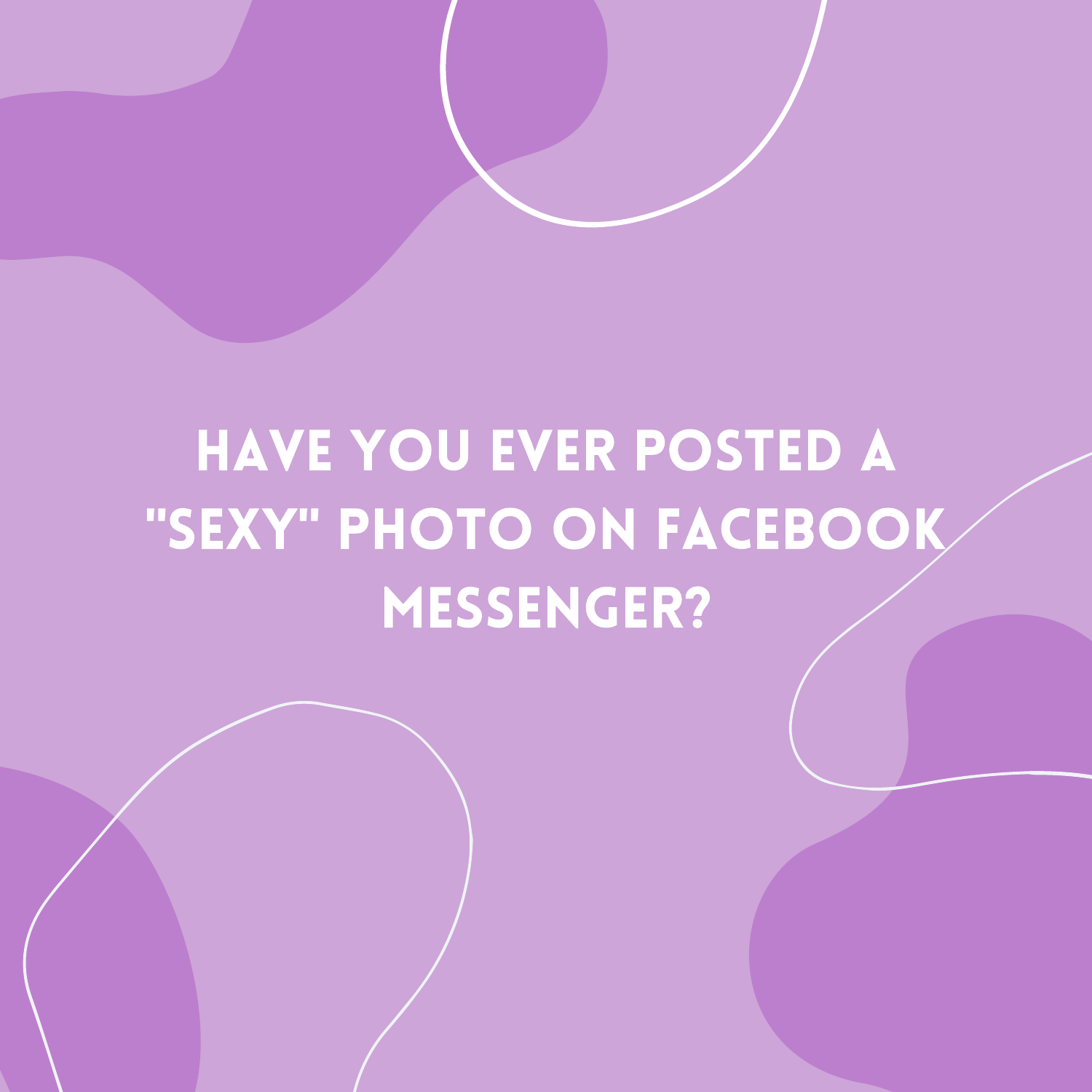# do you think that your messages remain private ON FACEBOOK MESSENGER?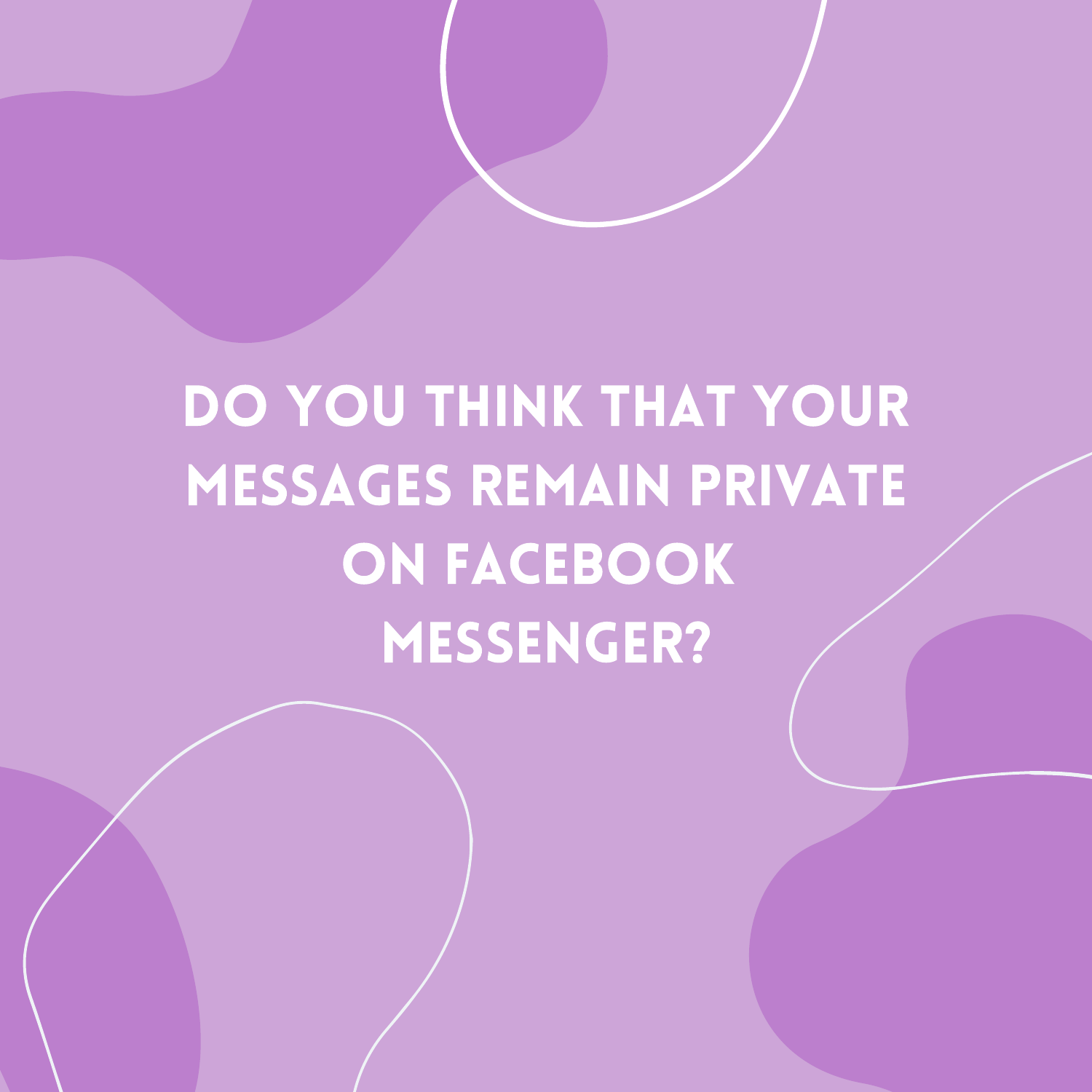### have you ever posted a "SEXY" PHOTO ON WHATSAPP?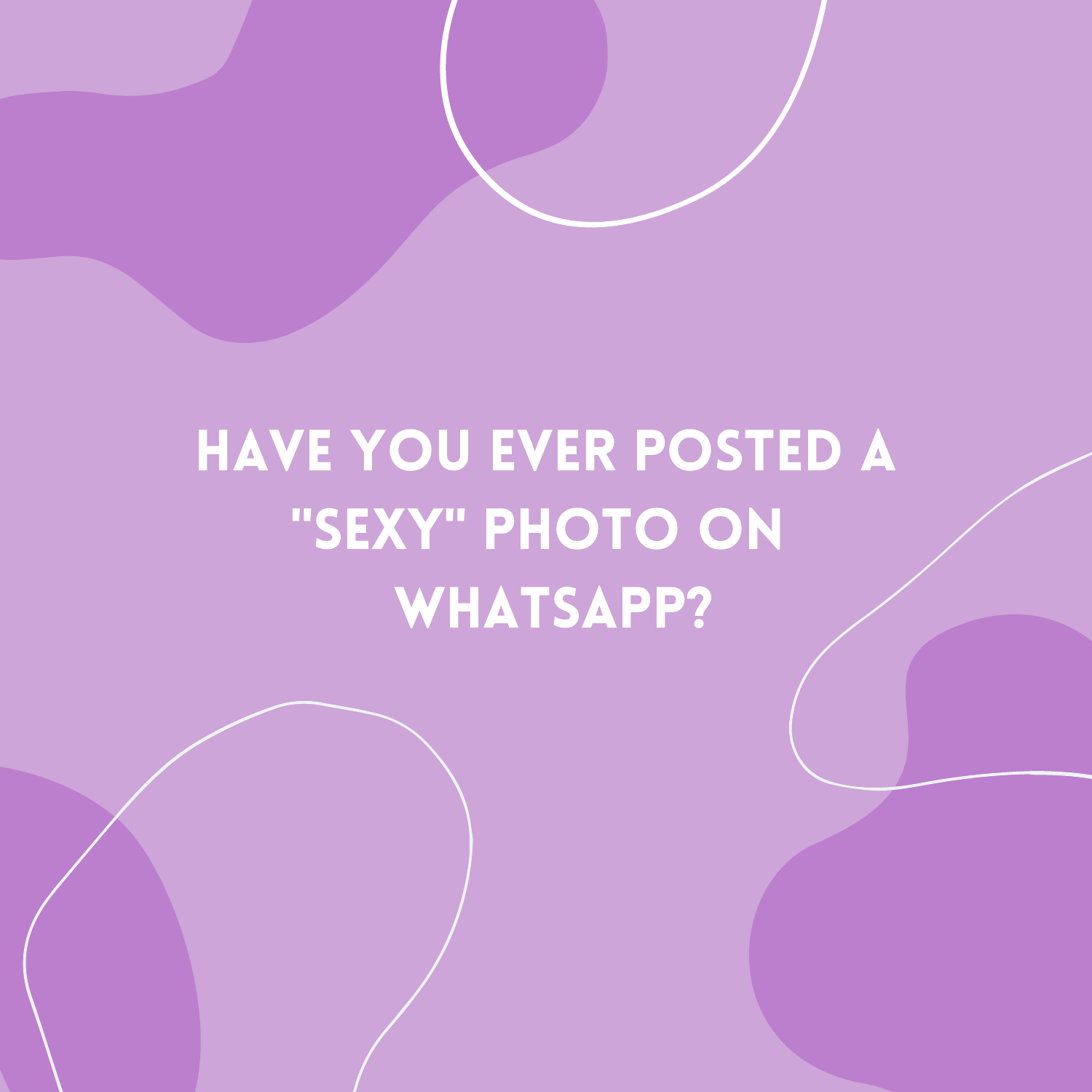# do you think that your messages remain private ON WHATSAPP?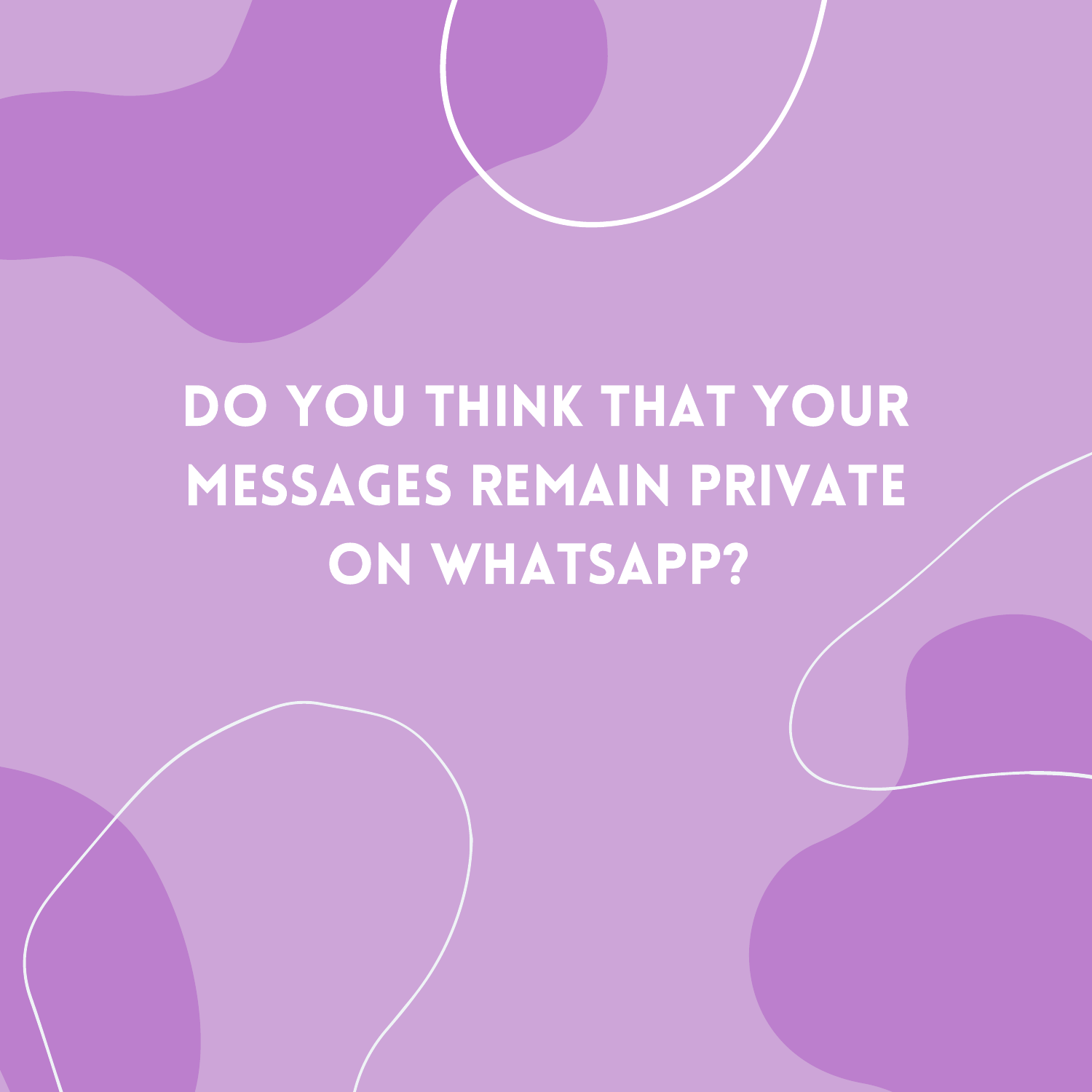#### have you ever posted a "SEXY" PHOTO ON KIK?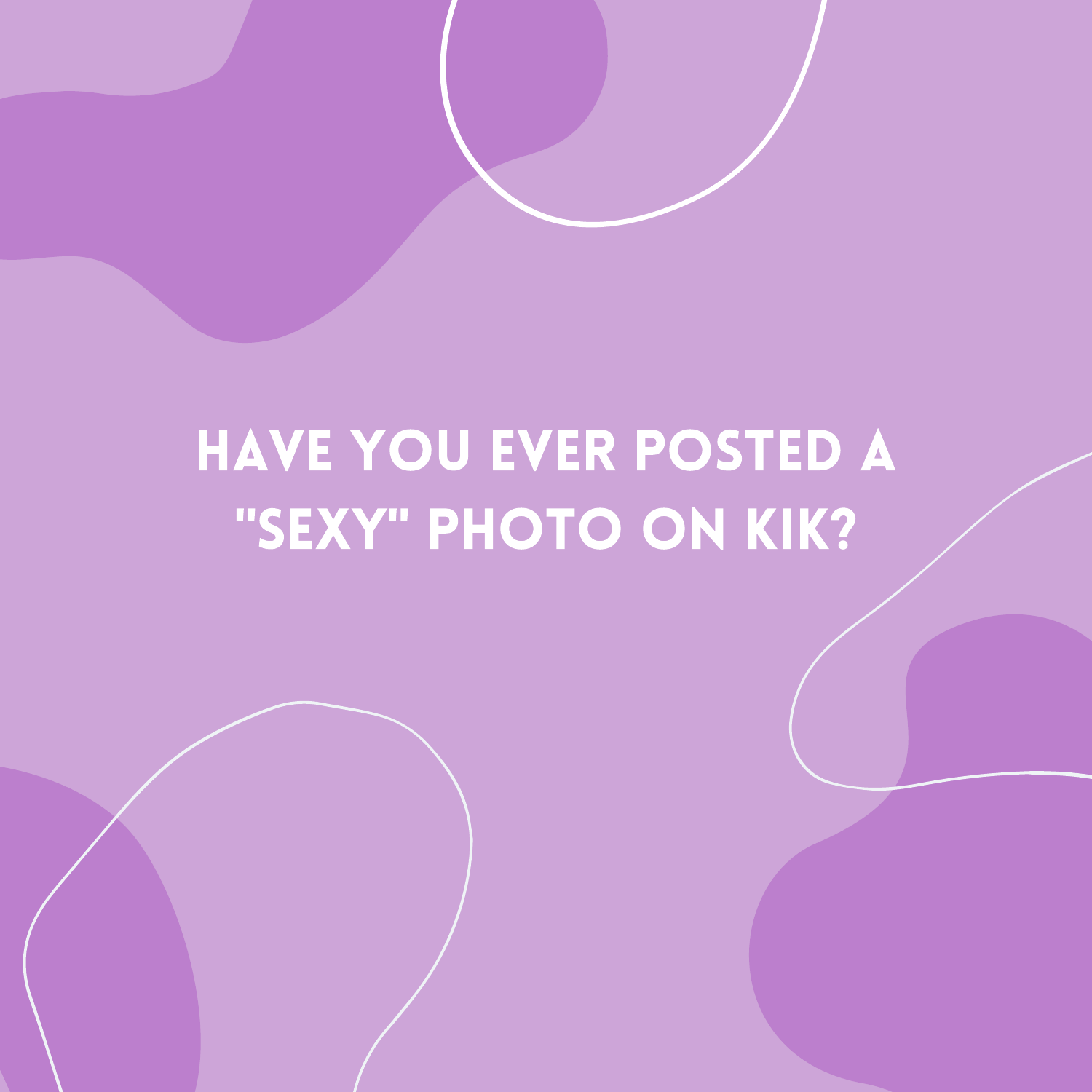# have you ever had a STRANGER ON ASK YOU for a video of yourself?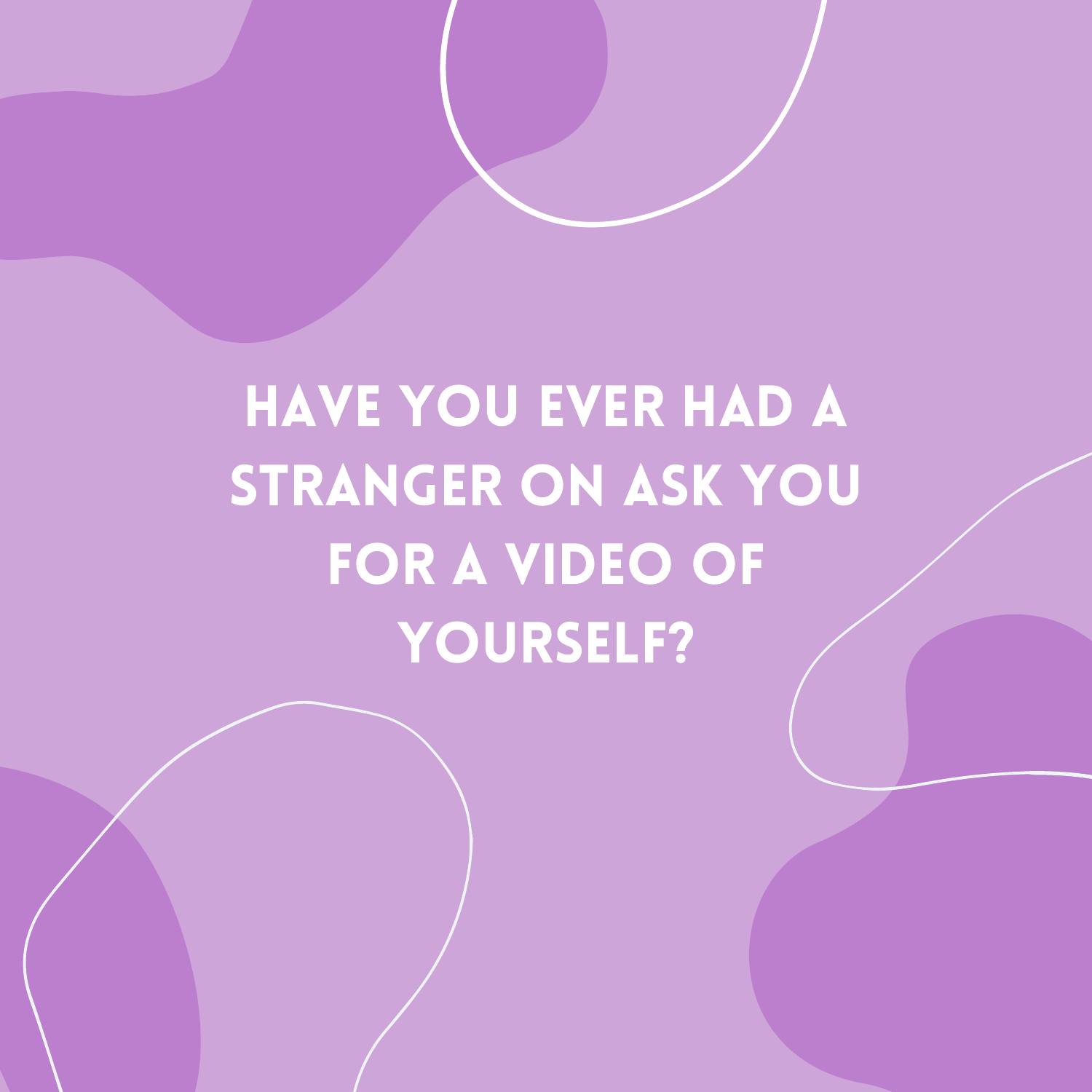# do you understand THAT YOUR VIDEO COULD BE SHARED AND END UP IN BAD HANDS?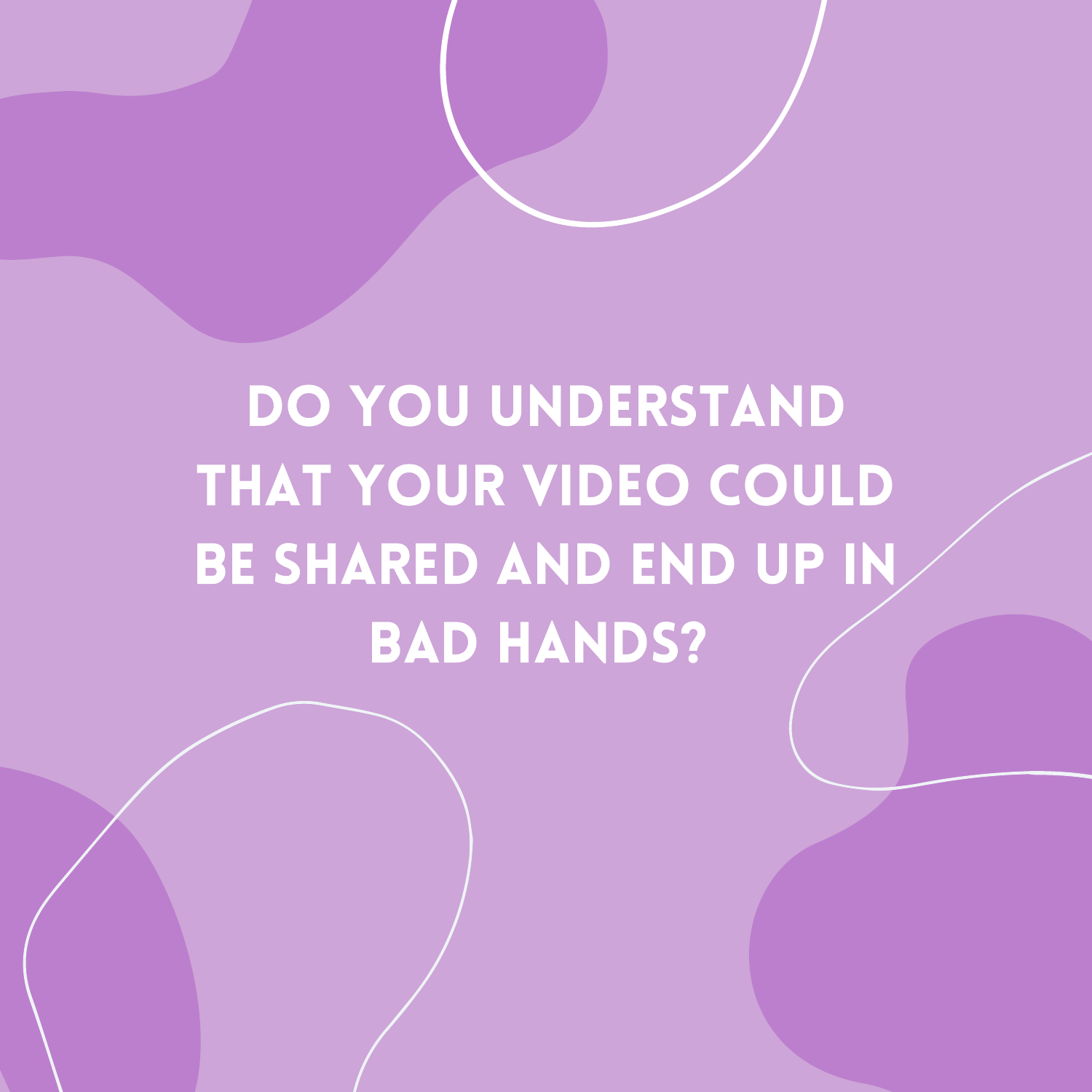do you understand THAT ANYONE CAN RECORD WHAT YOU DO IN FRONT OF YOUR camera?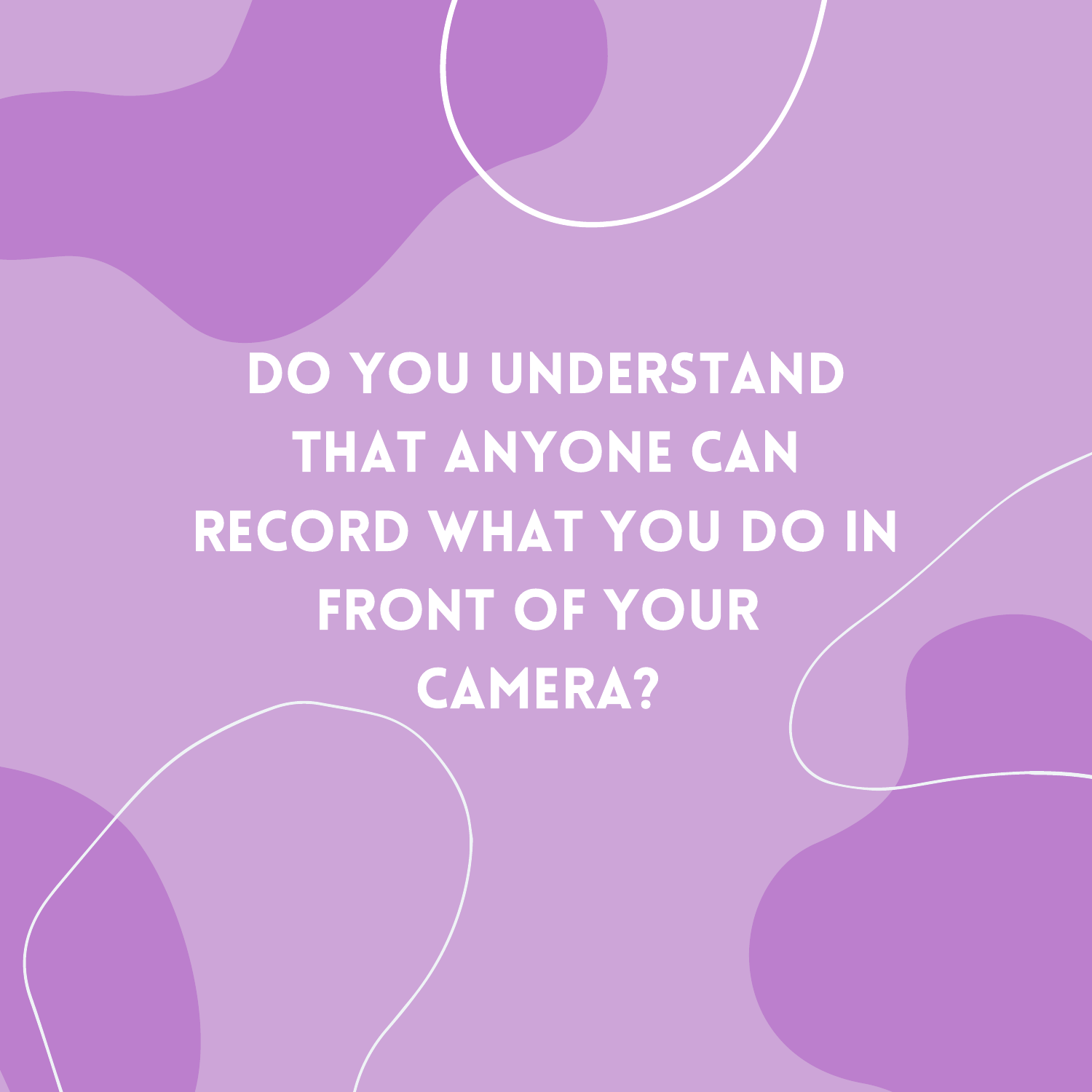## DO YOU HAVE YOUR instagram account on private?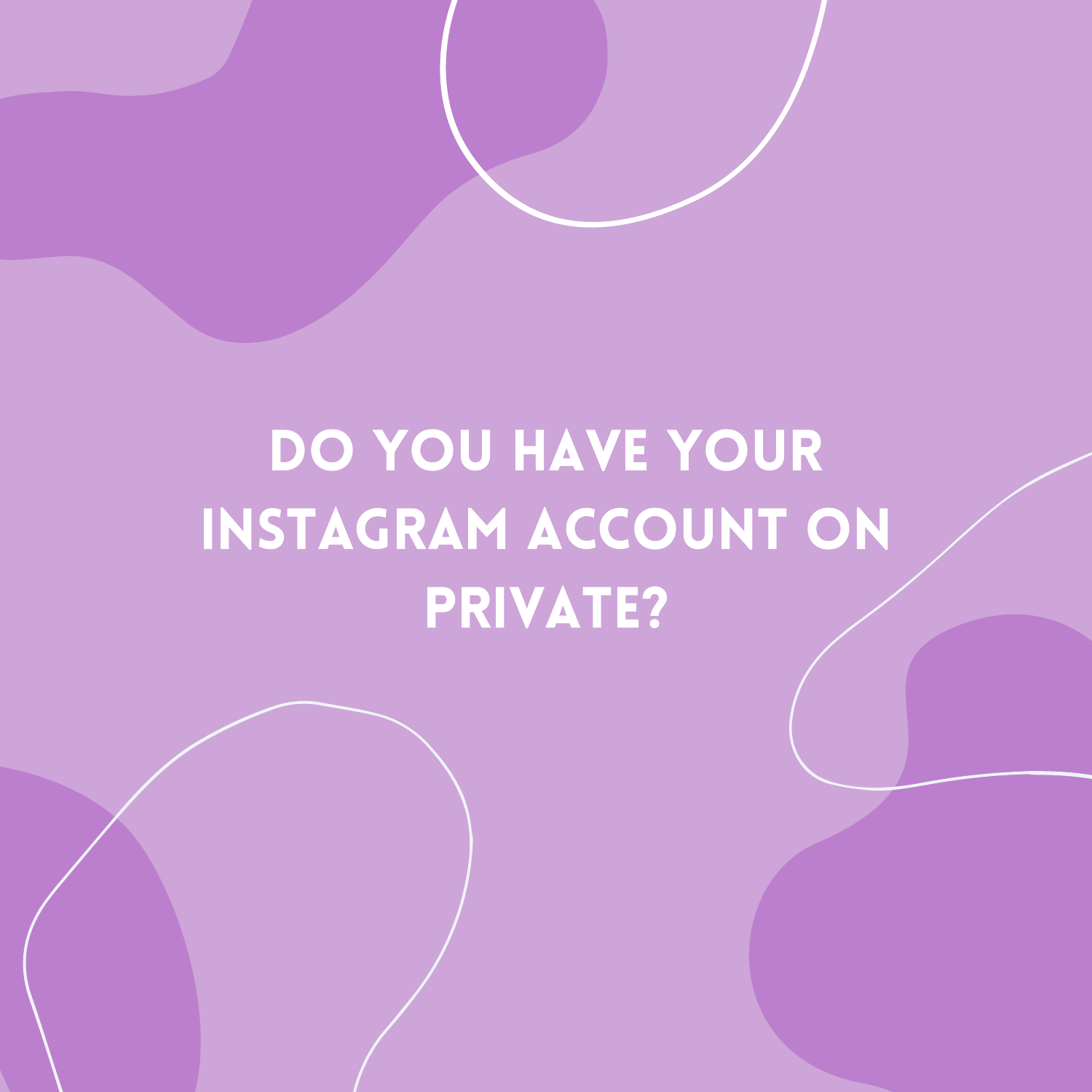# DO YOU THINK IT'S A GOOD THING TO HAVE TONS OF FOLLOWERS ON instagram?